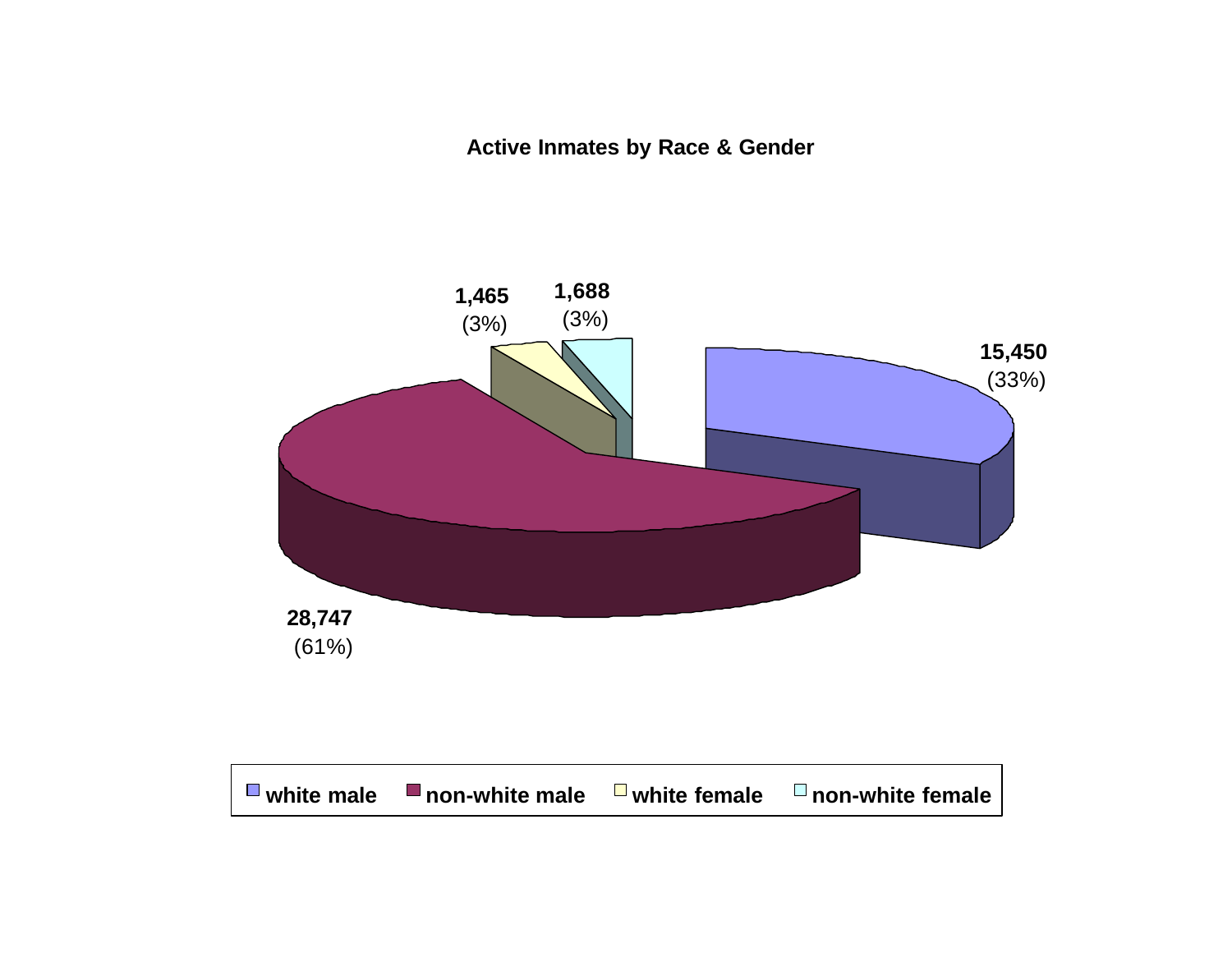**Active Inmates By Security Levels**

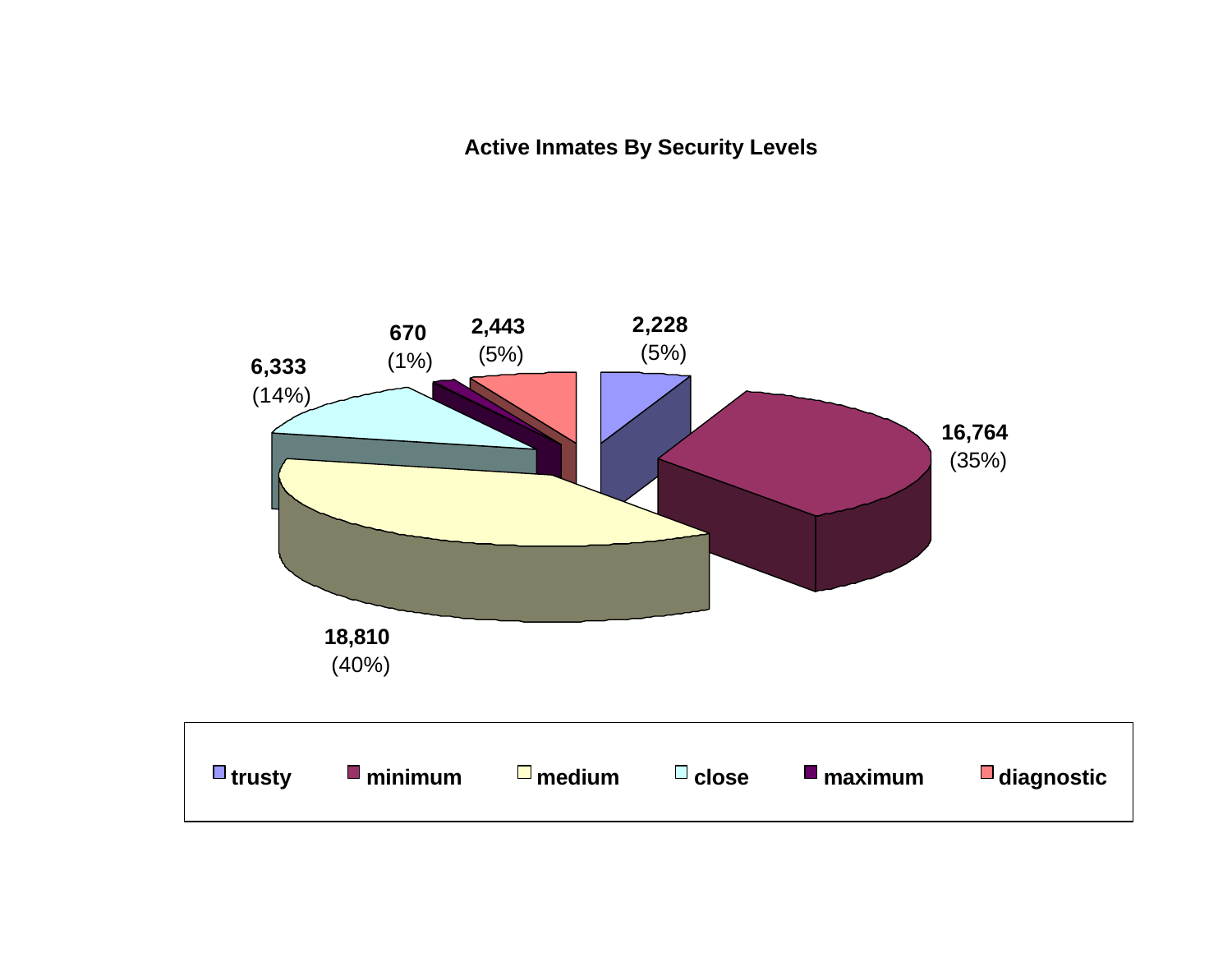#### **Active Inmates by Sentence Length**

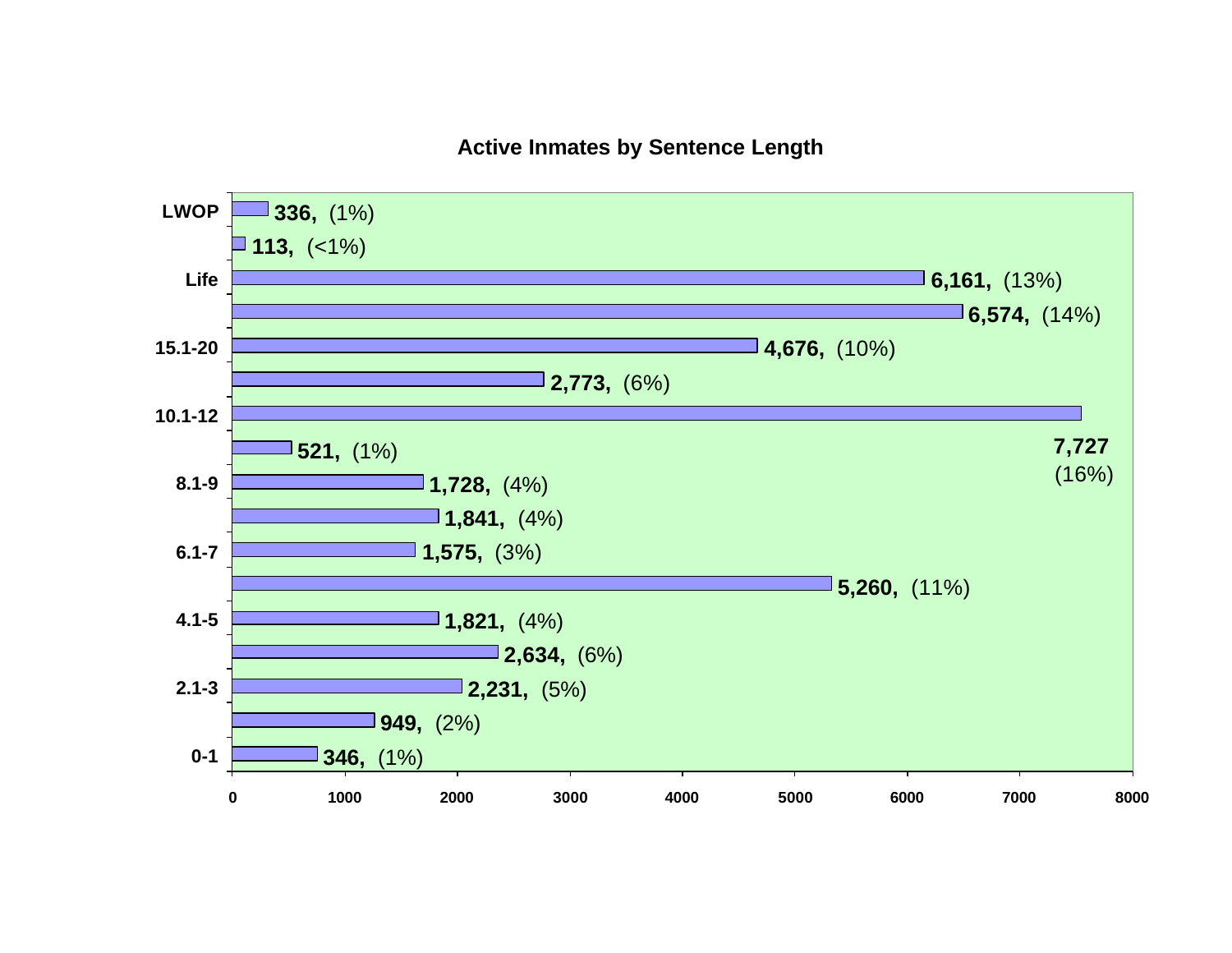**Active Inmates who have Probation to follow Prison**



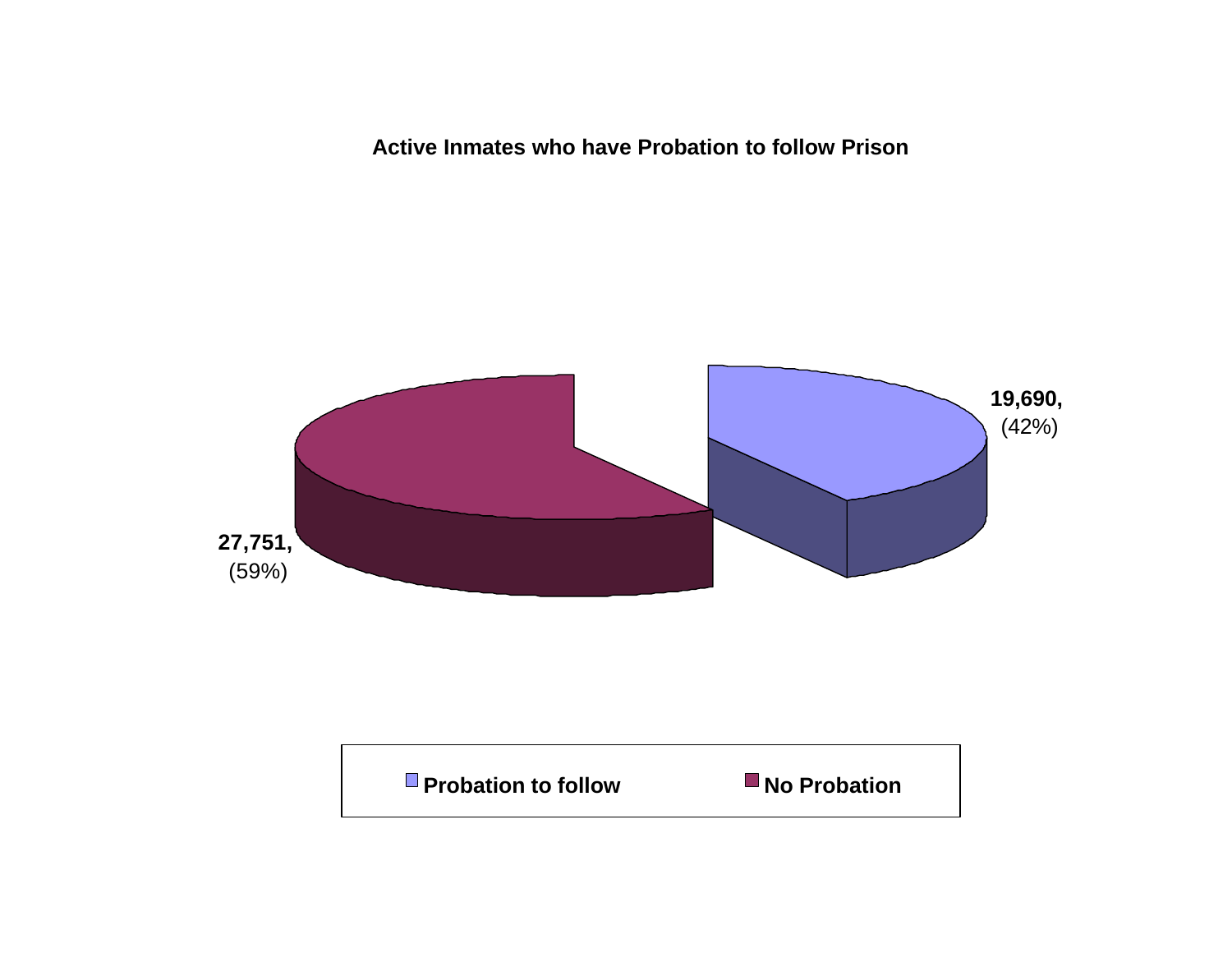#### **Active Inmates by Institution**

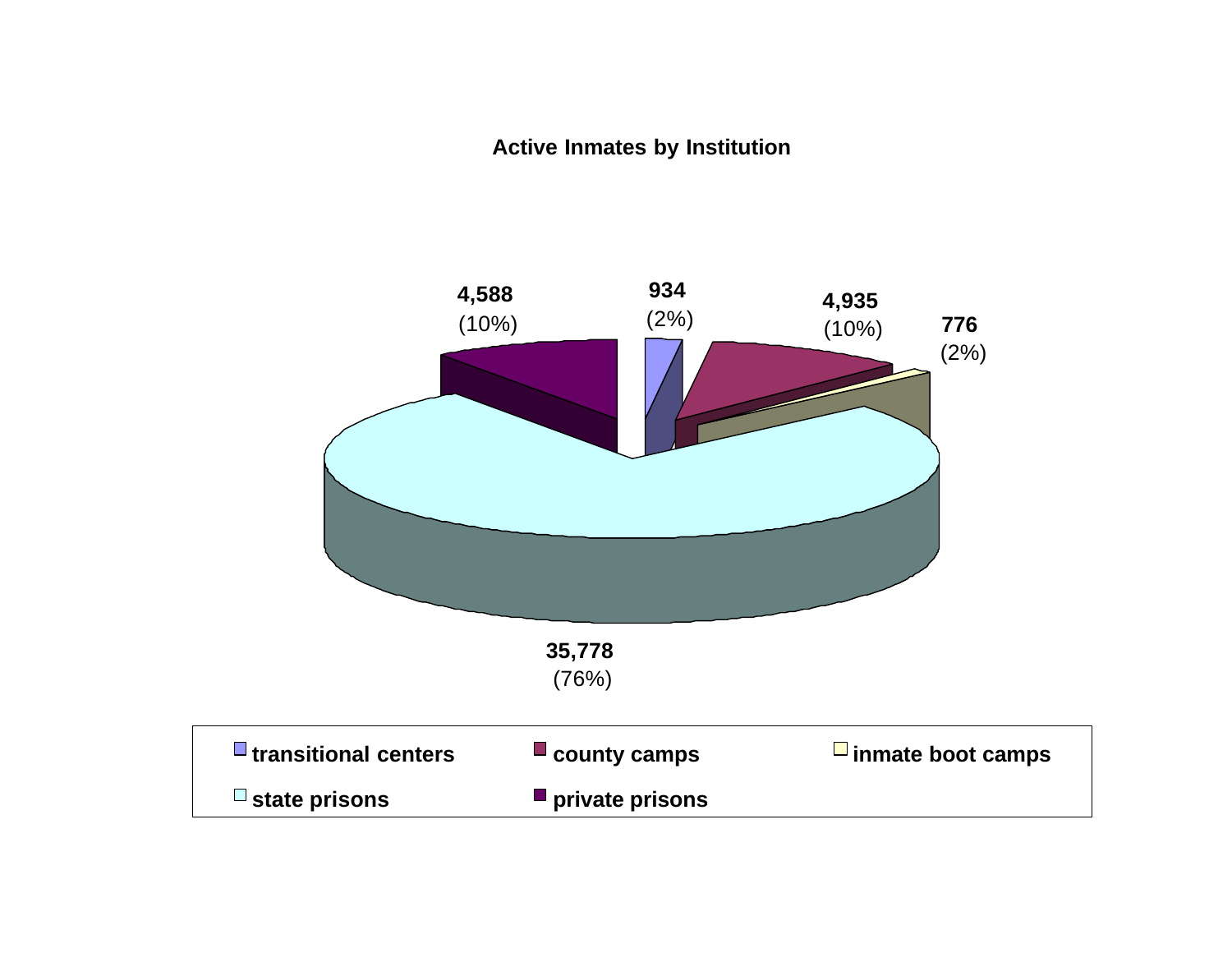#### **Active Inmates by Crime Type**

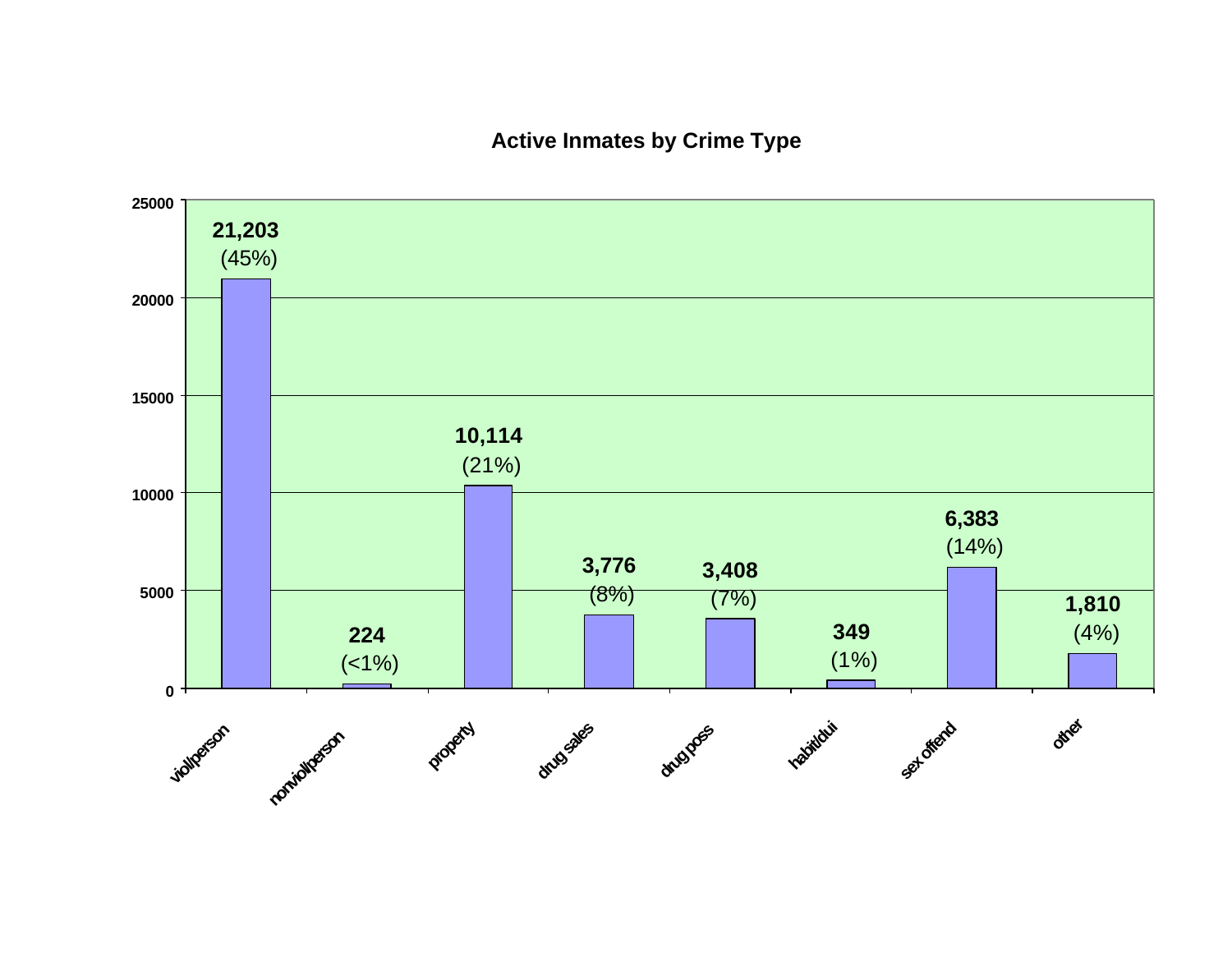Georgia Department of Corrections Page 1 Run 09/15/03 12:44 pm Decision Support

Inmate statistical profile

TABLE OF CONTENTS FOR ACTIVE PRISONERS EXCLUDING JAIL

Title PAGE ----- ---- RACE AND SEX............................ 2 Culture Fair IQ Scores.................. 3 Self-Rpt Socioeconomic Class............ 4 Self-Rpt Environment To Age 16.......... 5 Self-Rpt Education Level................ 6 Functional Reading Level (WRAT Scores).. 7 Functional Math Level (WRAT Scores)..... 8 Functional Spelling Level (WRAT Scores). 9 Self-Rpt Guardian Status To Age 16......10 Self-Rpt Employment Status Before Prison11 Self-Rpt Marital Status At Admission....12 Self-Rpt Number Of Children At Admission13 Self-Rpt Religious Affiliation..........14 Self-Rpt Family Behavior Patterns \*.....15 Inmate Diagnostic Behavior Problem \*....16 Physical Profile (General Condition)....17 Security Status............................18 Number Of Sentences.....................19 Number Of Disciplinaries................20 Number Of Escapes.........................21 Number Of Prior Georgia Incarcerations \*22 Number Of Transfers.....................23 County Of Conviction....................24 Circ Of Conviction........................29 Home County.............................31 Prison Sentence In Years................36 Probation To Follow Prison..............37 Admission Type..............................38 Release Type...............................39 Inst By  $Group \ldots \ldots \ldots \ldots \ldots \ldots \ldots \ldots \ldots 40$  Institution.............................41 Misdemeanors And Felonies...............44 Crimes By Group..........................45 Most Serious Offense....................46 Most Serious Crime Type.................52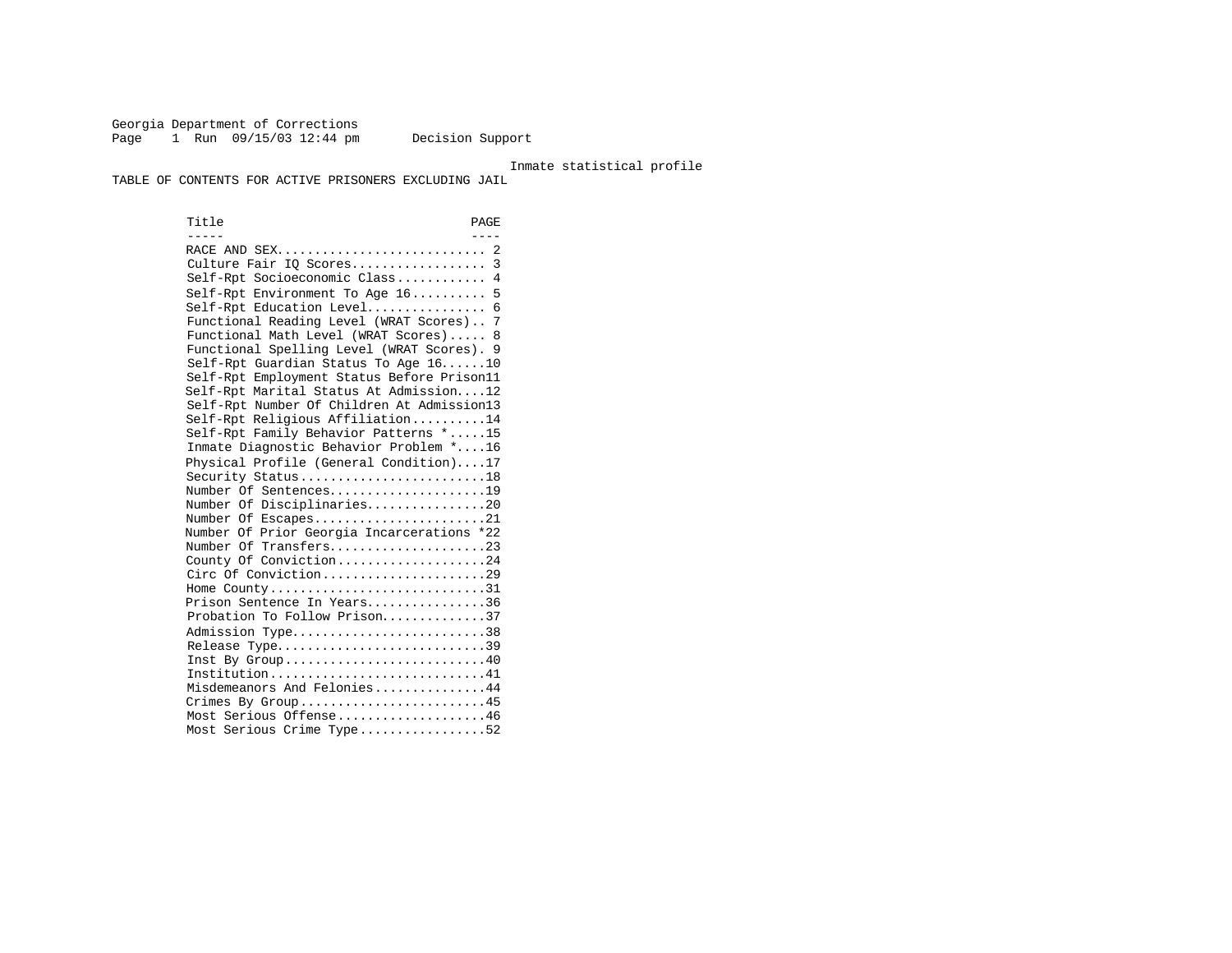Page 2 Run 09/15/03 12:44 pm Decision Support

#### Inmate statistical profile

Sample: ACTIVE PRISONERS EXCLUDING JAIL **Requestor: DECISION SUPPORT** Active inmates 09/15/2003

RACE AND SEX by current age & sex

|                                                                  |                                                                     |                                                                                                | M E N                                                               |                                            |                                                                                              |                                                              |                                                  | <b>WOMEN</b>                     |                           |                                                            |                                            |
|------------------------------------------------------------------|---------------------------------------------------------------------|------------------------------------------------------------------------------------------------|---------------------------------------------------------------------|--------------------------------------------|----------------------------------------------------------------------------------------------|--------------------------------------------------------------|--------------------------------------------------|----------------------------------|---------------------------|------------------------------------------------------------|--------------------------------------------|
| RACE AND SEX                                                     | Age<br>  00-21                                                      | Age<br>$ 22-39 $                                                                               | Age<br>$ 40-54 $                                                    | Age<br>$8 55-99$                           | Men<br>% Total                                                                               | Age<br>$8   00 - 21$                                         | Age<br>$ 22-39 $                                 | Age<br>$8 40-54$                 | Age<br>$ 55-99 $          | Women<br>% Total                                           | Grand<br>%   Total<br>°≈                   |
| WHITE MALE<br>NON WHITE MALE<br>WHITE FEMALE<br>NON WHITE FEMALE | 28 <sup>1</sup><br>904<br>2346<br>$\mathbf{0}$<br>0<br>$\mathbf{0}$ | 8516<br>32<br>72 18055<br>68<br>$\mathbf 0$<br>$\overline{0}$<br>$\mathbf 0$<br>0 <sup>1</sup> | 4846<br>39<br>7440<br>61<br>0<br>0<br>$\mathbf 0$<br>$\overline{0}$ | 1184<br>906<br>0<br>0<br>$\mathbf{0}$<br>0 | 57 15450<br>35<br>43 28747<br>65<br>$\mathbf{0}$<br>$\Omega$<br>$\mathbf{0}$<br>$\mathbf{0}$ | $\Omega$<br>$\mathbf 0$<br>$\Omega$<br>40<br>69<br>60<br>102 | 0<br>0<br>$\mathbf 0$<br>895<br>47<br>1009<br>53 | 0<br>0<br>454<br>46<br>540<br>54 | 0<br>47<br>56<br>37<br>44 | $\Omega$<br>0<br>0<br>$\Omega$<br>1465<br>46<br>1688<br>54 | 15450<br>33<br>28747<br>61<br>1465<br>1688 |
| Total reported                                                   |                                                                     | 3250 100 26571 100 12286 100                                                                   |                                                                     |                                            | 2090 100 44197 100                                                                           | 171 100                                                      | 1904 100                                         | 994 100                          | 84 100                    | 3153 100                                                   | 47350 100                                  |
| Percent reported                                                 | 100.0                                                               | 100.0                                                                                          | 100.0                                                               | 100.0                                      | 100.0                                                                                        | 100.0                                                        | 100.0                                            | 100.0                            | 100.0                     | 100.0                                                      | 100.0                                      |
| NOT REPORTED                                                     | $\mathbf{0}$                                                        | $\mathbf 0$                                                                                    | $\mathbf 0$                                                         | $\mathbf 0$                                | $\mathbf 0$                                                                                  | $\mathbf 0$                                                  | 0                                                | $\mathbf 0$                      | $\mathbf 0$               | $\mathbf{0}$                                               | $\Omega$                                   |
| Total                                                            | 3250                                                                | 26571                                                                                          | 12286                                                               | 2090                                       | 44197                                                                                        | 171                                                          | 1904                                             | 994                              | 84                        | 3153                                                       | 47350                                      |
| AVERAGE AGE                                                      | 19.92                                                               | 30.03                                                                                          | 45.29                                                               | 60.38                                      | 34.97                                                                                        | 20.07                                                        | 31.00                                            | 44.83                            | 59.99                     | 35.54                                                      | 35.00                                      |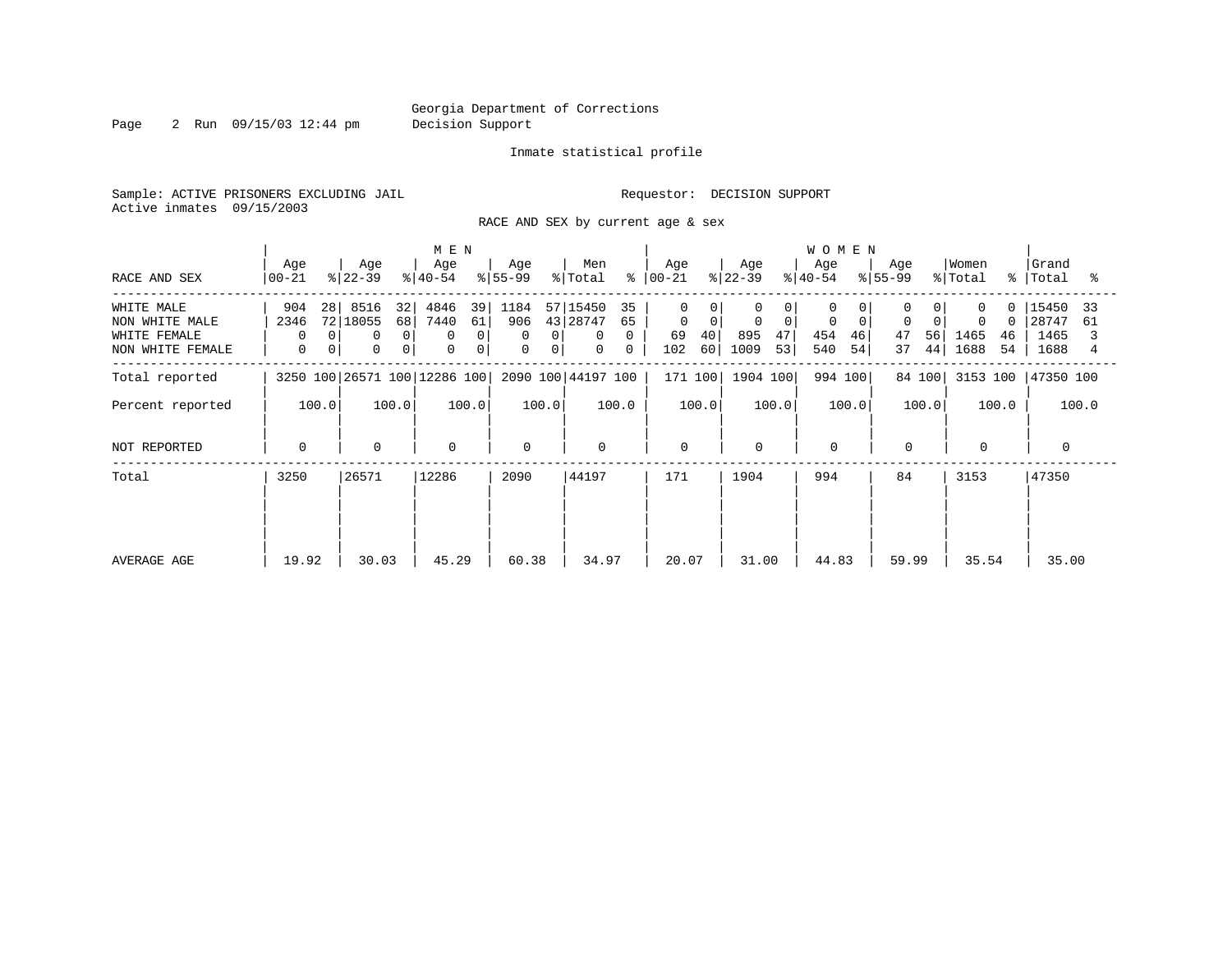Page 3 Run 09/15/03 12:44 pm Decision Support

#### Inmate statistical profile

Sample: ACTIVE PRISONERS EXCLUDING JAIL **Requestor: DECISION SUPPORT** Active inmates 09/15/2003

Culture Fair IQ Scores by current age & sex

| IQ Score                  | Age<br>$ 00-21 $             | Age<br>$ 22-39 $                  | M E N<br>Age<br>$ 40-54 $ | Age<br>$ 55-99$         | Men<br>န္<br>% Total        | Age<br>$ 00 - 21$ | Age<br>$ 22-39 $       | <b>WOMEN</b><br>Age<br>$8 40-54$ | Age<br>$ 55-99 $     | Women<br>% Total<br>$\approx$ 1 | Grand<br>Total<br>ႜ   |
|---------------------------|------------------------------|-----------------------------------|---------------------------|-------------------------|-----------------------------|-------------------|------------------------|----------------------------------|----------------------|---------------------------------|-----------------------|
| LESS THAN 70<br>70 AND UP | 72<br>3 <sup>1</sup><br>2742 | 783<br>$\overline{3}$<br>97 23695 | 802<br>97 10427<br>93     | 117<br>$6 \mid$<br>1733 | 1774<br>4<br>94 38597<br>96 | 99 <br>150        | 152<br>9<br>1601<br>91 | 218<br>23<br>711<br>77           | 25<br>34<br>49<br>66 | 396<br>14<br>2511<br>86         | 2170<br>5<br>41108 95 |
| Total reported            |                              | 2814 100 24478 100 11229 100      |                           |                         | 1850 100 40371 100          | 151 100           | 1753 100               | 929 100                          | 74 100               | 2907 100                        | 43278 100             |
| Percent reported          | 86.6                         | 92.1                              | 91.4                      | 88.5                    | 91.3                        | 88.3              | 92.1                   | 93.5                             | 88.1                 | 92.2                            | 91.4                  |
| NOT REPORTED              | 436                          | 2093                              | 1057                      | 240                     | 3826                        | 20                | 151                    | 65                               | 10                   | 246                             | 4072                  |
| Total                     | 3250                         | 26571                             | 12286                     | 2090                    | 44197                       | 171               | 1904                   | 994                              | 84                   | 3153                            | 47350                 |
|                           |                              |                                   |                           |                         |                             |                   |                        |                                  |                      |                                 |                       |
|                           |                              |                                   |                           |                         |                             |                   |                        |                                  |                      |                                 |                       |
| AVERAGE IQ                | 98.88                        | 100.06                            | 96.35                     | 94.67                   | 98.70                       | 101.15            | 95.91                  | 86.51                            | 80.04                | 92.77                           | 98.30                 |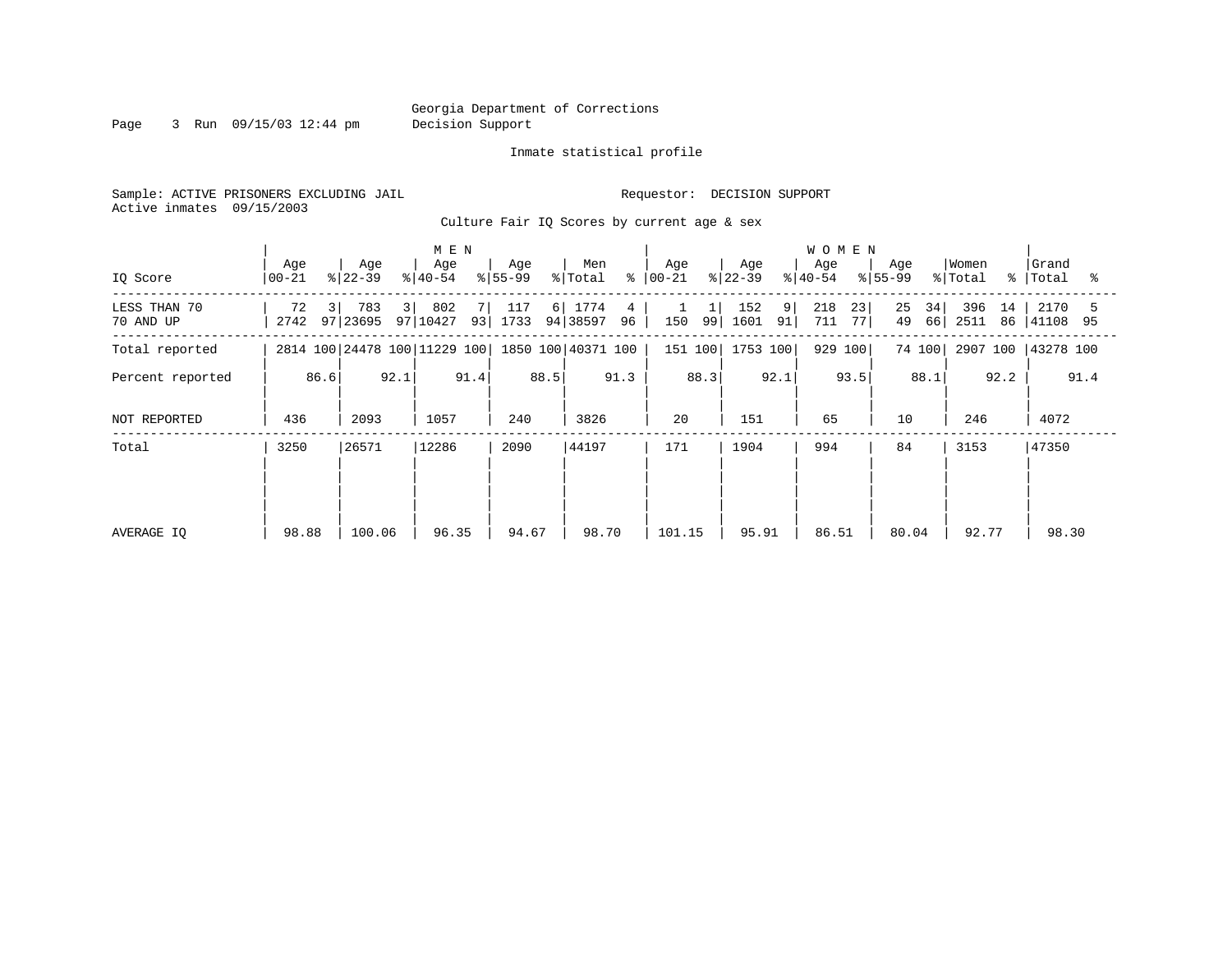Page 4 Run 09/15/03 12:44 pm Decision Support

#### Inmate statistical profile

Sample: ACTIVE PRISONERS EXCLUDING JAIL **Requestor: DECISION SUPPORT** Active inmates 09/15/2003

Self-Rpt Socioeconomic Class by current age & sex

|                     |           |      |            |      | M E N                        |      |           |      |                    |      |            |      |           |                | <b>WOMEN</b> |      |             |                |          |             |           |      |
|---------------------|-----------|------|------------|------|------------------------------|------|-----------|------|--------------------|------|------------|------|-----------|----------------|--------------|------|-------------|----------------|----------|-------------|-----------|------|
|                     | Age       |      | Age        |      | Age                          |      | Age       |      | Men                |      | Age        |      | Age       |                | Age          |      | Age         |                | Women    |             | Grand     |      |
| Socioeconomic Class | $ 00-21 $ |      | $ 22-39 $  |      | $8 40-54$                    |      | $ 55-99 $ |      | % Total            | °    | $ 00 - 21$ |      | $ 22-39 $ |                | $8 40-54$    |      | $8155 - 99$ |                | % Total  | $\approx$ 1 | Total     | ႜ    |
| WELFARE             | 345       | 11   | 2075       | 8    | 834                          |      | 113       | 61   | 3367               | 8    | 21         | 13   | 254       | 14             | 94           | 10   | 0           | 0 <sup>1</sup> | 369      | 12          | 3736      | 8    |
| OCC EMPLOY          | 235       | 8    | 1855       |      | 530                          | 4    | 55        | 3    | 2675               | 6    |            |      | 6         | $\Omega$       |              |      | 2           |                | 14       |             | 2689      | b    |
| MINIMUM STD         | 1406      |      | 45 111115  | 43   | 5175                         | 44   | 951       |      | 47 18647           | 44   | 45         | 28   | 532       | 29             | 352          | 36   | 40          | 50             | 969      | 32          | 19616     | 43   |
| MIDDLE              | 1045      |      | 34   10469 | 41   | 5242                         | 44   | 873       |      | 43 17629           | 41   | 92         | 57   | 1019      | 55             | 499          | 52   | 35          | 44             | 1645     | 54          | 19274     | 42   |
| OTHER               | 60        | 2    | 259        |      | 108                          |      | 16        |      | 443                |      | 3          | 2    | 36        | $\overline{2}$ | 18           | 2    | 3           | 4              | 60       |             | 503       |      |
| Total reported      |           |      |            |      | 3091 100 25773 100 11889 100 |      |           |      | 2008 100 42761 100 |      | 162 100    |      | 1847 100  |                | 968          | 100  | 80 100      |                | 3057 100 |             | 45818 100 |      |
| Percent reported    |           | 95.1 |            | 97.0 |                              | 96.8 |           | 96.1 |                    | 96.8 |            | 94.7 |           | 97.0           |              | 97.4 |             | 95.2           |          | 97.0        |           | 96.8 |
| NOT RPTD            | 159       |      | 798        |      | 397                          |      | 82        |      | 1436               |      | 9          |      | 57        |                | 26           |      | 4           |                | 96       |             | 1532      |      |
| Total               | 3250      |      | 26571      |      | 12286                        |      | 2090      |      | 44197              |      | 171        |      | 1904      |                | 994          |      | 84          |                | 3153     |             | 47350     |      |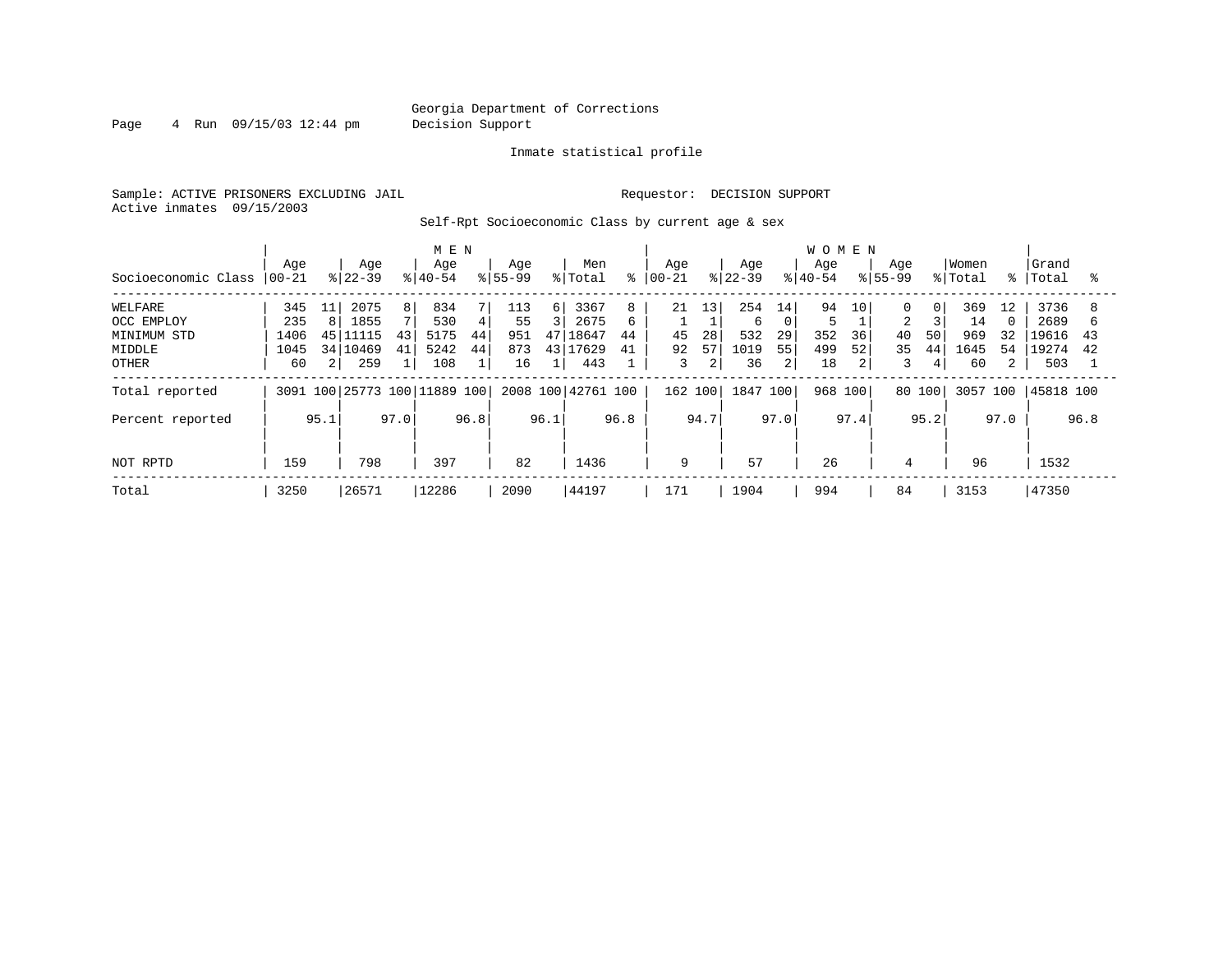Page 5 Run 09/15/03 12:44 pm Decision Support

#### Inmate statistical profile

Sample: ACTIVE PRISONERS EXCLUDING JAIL **Requestor: DECISION SUPPORT** Active inmates 09/15/2003

Self-Rpt Environment To Age 16 by current age & sex

|                            |                 |                               | M E N                                |                        |                           |                              |                                   | <b>WOMEN</b>           |                      |                                 |                           |
|----------------------------|-----------------|-------------------------------|--------------------------------------|------------------------|---------------------------|------------------------------|-----------------------------------|------------------------|----------------------|---------------------------------|---------------------------|
| Environment                | Age<br>$ 00-21$ | Age<br>$8 22-39$              | Age<br>$8 40-54$                     | Age<br>$8155 - 99$     | Men<br>နွ<br>% Total      | Aqe<br>$ 00 - 21$            | Age<br>$8 22-39$                  | Age<br>$ 40-54$        | Age<br>$8155 - 99$   | Women<br>% Total<br>$\approx$ 1 | Grand<br>Total<br>°       |
| RURAL/FARM<br>RURAL/NFARM  | 35<br>77        | 544<br>1268                   | 2<br>660<br>6<br>5.<br>778<br>6      | 317<br>16<br>159<br>8  | 1556<br>5<br>2282         | 17<br>27                     | $\overline{2}$<br>44<br>284<br>15 | 30<br>137<br>14        | 15<br>19<br>4        | 90<br>3<br>452<br>15            | 1646<br>2734<br>b         |
| S.M.S.A<br>URBAN           | 974<br>826      | 31<br>8761<br>26<br>5451      | 34<br>32<br>3887<br>2224<br>21<br>19 | 560<br>28<br>267<br>13 | 14182<br>33<br>20<br>8768 | 17<br>28<br>45<br>73         | 234<br>13<br>716<br>39            | 143<br>15<br>383<br>39 | 14<br>18<br>21<br>26 | 419<br>14<br>1193<br>39         | 14601<br>32<br>9961<br>22 |
| SMALL TOWN<br><b>OTHER</b> | 1230<br>14      | 39<br>9867<br>139<br>$\Omega$ | 38<br>4367<br>36<br>71               | 719<br>10<br>$\Omega$  | 37<br>35 16183<br>234     | 20<br>32<br>0<br>$\mathbf 0$ | 558<br>30<br>10                   | 273<br>28<br>5         | 25<br>31             | 888<br>29<br>16                 | 17071<br>37<br>250        |
| Total reported             | 3156            |                               | 100 26030 100 11987 100              |                        | 2032 100 43205 100        | 161 100                      | 1846 100                          | 971<br>100             | 80 100               | 3058 100                        | 46263 100                 |
| Percent reported           | 97.1            |                               | 98.0<br>97.6                         | 97.2                   | 97.8                      | 94.2                         | 97.0                              | 97.7                   | 95.2                 | 97.0                            | 97.7                      |
| NOT RPTD                   | 94              | 541                           | 299                                  | 58                     | 992                       | 10                           | 58                                | 23                     | 4                    | 95                              | 1087                      |
| Total                      | 3250            | 26571                         | 12286                                | 2090                   | 44197                     | 171                          | 1904                              | 994                    | 84                   | 3153                            | 47350                     |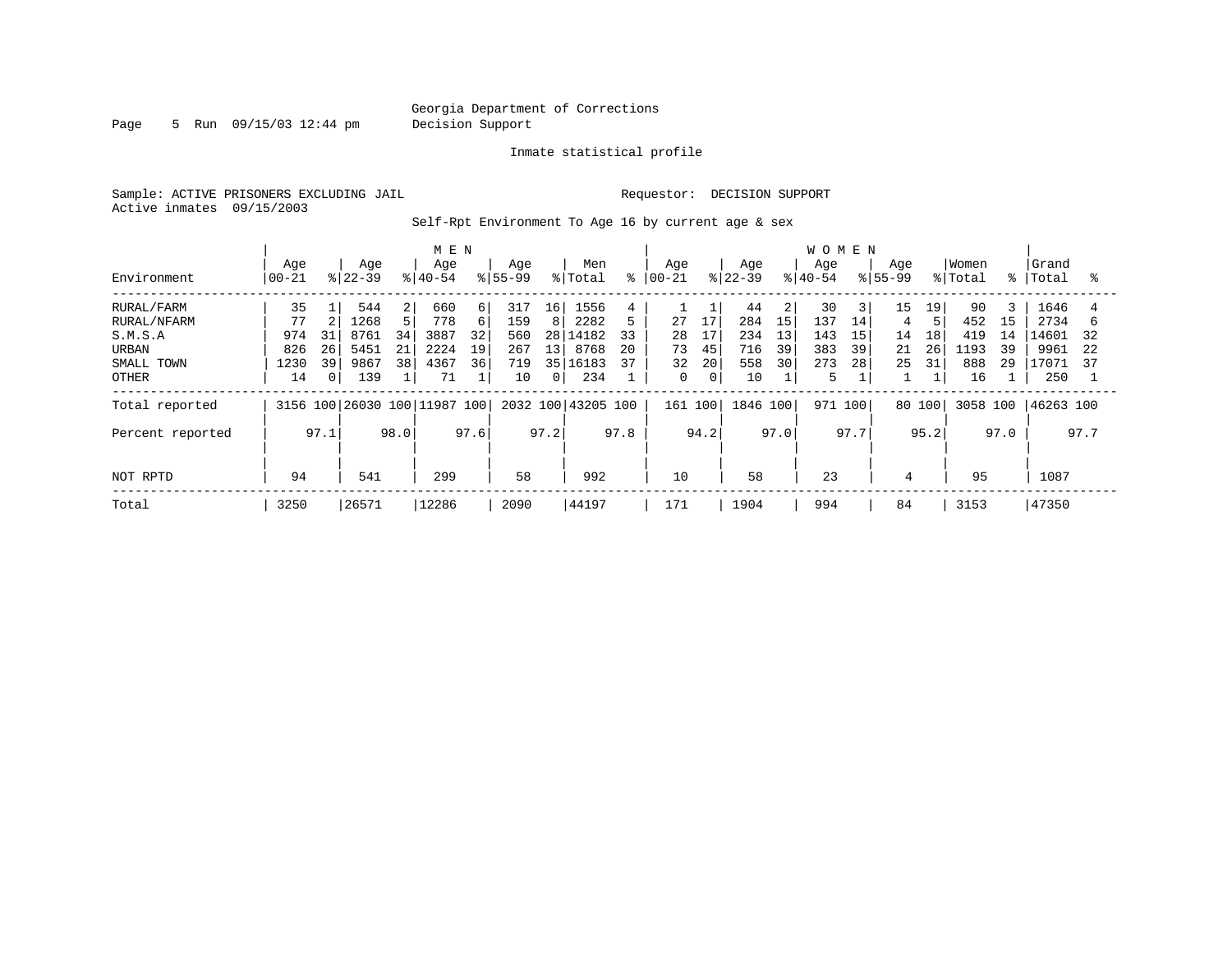Page 6 Run 09/15/03 12:44 pm Decision Support

Inmate statistical profile

Sample: ACTIVE PRISONERS EXCLUDING JAIL **Requestor: DECISION SUPPORT** Active inmates 09/15/2003

Self-Rpt Education Level by current age & sex

|                     |                  |      |                              |      | M E N            |      |                  |      |                    |      |                  |      |                  |                | <b>WOMEN</b>     |      |                  |        |                  |             |                |      |
|---------------------|------------------|------|------------------------------|------|------------------|------|------------------|------|--------------------|------|------------------|------|------------------|----------------|------------------|------|------------------|--------|------------------|-------------|----------------|------|
| Education Level     | Age<br>$00 - 21$ |      | Age<br>$ 22-39 $             |      | Age<br>$ 40-54 $ |      | Age<br>$ 55-99 $ |      | Men<br>% Total     | နွ   | Aqe<br>$ 00-21 $ |      | Age<br>$ 22-39 $ |                | Aqe<br>$ 40-54 $ |      | Age<br>$ 55-99 $ |        | Women<br>% Total | $\approx$ 1 | Grand<br>Total | °    |
| LESS THAN GRADE 7   | 52               | 2    | 559                          | 2    | 436              | 4    | 343              | 17   | 1390               |      |                  |      | 24               |                | 21               |      | 12               | 15     | 58               |             | 1448           |      |
| GRADE 7             | 88               | 3    | 581                          | 2    | 347              | 3    | 152              |      | 1168               |      | $\overline{2}$   |      | 41               | $\overline{2}$ | 25               |      | 5                | 6      | 73               |             | 1241           |      |
| GRADE 8             | 445              | 14   | 2310                         |      | 1060             | 9    | 229              | 11   | 4044               |      | 19               | 12   | 160              |                | 77               |      | 6                |        | 262              |             | 4306           |      |
| GRADE 9             | 810              | 26   | 4288                         | 16   | 1542             | 13   | 198              | 10   | 6838               | 16   | 32               | 20   | 259              | 14             | 96               | 10   | 3                |        | 390              | 13          | 7228           | 16   |
| GRADE 10            | 852              | 27   | 5883                         | 23   | 2021             | 17   | 201              | 10   | 8957               | 21   | 40               | 25   | 302              | 17             | 128              | 13   | 11               | 14     | 481              | 16          | 9438           | -20  |
| GRADE 11            | 681              | 22   | 5317                         | 20   | 1634             | 14   | 165              | 8    | 7797               | 18   | 45               | 28   | 313              | 17             | 103              | 11   | 5                | 6      | 466              | 16          | 8263           | 18   |
| GRADE 12            | 184              | 6    | 4782                         | 18   | 2979             | 25   | 404              | 20   | 8349               | 19   |                  | 6    | 265              | 15             | 218              | 23   | 20               | 25     | 512              | 17          | 8861           | 19   |
| MORE THAN GRADE 12  | 42               |      | 2314                         | 9    | 1978             | 16   | 342              | 17   | 4676               | 11   | 10               | 6    | 436              | 24             | 281              | 30   | 18               | 23     | 745              | 25          | 5421           | -12  |
| Total reported      |                  |      | 3154 100 26034 100 11997 100 |      |                  |      |                  |      | 2034 100 43219 100 |      | 158 100          |      | 1800 100         |                | 949 100          |      |                  | 80 100 | 2987 100         |             | 46206 100      |      |
| Percent reported    |                  | 97.0 |                              | 98.0 |                  | 97.6 |                  | 97.3 |                    | 97.8 |                  | 92.4 |                  | 94.5           |                  | 95.5 |                  | 95.2   |                  | 94.7        |                | 97.6 |
| NOT REPORTED        | 96               |      | 537                          |      | 289              |      | 56               |      | 978                |      | 13               |      | 104              |                | 45               |      | 4                |        | 166              |             | 1144           |      |
| Total               | 3250             |      | 26571                        |      | 12286            |      | 2090             |      | 44197              |      | 171              |      | 1904             |                | 994              |      | 84               |        | 3153             |             | 47350          |      |
|                     |                  |      |                              |      |                  |      |                  |      |                    |      |                  |      |                  |                |                  |      |                  |        |                  |             |                |      |
| AVG EDUCATION LEVEL | 9.76             |      | 10.82                        |      | 11.54            |      | 10.33            |      | 10.92              |      | 10.97            |      | 13.14            |                | 13.80            |      | 11.53            |        | 13.19            |             | 11.07          |      |

\* NOTE: THE FIELD LABLED "LESS THAN GRADE 7" WAS CORRECTED IN MARCH 1989: MISSING DATA FOR INMATES STILL IN DIAGNOSTICS NOW HAS BEEN REMOVED FROM THIS FIELD AND IDENTIFIED AS "NOT REPORTED" INFORMATION.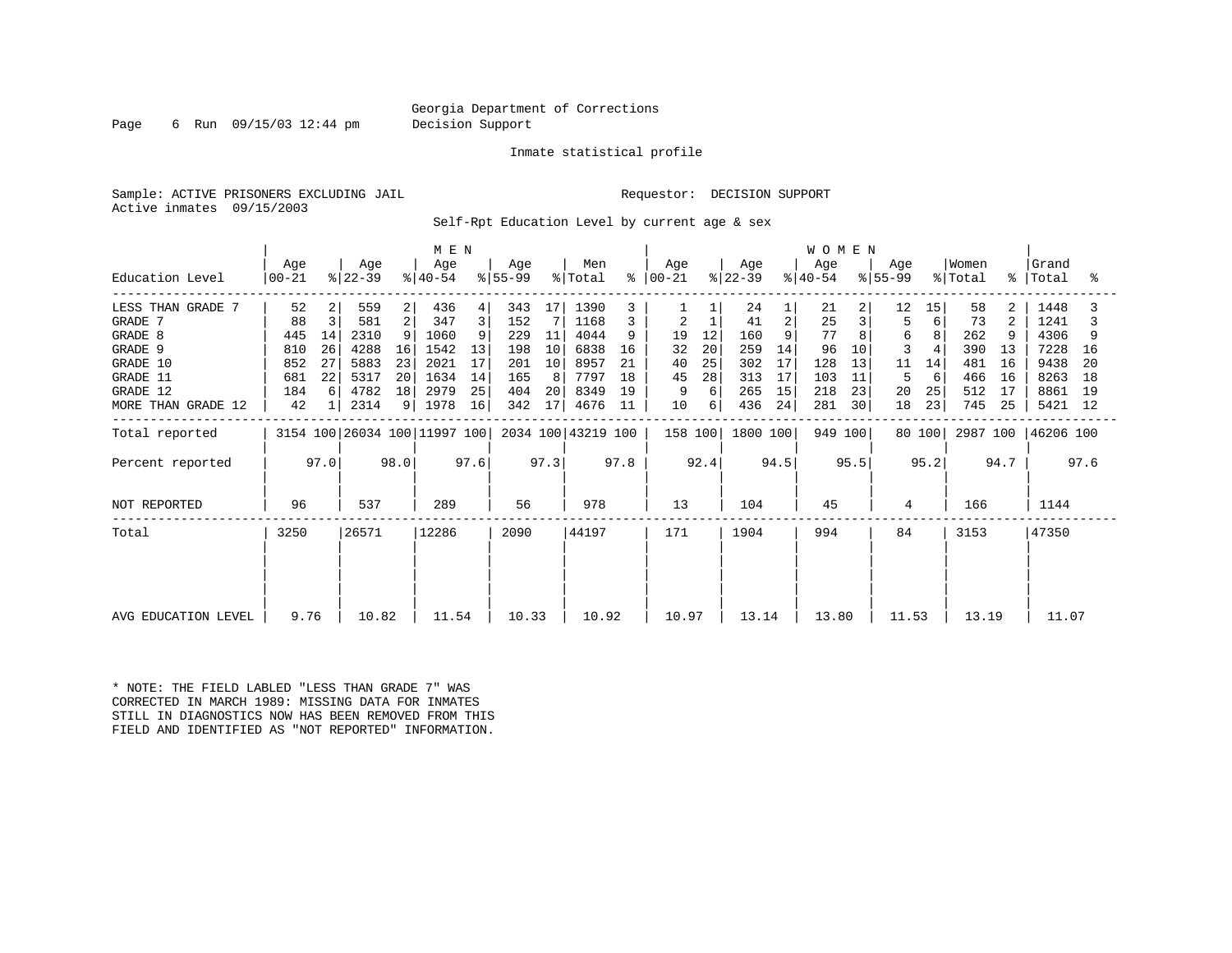Page 7 Run 09/15/03 12:44 pm Decision Support

Inmate statistical profile

Sample: ACTIVE PRISONERS EXCLUDING JAIL **Requestor: DECISION SUPPORT** Active inmates 09/15/2003

Functional Reading Level (WRAT Scores) by current age & sex

|                                                                                                              |                                                |                     |                                                      |                          | M E N                                            |                                    |                                            |                         |                                                          |                |                           |                     |                                             |                               | WOMEN                                     |                |                          |                |                                               |                |                                                       |                     |
|--------------------------------------------------------------------------------------------------------------|------------------------------------------------|---------------------|------------------------------------------------------|--------------------------|--------------------------------------------------|------------------------------------|--------------------------------------------|-------------------------|----------------------------------------------------------|----------------|---------------------------|---------------------|---------------------------------------------|-------------------------------|-------------------------------------------|----------------|--------------------------|----------------|-----------------------------------------------|----------------|-------------------------------------------------------|---------------------|
| WRAT Reading Score                                                                                           | Age<br>$ 00-21 $                               |                     | Age<br>$ 22-39 $                                     |                          | Age<br>$ 40-54$                                  |                                    | Age<br>$ 55-99 $                           |                         | Men<br>% Total                                           | $\approx$      | Age<br>$ 00-21 $          |                     | Age<br>$ 22-39 $                            |                               | Age<br>$ 40-54 $                          |                | Age<br>$ 55-99 $         |                | Women<br>% Total                              | $\approx$ 1    | Grand<br>Total                                        | °                   |
| LESS THAN GRADE 6<br>6TH THRU 8TH GRADE<br>GRADE 9<br>GRADE 10<br>GRADE 11<br>GRADE 12<br>MORE THAN GRADE 12 | 1119<br>645<br>221<br>114<br>137<br>397<br>189 | 40<br>23<br>8<br>14 | 8713<br>5480<br>2235<br>1152<br>1112<br>3855<br>2009 | 35<br>22<br>9<br>16<br>8 | 4817<br>2430<br>833<br>415<br>412<br>1805<br>530 | 43<br>22<br>7<br>4<br>4<br>16<br>5 | 855<br>336<br>140<br>74<br>62<br>342<br>66 | 18<br>4<br>3<br>18<br>4 | 46 15504<br>8891<br>3429<br>1755<br>1723<br>6399<br>2794 | 38<br>22<br>16 | 39<br>37<br>14<br>6<br>45 | 26<br>25<br>9<br>30 | 413<br>326<br>154<br>76<br>81<br>150<br>554 | 24<br>19<br>9<br>5<br>9<br>32 | 263<br>173<br>60<br>33<br>34<br>78<br>286 | 28<br>19<br>31 | 26<br>12<br>5<br>5<br>17 | 35<br>16<br>23 | 741<br>548<br>233<br>118<br>123<br>242<br>902 | 25<br>19<br>31 | 16245<br>9439<br>3662<br>1873<br>1846<br>6641<br>3696 | 37<br>22<br>8<br>15 |
| Total reported                                                                                               |                                                |                     |                                                      |                          | 2822 100 24556 100 11242 100                     |                                    |                                            |                         | 1875 100 40495 100                                       |                | 151 100                   |                     | 1754 100                                    |                               | 927 100                                   |                |                          | 75 100         | 2907 100                                      |                | 43402 100                                             |                     |
| Percent reported                                                                                             |                                                | 86.8                |                                                      | 92.4                     |                                                  | 91.5                               |                                            | 89.7                    |                                                          | 91.6           |                           | 88.3                |                                             | 92.1                          |                                           | 93.3           |                          | 89.3           |                                               | 92.2           |                                                       | 91.7                |
| NOT REPORTED                                                                                                 | 428                                            |                     | 2015                                                 |                          | 1044                                             |                                    | 215                                        |                         | 3702                                                     |                | 20                        |                     | 150                                         |                               | 67                                        |                | 9                        |                | 246                                           |                | 3948                                                  |                     |
| Total                                                                                                        | 3250                                           |                     | 26571                                                |                          | 12286                                            |                                    | 2090                                       |                         | 44197                                                    |                | 171                       |                     | 1904                                        |                               | 994                                       |                | 84                       |                | 3153                                          |                | 47350                                                 |                     |
| AVG READING SCORE                                                                                            | 7.63                                           |                     | 7.95                                                 |                          | 7.25                                             |                                    | 7.05                                       |                         | 7.69                                                     |                | 8.96                      |                     | 9.31                                        |                               | 8.95                                      |                | 8.18                     |                | 9.15                                          |                | 7.79                                                  |                     |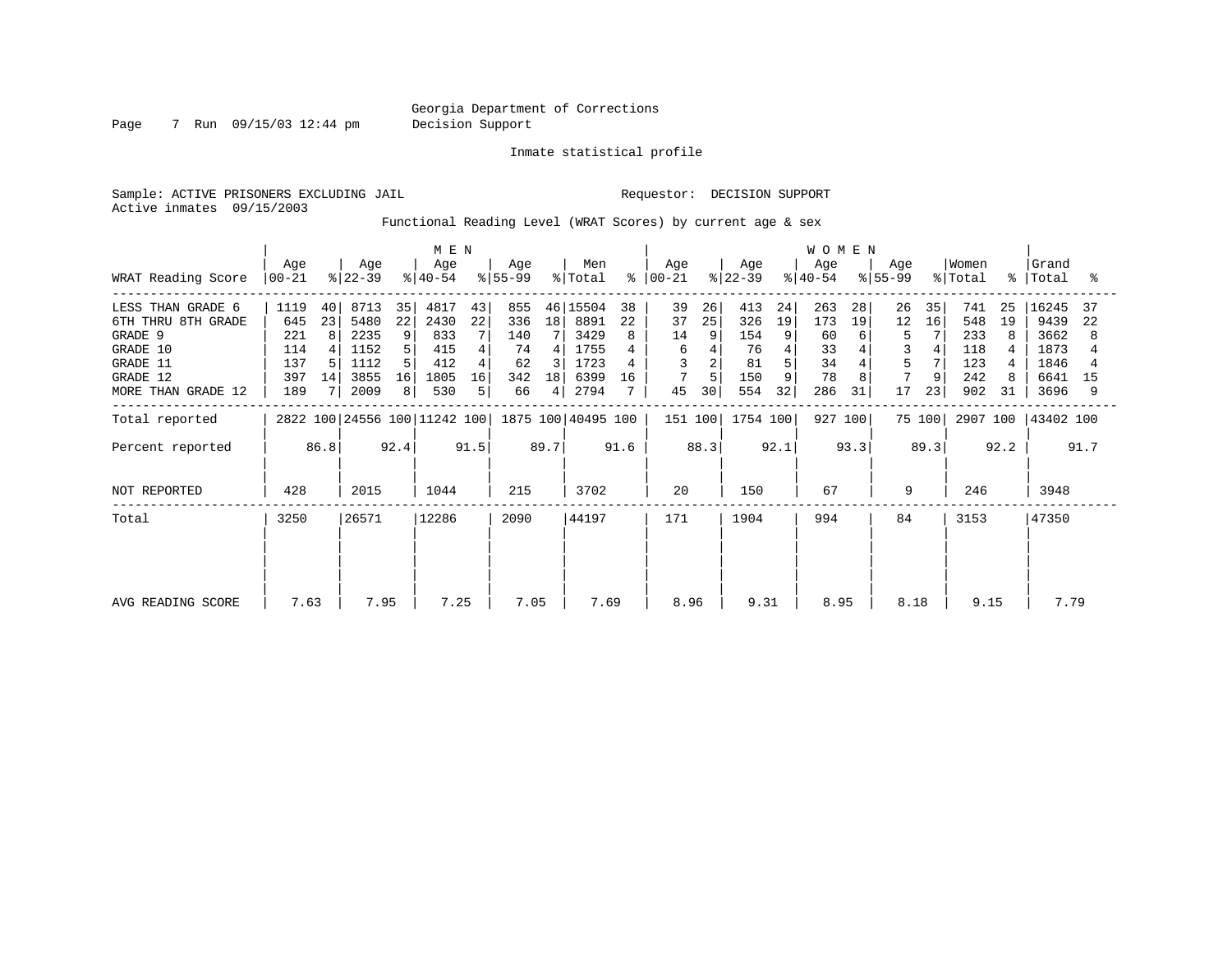Page 8 Run 09/15/03 12:44 pm Decision Support

Inmate statistical profile

Sample: ACTIVE PRISONERS EXCLUDING JAIL **Requestor: DECISION SUPPORT** Active inmates 09/15/2003

Functional Math Level (WRAT Scores) by current age & sex

|                                                                                                              |                                                   |                                                                                                            | M E N                                                           |                                                                |                                                                          |                                                           |                                                                                               | <b>WOMEN</b>                                         |                                          |                                                                     |                                                                  |
|--------------------------------------------------------------------------------------------------------------|---------------------------------------------------|------------------------------------------------------------------------------------------------------------|-----------------------------------------------------------------|----------------------------------------------------------------|--------------------------------------------------------------------------|-----------------------------------------------------------|-----------------------------------------------------------------------------------------------|------------------------------------------------------|------------------------------------------|---------------------------------------------------------------------|------------------------------------------------------------------|
| WRAT Math Score                                                                                              | Age<br>$00 - 21$                                  | Age<br>$ 22-39 $                                                                                           | Age<br>$ 40-54 $                                                | Age<br>$8 55-99$                                               | Men<br>% Total<br>န္ $\vert$                                             | Age<br>$ 00-21 $                                          | Age<br>$ 22-39 $                                                                              | Age<br>$ 40-54 $                                     | Age<br>$ 55-99 $                         | Women<br>% Total                                                    | Grand<br>%   Total<br>°≈                                         |
| LESS THAN GRADE 6<br>6TH THRU 8TH GRADE<br>GRADE 9<br>GRADE 10<br>GRADE 11<br>GRADE 12<br>MORE THAN GRADE 12 | 999<br>35<br>1379<br>208<br>116<br>60<br>40<br>20 | 7250<br>30 <sup>1</sup><br>49<br>12138<br>49<br>2323<br>9<br>1364<br>4<br>6<br>806<br>3<br>2<br>471<br>206 | 4410<br>39<br>4665<br>41<br>832<br>597<br>5<br>368<br>313<br>68 | 873<br>561<br>136<br>7<br>7<br>123<br>85<br>5<br>79<br>4<br>19 | 47 13532<br>33<br>30   18743<br>46<br>3499<br>2200<br>1319<br>903<br>313 | 36<br>24<br>49<br>74<br>13<br>13<br>9<br>6<br>6<br>3<br>2 | 367<br>21<br>851<br>49<br>223<br>13<br>8 <sup>1</sup><br>145<br>5<br>88<br>2<br>27<br>53<br>3 | 337<br>36<br>364<br>39<br>87<br>61<br>37<br>18<br>24 | 34<br>45<br>28<br>21<br>5<br>9<br>5<br>3 | 774<br>27<br>1310<br>45<br>328<br>11<br>226<br>136<br>51<br>83<br>3 | 14306<br>33<br>20053<br>46<br>3827<br>2426<br>1455<br>954<br>396 |
| Total reported                                                                                               |                                                   | 2822 100 24558 100 11253 100                                                                               |                                                                 |                                                                | 1876 100 40509 100                                                       | 151 100                                                   | 1754 100                                                                                      | 928 100                                              | 75 100                                   | 2908 100                                                            | 43417 100                                                        |
| Percent reported                                                                                             | 86.8                                              | 92.4                                                                                                       | 91.6                                                            | 89.8                                                           | 91.7                                                                     | 88.3                                                      | 92.1                                                                                          | 93.4                                                 | 89.3                                     | 92.2                                                                | 91.7                                                             |
| NOT REPORTED                                                                                                 | 428                                               | 2013                                                                                                       | 1033                                                            | 214                                                            | 3688                                                                     | 20                                                        | 150                                                                                           | 66                                                   | 9                                        | 245                                                                 | 3933                                                             |
| Total                                                                                                        | 3250                                              | 26571                                                                                                      | 12286                                                           | 2090                                                           | 44197                                                                    | 171                                                       | 1904                                                                                          | 994                                                  | 84                                       | 3153                                                                | 47350                                                            |
| AVG MATH SCORE                                                                                               | 6.77                                              | 7.12                                                                                                       | 6.72                                                            | 6.48                                                           | 6.96                                                                     | 7.60                                                      | 7.69                                                                                          | 7.09                                                 | 6.45                                     | 7.46                                                                | 6.99                                                             |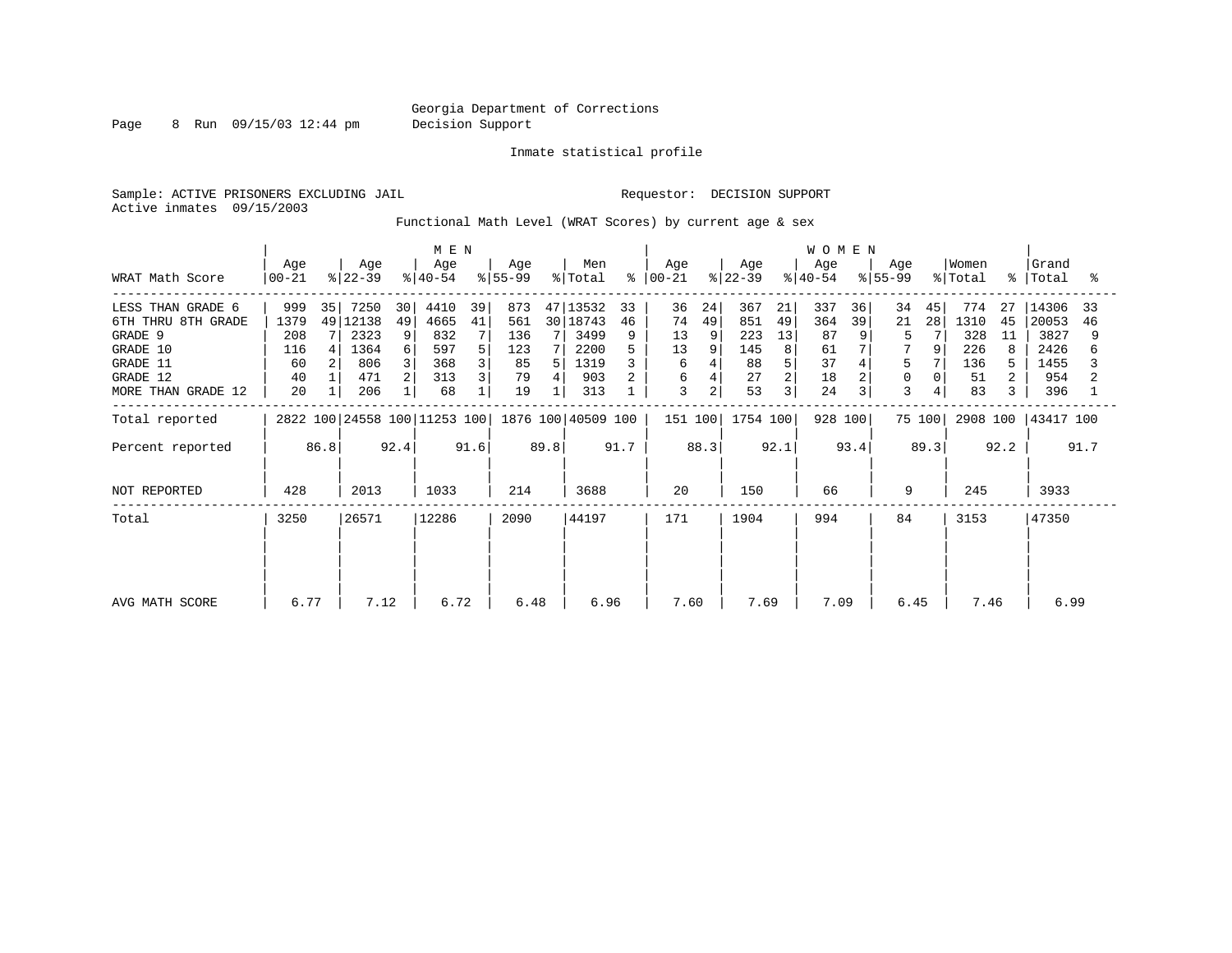Page 9 Run 09/15/03 12:44 pm Decision Support

Inmate statistical profile

Active inmates 09/15/2003

Sample: ACTIVE PRISONERS EXCLUDING JAIL **Requestor: DECISION SUPPORT** 

Functional Spelling Level (WRAT Scores) by current age & sex

|                                                                                                              |                                              |               |                                                    |                    | M E N                                           |                         |                                            |                               |                                                              |               |                                       |                                 |                                              |                                 | <b>WOMEN</b>                              |                     |                                            |                     |                                               |                            |                                                        |          |
|--------------------------------------------------------------------------------------------------------------|----------------------------------------------|---------------|----------------------------------------------------|--------------------|-------------------------------------------------|-------------------------|--------------------------------------------|-------------------------------|--------------------------------------------------------------|---------------|---------------------------------------|---------------------------------|----------------------------------------------|---------------------------------|-------------------------------------------|---------------------|--------------------------------------------|---------------------|-----------------------------------------------|----------------------------|--------------------------------------------------------|----------|
| WRAT Spelling Score                                                                                          | Age<br>$ 00-21 $                             |               | Age<br>$ 22-39 $                                   |                    | Age<br>$ 40-54 $                                |                         | Age<br>$ 55-99 $                           |                               | Men<br>% Total                                               | $\approx$     | Age<br>$ 00-21 $                      |                                 | Age<br>$ 22-39 $                             |                                 | Age<br>$ 40-54 $                          |                     | Age<br>$ 55-99 $                           |                     | Women<br>% Total                              |                            | Grand<br>%   Total                                     | °        |
| LESS THAN GRADE 6<br>6TH THRU 8TH GRADE<br>GRADE 9<br>GRADE 10<br>GRADE 11<br>GRADE 12<br>MORE THAN GRADE 12 | 1238<br>874<br>223<br>198<br>90<br>142<br>57 | 44<br>31<br>8 | 9958<br>7465<br>1903<br>1836<br>946<br>1704<br>742 | 41<br>30<br>8<br>3 | 6070<br>2664<br>588<br>558<br>294<br>812<br>259 | 54<br>24<br>5<br>5<br>2 | 1073<br>412<br>76<br>73<br>49<br>160<br>33 | 4<br>4<br>9<br>$\overline{2}$ | 57 18339<br>22 11415<br>2790<br>2665<br>1379<br>2818<br>1091 | 45<br>28<br>3 | 26<br>48<br>18<br>15<br>9<br>14<br>21 | 17<br>32<br>12<br>10<br>9<br>14 | 344<br>552<br>193<br>207<br>100<br>96<br>262 | 20<br>31<br>11<br>12<br>6<br>15 | 269<br>283<br>83<br>59<br>40<br>47<br>147 | 29<br>30<br>9<br>16 | 28<br>16<br>6<br>4<br>$\overline{2}$<br>12 | 37<br>21<br>8<br>16 | 667<br>899<br>300<br>288<br>153<br>159<br>442 | 23<br>31<br>10<br>10<br>15 | 19006<br>12314<br>3090<br>2953<br>1532<br>2977<br>1533 | 44<br>28 |
| Total reported<br>Percent reported                                                                           |                                              | 86.8          |                                                    | 92.4               | 2822 100 24554 100 11245 100                    | 91.5                    |                                            | 89.8                          | 1876 100 40497 100                                           | 91.6          | 151 100                               | 88.3                            | 1754 100                                     | 92.1                            | 928 100                                   | 93.4                |                                            | 75 100<br>89.3      | 2908 100                                      | 92.2                       | 43405 100                                              | 91.7     |
| NOT REPORTED                                                                                                 | 428                                          |               | 2017                                               |                    | 1041                                            |                         | 214                                        |                               | 3700                                                         |               | 20                                    |                                 | 150                                          |                                 | 66                                        |                     | 9                                          |                     | 245                                           |                            | 3945                                                   |          |
| Total                                                                                                        | 3250                                         |               | 26571                                              |                    | 12286                                           |                         | 2090                                       |                               | 44197                                                        |               | 171                                   |                                 | 1904                                         |                                 | 994                                       |                     | 84                                         |                     | 3153                                          |                            | 47350                                                  |          |
| AVG SPELLING SCORE                                                                                           | 6.77                                         |               | 7.03                                               |                    | 6.13                                            |                         | 5.81                                       |                               | 6.70                                                         |               | 9.04                                  |                                 | 8.73                                         |                                 | 8.16                                      |                     | 7.37                                       |                     | 8.53                                          |                            | 6.83                                                   |          |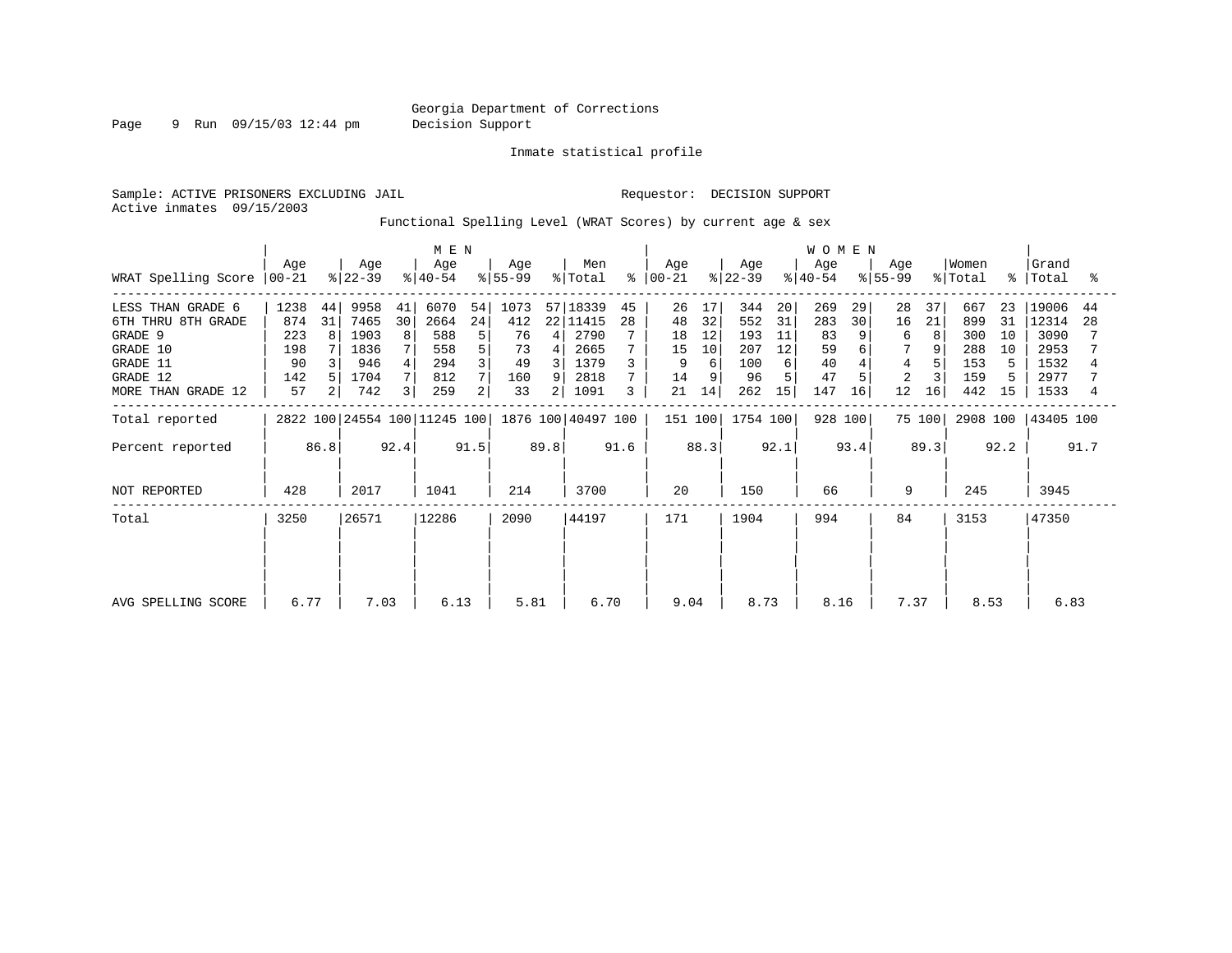Page 10 Run 09/15/03 12:44 pm Decision Support

#### Inmate statistical profile

Sample: ACTIVE PRISONERS EXCLUDING JAIL **Requestor: DECISION SUPPORT** Active inmates 09/15/2003

Self-Rpt Guardian Status To Age 16 by current age & sex

|                    | Age      |      | Age       |      | M E N<br>Age            |          | Age       |      | Men                |      | Age      |                | Age       |          | <b>WOMEN</b><br>Age |      | Age            |                | Women    |      | Grand     |      |
|--------------------|----------|------|-----------|------|-------------------------|----------|-----------|------|--------------------|------|----------|----------------|-----------|----------|---------------------|------|----------------|----------------|----------|------|-----------|------|
| Guardian Status    | $ 00-21$ |      | $ 22-39 $ |      | $ 40-54$                |          | $ 55-99 $ |      | % Total            | ి    | $ 00-21$ |                | $ 22-39 $ |          | $ 40-54 $           |      | $8 55-99$      |                | % Total  | °    | Total     | ႜ    |
| ORPHANAGE          | 2        | 0    | 21        | 0    | 28                      | $\Omega$ | 10        | 0    | 61                 |      | 0        | $\Omega$       |           | $\Omega$ |                     |      | $\Omega$       | $\Omega$       |          |      | 62        | O    |
| FATHER ONLY        | 125      |      | 749       | 3    | 326                     | 3        | 39        | 2    | 1239               | 3    | 6        | 4              | 59        | 3        | 33                  |      | 2              | $\overline{2}$ | 100      |      | 1339      |      |
| FTR MTR HD         | 217      |      | 1599      | 6    | 764                     | 6        | 111       | 5.   | 2691               | 6    | 13       | 8              | 116       | б        | 71                  |      | $\Omega$       | $\Omega$       | 200      |      | 2891      | 6    |
| MOTHER ONLY        | 1609     | 511  | 11861     | 45   | 3968                    | 33       | 480       | 24   | 17918              | 41   | 62       | 38             | 659       | 36       | 255                 | 26   | 21             | 26             | 997      | 33   | 18915     | 41   |
| MTR FTR HD         | 676      | 21   | 7735      | 30   | 5253                    | 44       | 1132      | 56 l | 14796              | 34   | 45       | 28             | 682       | 37       | 501                 | 52   | 46             | 56             | 1274     | 42   | 16070     | 35   |
| OTH FEMALE         | 75       |      | 580       | 2    | 269                     | 2        | 53        | 3    | 977                |      | 5        |                | 44        |          | 21                  |      | 3              |                | 73       |      | 1050      |      |
| OTH MALE           | 21       |      | 106       |      | 51                      | U        | 9         |      | 187                |      | 0        |                | 6         |          |                     |      |                |                | 9        |      | 196       |      |
| STEP-PARNTS        | 25       |      | 413       | 2    | 148                     |          | 26        |      | 612                |      | 0        |                |           |          | 6                   |      |                |                | 9        |      | 621       |      |
| FOSTER HOME        | 39       |      | 265       |      | 131                     |          | 24        |      | 459                |      | 4        | $\overline{c}$ | 48        |          | 8                   |      |                |                | 61       |      | 520       |      |
| <b>GRAND PRNTS</b> | 301      | 10   | 2141      | 8    | 797                     | 7        | 120       | 6    | 3359               | 8    | 23       | 14             | 224       | 12       | 64                  |      | 6              |                | 317      | 10   | 3676      |      |
| OTHER              | 69       | 2    | 614       | 2    | 280                     | 2        | 35        | 2    | 998                |      | 4        | 2              | 10        |          | 7                   |      | $\overline{2}$ |                | 23       |      | 1021      |      |
| Total reported     | 3159     |      |           |      | 100 26084 100 12015 100 |          |           |      | 2039 100 43297 100 |      | 162 100  |                | 1851 100  |          | 969 100             |      | 82 100         |                | 3064 100 |      | 46361 100 |      |
| Percent reported   |          | 97.2 |           | 98.2 |                         | 97.8     |           | 97.6 |                    | 98.0 |          | 94.7           |           | 97.2     |                     | 97.5 |                | 97.6           |          | 97.2 |           | 97.9 |
| NOT RPTD           | 91       |      | 487       |      | 271                     |          | 51        |      | 900                |      | 9        |                | 53        |          | 25                  |      | 2              |                | 89       |      | 989       |      |
| Total              | 3250     |      | 26571     |      | 12286                   |          | 2090      |      | 44197              |      | 171      |                | 1904      |          | 994                 |      | 84             |                | 3153     |      | 47350     |      |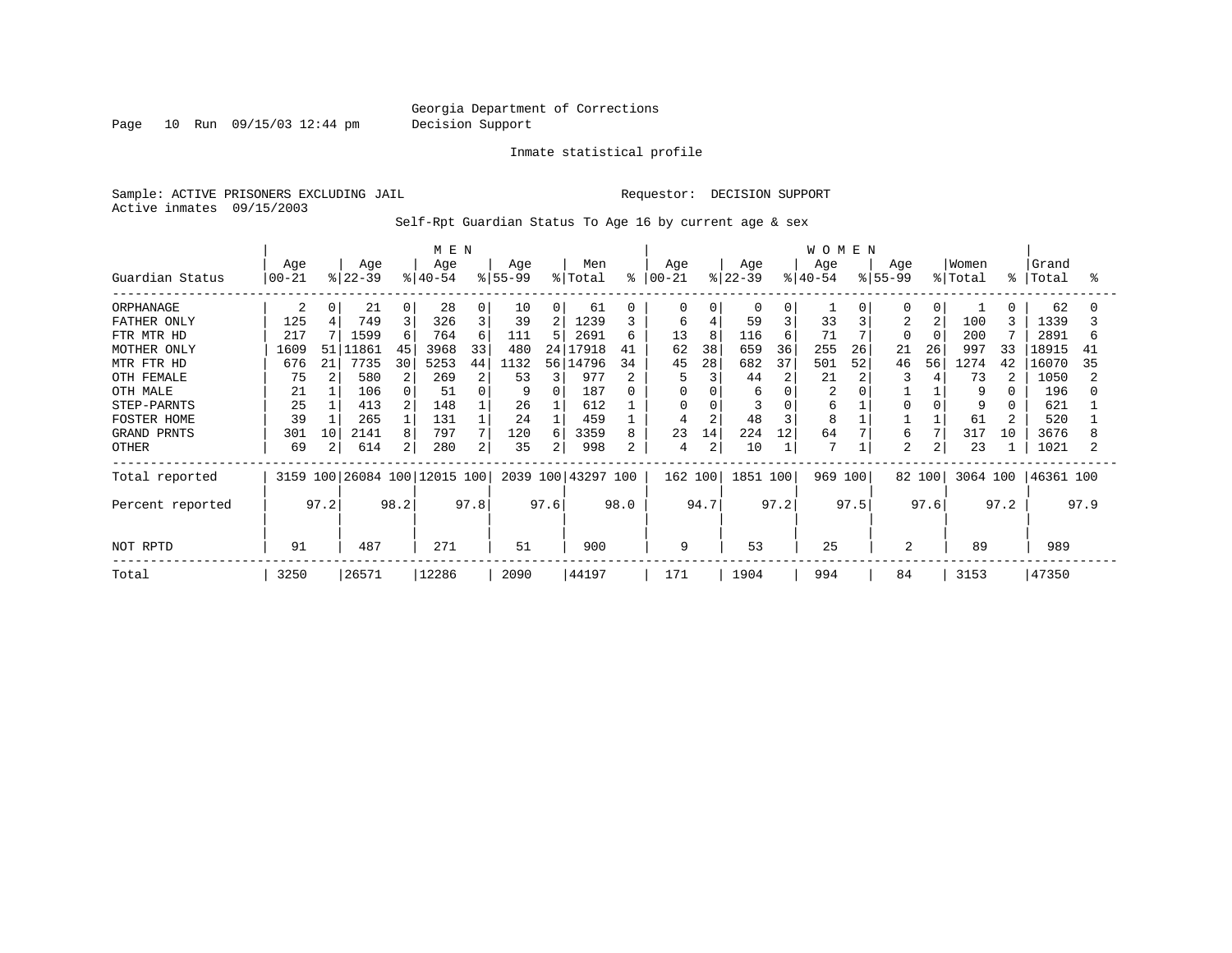Page 11 Run 09/15/03 12:44 pm Decision Support

Inmate statistical profile

Sample: ACTIVE PRISONERS EXCLUDING JAIL **Requestor: DECISION SUPPORT** Active inmates 09/15/2003

Self-Rpt Employment Status Before Prison by current age & sex

|                                                                                                             |                                                         |                           |                                                          |                           | M E N                                                          |                                          |                                                              |                               |                                                           |                                 |                                          |                           |                                                  |                                            | <b>WOMEN</b>                                         |                      |                                       |                                |                                                    |                                            |                                                           |                           |
|-------------------------------------------------------------------------------------------------------------|---------------------------------------------------------|---------------------------|----------------------------------------------------------|---------------------------|----------------------------------------------------------------|------------------------------------------|--------------------------------------------------------------|-------------------------------|-----------------------------------------------------------|---------------------------------|------------------------------------------|---------------------------|--------------------------------------------------|--------------------------------------------|------------------------------------------------------|----------------------|---------------------------------------|--------------------------------|----------------------------------------------------|--------------------------------------------|-----------------------------------------------------------|---------------------------|
| Employment                                                                                                  | Age<br>$00 - 21$                                        |                           | Age<br>$ 22-39 $                                         |                           | Age<br>$ 40-54 $                                               |                                          | Age<br>$8155 - 99$                                           |                               | Men<br>% Total                                            | နွ                              | Age<br>  00-21                           |                           | Age<br>$ 22-39 $                                 |                                            | Age<br>$8 40-54$                                     |                      | Age<br>$8155 - 99$                    |                                | Women<br>% Total                                   | $\approx$ 1                                | Grand<br>Total                                            | °                         |
| FULL TIME<br>PART TIME<br>UNEMPL < 6M<br>UNEMPL > 6M<br>NEVER WORKD<br><b>STUDENT</b><br>INCAPABLE<br>OTHER | 823<br>480<br>267<br>370<br>943<br>94<br>18<br>$\Omega$ | 27<br>16<br>9<br>12<br>31 | 12863<br>2488<br>2928<br>3734<br>1910<br>250<br>464<br>0 | 52<br>10<br>12<br>15<br>8 | 6517<br>734<br>1195<br>2061<br>193<br>15<br>704<br>$\mathbf 0$ | 57<br>6<br>10<br>18<br>2<br>0<br>б.<br>0 | 863<br>105<br>205<br>384<br>14<br>3<br>315<br>$\overline{0}$ | 46<br>6<br>11<br>20<br>0<br>0 | 21066<br>3807<br>4595<br>6549<br>3060<br>362<br>1501<br>0 | 51<br>9<br>11<br>16<br>$\Omega$ | 39<br>8<br>14<br>8<br>32<br>15<br>4<br>0 | 33<br>12<br>27<br>13<br>0 | 646<br>66<br>146<br>240<br>147<br>17<br>113<br>0 | 47<br>5<br>11<br>17<br>11<br>8<br>$\Omega$ | 316<br>36<br>83<br>160<br>25<br>3<br>142<br>$\Omega$ | 41<br>11<br>21<br>19 | 22<br>10<br>15<br>3<br>16<br>$\Omega$ | 33<br>15<br>22<br>4<br>24<br>0 | 1023<br>111<br>253<br>423<br>207<br>35<br>275<br>0 | 44<br>$\mathcal{P}$<br>11<br>18<br>9<br>12 | 22089<br>3918<br>4848<br>6972<br>3267<br>397<br>1776<br>0 | -51<br>9<br>11<br>16<br>8 |
| Total reported                                                                                              | 2995                                                    |                           |                                                          |                           | 100 24637 100 11419 100                                        |                                          |                                                              |                               | 1889 100 40940 100                                        |                                 | 120 100                                  |                           | 1375 100                                         |                                            | 765                                                  | 100                  |                                       | 67 100                         | 2327                                               | 100                                        | 43267 100                                                 |                           |
| Percent reported                                                                                            |                                                         | 92.2                      |                                                          | 92.7                      |                                                                | 92.9                                     |                                                              | 90.4                          |                                                           | 92.6                            |                                          | 70.2                      |                                                  | 72.2                                       |                                                      | 77.0                 |                                       | 79.8                           |                                                    | 73.8                                       |                                                           | 91.4                      |
| NOT RPTD                                                                                                    | 255                                                     |                           | 1934                                                     |                           | 867                                                            |                                          | 201                                                          |                               | 3257                                                      |                                 | 51                                       |                           | 529                                              |                                            | 229                                                  |                      | 17                                    |                                | 826                                                |                                            | 4083                                                      |                           |
| Total                                                                                                       | 3250                                                    |                           | 26571                                                    |                           | 12286                                                          |                                          | 2090                                                         |                               | 44197                                                     |                                 | 171                                      |                           | 1904                                             |                                            | 994                                                  |                      | 84                                    |                                | 3153                                               |                                            | 47350                                                     |                           |

\* NOTE: THE FIELD LABELD "OTHER" WAS CORRECTED IN APRIL 1989; INMATES CODED "PRE-OTIS NOT REPORTED" NOW HAVE BEEN REMOVED FROM THIS FIELD AND IDENTIFIED AS "NOT REPORTED".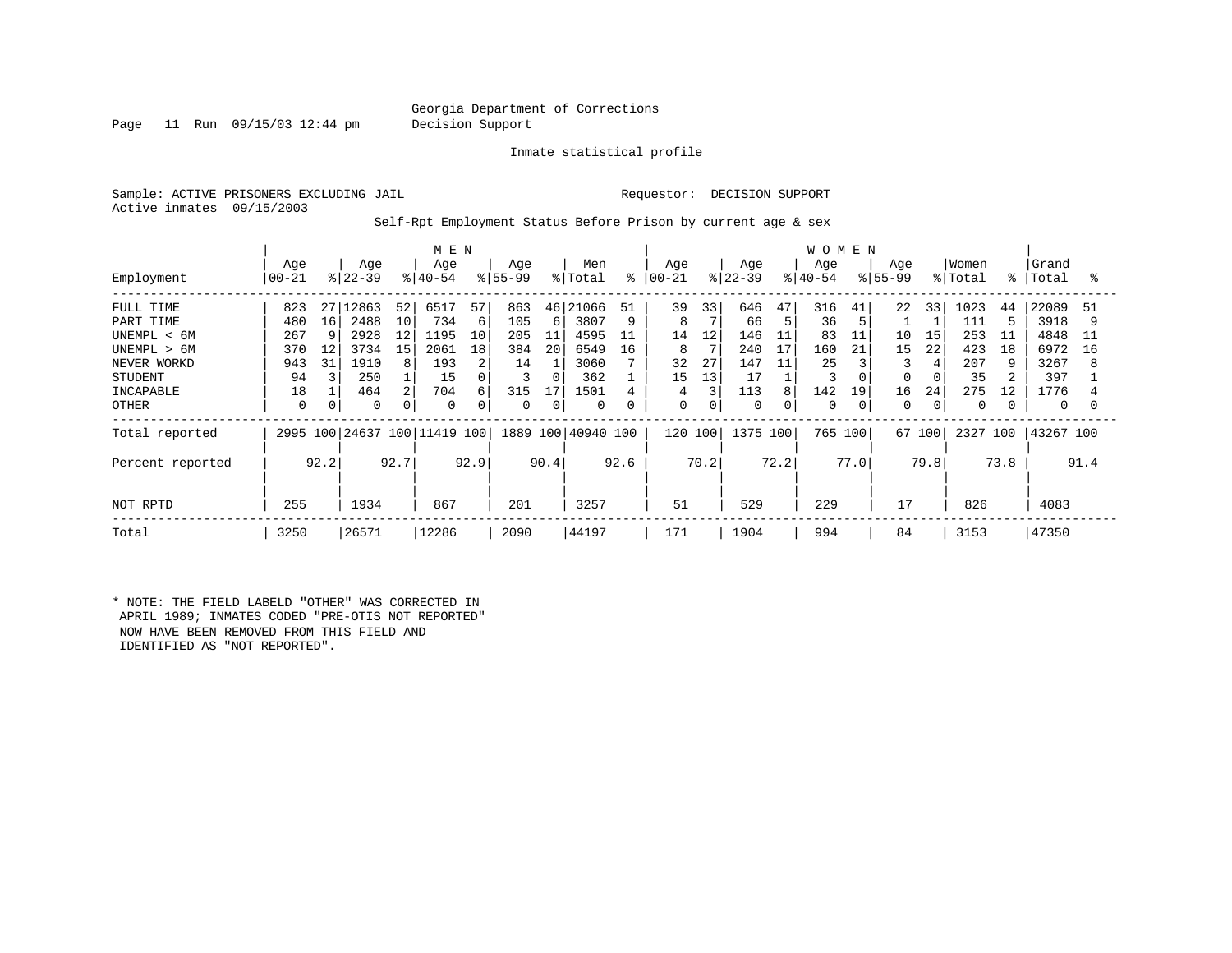Page 12 Run 09/15/03 12:44 pm Decision Support

Inmate statistical profile

Sample: ACTIVE PRISONERS EXCLUDING JAIL **Requestor: DECISION SUPPORT** Active inmates 09/15/2003

Self-Rpt Marital Status At Admission by current age & sex

|                  |           |      |           |      | M E N                   |      |             |      |           |      |           |             |           |      | <b>WOMEN</b> |      |             |      |          |      |           |      |
|------------------|-----------|------|-----------|------|-------------------------|------|-------------|------|-----------|------|-----------|-------------|-----------|------|--------------|------|-------------|------|----------|------|-----------|------|
|                  | Age       |      | Age       |      | Age                     |      | Age         |      | Men       |      | Age       |             | Age       |      | Age          |      | Age         |      | Women    |      | Grand     |      |
| Marital Status   | $00 - 21$ |      | $8 22-39$ |      | $8 40-54$               |      | $8155 - 99$ |      | % Total   | ⊱    | $ 00-21 $ |             | $8 22-39$ |      | $8 40-54$    |      | $8155 - 99$ |      | % Total  | °≈   | Total     | °≈   |
| SINGLE           | 3032      | 96   | 18043     | 69   | 4673                    | 39   | 367         | 18   | 26115     | 60   | 147       | 91          | 1112      | 60   | 371          | 38   | 13          | 16   | 1643     | -54  | 27758     | 60   |
| MARRIED          | 49        |      | 2739      | 10   | 2126                    | 18   | 547         | 27   | 5461      | 13   | 4         | 2           | 249       | 13   | 167          | 17   | 16          | 20   | 436      | 14   | 5897      | 13   |
| SEPARATED        | 9         |      | 1033      |      | 1040                    | 9    | 206         | 10   | 2288      | 5    |           | 4           | 201       | 11   | 127          | 13   |             | 9    | 342      | 11   | 2630      | 6    |
| <b>DIVORCED</b>  | ⇁         | 0    | 1695      |      | 2642                    | 22   | 601         | 29   | 4945      | 11   | 2         |             | 192       | 10   | 191          | 20   | 19          | 23   | 404      | 13   | 5349      | 12   |
| WIDOWED          | 2         |      | 89        |      | 245                     | 2    | 147         |      | 483       |      | 0         |             | 34        | 2    | 65           |      | 26          | 32   | 125      |      | 608       |      |
| COMMON LAW       | 60        |      | 2511      | 10   | 1302                    | 11   | 175         | 9    | 4048      | 9    |           |             | 63        |      | 50           |      |             |      | 115      |      | 4163      |      |
| OTHER            | $\Omega$  | 0    | 13        |      | 4                       | 0    | 4           | 0    | 21        | 0    | 0         | $\mathbf 0$ |           | 0    | 0            |      | 0           | 0    |          |      | 22        |      |
| Total reported   | 3159      |      |           |      | 100 26123 100 12032 100 |      | 2047        |      | 100 43361 | 100  | 161       | 100         | 1852 100  |      | 971          | 100  | 82 100      |      | 3066 100 |      | 46427 100 |      |
| Percent reported |           | 97.2 |           | 98.3 |                         | 97.9 |             | 97.9 |           | 98.1 |           | 94.2        |           | 97.3 |              | 97.7 |             | 97.6 |          | 97.2 |           | 98.1 |
|                  |           |      |           |      |                         |      |             |      |           |      |           |             |           |      |              |      |             |      |          |      |           |      |
| NOT RPTD         | 91        |      | 448       |      | 254                     |      | 43          |      | 836       |      | 10        |             | 52        |      | 23           |      | 2           |      | 87       |      | 923       |      |
| Total            | 3250      |      | 26571     |      | 12286                   |      | 2090        |      | 44197     |      | 171       |             | 1904      |      | 994          |      | 84          |      | 3153     |      | 47350     |      |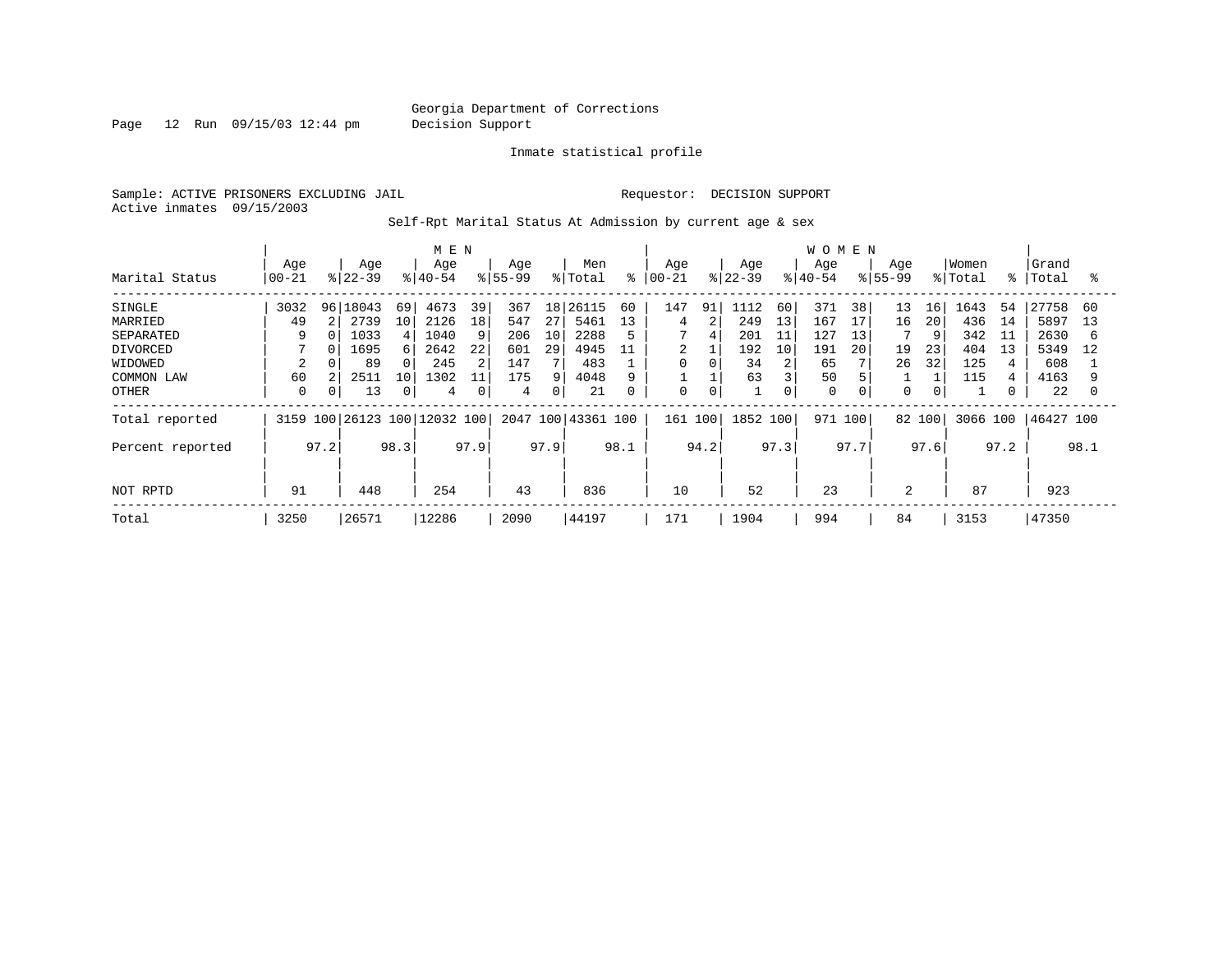Page 13 Run 09/15/03 12:44 pm Decision Support

Inmate statistical profile

Sample: ACTIVE PRISONERS EXCLUDING JAIL **Requestor: DECISION SUPPORT** Active inmates 09/15/2003

Self-Rpt Number Of Children At Admission by current age & sex

|                      |                  |      |                   |      | M E N            |      |                  |                |                    |      |                 |          |                  |             | WOMEN            |      |                  |        |                  |           |                |      |
|----------------------|------------------|------|-------------------|------|------------------|------|------------------|----------------|--------------------|------|-----------------|----------|------------------|-------------|------------------|------|------------------|--------|------------------|-----------|----------------|------|
| Number Of Children   | Age<br>$00 - 21$ |      | Age<br>$ 22-39 $  |      | Age<br>$ 40-54 $ |      | Age<br>$ 55-99 $ |                | Men<br>% Total     | ႜ    | Aqe<br>$ 00-21$ |          | Age<br>$ 22-39 $ |             | Age<br>$ 40-54 $ |      | Aqe<br>$ 55-99 $ |        | Women<br>% Total | $\approx$ | Grand<br>Total | ႜ    |
| NO CHILDREN          | 0                | 0    | 526               | 3    | 491              | 6    | 78               | 5 <sup>1</sup> | 1095               | 4    | 0               | $\Omega$ | 3                | $\mathbf 0$ | 6                |      |                  |        | 10               | $\Omega$  | 1105           |      |
| ONE CHILD            | 570              | 75   | 6443              | 42   | 2689             | 30   | 317              | 18             | 10019              | 37   | 38              | 61       | 376              | 25          | 161              | 19   | 13               | 19     | 588              | 24        | 10607          | 36   |
| TWO CHILDREN         | 149              | 20   | 4261              | 28   | 2462             | 28   | 426              | 25             | 7298               | 27   | 18              | 29       | 448              | 30          | 274              | 32   | 14               | 20     | 754              | 31        | 8052           | 28   |
| THREE CHILDREN       | 31               | 4    | 2269              | 15   | 1578             | 18   | 366              | 21             | 4244               | 16   | 4               | 6        | 351              | 24          | 225              | 26   | 18               | 26     | 598              | 24        | 4842           | 17   |
| <b>FOUR CHILDREN</b> | 5                |      | 1045              |      | 808              | 9    | 219              | 13             | 2077               |      |                 |          | 170              | 12          | 106              | 12   | 12               | 17     | 289              | 12        | 2366           | 8    |
| <b>FIVE CHILDREN</b> |                  |      | 501               | 3    | 467              | 5    | 137              | 8              | 1106               |      | 0               |          | 78               |             | 37               |      | 2                | 3      | 117              |           | 1223           |      |
| MORE THAN 5 CHILDREN |                  | 0    | 358               | 2    | 358              | 4    | 180              | 10             | 897                | 3    | $\mathbf{1}$    | 2        | 52               |             | 43               | 5    | 10               | 14     | 106              | 4         | 1003           |      |
| Total reported       |                  |      | 757 100 15403 100 |      | 8853 100         |      |                  |                | 1723 100 26736 100 |      |                 | 62 100   | 1478 100         |             | 852 100          |      |                  | 70 100 | 2462 100         |           | 29198 100      |      |
| Percent reported     |                  | 23.3 |                   | 58.0 |                  | 72.1 |                  | 82.4           |                    | 60.5 |                 | 36.3     |                  | 77.6        |                  | 85.7 |                  | 83.3   |                  | 78.1      |                | 61.7 |
| NOT REPORTED         | 2493             |      | 11168             |      | 3433             |      | 367              |                | 17461              |      | 109             |          | 426              |             | 142              |      | 14               |        | 691              |           | 18152          |      |
| Total                | 3250             |      | 26571             |      | 12286            |      | 2090             |                | 44197              |      | 171             |          | 1904             |             | 994              |      | 84               |        | 3153             |           | 47350          |      |
|                      |                  |      |                   |      |                  |      |                  |                |                    |      |                 |          |                  |             |                  |      |                  |        |                  |           |                |      |
| AVG NUM CHILDREN     | 1.31             |      | 2.02              |      | 2.32             |      | 3.03             |                | 2.17               |      | 1.55            |          | 2.53             |             | 2.68             |      | 3.17             |        | 2.57             |           | 2.20           |      |

\* NOTE: THE FIELD LABLED "NO CHILDREN" WAS CORRECTED IN MARCH 1989: MISSING DATA FOR INMATES STILL IN DIAGNOSTICS NOW HAS BEEN REMOVED FROM THIS FIELD AND IDENTIFIED AS "NOT REPORTED" INFORMATION.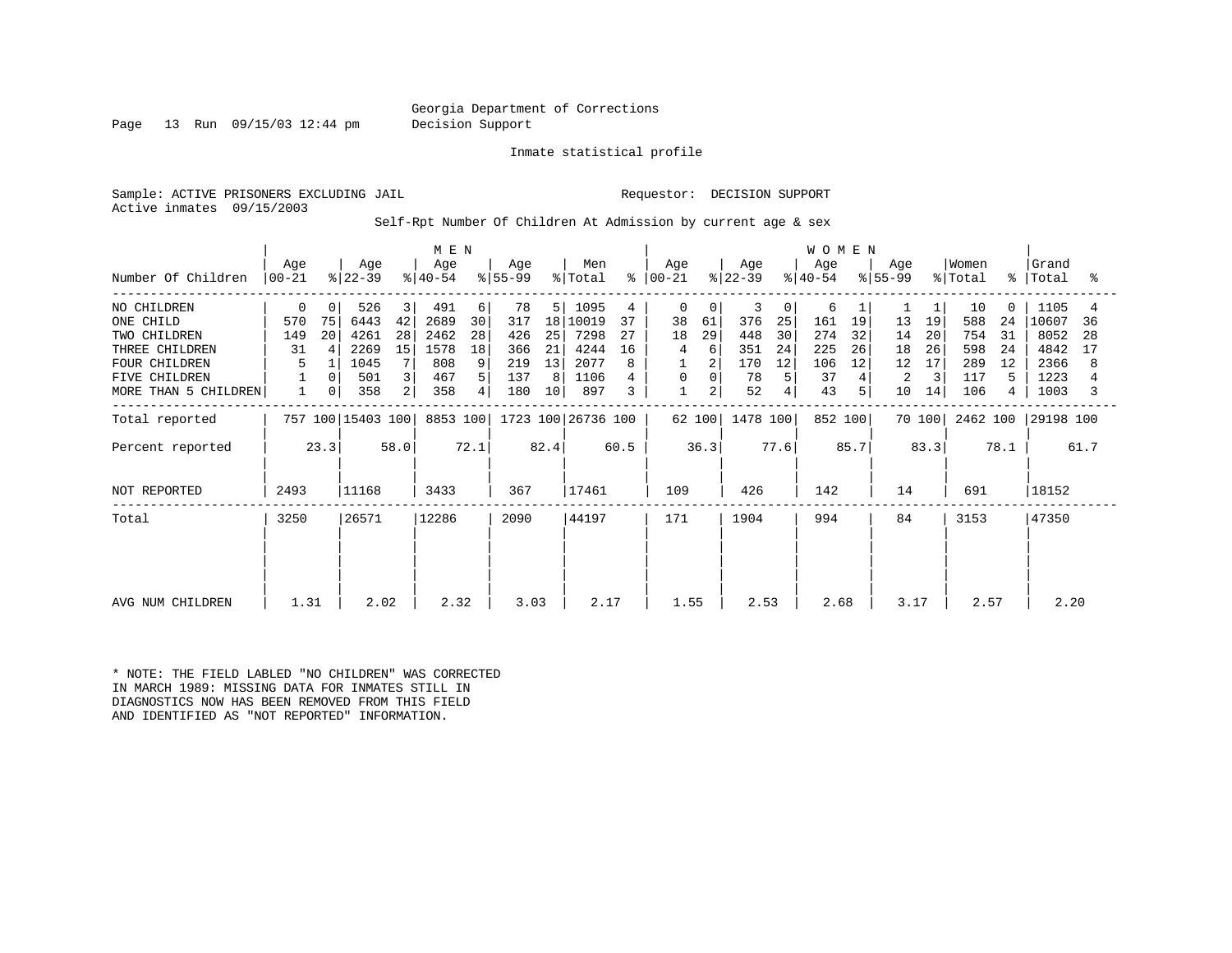Page 14 Run 09/15/03 12:44 pm Decision Support

#### Inmate statistical profile

Sample: ACTIVE PRISONERS EXCLUDING JAIL **Requestor: DECISION SUPPORT** Active inmates 09/15/2003

#### Self-Rpt Religious Affiliation by current age & sex

|                  |           |                |                              |                | M E N    |          |             |                |                    |          |               |                |                |                | WOMEN    |                |             |                |          |                |           |      |
|------------------|-----------|----------------|------------------------------|----------------|----------|----------|-------------|----------------|--------------------|----------|---------------|----------------|----------------|----------------|----------|----------------|-------------|----------------|----------|----------------|-----------|------|
|                  | Age       |                | Age                          |                | Age      |          | Age         |                | Men                |          | Age           |                | Age            |                | Age      |                | Age         |                | Women    |                | Grand     |      |
| Religion         | $00 - 21$ |                | $8 22-39$                    |                | $ 40-54$ |          | $8155 - 99$ |                | % Total            |          | $8   00 - 21$ |                | $8 22-39$      |                | $ 40-54$ |                | $8155 - 99$ |                | % Total  | ႜ              | Total     | ႜ    |
| <b>ISLAM</b>     | 68        | 2              | 919                          | 4              | 363      | 3        | 36          | $\overline{2}$ | 1386               | 3        | 2             | 1              | 18             | 1              | 4        | 0              | $\Omega$    | 0              | 24       |                | 1410      | 3    |
| CATHOLIC         | 133       | 4              | 1140                         | 4              | 402      | 3        | 90          | 5              | 1765               | 4        | 6             | $\overline{4}$ | 83             | 5              | 38       | 4              | 4           | 5              | 131      | $\overline{4}$ | 1896      | 4    |
| <b>BAPTIST</b>   | 1154      |                | 37 11453                     | 45             | 6695     | 57       | 1143        | 57             | 20445              | 48       | 89            | 55             | 1099           | 60             | 602      | 62             | 53          | 67             | 1843     | 61             | 22288     | 49   |
| METHODIST        | 36        | 1              | 425                          | $\overline{2}$ | 397      | 3        | 113         | 6              | 971                | 2        | 2             | $\mathbf{1}$   | 53             | 3              | 51       | 5              | 5           | 6              | 111      | 4              | 1082      | 2    |
| EPISCOPLN        |           | $\Omega$       | 39                           | $\Omega$       | 23       | 0        | 10          |                | 74                 | $\Omega$ |               | $\mathbf{1}$   |                | $\mathbf 0$    | 6        | $\mathbf{1}$   | $\Omega$    | $\Omega$       | 10       | 0              | 84        |      |
| PRESBYTRN        | 5         | $\Omega$       | 45                           | $\Omega$       | 45       | $\Omega$ | 18          |                | 113                | 0        | 0             | $\mathbf{0}$   |                | $\Omega$       |          | $\Omega$       | 2           | 3              | 3        | $\Omega$       | 116       |      |
| CHC OF GOD       | 29        |                | 250                          |                | 152      |          | 39          | $\overline{2}$ | 470                |          |               | $\mathbf{1}$   | 31             | $\overline{a}$ | 18       | $\overline{c}$ | 3           | $\overline{4}$ | 53       | $\mathbf{2}$   | 523       |      |
| HOLINESS         | 49        | $\overline{2}$ | 791                          | 3              | 561      | 5        | 101         | 5              | 1502               | 4        | 5             | 3              | 152            | 8              | 95       | 10             |             | 6              | 257      | $\mathsf{R}$   | 1759      |      |
| <b>JEWISH</b>    |           | $\Omega$       | 14                           | U              | 14       | 0        | 3           | $\cap$         | 33                 | 0        | $\Omega$      | $\mathbf 0$    | $\overline{c}$ | $\Omega$       |          | $\Omega$       | $\cap$      | $\Omega$       | 3        | U              | 36        |      |
| ANGLICAN         |           | $\Omega$       | 3                            |                |          | $\Omega$ | n           | $\Omega$       | 6                  | O        | <sup>0</sup>  | $\mathbf 0$    | $\overline{2}$ | 0              |          | $\Omega$       |             | $\Omega$       | 2        | U              | 8         |      |
| GRK ORTHDX       |           | $\Omega$       |                              |                |          | 0        | 0           | 0              | 4                  | 0        | O             | 0              |                | 0              |          | $\Omega$       |             | $\Omega$       | $\Omega$ | O              | 4         |      |
| <b>HINDU</b>     |           | $\Omega$       | 3                            |                |          | O        |             | $\Omega$       | 5                  | O        | <sup>0</sup>  | 0              |                | 0              |          | $\Omega$       |             | $\Omega$       | 0        | $\Omega$       | 5         |      |
| <b>BUDDHIST</b>  |           | $\Omega$       | 27                           | O              | 8        | $\Omega$ | 0           | $\Omega$       | 41                 | 0        | 0             | 0              |                | $\Omega$       |          | $\Omega$       |             | $\Omega$       | 0        | $\Omega$       | 41        |      |
| TAOIST           |           | $\Omega$       | $\Omega$                     |                |          | 0        | 0           | $\Omega$       |                    | 0        | 0             | 0              |                | $\Omega$       |          | $\Omega$       |             | $\cap$         | 0        | O              |           |      |
| SHINTOIST        | 2         | $\Omega$       | 4                            | O              |          | $\cap$   | $\Omega$    | $\Omega$       | 11                 | O        | U             | $\Omega$       | n              | $\cap$         |          | $\Omega$       | Λ           | $\Omega$       | $\Omega$ | $\Omega$       | 11        |      |
| SEVEN D AD       | 8         | $\Omega$       | 53                           | $\cap$         | 42       | $\Omega$ | 9           | $\mathbf 0$    | 112                | U        | O             | $\mathbf 0$    | 8              | $\Omega$       |          | $\Omega$       |             | $\Omega$       | 12       | $\Omega$       | 124       |      |
| JEHOVAH WT       | 22        |                | 211                          |                | 103      |          | 9           | $\Omega$       | 345                |          |               | 2              | 10             | 1              |          |                |             | $\Omega$       | 20       |                | 365       |      |
| LATR DAY S       | 6         | $\Omega$       | 22                           |                | 14       | O        | 4           | Ω              | 46                 | 0        | $\Omega$      | 0              | 2              | $\Omega$       |          | $\Omega$       |             | $\Omega$       | 3        | O              | 49        |      |
| <b>OUAKER</b>    |           | $\Omega$       | $\Omega$                     | <sup>0</sup>   | $\Omega$ | $\Omega$ | 0           | $\Omega$       | O                  | $\Omega$ | $\Omega$      | 0              | <sup>0</sup>   | $\Omega$       |          | $\Omega$       | O           | $\Omega$       | $\Omega$ | $\Omega$       | $\Omega$  |      |
| OTHER PROD       | 553       | 18             | 3135                         | 12             | 758      | 6        | 123         | 6              | 4569               | 11       | 41            | 25             | 283            | 15             | 104      | 11             | 4           | 5              | 432      | 14             | 5001      | 11   |
| <b>NONE</b>      | 649       | 21             | 4488                         | 17             | 1316     | 11       | 162         | 8              | 6615               | 16       | 9             | 6              | 53             | 3              | 10       | 1              | 0           | $\Omega$       | 72       | $\overline{2}$ | 6687      | 15   |
| <b>OTHER</b>     | 396       | 13             | 2656                         | 10             | 851      | 7        | 132         | $7\phantom{.}$ | 4035               | 9        | 2             | 1              | 39             | 2              | 24       | $\overline{2}$ | 3           | 4              | 68       | $\overline{c}$ | 4103      | 9    |
| Total reported   |           |                | 3121 100 25679 100 11756 100 |                |          |          |             |                | 1993 100 42549 100 |          | 162 100       |                | 1838 100       |                | 965 100  |                |             | 79 100         | 3044 100 |                | 45593 100 |      |
| Percent reported |           | 96.0           |                              | 96.6           |          | 95.7     |             | 95.4           |                    | 96.3     |               | 94.7           |                | 96.5           |          | 97.1           |             | 94.0           |          | 96.5           |           | 96.3 |
| NOT RPTD         | 129       |                | 892                          |                | 530      |          | 97          |                | 1648               |          | 9             |                | 66             |                | 29       |                | 5           |                | 109      |                | 1757      |      |
| Total            | 3250      |                | 26571                        |                | 12286    |          | 2090        |                | 44197              |          | 171           |                | 1904           |                | 994      |                | 84          |                | 3153     |                | 47350     |      |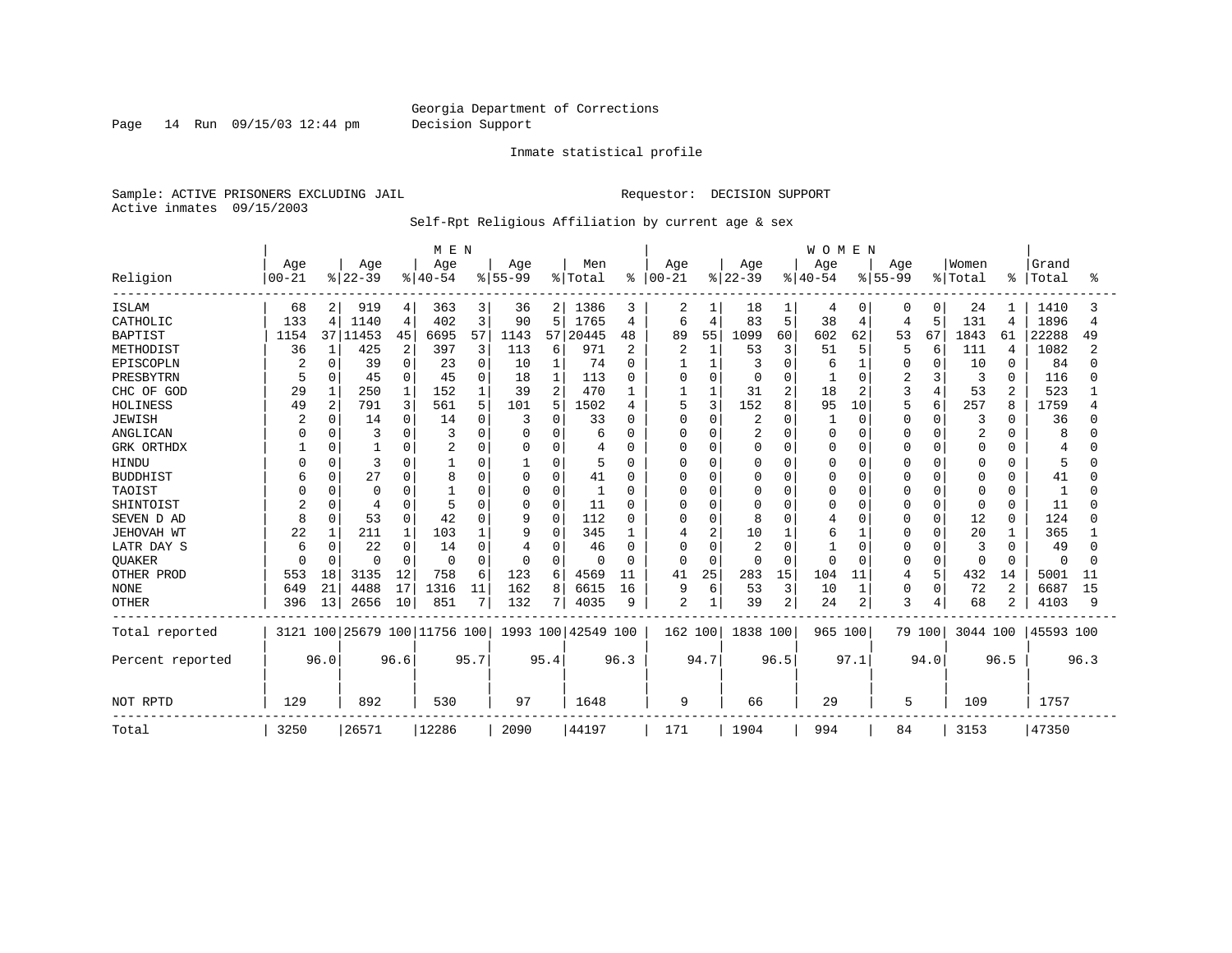Page 15 Run 09/15/03 12:44 pm Decision Support

Inmate statistical profile

Sample: ACTIVE PRISONERS EXCLUDING JAIL REGUESTOR: DECISION SUPPORT Active inmates 09/15/2003

Self-Rpt Family Behavior Patterns \* by current age & sex

|                                                                                                                       | M E N                                             |                           |                                                                |                                          |                                                               |                                |                                                       |                                |                                                                       |                                          |                                              |                                                        |                                                           |                                          | <b>WOMEN</b>                                            |                                 |                                                          |                                |                                                              |                      |                                                                     |                      |
|-----------------------------------------------------------------------------------------------------------------------|---------------------------------------------------|---------------------------|----------------------------------------------------------------|------------------------------------------|---------------------------------------------------------------|--------------------------------|-------------------------------------------------------|--------------------------------|-----------------------------------------------------------------------|------------------------------------------|----------------------------------------------|--------------------------------------------------------|-----------------------------------------------------------|------------------------------------------|---------------------------------------------------------|---------------------------------|----------------------------------------------------------|--------------------------------|--------------------------------------------------------------|----------------------|---------------------------------------------------------------------|----------------------|
| Family Behavior                                                                                                       | Age<br>$00 - 21$                                  |                           | Age<br>$ 22 - 39 $                                             |                                          | Age<br>$ 40-54 $                                              |                                | Age<br>$8155 - 99$                                    |                                | Men<br>% Total                                                        | ៖                                        | Age<br>$ 00 - 21 $                           |                                                        | Age<br>$ 22-39 $                                          |                                          | Age<br>$ 40-54 $                                        |                                 | Age<br>$8155 - 99$                                       |                                | Women<br>% Total                                             | $\approx$            | Grand<br>Total                                                      | ႜ                    |
| CRIMINLTY<br>ALCOHOLISM<br>DRUG ABUSE<br>DOMINERING<br>MIGRANT<br>INFL BTGS<br>PERMISSIVE<br>FATH ABSNT<br>MOTH ABSNT | 990<br>478<br>426<br>6<br>19<br>64<br>2101<br>566 | 21<br>10<br>9<br>45<br>12 | 7686<br>4299<br>2695<br>70<br>198<br>876<br>48<br>4603<br>3669 | 22<br>$12 \overline{ }$<br>8<br>42<br>11 | 3408<br>2407<br>953<br>59<br>125<br>619<br>32<br>4883<br>1415 | 24<br>17<br>4<br>0<br>35<br>10 | 457<br>342<br>97<br>4<br>15<br>123<br>9<br>606<br>203 | 18<br>5.<br>6<br>0<br>32<br>11 | 24 12541<br>7526<br>4171<br>139<br>357<br>1682<br>96<br>22193<br>5853 | 23<br>14<br>8<br>0<br>3<br>0<br>40<br>11 | 63<br>42<br>38<br>12<br>27<br>17<br>79<br>33 | 18<br>12<br>11<br>4<br>8 <sup>1</sup><br>5<br>23<br>10 | 658<br>478<br>376<br>293<br>9<br>270<br>188<br>819<br>263 | 18<br>13<br>10<br>8<br>7<br>5<br>22<br>7 | 368<br>279<br>178<br>194<br>4<br>164<br>70<br>277<br>85 | 21<br>16<br>10<br>11<br>9<br>16 | 21<br>23<br>11<br>17<br>10<br>$\overline{2}$<br>22<br>11 | 17<br>19<br>14<br>8<br>18<br>9 | 1110<br>822<br>603<br>516<br>14<br>471<br>277<br>1197<br>392 | 19<br>14<br>10<br>2C | 13651<br>8348<br>4774<br>655<br>371<br>2153<br>373<br>23390<br>6245 | 22<br>14<br>38<br>10 |
| NONE<br>Total reported<br>Percent reported<br><b>OTHER</b>                                                            | 21<br>713                                         | $\overline{0}$<br>78.1    | 364<br>6885                                                    | 74.1                                     | 176<br>4678 100 34508 100 14077 100<br>4150                   | 66.2                           | 37<br>912                                             | 2<br>56.4                      | 598<br>1893 100 55156 100<br>12660                                    | 71.4                                     | 29<br>341 100<br>38                          | 9 <sup>1</sup><br>77.8                                 | 297<br>3651 100<br>415                                    | 8 <sup>1</sup><br>78.2                   | 150<br>1769 100<br>236                                  | 76.3                            | 6<br>123<br>30                                           | 100<br>64.3                    | 482<br>5884 100<br>719                                       | 77.2                 | 1080<br>61040 100<br>13379                                          | 71.7                 |
| Total                                                                                                                 | 3250                                              |                           | 26571                                                          |                                          | 12286                                                         |                                | 2090                                                  |                                | 44197                                                                 |                                          | 171                                          |                                                        | 1904                                                      |                                          | 994                                                     |                                 | 84                                                       |                                | 3153                                                         |                      | 47350                                                               |                      |

\* NOTE: SINCE THERE CAN BE UP TO FIVE BEHAVIOR CODES PER INMATE, THE NUMBER OF CASES REPORTED IN THE DETAIL LINES AND THE TOTAL REPORTED LINE MAY EXCEED THE TOTAL NUMBER OF CASES. IN SHORT, THIS TABLE COUNTS THE NUMBER OF BEHAVIOR PROBLEMS, NOT INMATES.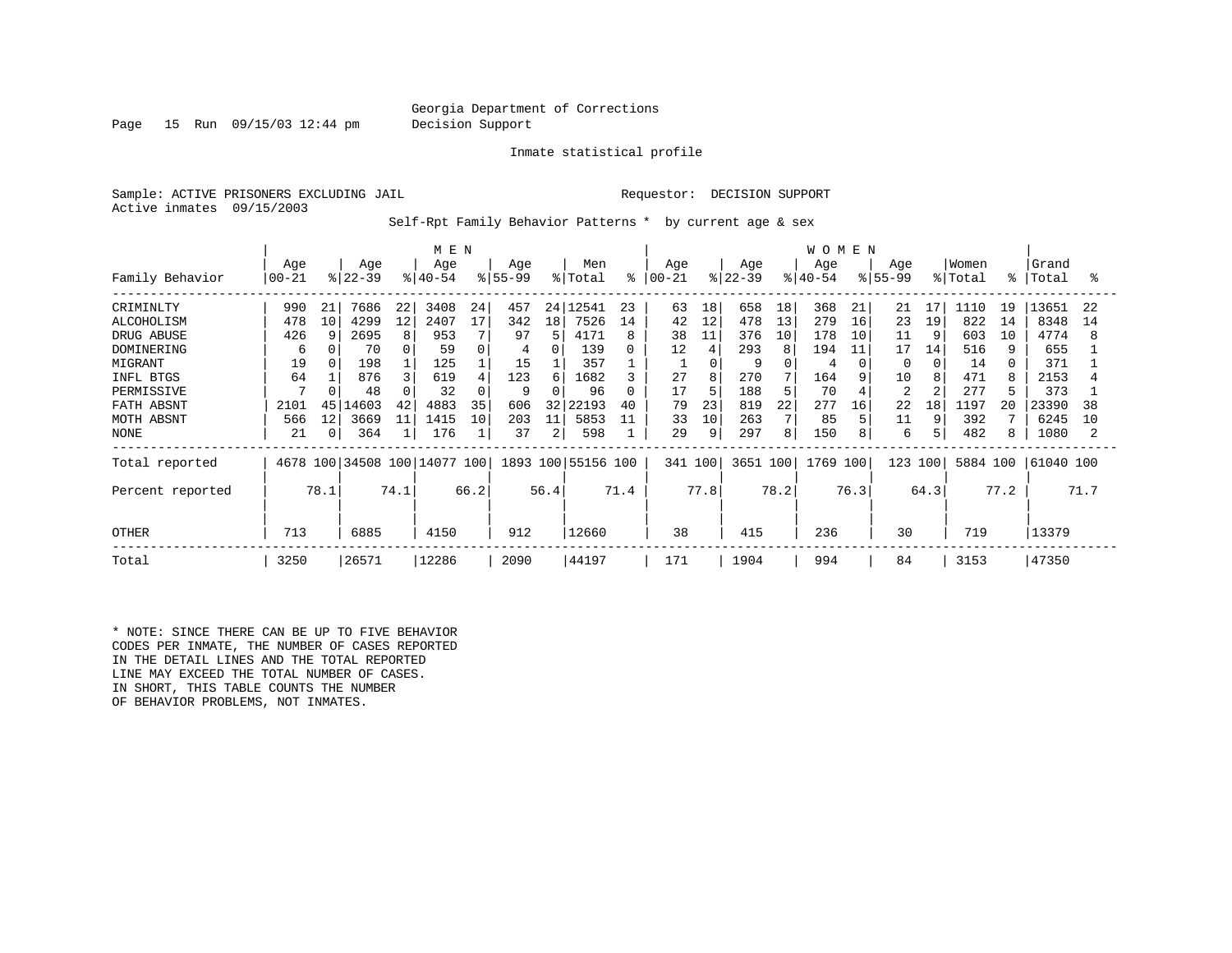Page 16 Run 09/15/03 12:44 pm Decision Support

#### Inmate statistical profile

Sample: ACTIVE PRISONERS EXCLUDING JAIL **Requestor: DECISION SUPPORT** Active inmates 09/15/2003

Inmate Diagnostic Behavior Problem \* by current age & sex

|                    |           |              |          |      | M E N                   |                |          |      |                    |          |            |                |          |                | <b>WOMEN</b> |                |             |                |          |          |           |      |
|--------------------|-----------|--------------|----------|------|-------------------------|----------------|----------|------|--------------------|----------|------------|----------------|----------|----------------|--------------|----------------|-------------|----------------|----------|----------|-----------|------|
|                    | Age       |              | Age      |      | Age                     |                | Age      |      | Men                |          | Age        |                | Age      |                | Age          |                | Age         |                | Women    |          | Grand     |      |
| Diagnostic Problem | $00 - 21$ |              | $ 22-39$ |      | $ 40-54$                |                | $ 55-99$ |      | % Total            | ႜ        | $100 - 21$ |                | $ 22-39$ |                | $ 40-54$     |                | $8155 - 99$ |                | % Total  | န္       | Total     | ႜ    |
| <b>ALCOHOLIC</b>   | 106       |              | 1208     | 2    | 1031                    | 4              | 214      | 6 I  | 2559               | 3        | 8          | 3              | 143      | 5              | 126          |                | 10          | 8              | 287      | 6        | 2846      |      |
| <b>ALCOH ABSE</b>  | 720       | 12           | 6499     | 13   | 3730                    | 15             | 529      |      | 16 11478           | 14       | 4          | $\overline{2}$ | 165      | 5              | 137          | 8              | 9           | 7              | 315      | 6        | 11793     | 13   |
| DRUG EXP           | 924       | 15           | 8448     | 17   | 3382                    | 14             | 299      |      | 9 13053            | 15       | 25         | 10             | 269      | 9              | 158          | 9              | 8           | 6              | 460      | -9       | 13513     | 15   |
| DRUG ABSE          | 1300      | 21           | 9558     | 19   | 4618                    | 19             | 300      |      | 9 15776            | 19       | 64         | 24             | 859      | 28             | 493          | 29             | 12          | 9              | 1428     | 28       | 17204     | 19   |
| NARC ADDCT         | 47        |              | 664      |      | 507                     | $\overline{2}$ | 40       |      | 1258               |          | 2          | $\mathbf{1}$   | 53       | $\overline{c}$ | 54           | 3              | 3           |                | 112      |          | 1370      |      |
| EPILEPTIC          | 17        | $\Omega$     | 260      |      | 214                     |                | 31       |      | 522                |          | 8          | 3              | 78       | 3              | 53           |                |             | $\overline{c}$ | 142      | 3        | 664       |      |
| MANIPULTVE         | 1061      | 17           | 6737     | 13   | 2391                    | 10             | 258      | 8    | 10447              | 12       |            | $\Omega$       | 39       |                | 24           |                | ζ           |                | 66       |          | 10513     | 12   |
| <b>ASSAULTIVE</b>  | 1400      | 23           | 11168    | 22   | 4877                    | 20             | 877      | 26   | 18322<br>1         | 2.2.     | 70         | 27             | 604      | 20             | 305          | 18             | 22          | 17             | 1001     | 19       | 19323     | 22   |
| ESCPE TEND         | 72        |              | 1058     | 2    | 721                     | 3              | 152      | 4    | 2003               | 2        | 4          | $\overline{a}$ | 83       | 3              | 41           | $\overline{c}$ | 2           | $\overline{c}$ | 130      | 3        | 2133      |      |
| SUICIDAL           | 101       | 2            | 1039     |      | 551                     | 2              | 76       | 2    | 1767               | 2        | 14         | 5              | 172      | 6              | 89           |                | 8           | 6              | 283      | 5        | 2050      |      |
| WITHDRAWN          | 19        | <sup>n</sup> | 170      |      | 114                     | $\Omega$       | 30       |      | 333                | 0        | 8          | 3              | 100      | 3              | 39           |                | 4           | 3              | 151      | 3        | 484       |      |
| PR RLTY CT         | 64        |              | 456      |      | 283                     |                | 51       |      | 854                |          |            | 3              | 75       | 2              | 28           | 2              | 6           | 5              | 116      | 2        | 970       |      |
| HOMOSEXUAL         | 8         | $\Omega$     | 144      |      | 83                      | $\Omega$       | 24       |      | 259                | $\Omega$ | 17         | 6              | 124      | $\overline{4}$ | 37           |                | 3           | 2              | 181      | ζ        | 440       |      |
| <b>NONE</b>        | 89        |              | 1074     |      | 649                     | 3              | 225      |      | 2037               | 2        | $\Omega$   | $\Omega$       | 16       |                | 22           |                | 9           |                | 47       |          | 2084      |      |
| <b>OTHER</b>       | 37        |              | 530      |      | 356                     |                | 95       |      | 1018               |          | $\Omega$   | $\mathbf{0}$   | 10       | $\Omega$       | 9            |                | 6           |                | 25       | $\Omega$ | 1043      |      |
| NOT RPTD           | 198       |              | 1666     |      | 591                     | 2              | 199      | б.   | 2654               | 3        | 32         | 12             | 282      | 9              | 106          | 6              | 19          | 15             | 439      | 8        | 3093      |      |
| Total reported     | 6169      |              |          |      | 100 50756 100 24118 100 |                |          |      | 3404 100 84447 100 |          | 263 100    |                | 3072 100 |                | 1722 100     |                | 127 100     |                | 5184 100 |          | 89631 100 |      |
| Percent reported   |           | 99.8         |          | 99.7 |                         | 99.8           |          | 99.8 |                    | 99.8     |            | 100.0          |          | 100.0          |              | 99.9           |             | 100.0          |          | 100.0    |           | 99.8 |
|                    |           |              |          |      |                         |                |          |      |                    |          |            |                |          |                |              |                |             |                |          |          |           |      |
| UNKNOWN            | 6         |              | 77       |      | 20                      |                | 4        |      | 107                |          | 0          |                | U        |                |              |                | O           |                |          |          | 108       |      |
| Total              | 3250      |              | 26571    |      | 12286                   |                | 2090     |      | 44197              |          | 171        |                | 1904     |                | 994          |                | 84          |                | 3153     |          | 47350     |      |

\* NOTE: SINCE THERE CAN BE UP TO FIVE BEHAVIOR CODES PER INMATE, THE NUMBER OF CASES REPORTED IN THE DETAIL LINES AND THE TOTAL REPORTED LINE MAY EXCEED THE TOTAL NUMBER OF CASES. IN SHORT, THIS TABLE COUNTS THE NUMBER OF BEHAVIOR PROBLEMS, NOT INMATES.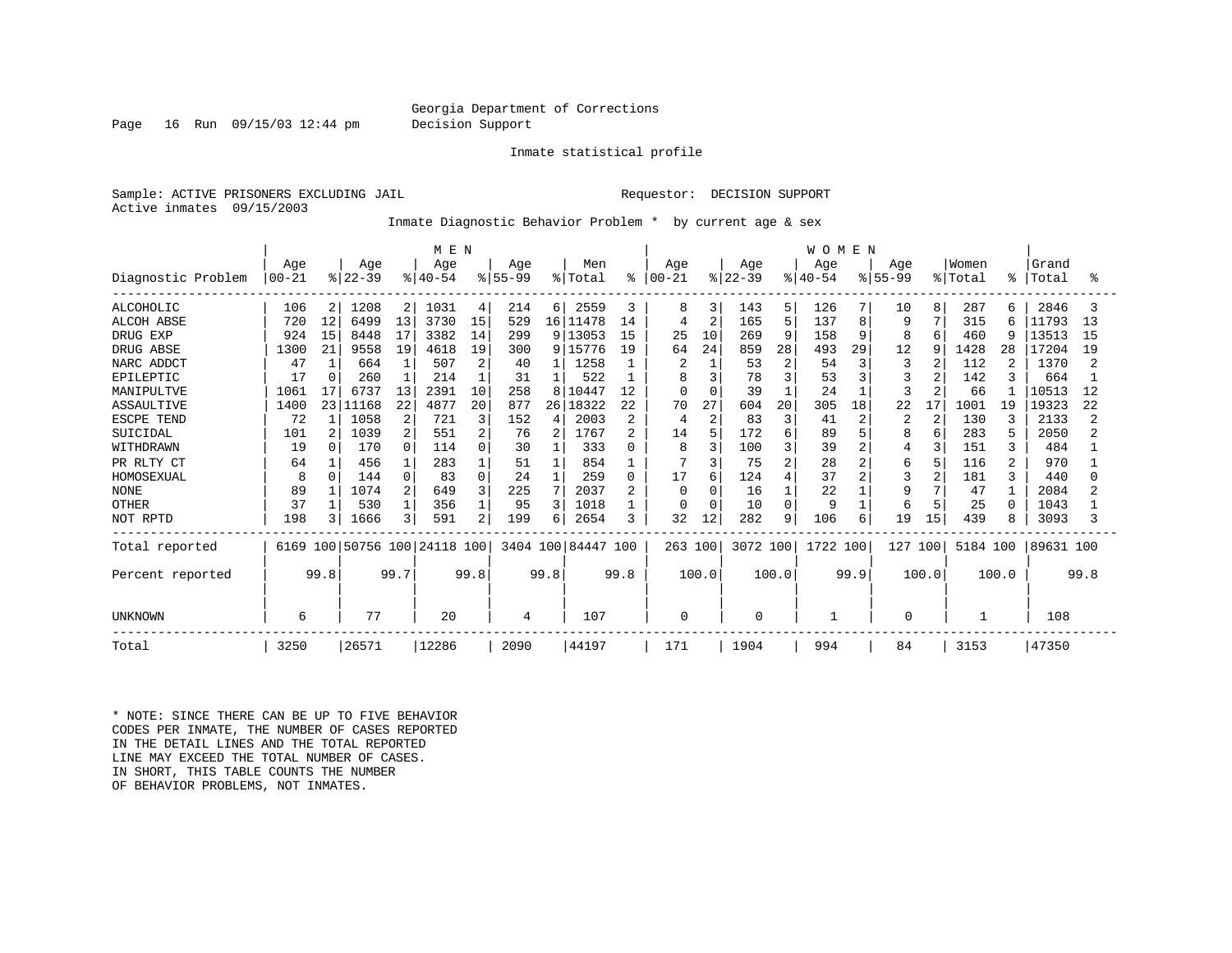Page 17 Run 09/15/03 12:44 pm Decision Support

Inmate statistical profile

Sample: ACTIVE PRISONERS EXCLUDING JAIL **Requestor: DECISION SUPPORT** Active inmates 09/15/2003

Physical Profile (General Condition) by current age & sex

|                                                                                  |                        |                            |                             |               |                            | M E N          |                          |                      |                              |                |                          |                     |                        |                              | <b>WOMEN</b>          |                |                    |                                  |                          |          |                              |                |
|----------------------------------------------------------------------------------|------------------------|----------------------------|-----------------------------|---------------|----------------------------|----------------|--------------------------|----------------------|------------------------------|----------------|--------------------------|---------------------|------------------------|------------------------------|-----------------------|----------------|--------------------|----------------------------------|--------------------------|----------|------------------------------|----------------|
| Physical Profile                                                                 | Age<br>$00 - 21$       |                            | Age<br>$ 22-39 $            |               | Age<br>$8 40-54$           |                | Age<br>$8155 - 99$       |                      | Men<br>% Total               | °              | Age<br>$ 00-21 $         |                     | Age<br>$ 22-39 $       |                              | Age<br>$8 40-54$      |                | Age<br>$ 55 - 99 $ |                                  | Women<br>% Total         |          | Grand<br>%   Total           |                |
| NO LIMITATION<br>DEFECT NO MAJOR LIMT<br>DEFECT MAJOR LIMIT<br>VERY MAJOR DEFECT | 2918<br>185<br>56<br>2 | 92<br><u>б</u><br>$\Omega$ | 20727<br>3134<br>2179<br>34 | 79<br>12<br>0 | 6594<br>2983<br>2378<br>91 | 55<br>25<br>20 | 460<br>639<br>800<br>157 | 221<br>31<br>39<br>8 | 30699<br>6941<br>5413<br>284 | 71<br>16<br>12 | 131<br>23<br>$\mathbf 0$ | 85<br>15<br>$\circ$ | 1260<br>453<br>80<br>5 | 70<br>25<br>4<br>$\mathbf 0$ | 446<br>409<br>94<br>6 | 47<br>43<br>10 | 8<br>39<br>30<br>5 | 10<br>48<br>37<br>6 <sup>1</sup> | 1845<br>924<br>205<br>16 | 62<br>31 | 32544<br>7865<br>5618<br>300 | 70<br>17<br>12 |
| Total reported                                                                   | 3161                   |                            |                             |               | 100 26074 100 12046 100    |                |                          |                      | 2056 100 43337 100           |                | 155 100                  |                     | 1798 100               |                              | 955 100               |                | 82 100             |                                  | 2990                     | 100      | 46327 100                    |                |
| Percent reported                                                                 |                        | 97.3                       |                             | 98.1          |                            | 98.0           |                          | 98.4                 |                              | 98.1           |                          | 90.6                |                        | 94.4                         |                       | 96.1           |                    | 97.6                             |                          | 94.8     |                              | 97.8           |
| NOT REPORTED                                                                     | 89                     |                            | 497                         |               | 240                        |                | 34                       |                      | 860                          |                | 16                       |                     | 106                    |                              | 39                    |                | 2                  |                                  | 163                      |          | 1023                         |                |
| Total                                                                            | 3250                   |                            | 26571                       |               | 12286                      |                | 2090                     |                      | 44197                        |                | 171                      |                     | 1904                   |                              | 994                   |                | 84                 |                                  | 3153                     |          | 47350                        |                |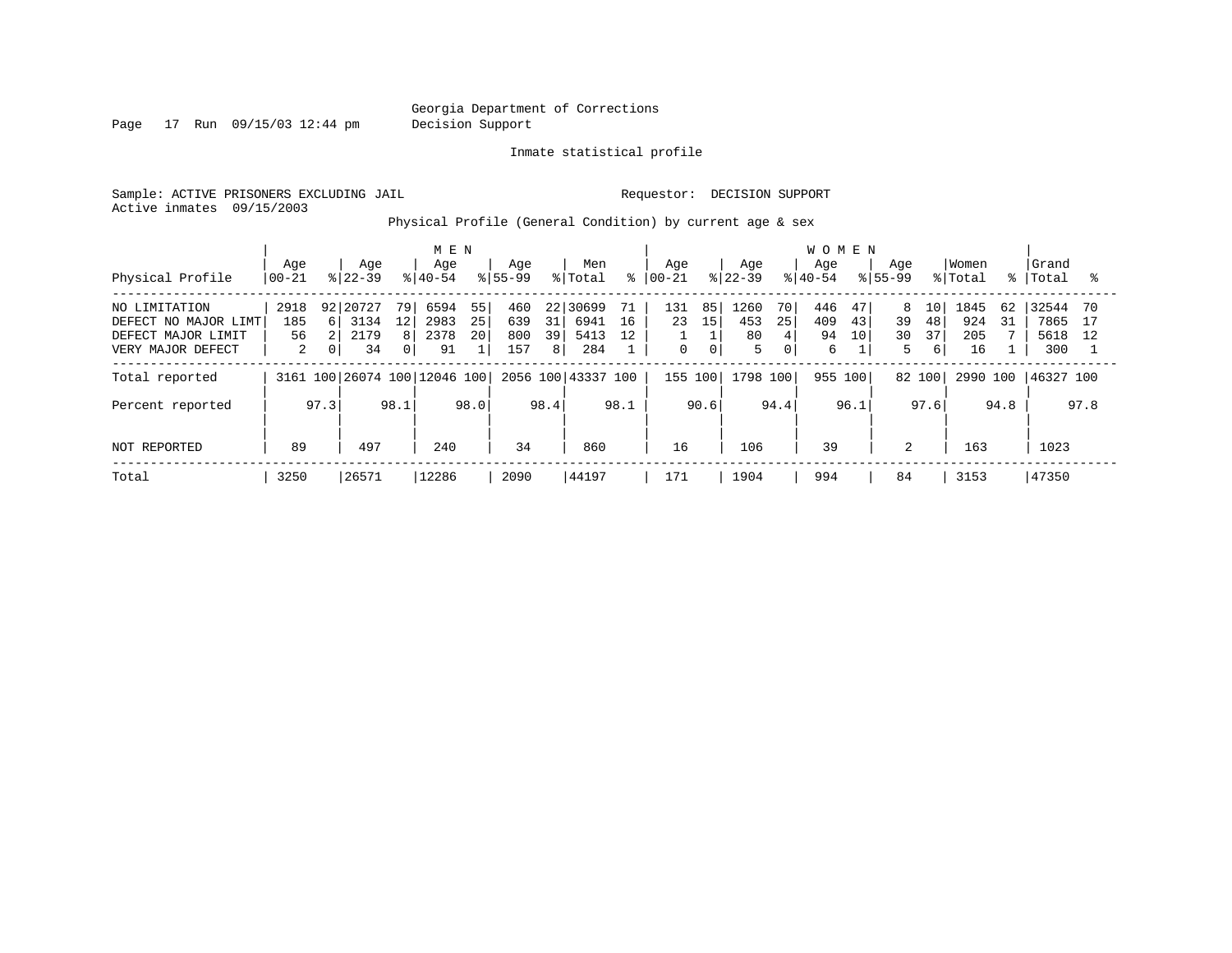Page 18 Run 09/15/03 12:44 pm Decision Support

#### Inmate statistical profile

Sample: ACTIVE PRISONERS EXCLUDING JAIL **Requestor: DECISION SUPPORT** Active inmates 09/15/2003

Security Status by current age & sex

|                  |                |       |                  |       | M E N                        |       |                 |       |                    |       |                   |       |                  |             | <b>WOMEN</b>     |       |                    |          |                  |       |                |       |
|------------------|----------------|-------|------------------|-------|------------------------------|-------|-----------------|-------|--------------------|-------|-------------------|-------|------------------|-------------|------------------|-------|--------------------|----------|------------------|-------|----------------|-------|
| Security         | Age<br>  00-21 |       | Age<br>$ 22-39 $ |       | Age<br>$ 40-54$              |       | Age<br>$ 55-99$ |       | Men<br>% Total     | ႜ     | Age<br>$ 00 - 21$ |       | Age<br>$ 22-39 $ |             | Age<br>$ 40-54 $ |       | Age<br>$8155 - 99$ |          | Women<br>% Total | °≈    | Grand<br>Total | °     |
| DIAG INCOM       | 0              |       |                  | 0     | 0                            | 0     | 0               | 0     |                    |       | 0                 |       | 0                | 0           | 0                |       |                    |          | 0                |       |                |       |
| WRK RELEAS       |                |       |                  |       | $\mathbf 0$                  | 0     | $\mathbf 0$     | 0     | $\mathbf 0$        |       | 0                 | 0     | 0                | $\mathbf 0$ | 0                |       | $\Omega$           |          | $\Omega$         |       |                |       |
| TRUSTY           | 38             |       | 1197             |       | 797                          | 6     | 69              |       | 2101               |       | $\overline{2}$    |       | 58               |             | 62               | 6     | 5                  | 6        | 127              |       | 2228           |       |
| MINIMUM          | 850            | 26    | 8675             | 33    | 4555                         | 37    | 755             | 36    | 14835              | 34    | 73                | 43    | 162              | 61          | 638              | 64    | 56                 | 67       | 1929             | 61    | 16764          | 35    |
| MEDIUM           | 1446           | 44    | 10679            | 40    | 4920                         | 40    | 997             |       | 48   18042         | 41    | 63                | 37    | 463              | 24          | 221              | 22    | 21                 | 25       | 768              | 24    | 18810          | 40    |
| CLOSE            | 568            |       | 4106             | 15    | 1291                         | 11    | 184             | 9     | 6149               | 14    | 19                | 11    | 130              |             | 33               |       | 2                  |          | 184              |       | 6333           | 13    |
| MAXIMUM          | 26             |       | 454              | 2     | 163                          |       | 20              |       | 663                |       | 0                 |       | 6                | 0           |                  |       |                    |          |                  |       | 670            |       |
| DIAGNOSTIC       | 322            | 10    | 1458             |       | 560                          | 5     | 65              | 3     | 2405               | 5     | 14                | 8     | 85               |             | 39               | 4     | $\Omega$           | $\Omega$ | 138              |       | 2543           |       |
| Total reported   |                |       |                  |       | 3250 100 26570 100 12286 100 |       |                 |       | 2090 100 44196 100 |       | 171 100           |       | 1904 100         |             | 994              | 100   |                    | 84 100   | 3153 100         |       | 47349 100      |       |
| Percent reported |                | 100.0 |                  | 100.0 |                              | 100.0 |                 | 100.0 |                    | 100.0 |                   | 100.0 |                  | 100.0       |                  | 100.0 |                    | 100.0    |                  | 100.0 |                | 100.0 |
| NOT RPTD         | $\Omega$       |       |                  |       | 0                            |       | 0               |       |                    |       | 0                 |       | 0                |             |                  |       | $\mathbf 0$        |          |                  |       |                |       |
| Total            | 3250           |       | 26571            |       | 12286                        |       | 2090            |       | 44197              |       | 171               |       | 1904             |             | 994              |       | 84                 |          | 3153             |       | 47350          |       |

\* NOTE: BEGINNING IN JULY 1987, THE FACILITIES DIVISION NO LONGER CODED INMATES AS BEING WORK RELEASE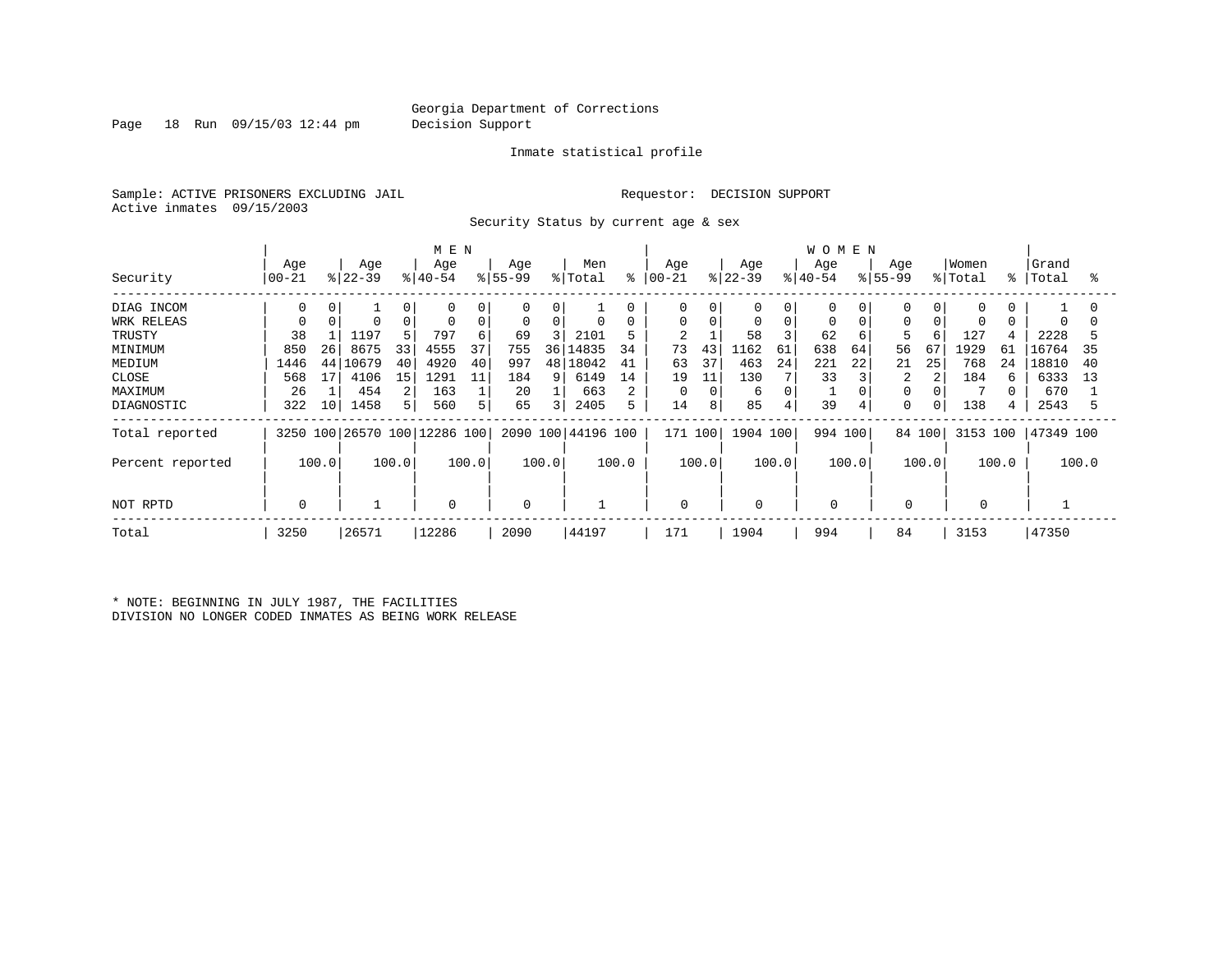Page 19 Run 09/15/03 12:44 pm Decision Support

#### Inmate statistical profile

Sample: ACTIVE PRISONERS EXCLUDING JAIL **Requestor: DECISION SUPPORT** Active inmates 09/15/2003

Number Of Sentences by current age & sex

|                     |                  |      |                  |      | M E N                        |      |                  |                |                    |      |                |      |                  |      | W O M E N          |      |                  |        |                  |      |                    |      |
|---------------------|------------------|------|------------------|------|------------------------------|------|------------------|----------------|--------------------|------|----------------|------|------------------|------|--------------------|------|------------------|--------|------------------|------|--------------------|------|
| Number Of Sentences | Age<br>$ 00-21 $ |      | Age<br>$ 22-39 $ |      | Age<br>$ 40-54 $             |      | Age<br>$8 55-99$ |                | Men<br>% Total     | ៖    | Age<br>  00-21 |      | Age<br>$ 22-39 $ |      | Age<br>$8140 - 54$ |      | Age<br>$ 55-99 $ |        | Women<br>% Total |      | Grand<br>%   Total | °≈   |
| ONE                 | 1451             | 45   | 8449             | 32   | 3932                         | 32   | 837              |                | 40 14669           | 33   | 86             | 51   | 769              | 41   | 418                | 42   | 42               | 50     | 1315             | 42   | 15984              | 34   |
| TWO                 | 849              | 26   | 6363             | 24   | 2956                         | 24   | 494              |                | 24 10662           | 24   | 44             | 26   | 498              | 26   | 248                | 25   | 21               | 25     | 811              | 26   | 11473              | -24  |
| THREE               | 437              | 13   | 4221             | 16   | 1918                         | 16   | 311              | 15             | 6887               | 16   | 22             | 13   | 251              | 13   | 134                | 14   | 12               | 14     | 419              | 13   | 7306               | 15   |
| <b>FOUR</b>         | 245              | -8   | 2636             | 10   | 1187                         | 10   | 161              | 8              | 4229               | 10   | 6              |      | 156              | 8    | 73                 |      | 5                | 6      | 240              |      | 4469               |      |
| FIVE                | 99               |      | 1737             |      | 750                          | 6    | 94               | 5              | 2680               |      | 3              |      | 84               |      | 38                 |      | $\overline{2}$   |        | 127              |      | 2807               |      |
| MORE THAN FIVE      | 158              |      | 3138             | 12   | 1527                         | 12   | 191              | 9 <sup>1</sup> | 5014               | 11   | 8              | 5    | 128              | 7    | 76                 | 8    | $\overline{2}$   |        | 214              |      | 5228               | 11   |
| Total reported      |                  |      |                  |      | 3239 100 26544 100 12270 100 |      |                  |                | 2088 100 44141 100 |      | 169 100        |      | 1886 100         |      | 987                | 100  |                  | 84 100 | 3126 100         |      | 47267 100          |      |
| Percent reported    |                  | 99.7 |                  | 99.9 |                              | 99.9 |                  | 99.9           |                    | 99.9 |                | 98.8 |                  | 99.1 |                    | 99.3 |                  | 100.0  |                  | 99.1 |                    | 99.8 |
| NOT REPORTED        | 11               |      | 27               |      | 16                           |      | 2                |                | 56                 |      | 2              |      | 18               |      | 7                  |      | $\mathbf 0$      |        | 27               |      | 83                 |      |
| Total               | 3250             |      | 26571            |      | 12286                        |      | 2090             |                | 44197              |      | 171            |      | 1904             |      | 994                |      | 84               |        | 3153             |      | 47350              |      |
|                     |                  |      |                  |      |                              |      |                  |                |                    |      |                |      |                  |      |                    |      |                  |        |                  |      |                    |      |
| AVG NUM SENTENCES   | 2.21             |      | 2.95             |      | 3.00                         |      | 2.64             |                | 2.90               |      | 2.04           |      | 2.46             |      | 2.48               |      | 1.93             |        | 2.43             |      | 2.87               |      |
|                     |                  |      |                  |      |                              |      |                  |                |                    |      |                |      |                  |      |                    |      |                  |        |                  |      |                    |      |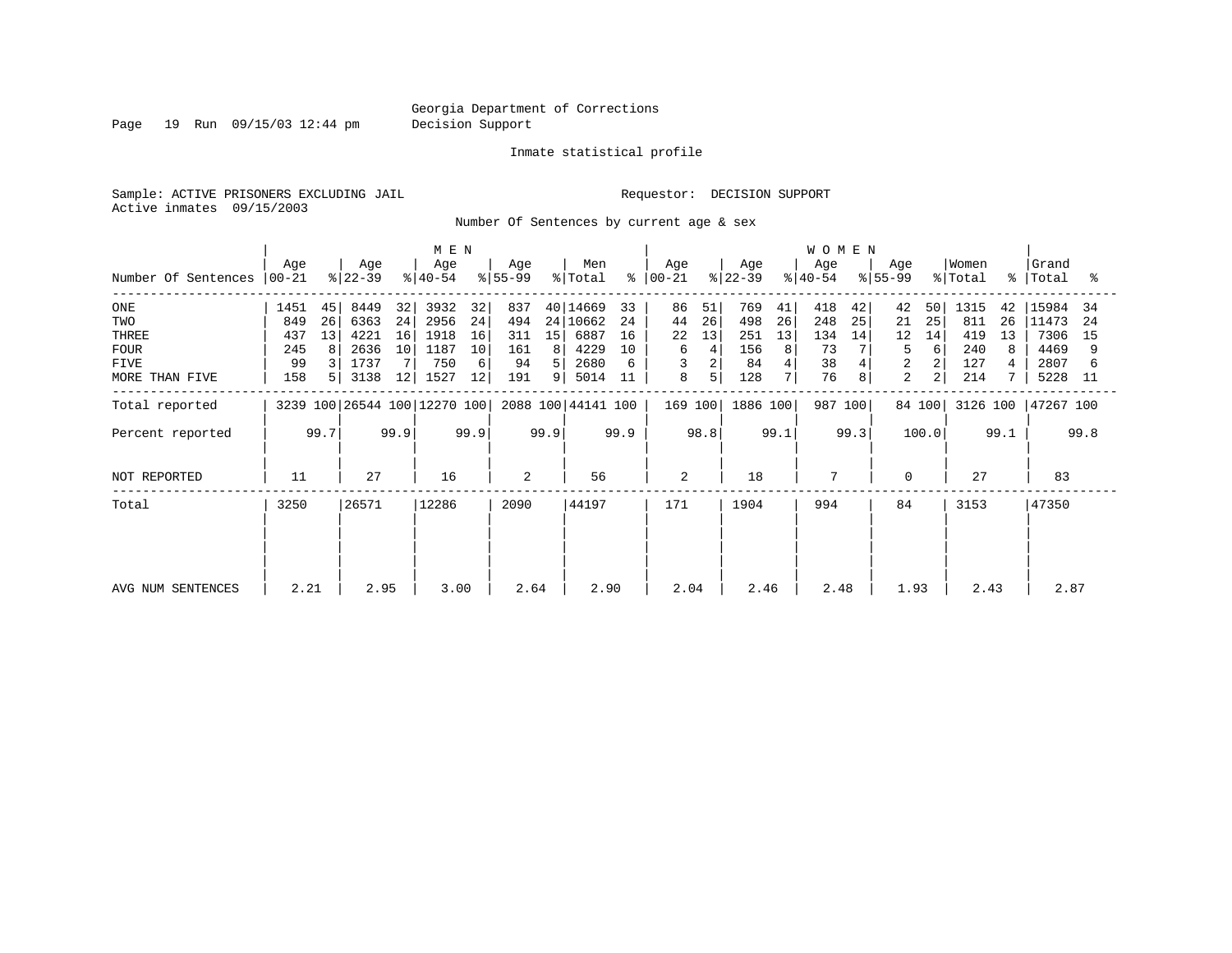Page 20 Run 09/15/03 12:44 pm Decision Support

Inmate statistical profile

Sample: ACTIVE PRISONERS EXCLUDING JAIL **Requestor: DECISION SUPPORT** Active inmates 09/15/2003

Number Of Disciplinaries by current age & sex

|                  | M E N            |       |                  |       |                              |       |                  |       |                    |       |                  |       |                  | <b>WOMEN</b> |                  |       |                  |       |                  |       |                    |       |
|------------------|------------------|-------|------------------|-------|------------------------------|-------|------------------|-------|--------------------|-------|------------------|-------|------------------|--------------|------------------|-------|------------------|-------|------------------|-------|--------------------|-------|
| Disciplinaries   | Age<br>$00 - 21$ |       | Age<br>$ 22-39 $ |       | Age<br>$ 40-54 $             |       | Age<br>$ 55-99 $ |       | Men<br>% Total     | ႜ     | Age<br>$ 00-21 $ |       | Age<br>$ 22-39 $ |              | Age<br>$ 40-54 $ |       | Age<br>$ 55-99 $ |       | Women<br>% Total |       | Grand<br>%   Total | ႜ     |
| ZERO             | 1109             | 34    | 8370             | 32    | 4969                         | 40    | 966              |       | 46 15414           | 35    | 91               | 53    | 937              | 49           | 558              | 56    | 54               | 64    | 1640             | 52    | 17054              | -36   |
| ONE              | 419              | 13    | 3484             | 13    | 1860                         | 15    | 362              | 17    | 6125               | 14    | 16               | 9     | 285              | 15           | 158              | 16    | 12               | 14    | 471              | 15    | 6596               | 14    |
| TWO              | 289              | 9     | 2287             |       | 1042                         | 8     | 189              |       | 3807               |       | 17               | 10    | 144              | 8            | 69               |       | 6                |       | 236              |       | 4043               |       |
| THREE            | 224              |       | 1577             | 6     | 708                          | 6     | 126              | 6     | 2635               |       | 12               |       | 102              |              | 53               |       | 3                |       | 170              |       | 2805               |       |
| <b>FOUR</b>      | 133              |       | 1219             |       | 547                          | 4     | 74               | 4     | 1973               |       | 4                |       | 75               |              | 39               |       | $\overline{2}$   |       | 120              |       | 2093               |       |
| FIVE             | 144              |       | 1018             |       | 392                          | 3     | 48               |       | 1602               |       | 6                |       | 53               |              | 13               |       | 0                |       | 72               |       | 1674               |       |
| MORE THAN FIVE   | 932              | 29    | 8615             | 32    | 2766                         | 23    | 325              | 16    | 12638              | 29    | 25               | 15    | 308              | 16           | 104              | 10    | 7                | 8     | 444              | 14    | 13082              | 28    |
| Total reported   |                  |       |                  |       | 3250 100 26570 100 12284 100 |       |                  |       | 2090 100 44194 100 |       | 171 100          |       | 1904 100         |              | 994 100          |       | 84 100           |       | 3153 100         |       | 47347 100          |       |
| Percent reported |                  | 100.0 |                  | 100.0 |                              | 100.0 |                  | 100.0 |                    | 100.0 |                  | 100.0 |                  | 100.0        |                  | 100.0 |                  | 100.0 |                  | 100.0 |                    | 100.0 |
| NOT REPORTED     | 0                |       |                  |       | 2                            |       | 0                |       | 3                  |       | $\mathbf 0$      |       | 0                |              | $\mathbf 0$      |       | $\mathbf 0$      |       | 0                |       | 3                  |       |
| Total            | 3250             |       | 26571            |       | 12286                        |       | 2090             |       | 44197              |       | 171              |       | 1904             |              | 994              |       | 84               |       | 3153             |       | 47350              |       |
|                  |                  |       |                  |       |                              |       |                  |       |                    |       |                  |       |                  |              |                  |       |                  |       |                  |       |                    |       |
|                  |                  |       |                  |       |                              |       |                  |       |                    |       |                  |       |                  |              |                  |       |                  |       |                  |       |                    |       |
| AVG NUM DISCIP   | 5.04             |       | 6.97             |       | 5.04                         |       | 3.35             |       | 6.12               |       | 2.49             |       | 3.47             |              | 2.40             |       | 1.92             |       | 3.04             |       | 5.92               |       |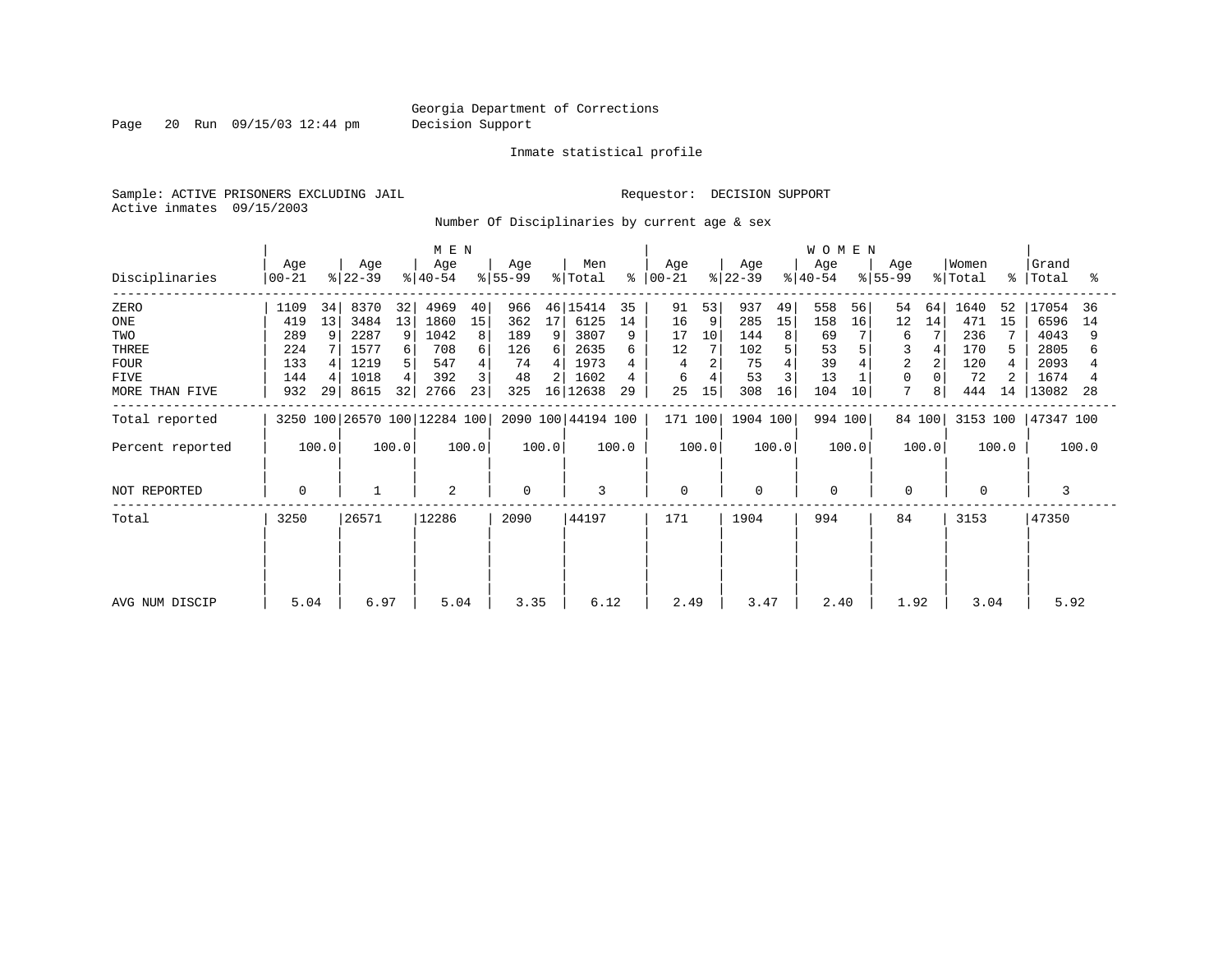Page 21 Run 09/15/03 12:44 pm Decision Support

#### Inmate statistical profile

Sample: ACTIVE PRISONERS EXCLUDING JAIL **Requestor: DECISION SUPPORT** Active inmates 09/15/2003

Number Of Escapes by current age & sex

|                  |                  |                         | M E N                        |                  |                    |                         |                  | <b>WOMEN</b>     |                         |                              |                         |
|------------------|------------------|-------------------------|------------------------------|------------------|--------------------|-------------------------|------------------|------------------|-------------------------|------------------------------|-------------------------|
| Escapes          | Age<br>$00 - 21$ | Age<br>$ 22-39 $        | Age<br>$ 40-54 $             | Age<br>$ 55-99 $ | Men<br>% Total     | Age<br>$8   00 - 21$    | Age<br>$ 22-39 $ | Age<br>$ 40-54 $ | Age<br>$ 55-99 $        | Women<br>$\frac{1}{2}$ Total | Grand<br>%   Total<br>ႜ |
| ZERO             | 3246 100 26414   |                         | 99 12147<br>99               | 2054             | 98 43861<br>99     | 171 100                 | 1899 100         | 993<br>100       | 84 100                  | 3147 100                     | 47008<br>99             |
| ONE              |                  | 155<br>0                | 122<br>1                     | 26               | 307                | 0<br>0                  | $\Omega$<br>5    | 0                | 0<br>$\Omega$           | 6<br>$\Omega$                | 313                     |
| TWO              | 0                | 2                       | 14<br>0                      | 0<br>6           | 22<br>$\Omega$     | $\Omega$<br>$\Omega$    | 0<br>$\Omega$    | $\Omega$         |                         | 0                            | 22                      |
| THREE            | 0                |                         |                              | 0                | 6                  | 0                       | 0                | $\Omega$         |                         | 0                            | 6                       |
| <b>FOUR</b>      | $\Omega$         | $\Omega$                | $\Omega$                     | 0                |                    | 0                       |                  |                  |                         | 0                            |                         |
| FIVE             | $\Omega$         | $\Omega$<br>$\Omega$    | 0<br>$\Omega$                | 0<br>$\Omega$    | $\mathbf 0$<br>0   | $\mathbf 0$<br>$\Omega$ | 0<br>$\Omega$    | $\Omega$         |                         | $\mathbf 0$                  | $\Omega$                |
| MORE THAN FIVE   | $\mathbf 0$      | $\mathbf 0$<br>$\Omega$ | $\mathbf 0$<br>$\mathbf 0$   | $\mathbf 0$<br>0 | $\mathbf 0$<br>0   | $\mathbf 0$<br>0        | $\Omega$<br>0    | $\mathbf 0$      | $\mathbf 0$<br>$\Omega$ | $\mathbf 0$                  | 0                       |
| Total reported   |                  |                         | 3250 100 26571 100 12286 100 |                  | 2090 100 44197 100 | 171 100                 | 1904 100         | 994 100          | 84 100                  | 3153 100                     | 47350 100               |
| Percent reported | 100.0            | 100.0                   | 100.0                        | 100.0            | 100.0              | 100.0                   | 100.0            | 100.0            | 100.0                   | 100.0                        | 100.0                   |
| NOT REPORTED     | 0                | $\mathbf 0$             | $\mathbf 0$                  | $\Omega$         | $\Omega$           | $\mathbf 0$             | 0                | $\mathbf 0$      | $\mathbf 0$             | $\Omega$                     | $\Omega$                |
| Total            | 3250             | 26571                   | 12286                        | 2090             | 44197              | 171                     | 1904             | 994              | 84                      | 3153                         | 47350                   |
|                  |                  |                         |                              |                  |                    |                         |                  |                  |                         |                              |                         |
|                  |                  |                         |                              |                  |                    |                         |                  |                  |                         |                              |                         |
| AVG NUM ESCAPES  | .00              | .01                     | .01                          | .02              | .01                | .00                     | .00              | .00.             | .00                     | .00                          | .01                     |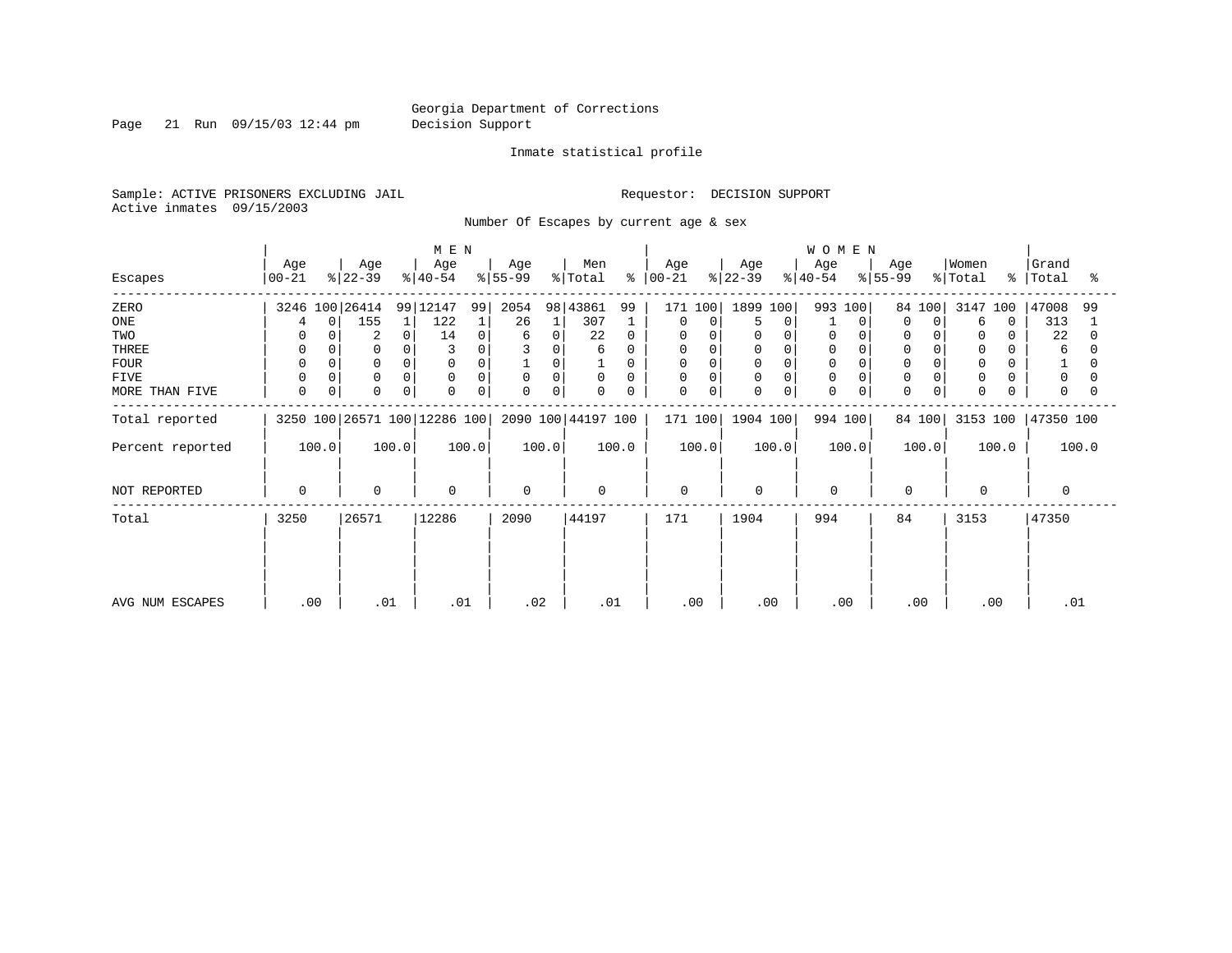Page 22 Run 09/15/03 12:44 pm Decision Support

Inmate statistical profile

Active inmates 09/15/2003

Sample: ACTIVE PRISONERS EXCLUDING JAIL RESOLUTION SUPPORT Requestor: DECISION SUPPORT

Number Of Prior Georgia Incarcerations \* by current age & sex

| M E N                        |             |       |                  |       |                              |       |                  |       |                            |       |                      |       |                  | W O M E N |                  |       |                  |        |                  |       |                    |       |
|------------------------------|-------------|-------|------------------|-------|------------------------------|-------|------------------|-------|----------------------------|-------|----------------------|-------|------------------|-----------|------------------|-------|------------------|--------|------------------|-------|--------------------|-------|
| Prior Incarcerations   00-21 | Age         |       | Age<br>$ 22-39 $ |       | Age<br>$ 40-54 $             |       | Age<br>$ 55-99 $ |       | Men<br>$\frac{1}{2}$ Total |       | Age<br>$8   00 - 21$ |       | Age<br>$ 22-39 $ |           | Age<br>$ 40-54 $ |       | Age<br>$ 55-99 $ |        | Women<br>% Total |       | Grand<br>%   Total | ႜ     |
|                              |             |       |                  |       |                              |       |                  |       |                            |       |                      |       |                  |           |                  |       |                  |        |                  |       |                    |       |
| ZERO                         | 3070        |       | 94 15887         | 60    | 4866                         | 40    | 1173             |       | 56 24996                   | 57    | 162                  | 95    | 1330             | 70        | 557              | 56    | 67               | 80     | 2116             | 67    | 27112              | 57    |
| ONE                          | 178         | 5     | 5061             | 19    | 2237                         | 18    | 370              | 18    | 7846                       | 18    | 8                    | 5     | 293              | 15        | 155              | 16    | 9                | 11     | 465              | 15    | 8311               | 18    |
| TWO                          | 2           |       | 2727             | 10    | 1591                         | 13    | 227              | 11    | 4547                       | 10    |                      |       | 144              | 8         | 103              | 10    | 2                | 2      | 250              | 8     | 4797               | 10    |
| THREE                        | 0           |       | 1486             | 6     | 1221                         | 10    | 137              |       | 2844                       | 6     | 0                    |       | 76               |           | 59               | 6     | $\overline{2}$   | 2      | 137              |       | 2981               | 6     |
| <b>FOUR</b>                  | 0           |       | 787              | 3     | 920                          |       | 88               | 4     | 1795                       |       | 0                    |       | 30               |           | 45               |       | 0                |        | 75               |       | 1870               |       |
| <b>FIVE</b>                  | 0           |       | 379              |       | 622                          | 5     | 31               |       | 1032                       |       | 0                    |       | 14               |           | 25               | 3     |                  |        | 40               |       | 1072               |       |
| MORE THAN FIVE               | 0           | 0     | 244              |       | 829                          | 7     | 64               | 3     | 1137                       | 3     | 0                    | 0     | 17               |           | 50               | 5     | 3                |        | 70               | 2     | 1207               | 3     |
| Total reported               |             |       |                  |       | 3250 100 26571 100 12286 100 |       |                  |       | 2090 100 44197 100         |       | 171 100              |       | 1904 100         |           | 994 100          |       |                  | 84 100 | 3153 100         |       | 47350 100          |       |
| Percent reported             |             | 100.0 |                  | 100.0 |                              | 100.0 |                  | 100.0 |                            | 100.0 |                      | 100.0 |                  | 100.0     |                  | 100.0 |                  | 100.0  |                  | 100.0 |                    | 100.0 |
| NOT REPORTED                 | $\mathbf 0$ |       | 0                |       | $\mathbf 0$                  |       | $\Omega$         |       | 0                          |       | $\mathbf 0$          |       | $\mathbf 0$      |           | $\mathbf 0$      |       | $\mathbf 0$      |        | $\Omega$         |       | 0                  |       |
| Total                        | 3250        |       | 26571            |       | 12286                        |       | 2090             |       | 44197                      |       | 171                  |       | 1904             |           | 994              |       | 84               |        | 3153             |       | 47350              |       |
|                              |             |       |                  |       |                              |       |                  |       |                            |       |                      |       |                  |           |                  |       |                  |        |                  |       |                    |       |
|                              |             |       |                  |       |                              |       |                  |       |                            |       |                      |       |                  |           |                  |       |                  |        |                  |       |                    |       |
|                              |             |       |                  |       |                              |       |                  |       |                            |       |                      |       |                  |           |                  |       |                  |        |                  |       |                    |       |
| AVG # INCARCERATIONS         | .06         |       | .81              |       | 1.76                         |       | 1.06             |       | 1.03                       |       | .06                  |       | .58              |           | 1.21             |       | .54              |        |                  | .75   | 1.01               |       |

\* This data counts a parole revocation on an existing sentenCE AS A prior incarceration. Also, this data counts, for any cohort of inmates, the total number of Georgia incarcerations the inmate has had during his entire criminal career. For example, if an inmate was admitted to prison first in FY72, and then re-admitted in FY79 and FY85, he had two prior incarcerations before the FY85 admission. This inmate's records show two prior incarcerations in all three of his records since he has had two prior incarcerations in his criminal career. If the cohort of FY72 admissions is selected for analysis, two prior incarcerations will be listed for this inmate even though in FY72, he had no prior incarcerations.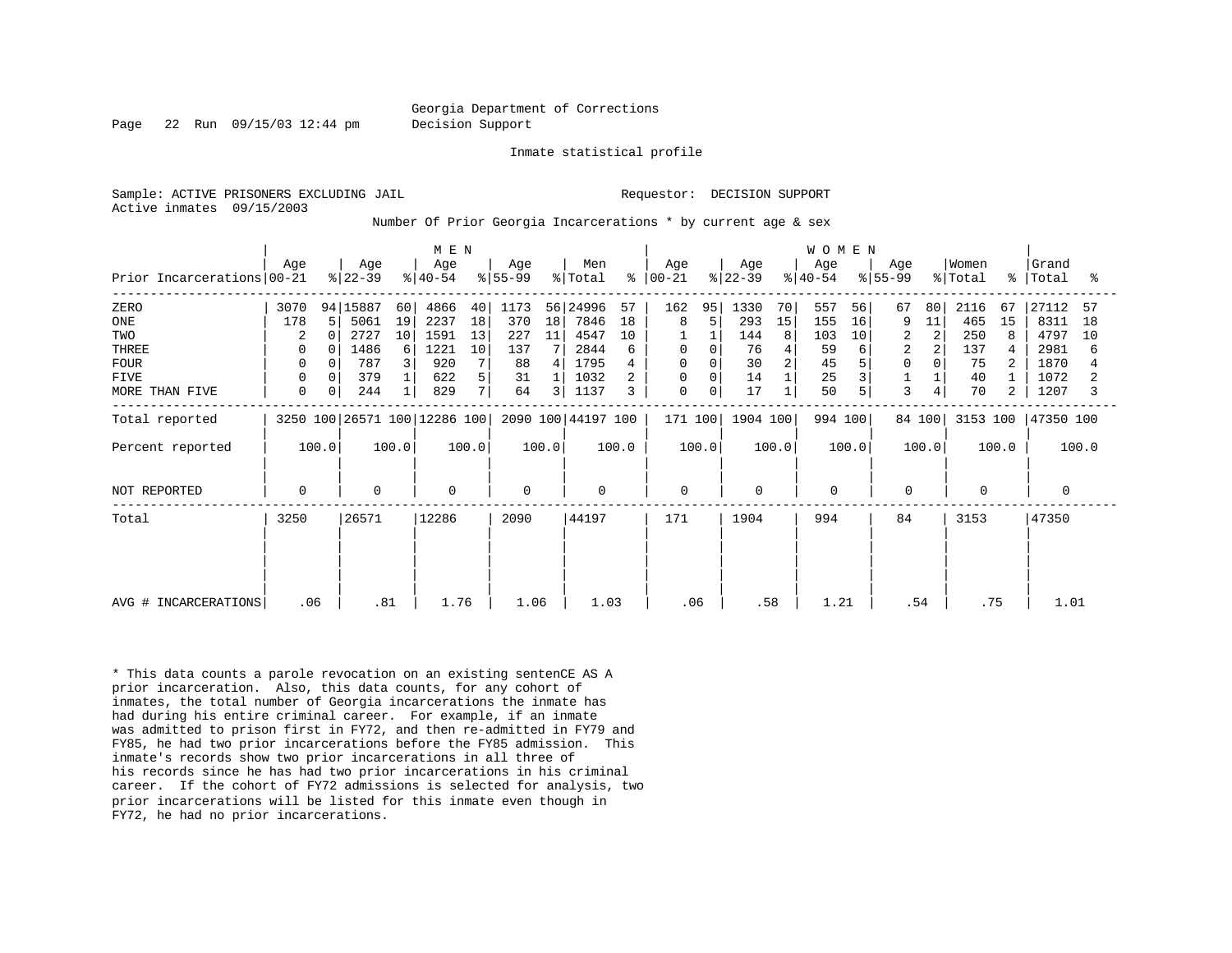Page 23 Run 09/15/03 12:44 pm Decision Support

#### Inmate statistical profile

Sample: ACTIVE PRISONERS EXCLUDING JAIL **Requestor: DECISION SUPPORT** Active inmates 09/15/2003

Number Of Transfers by current age & sex

|                   | M E N            |                |                  |                |                              |       |                  |       |                    |       |                      |       |                  | <b>WOMEN</b> |                  |       |                  |        |                  |       |                    |       |
|-------------------|------------------|----------------|------------------|----------------|------------------------------|-------|------------------|-------|--------------------|-------|----------------------|-------|------------------|--------------|------------------|-------|------------------|--------|------------------|-------|--------------------|-------|
| Transfers         | Age<br>$ 00-21 $ |                | Age<br>$ 22-39 $ |                | Age<br>$ 40-54 $             |       | Age<br>$ 55-99 $ |       | Men<br>% Total     |       | Age<br>$8   00 - 21$ |       | Age<br>$ 22-39 $ |              | Age<br>$8 40-54$ |       | Age<br>$ 55-99 $ |        | Women<br>% Total |       | Grand<br>%   Total | °≈    |
| ZERO              | 748              | 23             | 2420             | 9 <sup>1</sup> | 1005                         | 8     | 142              | 71    | 4315               | 10    | 44                   | 26    | 348              | 18           | 188              | 19    |                  | 8      | 587              | 19    | 4902               | 10    |
| ONE               | 1596             | 49             | 10199            | 38             | 4450                         | 36    | 765              |       | 37 17010           | 38    | 105                  | 61    | 1072             | 56           | 511              | 51    | 42               | 50     | 1730             | 55    | 18740              | 40    |
| TWO               | 605              | 19             | 5787             | 22             | 2310                         | 19    | 384              | 18    | 9086               | 21    | 15                   | 9     | 283              | 15           | 140              | 14    | 16               | 19     | 454              | 14    | 9540               | 20    |
| THREE             | 182              | 6 <sup>1</sup> | 3320             | 12             | 1438                         | 12    | 236              | 11    | 5176               | 12    |                      |       | 108              | 6            | 71               |       | 10               | 12     | 196              | 6     | 5372               | 11    |
| <b>FOUR</b>       | 65               |                | 1866             |                | 898                          |       | 175              | 81    | 3004               |       | $\Omega$             |       | 53               |              | 43               |       | 2                | 2      | 98               |       | 3102               |       |
| <b>FIVE</b>       | 21               |                | 1120             |                | 647                          | 5     | 104              | 51    | 1892               |       | 0                    | 0     | 18               |              | 13               |       |                  |        | 36               |       | 1928               |       |
| MORE THAN FIVE    | 33               |                | 1859             |                | 1538                         | 13    | 284              | 14    | 3714               | 8     | 0                    | 0     | 22               |              | 28               | 3     | $\overline{2}$   |        | 52               |       | 3766               | 8     |
| Total reported    |                  |                |                  |                | 3250 100 26571 100 12286 100 |       |                  |       | 2090 100 44197 100 |       | 171 100              |       | 1904 100         |              | 994 100          |       |                  | 84 100 | 3153 100         |       | 47350 100          |       |
| Percent reported  |                  | 100.0          |                  | 100.0          |                              | 100.0 |                  | 100.0 |                    | 100.0 |                      | 100.0 |                  | 100.0        |                  | 100.0 |                  | 100.0  |                  | 100.0 |                    | 100.0 |
| NOT REPORTED      | 0                |                | $\mathbf 0$      |                | $\mathbf 0$                  |       | $\Omega$         |       | $\mathbf 0$        |       | $\mathbf 0$          |       | 0                |              | $\mathbf 0$      |       | $\mathbf 0$      |        | $\mathbf{0}$     |       | 0                  |       |
| Total             | 3250             |                | 26571            |                | 12286                        |       | 2090             |       | 44197              |       | 171                  |       | 1904             |              | 994              |       | 84               |        | 3153             |       | 47350              |       |
|                   |                  |                |                  |                |                              |       |                  |       |                    |       |                      |       |                  |              |                  |       |                  |        |                  |       |                    |       |
|                   |                  |                |                  |                |                              |       |                  |       |                    |       |                      |       |                  |              |                  |       |                  |        |                  |       |                    |       |
| AVG NUM TRANSFERS | 1.22             |                | 2.25             |                | 2.74                         |       | 2.87             |       | 2.34               |       | .91                  |       | 1.27             |              | 1.45             |       | 1.80             |        | 1.32             |       | 2.27               |       |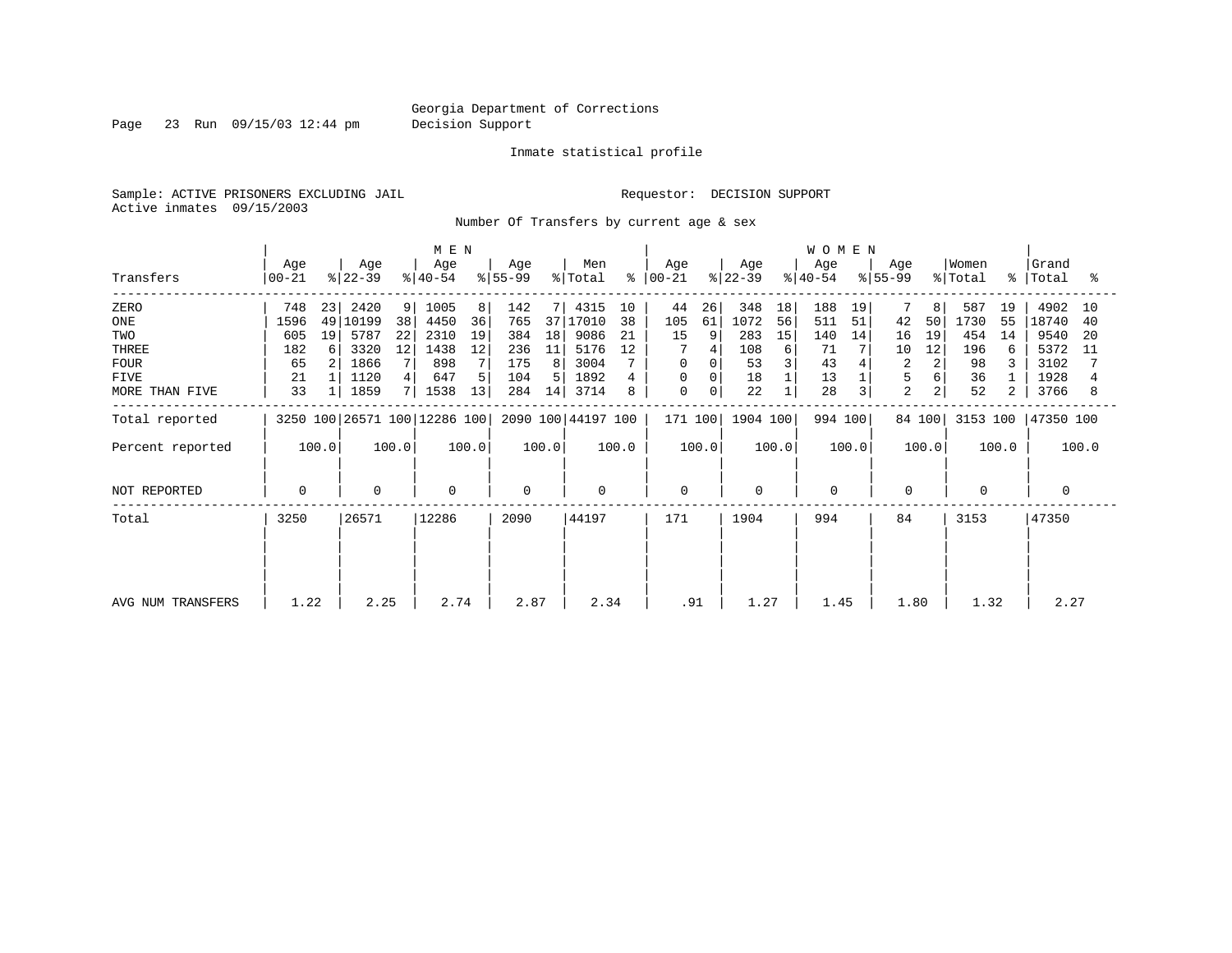Page 24 Run 09/15/03 12:44 pm Decision Support

#### Inmate statistical profile

Sample: ACTIVE PRISONERS EXCLUDING JAIL **Requestor: DECISION SUPPORT** Active inmates 09/15/2003

County Of Conviction by current age & sex

|                            |                |              |           |              | M E N     |              |                |                |         |                |                |                |                |                | <b>WOMEN</b>   |                |                |                |                 |              |       |              |
|----------------------------|----------------|--------------|-----------|--------------|-----------|--------------|----------------|----------------|---------|----------------|----------------|----------------|----------------|----------------|----------------|----------------|----------------|----------------|-----------------|--------------|-------|--------------|
|                            | Age            |              | Age       |              | Age       |              | Age            |                | Men     |                | Age            |                | Age            |                | Age            |                | Age            |                | Women           |              | Grand |              |
| County Of Conviction 00-21 |                |              | $8 22-39$ |              | $8 40-54$ |              | $8 55-99$      |                | % Total | ៖              | $00 - 21$      |                | $8 22-39$      |                | $8140 - 54$    |                | $8 55-99$      |                | % Total         | ႜ            | Total | ిక           |
| Appling                    | 3              | 0            | 49        | 0            | 24        | 0            |                | 0              | 83      | $\mathbf 0$    | 0              | 0              | 3              | $\mathbf 0$    | 1              | $\mathbf 0$    | 0              | $\Omega$       | 4               | $\Omega$     | 87    | 0            |
| Atkinson                   | 2              | 0            | 22        | 0            | 14        | $\mathbf 0$  | 5              | $\mathbf 0$    | 43      | $\mathbf 0$    | $\mathbf 0$    | 0              | $\mathbf{1}$   | $\mathbf 0$    | $\overline{c}$ | $\Omega$       | $\Omega$       | $\Omega$       | 3               | $\Omega$     | 46    | $\Omega$     |
| Bacon                      | 5              | 0            | 32        | $\mathbf 0$  | 22        | 0            | $\Omega$       | $\Omega$       | 59      | $\mathbf 0$    | $\mathbf 0$    | 0              | $\Omega$       | $\Omega$       | $\overline{2}$ | $\Omega$       | $\Omega$       | $\Omega$       | $\overline{2}$  | $\Omega$     | 61    | 0            |
| Baker                      | $\overline{1}$ | 0            | 10        | 0            | 9         | $\mathbf 0$  | $\Omega$       | $\Omega$       | 20      | $\mathbf 0$    | $\Omega$       | $\mathbf 0$    | $\overline{2}$ | $\Omega$       | $\Omega$       | $\cap$         | $\cap$         | $\Omega$       | $\overline{c}$  | $\Omega$     | 22    | U            |
| Baldwin                    | 34             | $\mathbf{1}$ | 226       | $\mathbf 1$  | 96        | $\mathbf{1}$ | 8              | $\Omega$       | 364     | 1              | $\mathbf{1}$   | $\mathbf{1}$   | 20             | $\mathbf{1}$   | $\overline{4}$ | $\cap$         | $\cap$         | $\Omega$       | 25              | $\mathbf 1$  | 389   |              |
| Banks                      | 7              | 0            | 39        | $\mathbf 0$  | 17        | $\Omega$     | 8              | $\Omega$       | 71      | $\Omega$       | $\mathbf 0$    | $\Omega$       | 5              | $\Omega$       | $\overline{c}$ | $\Omega$       | $\Omega$       | $\Omega$       | $7\phantom{.0}$ | $\Omega$     | 78    | $\Omega$     |
| Barrow                     | 7              | 0            | 117       | 0            | 64        | 1            | 14             | $1\,$          | 202     | 0              | 0              | 0              | 11             | $\mathbf{1}$   | 8              | 1              | $\overline{c}$ | $\overline{2}$ | 21              | 1            | 223   | $\Omega$     |
| Bartow                     | 25             | $\mathbf{1}$ | 231       | $\mathbf{1}$ | 115       | $\mathbf{1}$ | 39             | $\overline{2}$ | 410     | 1              | $\overline{2}$ | $\mathbf{1}$   | 31             | 2              | 9              | 1              | $\Omega$       | $\Omega$       | 42              | $\mathbf{1}$ | 452   | 1            |
| Ben Hill                   | 17             | $\mathbf{1}$ | 112       | $\mathbf 0$  | 67        | 1            | 10             | $\mathbf 0$    | 206     | 0              | $\mathbf{1}$   | $\mathbf{1}$   | 10             | 1              | 5              |                | $\Omega$       | $\Omega$       | 16              | 1            | 222   | $\Omega$     |
| Berrien                    | 5              | 0            | 51        | 0            | 24        | 0            | 3              | $\Omega$       | 83      | $\mathbf 0$    | $\mathbf{1}$   | $\mathbf{1}$   | 6              | 0              | $\mathbf{1}$   | $\Omega$       | $\Omega$       | $\Omega$       | 8               | $\Omega$     | 91    | U            |
| <b>Bibb</b>                | 60             | 2            | 573       | 2            | 314       | 3            | 49             | $\overline{2}$ | 996     | $\overline{2}$ | 4              | $\overline{2}$ | 20             | $\mathbf{1}$   | 19             | $\mathbf{2}$   | $\overline{2}$ | $\overline{a}$ | 45              | $\mathbf{1}$ | 1041  | 2            |
| Bleckley                   | 10             | $\Omega$     | 88        | $\mathbf 0$  | 24        | $\Omega$     | 5              | $\Omega$       | 127     | $\Omega$       | 0              | $\Omega$       | 5              | $\Omega$       | 3              | $\Omega$       | $\Omega$       | $\Omega$       | 8               | $\Omega$     | 135   | U            |
| Brantley                   | 2              | 0            | 14        | 0            | 11        | 0            | 6              | $\mathbf 0$    | 33      | 0              | 0              | 0              | 0              | 0              | $\mathbf{1}$   | $\Omega$       |                |                | $\overline{2}$  | 0            | 35    | <sup>0</sup> |
| <b>Brooks</b>              | 2              | 0            | 54        | 0            | 17        | $\Omega$     | 6              | $\Omega$       | 79      | $\Omega$       | 0              | $\Omega$       | 1              | O              | $\mathbf{1}$   | $\Omega$       | $\cap$         | $\Omega$       | 2               | $\Omega$     | 81    | <sup>0</sup> |
| Bryan                      | 4              | 0            | 38        | $\mathbf 0$  | 27        | 0            | 5              | $\mathbf 0$    | 74      | $\mathbf 0$    | $\mathbf 0$    | $\Omega$       | 3              | $\Omega$       |                | $\Omega$       | $\mathbf{1}$   |                | 5               | $\mathbf 0$  | 79    | <sup>0</sup> |
| Bulloch                    | 34             | $\mathbf{1}$ | 243       | $\mathbf{1}$ | 82        | $\mathbf{1}$ | 14             | $\mathbf 1$    | 373     | 1              | $\mathbf{1}$   | $\mathbf{1}$   | 23             | $\mathbf{1}$   | 8              | 1              | $\overline{2}$ | $\overline{a}$ | 34              | 1            | 407   |              |
| Burke                      | 18             | $\mathbf{1}$ | 139       | $\mathbf{1}$ | 54        | $\Omega$     | 8              | $\Omega$       | 219     | $\Omega$       | $\mathbf{1}$   | $\mathbf{1}$   | 4              | $\Omega$       | 5              | $\mathbf{1}$   | $\mathbf{1}$   | $\mathbf{1}$   | 11              | $\Omega$     | 230   | $\Omega$     |
| <b>Butts</b>               | 8              | $\Omega$     | 83        | $\mathbf 0$  | 39        | $\Omega$     | 9              | $\Omega$       | 139     | $\mathbf 0$    | $\mathbf{1}$   | $\mathbf{1}$   | 3              | $\Omega$       | 3              | $\Omega$       | $\Omega$       | $\Omega$       | 7               | 0            | 146   | U            |
| Calhoun                    | $\mathbf{1}$   | 0            | 25        | 0            | 11        | 0            | $\mathbf{1}$   | $\Omega$       | 38      | $\Omega$       | $\mathbf 0$    | $\Omega$       | 3              | $\Omega$       | $\mathbf{1}$   | $\Omega$       | $\Omega$       | $\Omega$       | $\overline{4}$  | $\Omega$     | 42    | <sup>0</sup> |
| Camden                     | 4              | 0            | 58        | $\mathbf 0$  | 27        | $\Omega$     | $\overline{2}$ | $\Omega$       | 91      | $\Omega$       | $\mathbf 0$    | $\Omega$       | 3              | $\Omega$       | $\overline{2}$ | $\Omega$       | $\mathbf{1}$   |                | 6               | $\Omega$     | 97    | $\Omega$     |
| Candler                    | 6              | 0            | 49        | $\mathsf 0$  | 20        | 0            | $\mathbf 0$    | $\Omega$       | 75      | $\mathbf 0$    | 0              | $\Omega$       | 3              | $\Omega$       |                | $\Omega$       | $\cap$         | $\Omega$       | $\overline{4}$  | $\Omega$     | 79    | <sup>0</sup> |
| Carroll                    | 33             | $\mathbf{1}$ | 325       | $\mathbf{1}$ | 138       | $\mathbf{1}$ | 37             | $\overline{2}$ | 533     | 1              | $\Omega$       | $\Omega$       | 39             | $\overline{2}$ | 16             | $\overline{c}$ | $\Omega$       | $\Omega$       | 55              | 2            | 588   |              |
| Catoosa                    | 12             | 0            | 119       | $\mathbf 0$  | 62        | $\mathbf{1}$ | 17             | $\mathbf{1}$   | 210     | 0              | $\mathbf 0$    | $\Omega$       | 16             | $\mathbf{1}$   | 8              | 1              | $\mathbf{1}$   | $\mathbf{1}$   | 25              | 1            | 235   | $\Omega$     |
| Charlton                   | 2              | 0            | 34        | 0            | 17        | $\Omega$     | 2              | $\Omega$       | 55      | $\mathbf 0$    | $\mathbf 0$    | $\Omega$       | 3              | $\Omega$       | $\Omega$       | $\Omega$       | $\Omega$       | $\Omega$       | $\overline{3}$  | $\Omega$     | 58    | <sup>0</sup> |
| Chatham                    | 212            | 7            | 1361      | 5            | 531       | 4            | 75             | $\overline{4}$ | 2179    | 5              | 12             | 7              | 92             | 5              | 44             | 4              | $\mathbf{1}$   | $\mathbf{1}$   | 149             | 5            | 2328  | 5            |
| Chattahoochee              | 4              | 0            | 15        | $\mathbf 0$  | 7         | $\Omega$     | $\mathbf 0$    | $\Omega$       | 26      | $\Omega$       | $\mathbf 0$    | $\Omega$       | $\mathbf 0$    | 0              | $\Omega$       | $\Omega$       | $\Omega$       | $\Omega$       | $\mathbf 0$     | $\Omega$     | 26    | $\Omega$     |
| Chattooga                  | 7              | 0            | 117       | 0            | 70        | $\mathbf{1}$ | 9              | $\mathbf 0$    | 203     | $\mathbf 0$    | $\mathbf{1}$   | $\mathbf{1}$   | 8              | $\Omega$       | $\overline{4}$ | $\Omega$       | $\mathbf{1}$   |                | 14              | $\Omega$     | 217   | $\Omega$     |
| Cherokee                   | 25             | $\mathbf{1}$ | 272       | $\mathbf{1}$ | 170       | $\mathbf{1}$ | 29             | $\mathbf{1}$   | 496     | 1              | 3              | $\overline{2}$ | 32             | 2              | 19             | $\overline{2}$ | $\overline{c}$ | $\overline{a}$ | 56              | 2            | 552   |              |
| Clarke                     | 23             | $\mathbf{1}$ | 292       | $\mathbf 1$  | 129       | $\mathbf{1}$ | 17             | $\mathbf{1}$   | 461     | 1              | $\mathbf{1}$   | $\mathbf{1}$   | 22             | $\mathbf{1}$   | 10             | 1              | $\overline{2}$ | $\overline{a}$ | 35              | 1            | 496   |              |
| Clay                       | $\overline{2}$ | 0            | 19        | $\mathsf 0$  | 4         | $\mathbf 0$  | $\mathbf{1}$   | $\Omega$       | 26      | $\mathbf 0$    | $\mathbf 0$    | $\mathbf 0$    | $\mathbf 0$    | $\mathbf 0$    | $\mathbf 0$    | $\Omega$       | $\mathbf 0$    | $\mathbf 0$    | $\mathbf 0$     | $\Omega$     | 26    | 0            |
| Clayton                    | 196            | 6            | 1021      | 4            | 403       | 3            | 52             | $\overline{2}$ | 1672    | $\overline{4}$ | 16             | 9              | 97             | 5              | 55             | 6              | $\overline{c}$ | $\overline{2}$ | 170             | 5            | 1842  | 4            |
| Clinch                     | $\overline{2}$ | 0            | 36        | 0            | 13        | 0            | $\mathbf{1}$   | $\Omega$       | 52      | 0              | $\mathbf 0$    | $\Omega$       | 1              | $\Omega$       | $\Omega$       | $\Omega$       | $\Omega$       | $\Omega$       | 1               | $\Omega$     | 53    | <sup>0</sup> |
| Cobb                       | 179            | 6            | 1231      | 5            | 627       | 5            | 89             | $\overline{4}$ | 2126    | 5              | 10             | 6              | 113            | 6              | 61             | 6              | 1              | $\mathbf{1}$   | 185             | 6            | 2311  | 5            |
| Coffee                     | 19             | $\mathbf{1}$ | 151       | $\mathbf{1}$ | 67        | $\mathbf{1}$ | $\overline{4}$ | $\Omega$       | 241     | $\mathbf{1}$   | $\Omega$       | $\Omega$       | 12             | $\mathbf{1}$   | 5              | $\mathbf{1}$   | $\mathbf{1}$   | $\mathbf{1}$   | 18              | $\mathbf 1$  | 259   | 1            |
| Colquit                    | 28             | $\mathbf{1}$ | 170       | $\mathbf{1}$ | 73        | $\mathbf 1$  | 22             | $\mathbf{1}$   | 293     | 1              | $\mathbf 0$    | $\Omega$       | 7              | $\Omega$       | 2              | $\Omega$       | $\mathbf{1}$   | $\mathbf{1}$   | 10              | $\Omega$     | 303   | 1            |
| Columbia                   | 20             | $\mathbf 1$  | 141       | $\mathbf{1}$ | 63        | $\mathbf{1}$ | 11             | $\mathbf{1}$   | 235     | 1              | $\mathbf{1}$   | 1              | 12             | 1              | 12             | 1              | $\mathbf 0$    | $\mathsf 0$    | 25              | 1            | 260   | 1.           |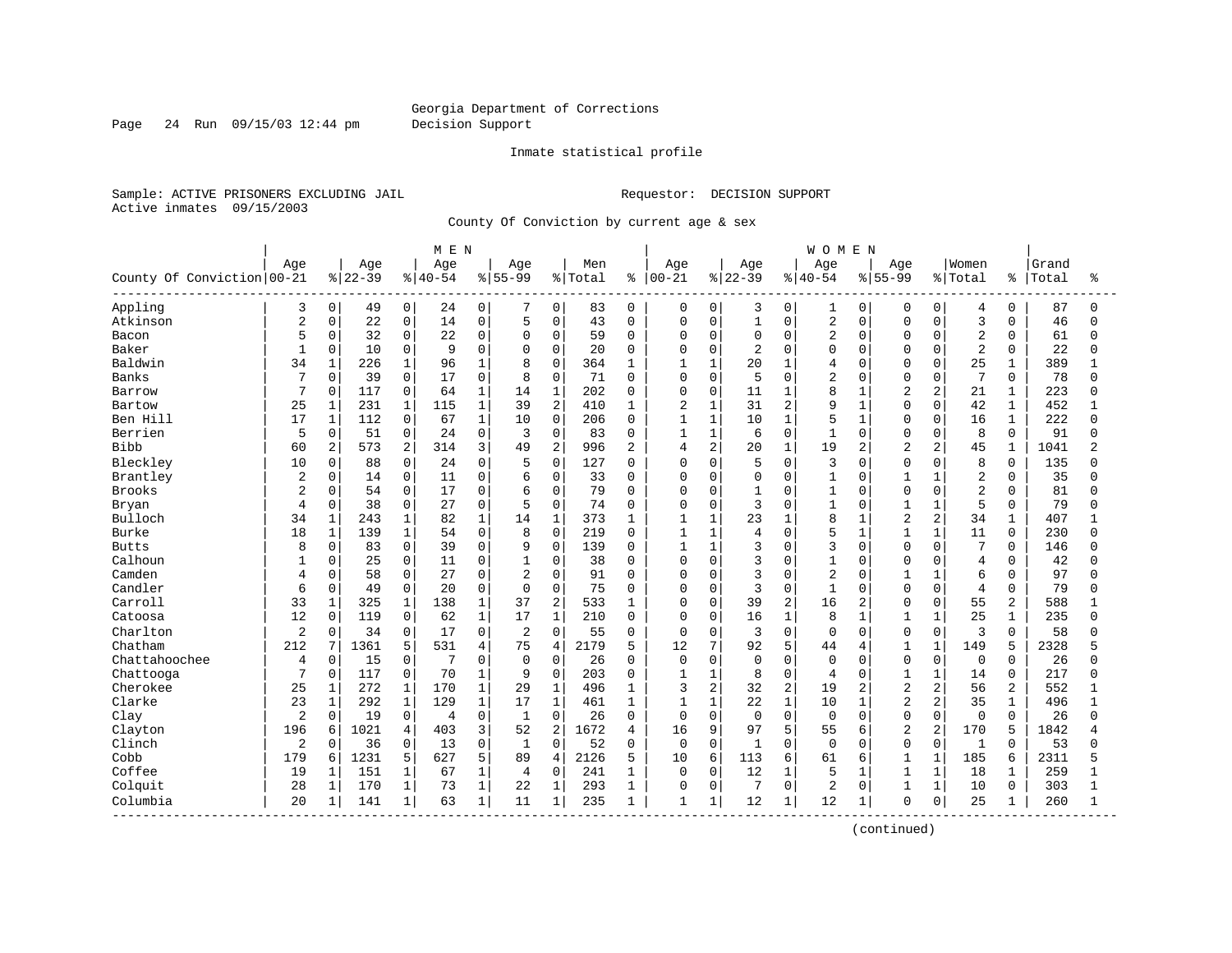Page 25 Run 09/15/03 12:44 pm Decision Support

Inmate statistical profile

Active inmates 09/15/2003

Sample: ACTIVE PRISONERS EXCLUDING JAIL **Requestor: DECISION SUPPORT** 

County Of Conviction by current age & sex (continued)

|                            |                |              |                |              | M E N          |                |                |                |         |                |                |                |                |                | <b>WOMEN</b>   |              |                |              |                |                |       |                |
|----------------------------|----------------|--------------|----------------|--------------|----------------|----------------|----------------|----------------|---------|----------------|----------------|----------------|----------------|----------------|----------------|--------------|----------------|--------------|----------------|----------------|-------|----------------|
|                            | Age            |              | Age            |              | Age            |                | Age            |                | Men     |                | Age            |                | Age            |                | Age            |              | Age            |              | Women          |                | Grand |                |
| County Of Conviction 00-21 |                |              | $ 22-39$       |              | $8 40-54$      |                | $8 55-99$      |                | % Total | ႜ              | $ 00 - 21$     |                | $8 22-39$      |                | $8140 - 54$    |              | $8155 - 99$    |              | % Total        | ႜ              | Total | ႜ              |
| Cook                       | 8              | 0            | 72             | $\mathbf 0$  | 42             | $\mathbf 0$    | 6              | $\mathbf 0$    | 128     | $\mathbf 0$    | $\mathbf 0$    | 0              | 5              | 0              | 6              | 1            | 0              | 0            | 11             | $\mathbf 0$    | 139   | $\Omega$       |
| Coweta                     | 32             | $1\,$        | 258            | 1            | 116            | $\mathbf{1}$   | 17             | $\mathbf{1}$   | 423     | $\mathbf{1}$   | $\mathbf{1}$   | $\mathbf{1}$   | 20             | $\mathbf{1}$   | 6              | $\mathbf{1}$ | $\Omega$       | $\Omega$     | 27             | 1              | 450   |                |
| Crawford                   | 0              | 0            | 14             | $\mathbf 0$  | 5              | $\mathbf 0$    | $\mathbf 0$    | $\mathbf 0$    | 19      | 0              | 1              | $\mathbf{1}$   | $\mathbf{1}$   | $\Omega$       | 1              | $\Omega$     | $\Omega$       | $\Omega$     | 3              | $\mathbf 0$    | 22    | $\Omega$       |
| Crisp                      | 25             | $\mathbf{1}$ | 165            | $\mathbf{1}$ | 67             | $\mathbf{1}$   | 9              | $\mathbf 0$    | 266     | 1              | $\mathbf{1}$   | $\mathbf{1}$   | 15             | $\mathbf{1}$   | $\overline{a}$ | $\Omega$     | $\mathbf{1}$   | $\mathbf{1}$ | 19             | $\mathbf{1}$   | 285   |                |
| Dade                       | 4              | 0            | 64             | $\mathbf 0$  | 44             | $\Omega$       | 9              | $\mathbf 0$    | 121     | $\mathbf 0$    | $\mathbf 0$    | $\mathbf 0$    | $\overline{4}$ | $\Omega$       | $\Omega$       | 0            | $\Omega$       | $\Omega$     | $\overline{4}$ | $\Omega$       | 125   | $\Omega$       |
| Dawson                     | $\overline{4}$ | 0            | 39             | $\mathbf 0$  | 28             | $\mathbf{0}$   | 7              | $\Omega$       | 78      | $\mathbf 0$    | $\mathbf 0$    | $\mathbf 0$    | $\overline{2}$ | $\Omega$       | $\mathbf{1}$   | $\Omega$     | $\Omega$       | $\Omega$     | 3              | $\Omega$       | 81    | U              |
| Decatur                    | 19             | 1            | 188            | 1            | 70             | 1              | 8              | $\Omega$       | 285     | 1              | 1              | 1              | 16             | 1              | 6              |              | $\Omega$       | $\Omega$     | 23             |                | 308   |                |
| DeKalb                     | 257            | 8            | 1779           | 7            | 737            | 6              | 100            | 5              | 2873    | 7              | 16             | 9              | 83             | 4              | 42             | 4            | 8              | 10           | 149            | 5              | 3022  |                |
| Dodge                      | 10             | $\mathbf 0$  | 114            | 0            | 61             | $\mathbf 0$    | 4              | $\Omega$       | 189     | $\mathbf 0$    | $\mathbf 0$    | $\Omega$       | 10             | $\mathbf 1$    | 5              | 1            | $\Omega$       | $\Omega$     | 15             | $\Omega$       | 204   | ∩              |
| Dooly                      | 4              | 0            | 78             | $\mathbf 0$  | 39             | $\mathbf 0$    | 2              | $\mathbf 0$    | 123     | $\mathbf 0$    | $\mathbf 0$    | $\mathbf 0$    | 3              | $\Omega$       | $\overline{2}$ | $\Omega$     | $\Omega$       | $\Omega$     | 5              | $\mathbf 0$    | 128   | O              |
| Dougherty                  | 47             | 1            | 585            | 2            | 240            | $\overline{a}$ | 39             | 2              | 911     | $\overline{2}$ | $\mathbf{1}$   | 1              | 37             | 2              | 24             | 2            | 3              | 4            | 65             | $\overline{a}$ | 976   | $\overline{2}$ |
| Douglas                    | 42             | 1            | 471            | 2            | 197            | $\overline{2}$ | 36             | 2              | 746     | 2              | 5              | 3              | 44             | 2              | 31             | 3            | $\overline{c}$ | 2            | 82             | 3              | 828   | 2              |
| Early                      | 6              | 0            | 47             | $\mathbf 0$  | 13             | $\Omega$       | 3              | $\Omega$       | 69      | $\Omega$       | $\Omega$       | $\Omega$       | $\overline{2}$ | $\Omega$       | $\mathbf{1}$   | O            | $\Omega$       | $\Omega$     | 3              | $\Omega$       | 72    | Λ              |
| Echols                     | $\Omega$       | $\mathbf 0$  | 7              | $\mathbf 0$  | $\overline{2}$ | $\Omega$       | 3              | $\Omega$       | 12      | $\Omega$       | $\Omega$       | $\Omega$       | $\Omega$       | $\Omega$       | $\Omega$       | 0            | $\Omega$       | $\Omega$     | $\Omega$       | $\Omega$       | 12    | $\Omega$       |
| Effingham                  | 21             | 1            | 85             | $\mathbf 0$  | 37             | $\mathbf{0}$   | 6              | $\mathbf 0$    | 149     | 0              | $\overline{2}$ |                | 6              | $\Omega$       | 5              |              |                | 1            | 14             | 0              | 163   |                |
| Elbert                     | 6              | $\mathbf 0$  | 93             | $\mathbf 0$  | 57             | $\Omega$       | 9              | $\Omega$       | 165     | 0              | $\mathbf 0$    | $\Omega$       | 6              | $\Omega$       | 4              | $\Omega$     | $\Omega$       | $\Omega$     | 10             | $\Omega$       | 175   |                |
| Emanuel                    | 18             | 1            | 96             | $\mathbf 0$  | 32             | $\Omega$       | 8              | $\Omega$       | 154     | $\Omega$       | O              | $\Omega$       | 5              | $\Omega$       | $\mathbf{1}$   | $\Omega$     | $\Omega$       | $\Omega$     | 6              | $\Omega$       | 160   |                |
| Evans                      | 4              | $\Omega$     | 56             | $\Omega$     | 11             | $\Omega$       | $\overline{a}$ | $\Omega$       | 73      | $\Omega$       | 0              | $\Omega$       | $\overline{a}$ | $\Omega$       | $\mathbf{1}$   | $\Omega$     | $\Omega$       | $\Omega$     | 3              | $\Omega$       | 76    |                |
| Fannin                     | 5              | 0            | 70             | $\mathbf 0$  | 44             | $\mathbf 0$    | 10             | $\mathbf 0$    | 129     | 0              | 0              | $\mathbf{0}$   | 5              | 0              | 3              | 0            | $\mathbf{1}$   | $\mathbf{1}$ | 9              | $\mathbf 0$    | 138   |                |
| Fayette                    | 15             | $\mathbf 0$  | 141            | 1            | 70             | $\mathbf{1}$   | 20             | $\mathbf{1}$   | 246     | $\mathbf 1$    | $\mathbf{1}$   | $\mathbf{1}$   | 9              | 0              | 12             | $\mathbf{1}$ | $\mathbf{1}$   | $\mathbf{1}$ | 23             | $\mathbf{1}$   | 269   |                |
| Floyd                      | 43             | $\mathbf 1$  | 454            | 2            | 199            | $\overline{2}$ | 40             | $\overline{2}$ | 736     | 2              | 4              | 2              | 47             | 2              | 27             | 3            | $\mathbf{1}$   | $\mathbf{1}$ | 79             | 3              | 815   | 2              |
| Forsyth                    | 10             | $\mathbf 0$  | 103            | $\mathbf 0$  | 58             | $\mathbf{0}$   | 19             | $\mathbf{1}$   | 190     | 0              | 1              | $\mathbf{1}$   | 10             | 1              | 5              |              | $\mathbf{1}$   | $\mathbf{1}$ | 17             | 1              | 207   | O              |
| Franklin                   | 9              | $\mathbf 0$  | 68             | $\mathbf 0$  | 40             | $\mathbf 0$    | 8              | $\mathbf 0$    | 125     | 0              | $\mathbf 0$    | $\mathbf 0$    | $\mathbf{1}$   | 0              | 5              | $\mathbf{1}$ | $\Omega$       | $\mathbf 0$  | 6              | $\Omega$       | 131   |                |
| Fulton                     | 243            | 8            | 2330           | 9            | 1178           | 10             | 213            | 10             | 3964    | 9              | 8              | 5              | 80             | 4              | 64             | 6            | 9              | 11           | 161            | 5              | 4125  |                |
| Gilmer                     | 6              | $\mathbf 0$  | 95             | 0            | 51             | $\mathbf 0$    | 20             | 1              | 172     | $\Omega$       | $\Omega$       | $\Omega$       | 8              | $\Omega$       | 5              | 1            | $\mathbf{1}$   | $\mathbf{1}$ | 14             | $\Omega$       | 186   | U              |
| Glascock                   | $\mathbf{1}$   | $\mathbf 0$  | $\overline{4}$ | $\mathbf 0$  | 2              | $\mathbf 0$    | $\mathbf{1}$   | $\Omega$       | 8       | $\Omega$       | 0              | $\Omega$       | $\mathbf{1}$   | $\Omega$       | $\Omega$       | $\Omega$     | $\Omega$       | $\Omega$     | $\mathbf{1}$   | $\Omega$       | 9     | U              |
| Glynn                      | 22             | $1\,$        | 298            | 1            | 152            | 1              | 24             | $\mathbf 1$    | 496     | 1              | 0              | $\mathbf 0$    | 18             | $\mathbf{1}$   | 4              | 0            | 1              | 1            | 23             | 1              | 519   |                |
| Gordon                     | 13             | $\mathbf 0$  | 165            | $\mathbf{1}$ | 78             | $\mathbf{1}$   | 19             | $\mathbf{1}$   | 275     | 1              | 4              | $\overline{c}$ | 17             | $\mathbf{1}$   | 10             | $\mathbf 1$  | $\mathbf{1}$   | $\mathbf{1}$ | 32             | $\mathbf{1}$   | 307   |                |
| Grady                      | 19             | $\mathbf{1}$ | 155            | $\mathbf 1$  | 61             | $\mathbf 0$    | 9              | $\Omega$       | 244     | 1              | $\mathbf{1}$   | $\mathbf{1}$   | 13             | $\mathbf{1}$   | $\overline{2}$ | $\Omega$     | $\mathbf{1}$   | $\mathbf{1}$ | 17             | $\mathbf{1}$   | 261   |                |
| Greene                     | 13             | $\mathbf 0$  | 88             | $\mathbf 0$  | 21             | $\mathbf 0$    | 5              | $\Omega$       | 127     | 0              | $\mathbf 0$    | $\mathbf 0$    | $\overline{2}$ | $\Omega$       | 3              | $\Omega$     | $\mathbf{1}$   | $\mathbf{1}$ | 6              | $\Omega$       | 133   | U              |
| Gwinnett                   | 112            | 3            | 770            | 3            | 321            | 3              | 72             | 3              | 1275    | 3              | 6              | 4              | 69             | 4              | 41             | 4            | 3              | 4            | 119            | 4              | 1394  |                |
| Habersham                  | 7              | $\Omega$     | 55             | $\Omega$     | 33             | $\Omega$       | $\Omega$       | $\Omega$       | 95      | $\Omega$       | $\Omega$       | $\Omega$       | 3              | $\Omega$       | $\overline{4}$ | $\Omega$     | $\Omega$       | <sup>0</sup> | 7              | $\Omega$       | 102   |                |
| Hall                       | 43             | $\mathbf 1$  | 346            | $\mathbf{1}$ | 230            | $\overline{2}$ | 42             | $\overline{2}$ | 661     | 1              | 3              | $\overline{2}$ | 35             | $\overline{a}$ | 22             | 2            | 3              | 4            | 63             | 2              | 724   |                |
| Hancock                    | 0              | 0            | 17             | $\mathbf 0$  | 14             | $\mathbf 0$    | 2              | $\Omega$       | 33      | $\mathbf 0$    | 0              | $\mathbf 0$    | 1              | $\Omega$       | $\mathbf{1}$   | 0            | $\Omega$       | $\Omega$     | 2              | $\mathbf 0$    | 35    |                |
| Haralson                   | 8              | 0            | 60             | 0            | 28             | $\mathbf 0$    | 5              | $\mathbf 0$    | 101     | 0              | $\mathbf 0$    | $\Omega$       | $\mathbf{1}$   | 0              | $\mathbf{1}$   | 0            | $\Omega$       | 0            | $\overline{2}$ | 0              | 103   | O              |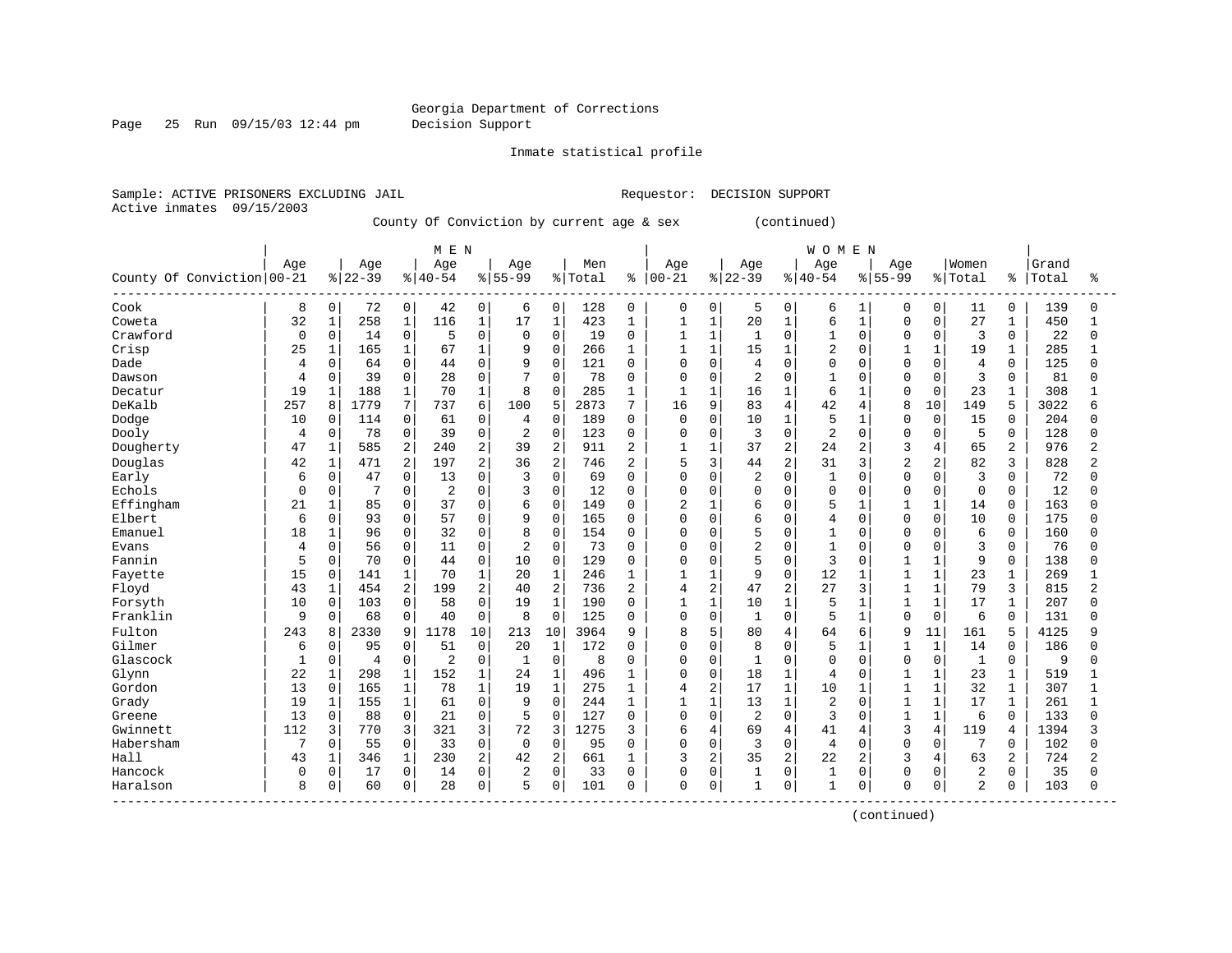Page 26 Run 09/15/03 12:44 pm Decision Support

Inmate statistical profile

Active inmates 09/15/2003

Sample: ACTIVE PRISONERS EXCLUDING JAIL **Requestor: DECISION SUPPORT** 

County Of Conviction by current age & sex (continued)

|                            |                |              |           |                | M E N     |              |                |              |         |          |                |                |                |              | <b>WOMEN</b>   |              |              |              |                |              |       |              |
|----------------------------|----------------|--------------|-----------|----------------|-----------|--------------|----------------|--------------|---------|----------|----------------|----------------|----------------|--------------|----------------|--------------|--------------|--------------|----------------|--------------|-------|--------------|
|                            | Age            |              | Age       |                | Age       |              | Age            |              | Men     |          | Age            |                | Age            |              | Age            |              | Age          |              | Women          |              | Grand |              |
| County Of Conviction 00-21 |                |              | $8 22-39$ |                | $8 40-54$ |              | $8155 - 99$    |              | % Total | ႜ        | $ 00-21$       |                | $8 22-39$      |              | $8 40-54$      |              | $8155 - 99$  |              | % Total        | ៖            | Total | ႜ            |
| Harris                     | 6              | 0            | 61        | $\overline{0}$ | 30        | 0            | 4              | 0            | 101     | 0        | 0              | 0              | 3              | 0            | 0              | 0            | $\Omega$     | 0            | 3              | 0            | 104   | 0            |
| Hart                       | 5              | 0            | 60        | 0              | 25        | $\mathbf 0$  | 5              | $\mathbf 0$  | 95      | $\Omega$ | 0              | $\mathbf 0$    | 4              | $\Omega$     | $\mathbf{1}$   | $\Omega$     | $\Omega$     | $\Omega$     | 5              | 0            | 100   | U            |
| Heard                      | 2              | 0            | 25        | 0              | 13        | $\mathbf 0$  | 9              | $\mathbf 0$  | 49      | $\Omega$ | 0              | $\mathbf 0$    | $\overline{2}$ | $\Omega$     | $\mathbf{1}$   | $\Omega$     | $\Omega$     | $\Omega$     | 3              | 0            | 52    | <sup>0</sup> |
| Henry                      | 15             | $\mathbf 0$  | 227       | $\mathbf{1}$   | 100       | $\mathbf{1}$ | 17             | $\mathbf{1}$ | 359     | 1        | 0              | $\mathbf 0$    | 20             | $\mathbf{1}$ | 6              | $\mathbf{1}$ | $\Omega$     | $\Omega$     | 26             | $\mathbf{1}$ | 385   |              |
| Houston                    | 36             | $\mathbf{1}$ | 270       | $\mathbf{1}$   | 143       | $\mathbf{1}$ | 8              | $\mathbf 0$  | 457     | 1        | 3              | $\overline{2}$ | 22             | $\mathbf{1}$ | 11             | $\mathbf{1}$ | $\mathbf{1}$ | $\mathbf{1}$ | 37             | $\mathbf{1}$ | 494   |              |
| Irwin                      | 8              | 0            | 50        | 0              | 22        | $\mathbf 0$  | 5              | $\mathbf 0$  | 85      | 0        | 1              | $\mathbf{1}$   | $\mathbf 0$    | 0            | 1              | $\mathbf 0$  | $\Omega$     | $\Omega$     | $\overline{2}$ | $\Omega$     | 87    | <sup>0</sup> |
| Jackson                    |                | $\Omega$     | 111       | 0              | 78        | 1            | 12             | $\mathbf{1}$ | 208     | $\Omega$ | $\Omega$       | $\Omega$       | 8              | $\Omega$     | $\overline{2}$ | O            |              | 1            | 11             | $\Omega$     | 219   | O            |
| Jasper                     | 3              | 0            | 37        | 0              | 10        | $\Omega$     | $\overline{2}$ | $\Omega$     | 52      | $\Omega$ | O              | $\Omega$       | $\Omega$       | $\Omega$     | $\overline{2}$ | $\Omega$     | $\Omega$     | $\Omega$     | $\overline{2}$ | $\Omega$     | 54    |              |
| Jeff Davis                 | 5              | 0            | 33        | 0              | 21        | $\Omega$     | 3              | $\Omega$     | 62      | $\Omega$ | O              | $\Omega$       | $\Omega$       | $\Omega$     | $\overline{2}$ | $\Omega$     | $\Omega$     | $\Omega$     | $\overline{2}$ | $\Omega$     | 64    | ∩            |
| Jefferson                  | 10             | 0            | 68        | 0              | 24        | $\mathbf 0$  | 6              | $\mathbf 0$  | 108     | 0        | 0              | $\Omega$       | $\overline{2}$ | $\Omega$     | $\mathbf{1}$   | $\Omega$     | $\Omega$     | $\Omega$     | 3              | 0            | 111   | U            |
| Jenkins                    | 6              | 0            | 75        | 0              | 23        | $\mathbf 0$  | 5              | $\mathbf 0$  | 109     | $\Omega$ | 0              | $\Omega$       | $\overline{2}$ | $\Omega$     | $\overline{2}$ | 0            | $\Omega$     | 0            | $\overline{4}$ | 0            | 113   | O            |
| Johnson                    |                | 0            | 32        | 0              | 12        | $\mathbf 0$  | 3              | $\mathbf 0$  | 48      | $\Omega$ | $\Omega$       | $\mathbf 0$    | 2              | $\Omega$     | $\Omega$       | $\mathbf 0$  | $\Omega$     | $\Omega$     | $\overline{2}$ | $\mathbf 0$  | 50    |              |
| Jones                      | 4              | 0            | 73        | 0              | 25        | $\Omega$     | 5              | $\mathbf 0$  | 107     | $\Omega$ | ζ              | 2              | 6              | $\Omega$     | $\mathbf{1}$   | $\Omega$     | $\Omega$     | $\Omega$     | 10             | $\Omega$     | 117   | U            |
| Lamar                      | 2              | 0            | 52        | 0              | 34        | $\Omega$     | 7              | $\Omega$     | 95      | $\Omega$ | $\Omega$       | $\Omega$       | $\mathbf{1}$   | $\Omega$     | 4              | $\Omega$     | $\Omega$     | $\Omega$     | 5              | $\Omega$     | 100   | O            |
| Lanier                     | 5              | 0            | 32        | 0              | 6         | $\mathbf 0$  | 4              | $\mathbf 0$  | 47      | O        | U              | 0              | $\mathbf 0$    | O            | 1              | 0            | $\Omega$     | $\Omega$     | 1              | 0            | 48    | Λ            |
| Laurens                    | 6              | $\mathbf 0$  | 158       | $\mathbf 1$    | 64        | $\mathbf{1}$ | 7              | $\Omega$     | 235     | -1       | $\Omega$       | $\Omega$       | 9              | $\Omega$     | 6              | $\mathbf{1}$ | $\Omega$     | $\Omega$     | 15             | $\Omega$     | 250   |              |
| Lee                        | -1             | 0            | 34        | 0              | 17        | $\Omega$     | 3              | $\Omega$     | 55      | $\Omega$ | O              | $\Omega$       | $\overline{2}$ | $\Omega$     | $\mathbf{1}$   | $\Omega$     | $\Omega$     | $\Omega$     | 3              | $\Omega$     | 58    | U            |
| Liberty                    | 18             | $\mathbf{1}$ | 170       | $\mathbf{1}$   | 47        | $\Omega$     | 11             | $\mathbf{1}$ | 246     | 1        | $\overline{a}$ | -1             | 6              | $\Omega$     | 5              | $\mathbf{1}$ |              | $\mathbf{1}$ | 14             | $\Omega$     | 260   |              |
| Lincoln                    | 3              | 0            | 22        | 0              | 14        | $\mathbf 0$  | $\overline{2}$ | $\mathbf 0$  | 41      | 0        | $\Omega$       | $\mathbf 0$    | $\mathbf 0$    | 0            | $\Omega$       | $\mathbf 0$  | $\Omega$     | $\Omega$     | $\mathbf 0$    | $\mathbf 0$  | 41    | U            |
| Long                       | 9              | 0            | 43        | 0              | 15        | $\mathbf 0$  | 2              | $\Omega$     | 69      | $\Omega$ | 0              | $\Omega$       | 3              | 0            | $\mathbf{1}$   | $\Omega$     | $\Omega$     | $\Omega$     | $\overline{4}$ | $\Omega$     | 73    | U            |
| Lowndes                    | 36             | 1            | 328       | $\mathbf{1}$   | 161       | 1            | 20             | $\mathbf{1}$ | 545     | 1        | O              | 0              | 17             | 1            | 11             | $\mathbf{1}$ | $\mathbf{1}$ | 1            | 29             | 1            | 574   | $\mathbf{1}$ |
| Lumpkin                    | 3              | $\Omega$     | 41        | 0              | 18        | $\mathbf 0$  | 8              | $\mathbf 0$  | 70      | $\Omega$ | 0              | 0              | $\overline{2}$ | $\Omega$     | 1              | $\Omega$     | $\Omega$     | $\Omega$     | 3              | $\Omega$     | 73    | <sup>0</sup> |
| Macon                      |                | $\Omega$     | 46        | 0              | 20        | $\mathbf 0$  | 4              | $\mathbf 0$  | 72      | $\Omega$ | $\Omega$       | $\Omega$       | $\mathbf 0$    | 0            | $\overline{2}$ | $\Omega$     | $\Omega$     | $\Omega$     | $\overline{2}$ | $\Omega$     | 74    | U            |
| Madison                    | 8              | $\Omega$     | 65        | 0              | 27        | $\Omega$     | 11             | $\mathbf{1}$ | 111     | $\Omega$ | $\Omega$       | $\Omega$       | 4              | $\Omega$     | $\overline{a}$ | $\Omega$     | $\Omega$     | O            | 6              | $\Omega$     | 117   |              |
| Marion                     | 3              | 0            | 20        | 0              | 12        | $\Omega$     | 3              | $\Omega$     | 38      | $\Omega$ | $\Omega$       | $\Omega$       | $\mathbf{1}$   | $\Omega$     | $\mathbf{1}$   | $\Omega$     | 1            | $\mathbf{1}$ | 3              | $\Omega$     | 41    | Λ            |
| McDuffie                   | 13             | $\mathbf 0$  | 118       | 0              | 54        | $\mathbf 0$  | 13             | $\mathbf{1}$ | 198     | 0        | $\Omega$       | $\Omega$       | $\overline{4}$ | $\Omega$     | $\mathbf{1}$   | $\Omega$     | $\Omega$     | $\Omega$     | 5              | 0            | 203   | U            |
| McIntosh                   | $\overline{2}$ | 0            | 40        | 0              | 27        | $\mathbf 0$  | 3              | $\Omega$     | 72      | $\Omega$ | 0              | $\mathbf 0$    | $\mathbf 0$    | $\Omega$     | $\mathbf{1}$   | $\Omega$     | $\Omega$     | $\Omega$     | $\mathbf{1}$   | $\Omega$     | 73    | Ω            |
| Meriwether                 | 12             | 0            | 122       | 0              | 52        | 0            | 16             | $\mathbf{1}$ | 202     | $\Omega$ | $\overline{2}$ | $\mathbf{1}$   | 10             | $\mathbf{1}$ | 4              | 0            | $\mathbf{1}$ | $\mathbf{1}$ | 17             | $\mathbf{1}$ | 219   | U            |
| Miller                     | $\mathbf{1}$   | 0            | 19        | 0              | 8         | $\mathbf 0$  | 1              | $\mathbf 0$  | 29      | $\Omega$ | 0              | $\mathbf 0$    | $\mathbf{1}$   | $\Omega$     | $\Omega$       | $\mathbf 0$  | $\Omega$     | $\Omega$     | $\mathbf 1$    | $\Omega$     | 30    | ∩            |
| Mitchell                   | 15             | 0            | 130       | 0              | 58        | $\mathbf 0$  | 8              | $\mathbf 0$  | 211     | 0        | $\mathbf{1}$   | $\mathbf{1}$   | 10             | 1            | $\overline{4}$ | $\mathbf 0$  | $\Omega$     | $\Omega$     | 15             | $\Omega$     | 226   | U            |
| Monroe                     | 11             | 0            | 62        | 0              | 47        | $\mathbf 0$  | 8              | $\Omega$     | 128     | 0        | $\Omega$       | $\mathbf 0$    | 4              | $\Omega$     | $\overline{2}$ | O            | $\Omega$     | <sup>0</sup> | 6              | $\Omega$     | 134   |              |
| Montgomery                 | 4              | 0            | 28        | $\Omega$       | 13        | $\Omega$     | 3              | $\Omega$     | 48      | $\Omega$ | $\Omega$       | $\Omega$       | $\Omega$       | $\Omega$     | $\overline{a}$ | $\Omega$     | $\Omega$     | $\cap$       | $\overline{2}$ | $\Omega$     | 50    | Λ            |
| Morgan                     | 7              | 0            | 67        | 0              | 23        | $\mathbf 0$  | 7              | $\mathbf 0$  | 104     | $\Omega$ | 0              | $\mathbf 0$    | 7              | $\Omega$     | $\mathbf{1}$   | 0            | $\Omega$     | $\Omega$     | 8              | 0            | 112   | U            |
| Murray                     | 14             | 0            | 95        | 0              | 38        | $\mathbf 0$  | 16             | $\mathbf{1}$ | 163     | 0        | 0              | $\mathbf 0$    | 6              | U            | 3              | 0            | $\Omega$     | $\Omega$     | 9              | $\mathbf 0$  | 172   |              |
| Muscogee<br>. <u>.</u>     | 128            | 4            | 880       | 3              | 432       | 4            | 57             | 3            | 1497    | 3        | 5              | 3              | 63             | 3            | 30             | 3            | $\mathbf{1}$ | $\mathbf{1}$ | 99             | 3            | 1596  | 3            |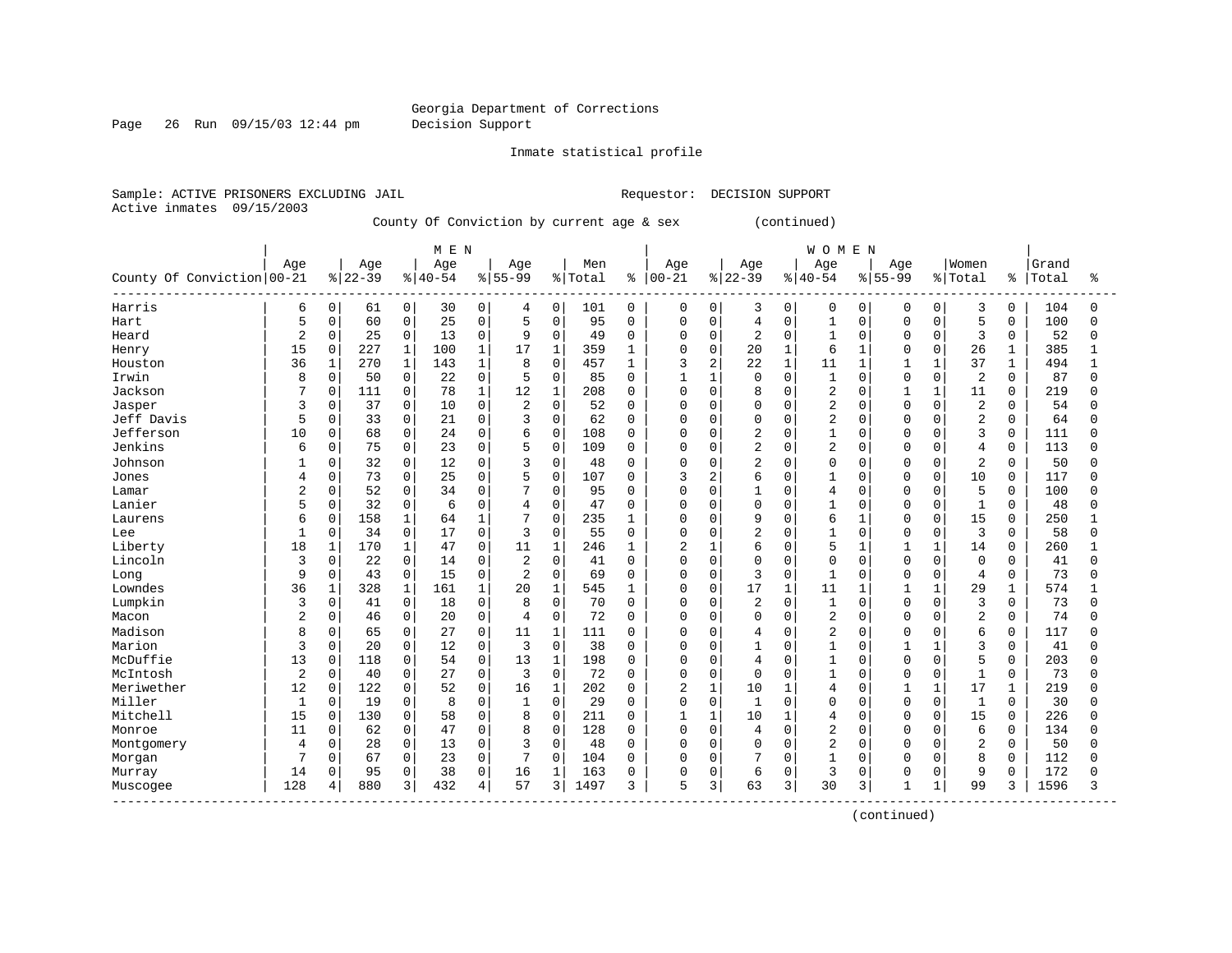Page 27 Run 09/15/03 12:44 pm Decision Support

Inmate statistical profile

Active inmates 09/15/2003

Sample: ACTIVE PRISONERS EXCLUDING JAIL **Requestor: DECISION SUPPORT** 

County Of Conviction by current age & sex (continued)

|                            |              |              |                |                | M E N       |              |                |                |         |             |                |              |                |              | <b>WOMEN</b>   |              |                |                |                |              |       |              |
|----------------------------|--------------|--------------|----------------|----------------|-------------|--------------|----------------|----------------|---------|-------------|----------------|--------------|----------------|--------------|----------------|--------------|----------------|----------------|----------------|--------------|-------|--------------|
|                            | Age          |              | Age            |                | Age         |              | Age            |                | Men     |             | Age            |              | Age            |              | Age            |              | Age            |                | Women          |              | Grand |              |
| County Of Conviction 00-21 |              |              | $ 22-39$       |                | $8140 - 54$ |              | $8155 - 99$    |                | % Total | ွေ          | $ 00-21$       |              | $8 22-39$      |              | $8140 - 54$    |              | $8155 - 99$    |                | %   Total      | ႜၟ           | Total | ÷            |
| Newton                     | 17           | $\mathbf 1$  | 226            | 1              | 111         | 1            | 17             | $\mathbf{1}$   | 371     | 1           | 2              | $\mathbf{1}$ | 17             | $\mathbf{1}$ | 10             |              | 1              | 1              | 30             | 1            | 401   |              |
| Oconee                     | 2            | $\mathbf 0$  | 36             | $\mathbf 0$    | 16          | $\mathbf 0$  | 3              | $\mathbf{0}$   | 57      | $\Omega$    | $\mathbf 0$    | $\Omega$     | 3              | $\Omega$     | $\overline{2}$ | $\Omega$     | $\Omega$       | $\Omega$       | 5              | $\Omega$     | 62    | $\Omega$     |
| Oglethorpe                 | 4            | $\mathbf 0$  | 42             | $\mathbf 0$    | 17          | $\Omega$     | $\overline{c}$ | $\mathbf 0$    | 65      | $\mathbf 0$ | $\mathbf 0$    | 0            | 3              | $\Omega$     | $\mathbf{1}$   | $\Omega$     | $\Omega$       | $\Omega$       | $\overline{4}$ | $\Omega$     | 69    | 0            |
| Paulding                   | 17           | $\mathbf{1}$ | 91             | $\mathbf 0$    | 68          | $\mathbf{1}$ | 9              | $\mathbf 0$    | 185     | $\Omega$    | $\Omega$       | $\Omega$     | 6              | $\Omega$     | 5              | $\mathbf{1}$ | $\overline{c}$ | $\overline{a}$ | 13             | $\Omega$     | 198   | $\Omega$     |
| Peach                      | 4            | $\mathbf 0$  | 51             | $\mathbf 0$    | 36          | $\Omega$     | $\mathbf{1}$   | $\mathbf 0$    | 92      | 0           | $\mathbf{1}$   | $\mathbf{1}$ | $\mathbf{1}$   | $\Omega$     | $\mathbf{1}$   | $\Omega$     | $\Omega$       | $\Omega$       | $\overline{3}$ | $\Omega$     | 95    | U            |
| Pickens                    | 4            | 0            | 56             | $\mathbf 0$    | 33          | $\Omega$     | 5              | $\Omega$       | 98      | $\mathbf 0$ | $\mathbf 0$    | 0            | $\overline{2}$ | $\Omega$     | $\overline{2}$ | $\Omega$     | $\cap$         | $\Omega$       | $\overline{4}$ | $\Omega$     | 102   | U            |
| Pierce                     | ζ            | $\Omega$     | 36             | $\mathbf 0$    | 16          | $\Omega$     | 3              | $\Omega$       | 58      | 0           | $\Omega$       | $\Omega$     | $\Omega$       | $\Omega$     | $\Omega$       | $\Omega$     | $\cap$         |                | $\mathbf 0$    | $\Omega$     | 58    | <sup>0</sup> |
| Pike                       | 5            | $\Omega$     | 16             | $\mathbf 0$    | 11          | $\Omega$     | 5              | $\Omega$       | 37      | $\Omega$    | $\Omega$       | $\Omega$     | $\Omega$       | $\Omega$     | 3              | $\cap$       | $\cap$         | $\Omega$       | 3              | $\Omega$     | 40    | U            |
| Polk                       | 11           | $\mathbf 0$  | 97             | $\mathbf 0$    | 45          | $\Omega$     | 8              | $\Omega$       | 161     | $\Omega$    | $\Omega$       | $\Omega$     | 6              | $\Omega$     | $\mathbf{1}$   | $\cap$       | $\Omega$       | $\Omega$       | 7              | $\Omega$     | 168   | U            |
| Pulaski                    | 10           | 0            | 69             | $\mathbf 0$    | 21          | $\Omega$     | $\overline{4}$ | $\Omega$       | 104     | 0           | $\Omega$       | $\Omega$     | 9              | $\Omega$     | $\overline{4}$ | $\Omega$     | $\Omega$       | $\Omega$       | 13             | $\Omega$     | 117   | $\Omega$     |
| Putnam                     | 8            | 0            | 74             | 0              | 40          | $\mathbf 0$  | 8              | $\mathbf 0$    | 130     | 0           | $\Omega$       | $\Omega$     | 3              | 0            | $\overline{4}$ | $\Omega$     | $\Omega$       | $\Omega$       | 7              | 0            | 137   | U            |
| Ouitman                    |              | 0            | 8              | $\mathbf 0$    | $\Omega$    | $\mathbf 0$  | $\mathbf 0$    | $\mathbf 0$    | 8       | 0           | $\Omega$       | 0            | $\mathbf 0$    | $\Omega$     | $\mathbf{1}$   | $\Omega$     | n              | $\Omega$       | $\mathbf{1}$   | $\Omega$     | 9     | O            |
| Rabun                      | 4            | 0            | 31             | $\mathbf 0$    | 17          | $\Omega$     | $\mathbf{1}$   | $\Omega$       | 53      | $\Omega$    | $\Omega$       | 0            | $\mathbf{1}$   | $\Omega$     | $\overline{2}$ | $\Omega$     | $\cap$         | $\Omega$       | 3              | 0            | 56    | <sup>0</sup> |
| Randolph                   | 6            | 0            | 36             | $\Omega$       | 14          | $\Omega$     | $\overline{4}$ | $\Omega$       | 60      | $\Omega$    | $\Omega$       | $\Omega$     | $\overline{c}$ | $\Omega$     | $\overline{c}$ | $\Omega$     | $\mathbf 1$    | $\mathbf{1}$   | 5              | $\Omega$     | 65    | <sup>0</sup> |
| Richmond                   | 161          | 5            | 1106           | $\overline{4}$ | 477         | 4            | 75             | $\overline{4}$ | 1819    | 4           | 5              | 3            | 85             | 5            | 44             | 4            | 3              | $\overline{4}$ | 137            | 4            | 1956  | 4            |
| Rockdale                   | 26           | $\mathbf 1$  | 185            | $\mathbf 1$    | 104         | $\mathbf{1}$ | 15             | $\mathbf{1}$   | 330     | 1           | $\overline{2}$ | $\mathbf{1}$ | 20             | $\mathbf{1}$ | $\overline{4}$ | $\Omega$     | $\Omega$       | $\Omega$       | 26             | 1            | 356   |              |
| Schley                     | 1            | $\Omega$     | 15             | $\mathbf 0$    | 4           | $\Omega$     | $\mathbf{1}$   | $\Omega$       | 21      | $\Omega$    | $\Omega$       | $\Omega$     | $\Omega$       | $\Omega$     | $\Omega$       | $\Omega$     | $\Omega$       | $\Omega$       | $\mathbf{0}$   | $\Omega$     | 21    | 0            |
| Screven                    | 13           | $\Omega$     | 99             | $\Omega$       | 37          | $\Omega$     | 5              | $\Omega$       | 154     | $\Omega$    | $\overline{a}$ | $\mathbf{1}$ | 6              | $\Omega$     | $\overline{2}$ | $\Omega$     | $\Omega$       | $\Omega$       | 10             | $\Omega$     | 164   | U            |
| Seminole                   | 6            | $\mathbf 0$  | 42             | $\mathbf 0$    | 21          | $\mathbf 0$  | 6              | $\mathbf 0$    | 75      | 0           | $\mathbf 0$    | 0            | 5              | $\mathbf 0$  | 3              | $\Omega$     | $\Omega$       | $\mathbf 0$    | 8              | 0            | 83    | $\Omega$     |
| Spalding                   | 61           | 2            | 418            | 2              | 171         | $\mathbf{1}$ | 32             | 2              | 682     | 2           | 5              | 3            | 39             | 2            | 17             | 2            | $\overline{c}$ | 2              | 63             | 2            | 745   | 2            |
| Stephens                   | 12           | 0            | 81             | $\mathbf 0$    | 35          | $\Omega$     | 7              | $\Omega$       | 135     | $\Omega$    | $\Omega$       | $\Omega$     | 7              | $\Omega$     | $\overline{2}$ | $\Omega$     | $\Omega$       | $\Omega$       | 9              | $\Omega$     | 144   | 0            |
| Stewart                    | 3            | 0            | 22             | $\mathbf 0$    |             | $\Omega$     | $\overline{2}$ | $\Omega$       | 34      | 0           | $\Omega$       | $\Omega$     | $\overline{2}$ | $\Omega$     | $\overline{c}$ | $\Omega$     | $\Omega$       | $\Omega$       | $\overline{4}$ | $\Omega$     | 38    | 0            |
| Sumter                     | 22           | $\mathbf{1}$ | 116            | $\mathbf 0$    | 56          | $\mathbf{0}$ | 5              | $\mathbf 0$    | 199     | $\Omega$    | $\overline{2}$ | $\mathbf{1}$ | 6              | $\mathbf 0$  | $\overline{4}$ | $\Omega$     | $\cap$         | $\Omega$       | 12             | $\Omega$     | 211   | U            |
| Talbot                     | 5            | $\Omega$     | 23             | $\Omega$       | 10          | $\Omega$     | $\mathbf 0$    | $\Omega$       | 38      | $\Omega$    | $\Omega$       | $\Omega$     | $\Omega$       | $\Omega$     | 3              | $\Omega$     | $\Omega$       | $\cap$         | 3              | $\Omega$     | 41    | O            |
| Taliaferro                 |              | $\Omega$     | $\overline{4}$ | $\mathbf 0$    | 3           | $\Omega$     | $\overline{a}$ | $\Omega$       | 10      | $\Omega$    | $\Omega$       | $\Omega$     | $\Omega$       | $\cap$       | $\mathbf{1}$   | $\cap$       | $\Omega$       | $\Omega$       | $\mathbf{1}$   | $\Omega$     | 11    | $\Omega$     |
| Tattnall                   | 4            | 0            | 66             | $\mathbf 0$    | 30          | $\Omega$     | 7              | $\mathbf 0$    | 107     | 0           | $\mathbf 0$    | $\Omega$     | $\overline{c}$ | $\mathbf 0$  | 5              | 1            | $\Omega$       | $\Omega$       | 7              | $\Omega$     | 114   | $\Omega$     |
| Taylor                     | 8            | $\mathbf 0$  | 47             | $\mathbf 0$    | 22          | $\Omega$     | $\mathbf{1}$   | $\Omega$       | 78      | $\Omega$    | $\Omega$       | 0            | 5              | $\Omega$     | $\Omega$       | $\Omega$     | $\Omega$       | $\Omega$       | 5              | $\Omega$     | 83    | <sup>0</sup> |
| Telfair                    | $\mathbf{r}$ | 0            | 84             | $\mathsf 0$    | 38          | $\Omega$     | $\overline{2}$ | $\Omega$       | 131     | $\Omega$    | $\Omega$       | $\mathbf 0$  | 10             | $\mathbf{1}$ | 6              | $\mathbf{1}$ | $\Omega$       | $\Omega$       | 16             | $\mathbf{1}$ | 147   | $\Omega$     |
| Terrell                    | 5            | $\mathbf 0$  | 58             | $\mathbf 0$    | 19          | $\Omega$     | 3              | $\Omega$       | 85      | $\Omega$    | 1              | $\mathbf{1}$ | $\overline{4}$ | $\Omega$     | $\Omega$       | $\Omega$     | $\Omega$       | $\Omega$       | 5              | $\Omega$     | 90    | 0            |
| Thomas                     | 28           | $\mathbf 1$  | 191            | 1              | 87          | $\mathbf{1}$ | 10             | $\mathbf 0$    | 316     | 1           | $\mathbf 0$    | 0            | 17             | $\mathbf{1}$ | 6              |              | $\Omega$       | $\Omega$       | 23             | 1            | 339   |              |
| Tift                       | 20           | $\mathbf 1$  | 193            | 1              | 99          | $\mathbf{1}$ | 15             | $\mathbf{1}$   | 327     | 1           | $\overline{2}$ | $\mathbf{1}$ | 9              | $\Omega$     | 8              | 1            | -1             |                | 20             | 1            | 347   |              |
| Toombs                     | 35           | $\mathbf{1}$ | 180            | $\mathbf{1}$   | 60          | $\Omega$     | 7              | $\Omega$       | 282     | 1           | $\mathbf{1}$   | $\mathbf{1}$ | 19             | $\mathbf{1}$ | $\overline{4}$ | $\Omega$     | $\Omega$       | $\Omega$       | 24             | 1            | 306   | 1            |
| Towns                      | 1            | 0            | 10             | $\mathbf 0$    | 7           | $\mathbf 0$  | $\overline{2}$ | $\Omega$       | 20      | $\Omega$    | $\mathbf 0$    | $\Omega$     | $\overline{c}$ | $\Omega$     | $\Omega$       | $\Omega$     | $\Omega$       | $\Omega$       | 2              | $\Omega$     | 22    | 0            |
| Treutlen                   | 3            | 0            | 20             | $\mathbf 0$    | 14          | $\mathbf 0$  | 0              | $\mathbf 0$    | 37      | 0           | 0              | 0            | $\Omega$       | $\Omega$     | $\mathbf{1}$   | 0            | $\Omega$       | $\Omega$       | $\mathbf 1$    | $\Omega$     | 38    | 0            |
| Troup<br>----------------- | 48           | 1            | 416            | 2              | 165         | $\mathbf{1}$ | 29             | $\mathbf{1}$   | 658     |             | $\overline{a}$ | 1            | 30             | 2            | 10             | 1            | $\mathbf{1}$   | $\mathbf{1}$   | 43             |              | 701   | $\mathbf{1}$ |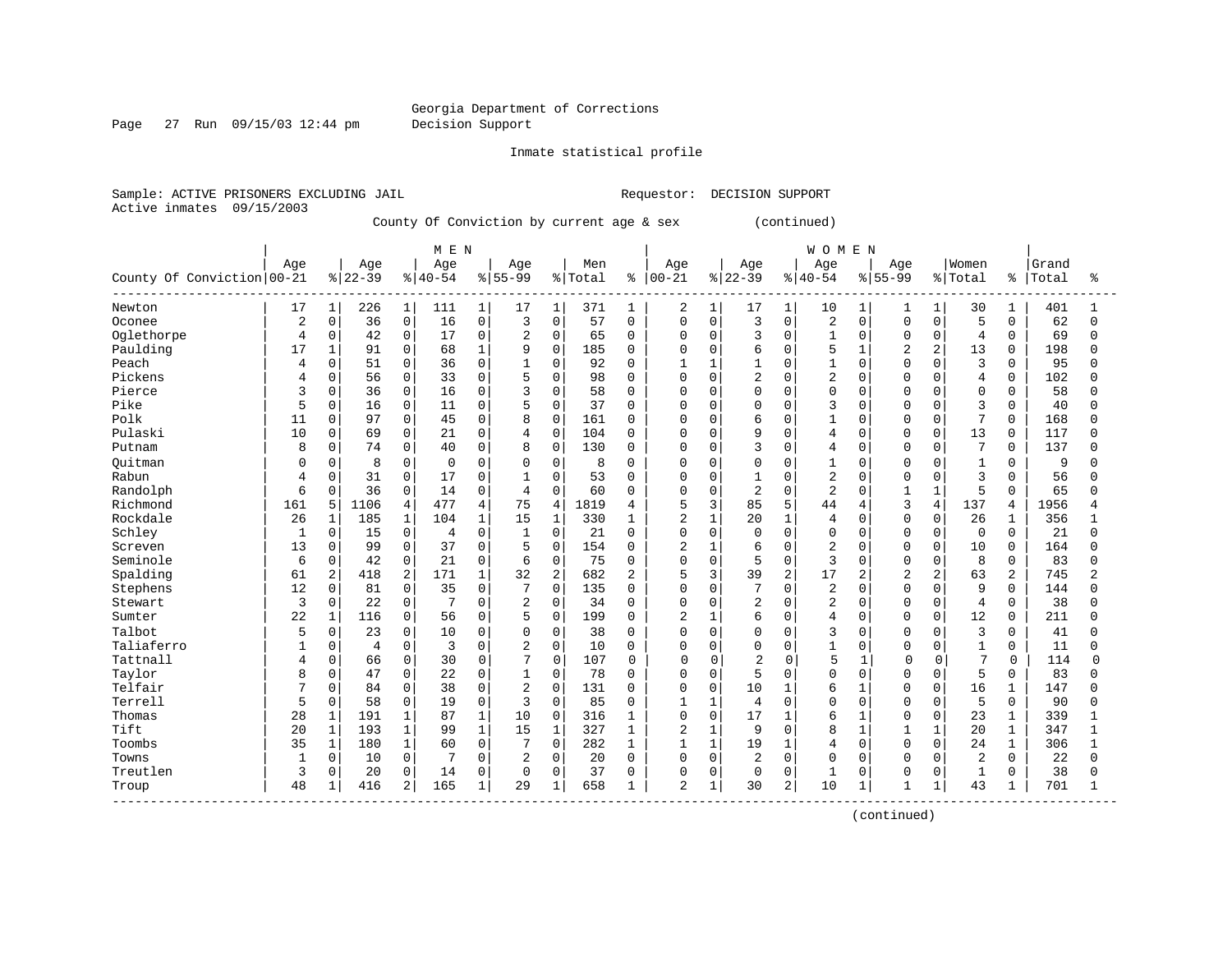Page 28 Run 09/15/03 12:44 pm Decision Support

Inmate statistical profile

Sample: ACTIVE PRISONERS EXCLUDING JAIL **Requestor: DECISION SUPPORT** Active inmates 09/15/2003 County Of Conviction by current age & sex (continued)

|                            |                |              |          |              | M E N                        |                |                |                |                |              |                |          |                |             | WOMEN          |             |                |             |                |              |           |      |
|----------------------------|----------------|--------------|----------|--------------|------------------------------|----------------|----------------|----------------|----------------|--------------|----------------|----------|----------------|-------------|----------------|-------------|----------------|-------------|----------------|--------------|-----------|------|
|                            | Age            |              | Age      |              | Age                          |                | Age            |                | Men            |              | Age            |          | Age            |             | Age            |             | Age            |             | Women          |              | Grand     |      |
| County Of Conviction 00-21 |                |              | $ 22-39$ |              | $8 40-54$                    |                | $8155 - 99$    |                | % Total        | နွ           | $ 00 - 21$     |          | $ 22-39$       |             | $8 40-54$      |             | $8 55-99$      |             | %   Total      | န္           | Total     | °    |
| Turner                     | 6              | 0            | 47       | 0            | 20                           | $\mathbf{0}$   | 5              | 0              | 78             | $\Omega$     | 0              | O        |                | 0           |                | 0           | 0              | 0           | 2              | $\Omega$     | 80        | O    |
| Twiggs                     |                | $\mathbf 0$  | 27       | $\mathsf 0$  | 13                           | $\Omega$       | 3              | $\mathbf 0$    | 48             | $\Omega$     | 0              | O        | $\Omega$       | $\mathbf 0$ | $\Omega$       | $\mathbf 0$ | $\Omega$       | $\Omega$    | $\mathbf 0$    | <sup>0</sup> | 48        | 0    |
| Union                      |                | 0            | 25       | $\Omega$     | 15                           | $\Omega$       |                | 0              | 51             | $\Omega$     | $\overline{a}$ |          | $\Omega$       |             |                | $\Omega$    | ∩              |             | 3              | <sup>0</sup> | 54        | O    |
| Upson                      | 19             | $\mathbf{1}$ | 108      | $\Omega$     | 50                           | <sup>n</sup>   | 14             | $\mathbf 1$    | 191            |              | $\Omega$       | ∩        |                |             | 2              |             |                |             | 9              | <sup>n</sup> | 200       | U    |
| Walker                     | 16             | $\mathbf 0$  | 189      |              | 86                           |                | 21             | $\mathbf{1}$   | 312            |              |                |          | 13             |             |                |             |                | $\Omega$    | 22             |              | 334       |      |
| Walton                     | 16             | $\mathbf 0$  | 166      |              | 101                          |                | 10             | $\mathbf 0$    | 293            |              | $\Omega$       | $\Omega$ | 16             |             |                |             | $\overline{2}$ | 2           | 23             |              | 316       |      |
| Ware                       | 21             | $\mathbf{1}$ | 231      | $\mathbf{1}$ | 116                          |                | 19             | $1\,$          | 387            |              |                | -1       | 20             |             | 6              |             | $\Omega$       | $\Omega$    | 27             |              | 414       |      |
| Warren                     | 2              | 0            | 24       | $\mathbf 0$  | 18                           |                | 4              | $\Omega$       | 48             | O            | $\Omega$       | O        |                | $\Omega$    |                |             |                |             | $\overline{2}$ | 0            | 50        | U    |
| Washington                 | 9              | $\Omega$     | 64       | $\mathbf 0$  | 30                           |                | 3              | $\mathbf 0$    | 106            | <sup>0</sup> | $\Omega$       |          | 6              |             | $\overline{c}$ |             |                |             | 8              | <sup>0</sup> | 114       | U    |
| Wayne                      | 11             | $\Omega$     | 91       | $\mathbf 0$  | 36                           |                | 4              | $\mathbf 0$    | 142            |              |                |          | 4              | $\Omega$    | $\overline{2}$ |             |                |             | 8              | 0            | 150       |      |
| Webster                    | $\Omega$       | $\Omega$     | 6        | $\mathbf 0$  | 3                            |                | 0              | $\mathbf 0$    | 9              |              | 0              |          | $\Omega$       | $\Omega$    | $\Omega$       |             |                | $\cap$      | $\Omega$       |              | 9         |      |
| Wheeler                    | 4              | 0            | 22       | $\mathbf 0$  | 13                           |                |                | 0              | 43             |              | 0              |          |                |             | n              |             |                |             | $\overline{2}$ |              | 45        |      |
| White                      | 5              | 0            | 45       | $\mathbf 0$  | 16                           | $\Omega$       | $\overline{a}$ | $\mathbf 0$    | 68             | $\Omega$     |                |          | $\overline{4}$ | $\mathbf 0$ |                |             |                | $\Omega$    | 6              | 0            | 74        | O    |
| Whitfield                  | 31             | $\mathbf{1}$ | 387      | $\mathbf{1}$ | 209                          | $\overline{a}$ | 38             | $\overline{a}$ | 665            |              |                | 4        | 67             | 4           | 20             |             |                |             | 95             | 3            | 760       | 2    |
| Wilcox                     |                | $\Omega$     | 26       | $\mathbf 0$  | 17                           |                | 4              | $\mathbf 0$    | 52             | n            |                |          | 2              | $\Omega$    | $\Omega$       |             |                |             | 3              | U            | 55        | U    |
| Wilkes                     |                | 0            | 38       | $\mathbf 0$  | 20                           |                | 5              | $\mathbf 0$    | 68             | O            |                |          |                | $\Omega$    | 2              |             |                | $\Omega$    | 4              |              | 72        |      |
| Wilkinson                  | 2              | 0            | 33       | $\mathbf 0$  | 11                           | $\Omega$       | $\overline{2}$ | $\mathbf 0$    | 48             | O            | $\Omega$       | O        | $\overline{4}$ | $\Omega$    | $\Omega$       | $\Omega$    | $\Omega$       | $\Omega$    | $\overline{4}$ | O            | 52        |      |
| Worth                      | $\overline{7}$ | 0            | 90       | $\mathbf 0$  | 42                           | 0              | $\overline{7}$ | $\mathbf 0$    | 146            | O            | $\Omega$       |          | 5              | $\Omega$    |                | $\Omega$    | $\Omega$       | $\mathbf 0$ | 6              |              | 152       |      |
| Total reported             |                |              |          |              | 3239 100 26545 100 12270 100 |                |                |                | 2088 100 44142 | 100          | 169 100        |          | 1886 100       |             | 987            | 100         | 84 100         |             | 3126 100       |              | 47268 100 |      |
| Percent reported           |                | 99.7         |          | 99.9         |                              | 99.9           |                | 99.9           |                | 99.9         |                | 98.8     |                | 99.1        |                | 99.3        |                | 100.0       |                | 99.1         |           | 99.8 |
| Not reported               | 11             |              | 26       |              | 16                           |                | $\overline{2}$ |                | 55             |              | $\overline{2}$ |          | 18             |             | 7              |             | 0              |             | 27             |              | 82        |      |
| Total                      | 3250           |              | 26571    |              | 12286                        |                | 2090           |                | 44197          |              | 171            |          | 1904           |             | 994            |             | 84             |             | 3153           |              | 47350     |      |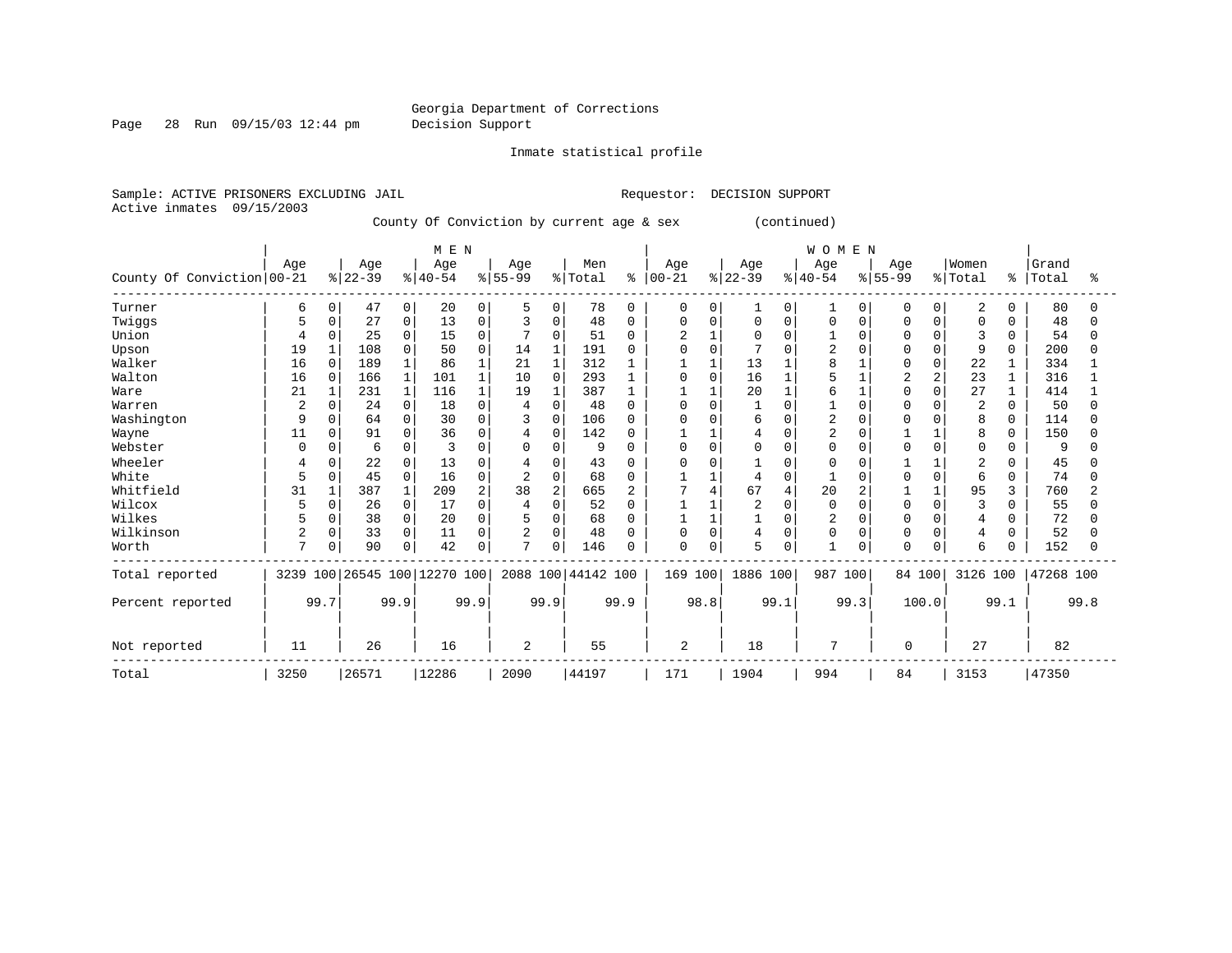Page 29 Run 09/15/03 12:44 pm Decision Support

#### Inmate statistical profile

Sample: ACTIVE PRISONERS EXCLUDING JAIL **Requestor: DECISION SUPPORT** Active inmates 09/15/2003

Circ Of Conviction by current age & sex

|                    |           |                |          |                | M E N     |                |           |                |         |                |                |                |          |                | WOMEN       |                |                |                |         |                |       |                |
|--------------------|-----------|----------------|----------|----------------|-----------|----------------|-----------|----------------|---------|----------------|----------------|----------------|----------|----------------|-------------|----------------|----------------|----------------|---------|----------------|-------|----------------|
|                    | Age       |                | Age      |                | Age       |                | Age       |                | Men     |                | Age            |                | Age      |                | Age         |                | Age            |                | Women   |                | Grand |                |
| Circ Of Conviction | $00 - 21$ |                | $ 22-39$ |                | $8 40-54$ |                | $8 55-99$ |                | % Total | ႜ              | $00 - 21$      |                | $ 22-39$ |                | $8140 - 54$ |                | $8 55-99$      |                | % Total | ႜ              | Total | °              |
| Alapaha            | 22        | $\mathbf{1}$   | 213      | 1              | 99        | $\mathbf{1}$   | 19        | $\mathbf{1}$   | 353     | 1              | 1              | 1              | 13       | $\mathbf{1}$   | 10          | 1              | 0              | 0              | 24      |                | 377   | 1              |
| Alcovy             | 33        | $\mathbf 1$    | 392      | $\mathbf{1}$   | 212       | $\sqrt{2}$     | 27        | $\mathbf{1}$   | 664     | $\overline{2}$ | 2              | $\mathbf{1}$   | 33       | 2              | 15          | 2              | $\mathbf{3}$   | 4              | 53      | 2              | 717   | $\overline{2}$ |
| Atlanta            | 243       | 8              | 2330     | 9              | 1178      | 10             | 213       | 10             | 3964    | 9              | 8              | 5              | 80       | 4              | 64          | 7              | 9              | 11             | 161     | 5              | 4125  | 9              |
| Atlantic           | 41        | 1              | 413      | 2              | 157       | $\mathbf{1}$   | 30        | $\mathbf{1}$   | 641     | 1              | 2              | $\mathbf{1}$   | 16       | $\mathbf{1}$   | 14          | $\mathbf{1}$   | $\overline{c}$ | $\overline{2}$ | 34      |                | 675   |                |
| Augusta            | 199       | 6              | 1386     | 5              | 594       | 5              | 94        | 5              | 2273    | 5              | 7              | $\overline{4}$ | 101      | 5              | 61          | б              | 4              | 5              | 173     | 6              | 2446  |                |
| Blue Ridge         | 25        | $\mathbf 1$    | 272      | $\mathbf{1}$   | 170       | $\mathbf{1}$   | 29        | $\mathbf{1}$   | 496     | -1             | 3              | $\overline{2}$ | 32       | 2              | 19          | $\overline{2}$ | $\overline{2}$ | $\overline{2}$ | 56      | 2              | 552   |                |
| Brunswick          | 45        | $\mathbf{1}$   | 529      | 2              | 260       | 2              | 40        | $\overline{2}$ | 874     | $\overline{2}$ | $\mathbf{1}$   | $\mathbf{1}$   | 28       | $\mathbf{1}$   | 11          | 1              | 3              | 4              | 43      | $\mathbf{1}$   | 917   | $\overline{2}$ |
| Chattahoochee      | 154       | 5              | 1046     | 4              | 513       | $\overline{4}$ | 65        | 3              | 1778    | 4              | 5              | 3              | 72       | 4              | 34          | 3              | $\overline{2}$ | 2              | 113     | 4              | 1891  |                |
| Cherokee           | 38        | 1              | 396      | $\mathbf 1$    | 193       | $\overline{2}$ | 58        | 3              | 685     | 2              | 6              | $\overline{4}$ | 48       | 3              | 19          | 2              |                | $\mathbf{1}$   | 74      | 2              | 759   | 2              |
| Clayton            | 196       | 6              | 1021     | 4              | 403       | 3              | 52        | 3              | 1672    | $\overline{4}$ | 16             | 9              | 97       | 5              | 55          | 6              | $\overline{c}$ | $\overline{2}$ | 170     |                | 1842  |                |
| Cobb               | 179       | 6              | 1231     | 5              | 627       | 5              | 89        | 4              | 2126    | 5              | 10             | 6              | 113      | 6              | 61          | 6              | 1              | $\mathbf{1}$   | 185     | 6              | 2311  |                |
| Conasauga          | 45        | $\mathbf{1}$   | 482      | $\overline{a}$ | 247       | 2              | 54        | 3              | 828     | $\overline{c}$ | 7              | 4              | 73       | 4              | 23          | $\overline{2}$ | 1              | $\mathbf{1}$   | 104     | 3              | 932   | 2              |
| Cordele            | 51        | 2              | 381      | $\mathbf{1}$   | 190       | 2              | 25        | $\mathbf{1}$   | 647     | 1              | 3              | 2              | 30       | 2              | 9           | $\mathbf 1$    | $\mathbf{1}$   | $1\,$          | 43      |                | 690   |                |
| Coweta             | 127       | 4              | 1146     | $\overline{4}$ | 484       | $\overline{4}$ | 108       | 5              | 1865    | 4              | 5              | 3              | 101      | 5              | 37          | 4              | $\overline{c}$ | $\overline{2}$ | 145     | 5              | 2010  |                |
| Dougherty          | 47        | 1              | 585      | $\overline{2}$ | 240       | $\overline{2}$ | 39        | $\overline{2}$ | 911     | $\overline{c}$ | 1              | $\mathbf{1}$   | 37       | 2              | 24          | 2              | 3              | $\overline{4}$ | 65      | 2              | 976   |                |
| Dublin             | 15        | 0              | 237      | $\mathbf 1$    | 103       | $\mathbf{1}$   | 13        | $\mathbf{1}$   | 368     | 1              | 0              | 0              | 11       | $\mathbf{1}$   | 7           | $\mathbf{1}$   | $\Omega$       | $\Omega$       | 18      |                | 386   |                |
| Eastern            | 212       | 7              | 1361     | 5              | 531       | 4              | 75        | $\overline{4}$ | 2179    | 5              | 12             | 7              | 92       | 5              | 44          | 4              | 1              | $\mathbf{1}$   | 149     | 5              | 2328  |                |
| Flint              | 15        | 0              | 227      | $\mathbf 1$    | 100       | $\mathbf 1$    | 17        | $\mathbf{1}$   | 359     | 1              | $\Omega$       | $\Omega$       | 20       | $\mathbf{1}$   | 6           |                | $\Omega$       | $\Omega$       | 26      |                | 385   |                |
| Griffin            | 100       | 3              | 683      | 3              | 302       | 2              | 71        | 3              | 1156    | $\mathbf{3}$   | 6              | 4              | 55       | 3              | 34          | 3              | 3              | 4              | 98      | 3              | 1254  | 3              |
| Gwinnett           | 112       | 3              | 770      | 3              | 321       | 3              | 72        | 3              | 1275    | 3              | 6              | 4              | 69       | $\overline{4}$ | 41          | 4              | $\mathbf{3}$   | $\overline{4}$ | 119     | 4              | 1394  | ζ              |
| Houston            | 36        | 1              | 270      | $\mathbf{1}$   | 143       | $\mathbf{1}$   | 8         | $\Omega$       | 457     |                | 3              | $\overline{2}$ | 22       | $\mathbf 1$    | 11          | $\mathbf{1}$   | $\mathbf{1}$   | $\mathbf{1}$   | 37      |                | 494   |                |
| Lookout Mountain   | 39        | $\mathbf 1$    | 489      | $\overline{a}$ | 262       | $\overline{2}$ | 56        | 3              | 846     | $\overline{c}$ | $\overline{a}$ | $\mathbf{1}$   | 41       | $\overline{a}$ | 20          | $\overline{2}$ | $\overline{2}$ | $\overline{a}$ | 65      | 2              | 911   | 2              |
| Macon              | 64        | 2              | 638      | 2              | 355       | 3              | 50        | $\overline{2}$ | 1107    | ζ              | 6              | $\overline{4}$ | 22       | $\mathbf{1}$   | 21          | $\overline{2}$ | $\overline{a}$ | $\overline{a}$ | 51      | 2              | 1158  | $\overline{a}$ |
| Middle             | 78        | 2              | 457      | $\overline{2}$ | 166       | $\mathbf{1}$   | 24        | $\mathbf{1}$   | 725     | $\overline{c}$ | $\mathbf{1}$   | $\mathbf{1}$   | 35       | $\overline{a}$ | 9           | $\mathbf{1}$   | $\Omega$       | $\Omega$       | 45      | 1              | 770   | 2              |
| Mountain           | 23        | $\mathbf 1$    | 167      | $\mathbf{1}$   | 85        | $1\,$          | 8         | 0              | 283     | $\mathbf{1}$   | 0              | $\mathbf 0$    | 11       | $\mathbf{1}$   | 8           | $\mathbf{1}$   | $\Omega$       | $\Omega$       | 19      | $\mathbf{1}$   | 302   |                |
| Northeastern       | 47        | $\mathbf 1$    | 385      | $\mathbf{1}$   | 258       | $\overline{a}$ | 49        | $\overline{2}$ | 739     | $\overline{2}$ | 3              | $\overline{c}$ | 37       | $\overline{a}$ | 23          | $\overline{a}$ | $\mathbf{3}$   | 4              | 66      | $\overline{2}$ | 805   | $\overline{a}$ |
| Northern           | 32        | $\mathbf{1}$   | 328      | $\mathbf{1}$   | 166       | $\mathbf 1$    | 35        | $\overline{2}$ | 561     | 1              | 0              | $\Omega$       | 18       | $\mathbf{1}$   | 13          | 1              | $\Omega$       | $\Omega$       | 31      |                | 592   |                |
| Ocmulgee           | 71        | $\overline{2}$ | 615      | 2              | 240       | $\overline{2}$ | 39        | $\overline{2}$ | 965     | $\overline{2}$ | 4              | $\overline{2}$ | 43       | $\overline{2}$ | 16          | 2              | $\mathbf{1}$   | $\mathbf{1}$   | 64      | $\overline{2}$ | 1029  | 2              |
| Oconee             | 45        | $\mathbf 1$    | 405      | $\overline{2}$ | 170       | $\mathbf{1}$   | 22        | $\mathbf{1}$   | 642     | 1              | $\Omega$       | $\Omega$       | 35       | $\overline{a}$ | 20          | $\overline{2}$ | $\mathbf{1}$   | $\mathbf{1}$   | 56      | 2              | 698   |                |
| Ogeechee           | 74        | 2              | 502      | $\overline{c}$ | 179       | $1\,$          | 30        | $\mathbf 1$    | 785     | $\overline{2}$ | 5              | 3              | 37       | 2              | 17          | 2              | 3              | 4              | 62      | 2              | 847   | $\overline{2}$ |
| Pataula            | 26        | $\mathbf{1}$   | 229      | $\mathbf{1}$   | 79        | $\mathbf{1}$   | 18        | $\mathbf{1}$   | 352     | 1              | $\mathbf{1}$   | $\mathbf{1}$   | 14       | $\mathbf{1}$   | 7           | 1              | $\mathbf{1}$   | $\mathbf 1$    | 23      | $\mathbf{1}$   | 375   |                |
| Piedmont           | 21        | $\mathbf 1$    | 267      | $\mathbf{1}$   | 159       | $\mathbf{1}$   | 34        | $\overline{2}$ | 481     | 1              | 0              | $\mathbf 0$    | 24       | 1              | 12          | 1              | 3              | 4              | 39      | 1              | 520   |                |
| Rome               | 43        | 1              | 454      | $\overline{2}$ | 199       | $\overline{2}$ | 40        | $\overline{2}$ | 736     | $\overline{2}$ | 4              | $\overline{2}$ | 47       | 3              | 27          | 3              | 1              | $\mathbf{1}$   | 79      | 3              | 815   | $\overline{a}$ |
| South Georgia      | 55        | 2              | 508      | $\overline{a}$ | 209       | $\overline{2}$ | 26        | $\mathbf{1}$   | 798     | $\overline{2}$ | 3              | 2              | 44       | 2              | 13          | $\mathbf{1}$   | $\mathbf{1}$   | $\mathbf{1}$   | 61      | 2              | 859   | $\overline{2}$ |
| Southern           | 94        | 3              | 750      | 3              | 340       | 3              | 61        | 3              | 1245    | 3              | 0              | $\Omega$       | 42       | 2              | 20          | 2              | $\overline{2}$ | $\overline{a}$ | 64      | 2              | 1309  | 3              |
| Southwestern       | 29        | 1              | 239      | $\mathbf{1}$   | 107       | $\mathbf{1}$   | 15        | $\mathbf{1}$   | 390     | 1              | 2              | $\mathbf{1}$   | 10       | $\mathbf{1}$   | 9           | $\mathbf{1}$   | $\Omega$       | $\mathbf 0$    | 21      |                | 411   |                |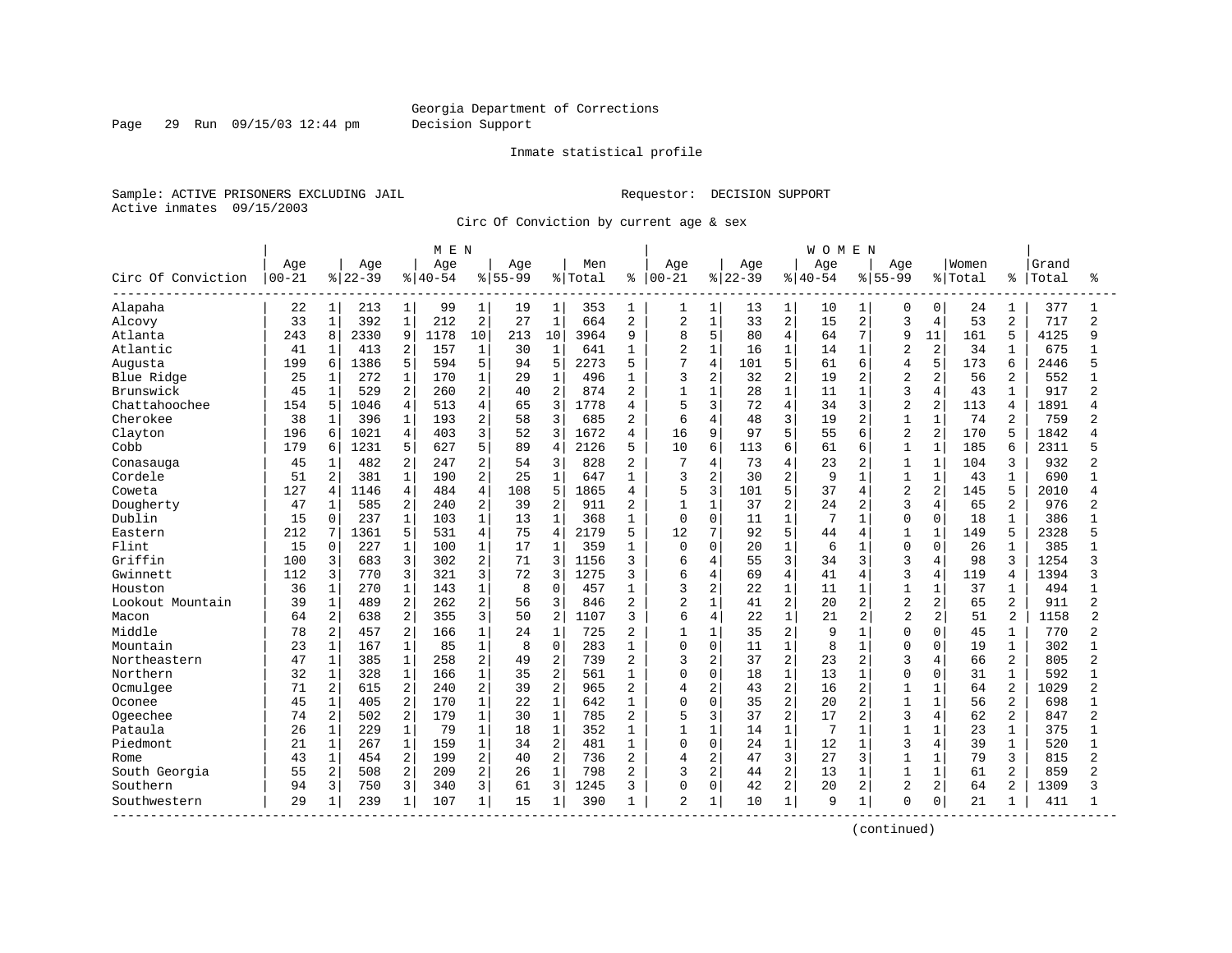#### Georgia Department of Corrections<br>Decision Support

Page 30 Run 09/15/03 12:44 pm

Inmate statistical profile

Sample: ACTIVE PRISONERS EXCLUDING JAIL Requestor: DECISION SUPPORT Active inmates 09/15/2003

Circ Of Conviction by current age & sex (continued)

|                    |           |          |           |      | M E N                        |      |           |                |           |      |                |      |              |          | WOMEN          |      |                |                |          |                |           |      |
|--------------------|-----------|----------|-----------|------|------------------------------|------|-----------|----------------|-----------|------|----------------|------|--------------|----------|----------------|------|----------------|----------------|----------|----------------|-----------|------|
|                    | Age       |          | Age       |      | Age                          |      | Age       |                | Men       |      | Age            |      | Age          |          | Age            |      | Age            |                | Women    |                | Grand     |      |
| Circ Of Conviction | $00 - 21$ |          | $ 22-39 $ |      | $8 40-54$                    |      | $8 55-99$ |                | % Total   | °    | $00 - 21$      |      | $ 22-39 $    |          | $8 40-54$      |      | $ 55-99$       |                | % Total  | $\approx$ 1    | Total     | °    |
| Stone Mountain     | 257       | 8        | 1779      | 7    | 737                          | 6    | 100       | 5              | 2873      |      | 16             | 9    | 83           | 4        | 42             | 4    | 8              | 10             | 149      | 5              | 3022      | 6    |
| Tallapoosa         | 19        |          | 157       |      | 73                           |      | 13        |                | 262       |      | $\Omega$       |      | $\mathbf{r}$ | $\Omega$ | $\overline{c}$ |      |                | $\Omega$       | 9        | 0              | 271       |      |
| Tifton             | 41        |          | 380       |      | 183                          |      | 32        | $\overline{a}$ | 636       |      |                |      | 15           |          | 11             |      |                |                | 30       |                | 666       |      |
| Toombs             | 25        |          | 210       |      | 111                          |      | 27        |                | 373       |      |                |      | $\mathbf{r}$ |          |                |      | $\Omega$       |                | 13       | 0              | 386       |      |
| Waycross           | 52        |          | 498       | 2    | 249                          |      | 34        | $\overline{a}$ | 833       |      |                |      | 35           |          | 14             |      |                | 2              | 52       | $\overline{a}$ | 885       |      |
| Western            | 25        |          | 328       |      | 145                          |      | 20        |                | 518       |      |                |      | 25           |          | 12             |      | $\overline{a}$ | $\overline{a}$ | 40       |                | 558       |      |
| Rockdale           | 26        |          | 185       |      | 104                          |      | 15        |                | 330       |      | 2              |      | 20           |          |                |      |                |                | 26       |                | 356       |      |
| Douglas            | 42        |          | 471       |      | 197                          |      | 36        | $\overline{2}$ | 746       |      |                |      | 44           |          | 31             |      |                |                | 82       |                | 828       |      |
| Appalachian        | 15        |          | 221       |      | 128                          |      | 35        |                | 399       |      |                |      | 15           |          | 10             |      |                |                | 27       |                | 426       |      |
| Enotah             | 13        | $\Omega$ | 121       | 0    | 56                           |      | 19        |                | 209       |      |                |      | 8            |          | 3              |      | $\Omega$       |                | 14       |                | 223       |      |
| Forsyth-Bell       | 10        | $\Omega$ | 103       | 0    | 58                           | 0    | 19        |                | 190       |      |                |      | 10           |          | 5              |      |                |                | 17       |                | 207       |      |
| Towaliga           | 21        |          | 197       |      | 120                          |      | 24        |                | 362       |      |                |      | 8            | $\Omega$ | 9              |      | $\mathbf 0$    | $\Omega$       | 18       |                | 380       |      |
| Total reported     |           |          |           |      | 3222 100 26454 100 12202 100 |      | 2079 100  |                | 43957 100 |      | 169            | 100  | 1880 100     |          | 982            | 100  | 82 100         |                | 3113 100 |                | 47070 100 |      |
| Percent reported   |           | 99.1     |           | 99.6 |                              | 99.3 |           | 99.5           |           | 99.5 |                | 98.8 |              | 98.7     |                | 98.8 |                | 97.6           |          | 98.7           |           | 99.4 |
| Not reported       | 28        |          | 117       |      | 84                           |      | 11        |                | 240       |      | $\overline{2}$ |      | 24           |          | 12             |      | 2              |                | 40       |                | 280       |      |
| Total              | 3250      |          | 26571     |      | 12286                        |      | 2090      |                | 44197     |      | 171            |      | 1904         |          | 994            |      | 84             |                | 3153     |                | 47350     |      |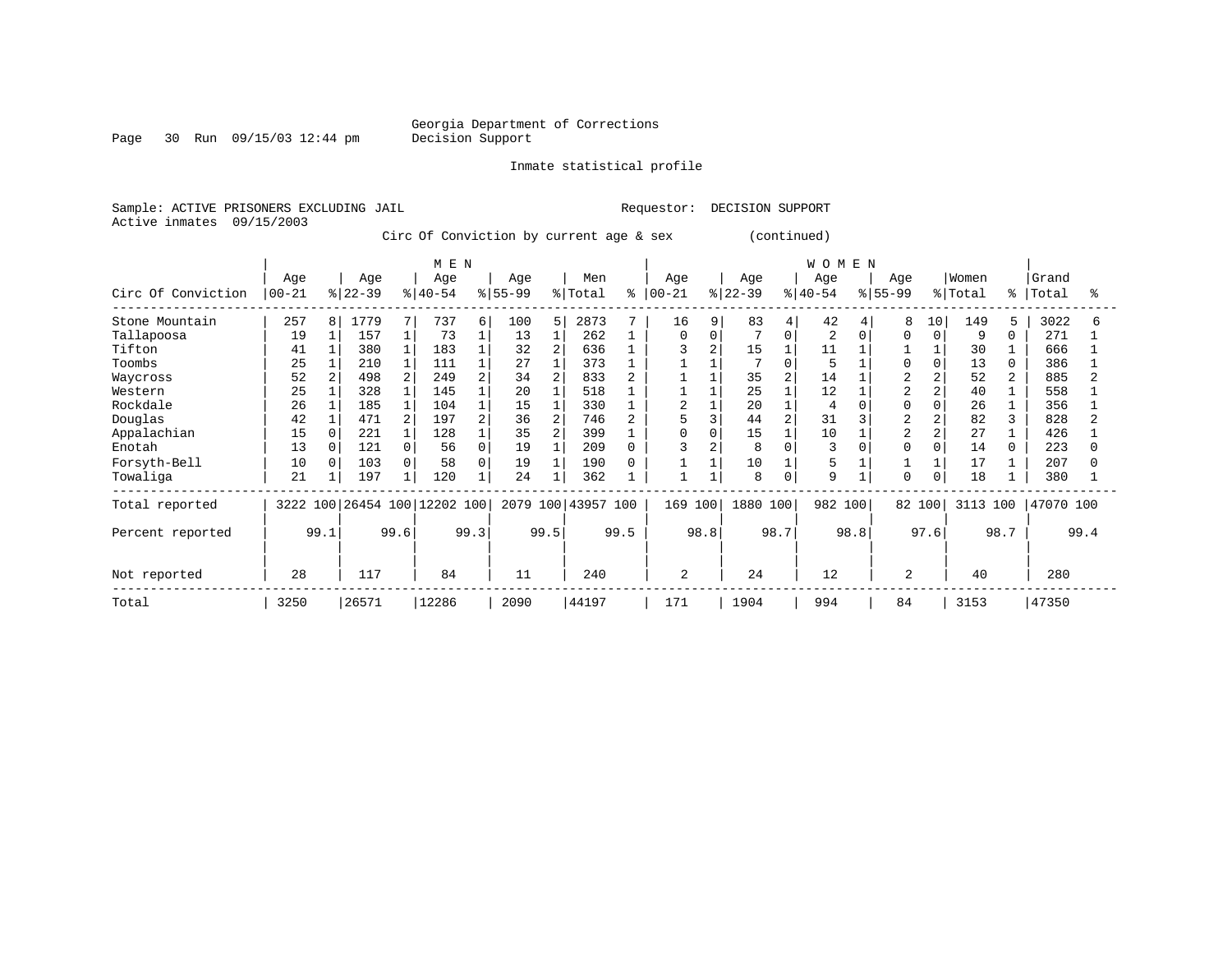Page 31 Run 09/15/03 12:44 pm Decision Support

#### Inmate statistical profile

Sample: ACTIVE PRISONERS EXCLUDING JAIL **Requestor: DECISION SUPPORT** Active inmates 09/15/2003

Home County by current age & sex

|                        |                |               |            |              | MEN      |                |                |                |         |             |              |              |              |                | <b>WOMEN</b>   |                |                |              |                |                |       |              |
|------------------------|----------------|---------------|------------|--------------|----------|----------------|----------------|----------------|---------|-------------|--------------|--------------|--------------|----------------|----------------|----------------|----------------|--------------|----------------|----------------|-------|--------------|
|                        | Age            |               | Age        |              | Age      |                | Age            |                | Men     |             | Age          |              | Age          |                | Age            |                | Age            |              | Women          |                | Grand |              |
| Home County<br>------- | $00 - 21$      | $\frac{8}{3}$ | $ 22 - 39$ |              | $ 40-54$ |                | $8 55-99$      |                | % Total | ႜ           | $00 - 21$    |              | $ 22-39$     |                | $8 40-54$      |                | $8 55-99$      |              | %   Total      | ៖              | Total | ႜ            |
| Appling                | 6              | $\mathbf 0$   | 55         | 0            | 25       | 0              | 6              | 0              | 92      | $\mathbf 0$ | 0            | $\mathbf 0$  | 3            | 0              | 1              | 0              | 0              | 0            | 4              | $\mathbf 0$    | 96    | $\Omega$     |
| Atkinson               | $\overline{2}$ | $\mathbf 0$   | 22         | $\mathsf 0$  | 13       | 0              | 6              | $\mathbf 0$    | 43      | $\Omega$    | 0            | $\mathbf 0$  | $\mathbf{1}$ | $\mathbf 0$    | $\mathbf{1}$   | 0              | $\Omega$       | $\Omega$     | $\sqrt{2}$     | $\Omega$       | 45    | $\Omega$     |
| Bacon                  | $\overline{4}$ | 0             | 26         | $\mathbf 0$  | 19       | 0              | $\mathbf{1}$   | $\mathbf 0$    | 50      | 0           | 0            | $\mathbf 0$  | 1            | $\Omega$       | $\mathbf{1}$   | $\Omega$       | $\Omega$       | $\Omega$     | $\overline{2}$ | $\Omega$       | 52    | $\Omega$     |
| Baker                  | $\Omega$       | $\Omega$      | 10         | $\mathbf 0$  | 4        | 0              |                | $\mathbf 0$    | 15      | $\Omega$    | O            | $\mathbf 0$  | 3            | $\Omega$       | $\mathbf{1}$   | $\Omega$       | $\Omega$       | $\Omega$     | $\overline{4}$ | $\Omega$       | 19    |              |
| Baldwin                | 30             | $\mathbf{1}$  | 194        | $\mathbf 1$  | 81       | $\mathbf 1$    | 7              | $\Omega$       | 312     | 1           | 1            | $\mathbf{1}$ | 14           | $\mathbf{1}$   | 3              | $\cap$         | $\mathbf{1}$   | $\mathbf{1}$ | 19             | $\mathbf 1$    | 331   |              |
| Banks                  | 4              | $\mathbf 0$   | 21         | 0            | 13       | 0              | 4              | $\mathbf 0$    | 42      | $\Omega$    | 0            | $\mathbf 0$  | 3            | $\Omega$       | $\mathbf{1}$   | $\Omega$       | $\mathbf 0$    | $\Omega$     | $\overline{4}$ | $\Omega$       | 46    | U            |
| Barrow                 | 6              | 0             | 113        | $\mathbf 0$  | 66       | $\mathbf{1}$   | 16             | $1\,$          | 201     | 1           | 0            | $\mathbf 0$  | 8            | $\mathbf 0$    | 6              | $\mathbf{1}$   | 1              | $\mathbf{1}$ | 15             | $\mathbf{1}$   | 216   |              |
| Bartow                 | 18             | $\mathbf 1$   | 215        | 1            | 110      | $\mathbf{1}$   | 38             | $\overline{2}$ | 381     | 1           | 1            | $\mathbf{1}$ | 31           | $\overline{a}$ | 13             | $\mathbf{1}$   | $\Omega$       | $\Omega$     | 45             | $\overline{a}$ | 426   | $\mathbf{1}$ |
| Ben Hill               | 13             | 0             | 89         | $\mathbf 0$  | 50       | 0              | 9              | $\mathbf 0$    | 161     | 0           | 1            | $\mathbf{1}$ | 8            | $\mathbf 0$    | 7              |                | $\Omega$       | $\Omega$     | 16             | 1              | 177   | U            |
| Berrien                | 5              | $\mathbf 0$   | 40         | 0            | 21       | 0              | 5              | $\mathbf 0$    | 71      | 0           | $\mathbf{1}$ | $\mathbf{1}$ | 3            | $\mathbf 0$    | $\mathbf 0$    | $\Omega$       | $\mathbf 0$    | 0            | 4              | $\mathbf 0$    | 75    |              |
| <b>Bibb</b>            | 62             | 2             | 622        | 3            | 341      | 3              | 47             | 3              | 1072    | 3           | 5            | 3            | 30           | 2              | 23             | 3              | $\mathbf{1}$   | $\mathbf{1}$ | 59             | 2              | 1131  |              |
| Bleckley               | 7              | 0             | 77         | $\mathbf 0$  | 18       | 0              | 4              | $\mathbf 0$    | 106     | $\Omega$    | 0            | $\mathbf 0$  | 7            | $\Omega$       | $\overline{3}$ | $\Omega$       | $\Omega$       | $\Omega$     | 10             | $\Omega$       | 116   |              |
| Brantley               | 2              | 0             | 18         | 0            | 8        | 0              | $\overline{2}$ | $\mathsf 0$    | 30      | 0           | 0            | $\mathbf 0$  | 0            | 0              | $\mathbf{1}$   | $\Omega$       | $\Omega$       | 0            | $\mathbf{1}$   | $\Omega$       | 31    |              |
| <b>Brooks</b>          | $\overline{2}$ | 0             | 53         | $\mathbf 0$  | 18       | 0              | 5              | $\mathbf 0$    | 78      | $\Omega$    | 0            | $\mathbf 0$  | 0            | $\Omega$       | $\mathbf{1}$   | $\Omega$       | $\Omega$       | O            | $\mathbf 1$    | $\Omega$       | 79    |              |
| Bryan                  | $\overline{2}$ | 0             | 44         | $\mathbf 0$  | 20       | 0              | 5              | $\mathbf 0$    | 71      | 0           | 0            | $\mathbf 0$  | 6            | $\Omega$       | $\mathbf{1}$   | 0              | $\Omega$       | O            | 7              | $\Omega$       | 78    |              |
| Bulloch                | 27             | 1             | 180        | $\mathbf{1}$ | 75       | $\mathbf{1}$   | 12             | $\mathbf 1$    | 294     | 1           | 0            | $\mathbf 0$  | 15           | $\mathbf{1}$   | 9              | $\mathbf{1}$   | $\overline{2}$ | 3            | 26             | 1              | 320   |              |
| Burke                  | 17             | $\mathbf{1}$  | 121        | $\Omega$     | 48       | $\Omega$       | 11             | $\mathbf{1}$   | 197     | $\Omega$    | $\Omega$     | $\Omega$     | 4            | $\Omega$       | 3              | $\Omega$       | $\mathbf{1}$   | $\mathbf{1}$ | 8              | $\Omega$       | 205   |              |
| <b>Butts</b>           |                | $\Omega$      | 75         | 0            | 30       | $\Omega$       | 8              | $\mathbf 0$    | 120     | $\Omega$    | 1            | $\mathbf{1}$ | 3            | $\Omega$       | 3              | $\Omega$       | $\Omega$       | $\Omega$     | 7              | $\Omega$       | 127   |              |
| Calhoun                | 3              | $\mathbf 0$   | 29         | $\mathbf 0$  | 6        | 0              | $\mathbf{1}$   | $\mathbf 0$    | 39      | $\Omega$    | $\Omega$     | $\mathbf 0$  | 2            | $\Omega$       | $\mathbf{1}$   | $\Omega$       | $\Omega$       | 0            | 3              | $\Omega$       | 42    |              |
| Camden                 | $\overline{a}$ | $\Omega$      | 57         | $\mathbf 0$  | 23       | $\Omega$       | 3              | $\mathbf 0$    | 85      | $\Omega$    | $\Omega$     | $\mathbf 0$  | 5            | $\Omega$       | 3              | $\Omega$       | $\Omega$       | $\Omega$     | 8              | $\Omega$       | 93    | $\Omega$     |
| Candler                | 6              | $\mathbf 0$   | 50         | $\mathbf 0$  | 17       | 0              | $\Omega$       | $\mathbf 0$    | 73      | $\Omega$    | 0            | $\mathbf 0$  | 3            | $\Omega$       | $\Omega$       | $\Omega$       | $\Omega$       | $\Omega$     | 3              | $\Omega$       | 76    |              |
| Carroll                | 28             | $\mathbf{1}$  | 283        | $\mathbf 1$  | 123      | $\mathbf 1$    | 39             | $\overline{2}$ | 473     | 1           | $\mathbf{1}$ | $\mathbf{1}$ | 32           | $\overline{a}$ | 14             | 2              | $\Omega$       | $\Omega$     | 47             | $\overline{2}$ | 520   |              |
| Catoosa                | 7              | 0             | 75         | 0            | 43       | 0              | 10             | $\mathbf{1}$   | 135     | 0           | 0            | $\mathbf 0$  | 10           | $\mathbf 1$    | $\overline{2}$ | $\cap$         | $\mathbf 0$    | $\Omega$     | 12             | $\Omega$       | 147   |              |
| Charlton               | $\mathbf 0$    | $\Omega$      | 28         | 0            | 11       | 0              | $\mathbf{1}$   | $\Omega$       | 40      | $\Omega$    | 0            | $\mathbf 0$  | 2            | $\Omega$       | $\mathbf{1}$   | $\Omega$       | $\Omega$       | $\Omega$     | 3              | $\Omega$       | 43    |              |
| Chatham                | 204            | 7             | 1291       | 5            | 480      | $\overline{4}$ | 75             | $\overline{4}$ | 2050    | 5           | 8            | 6            | 72           | $\overline{4}$ | 38             | 4              | $\overline{2}$ | 3            | 120            | 4              | 2170  |              |
| Chattahoochee          | 5              | $\mathbf 0$   | 8          | $\mathbf 0$  | 6        | 0              | $\mathbf 0$    | $\mathbf 0$    | 19      | $\Omega$    | 0            | $\mathbf 0$  | 0            | $\Omega$       | $\Omega$       | $\Omega$       | $\Omega$       | $\Omega$     | $\mathbf 0$    | $\Omega$       | 19    | U            |
| Chattooga              | 8              | $\mathbf 0$   | 111        | 0            | 61       | 1              | 10             | $\mathbf 1$    | 190     | 0           | 1            | $\mathbf{1}$ | 8            | $\Omega$       | 3              | $\Omega$       | $\mathbf{1}$   | 1            | 13             | $\Omega$       | 203   |              |
| Cherokee               | 19             | 1             | 204        | $\mathbf{1}$ | 127      | $\mathbf{1}$   | 23             | $\mathbf{1}$   | 373     | 1           | $\mathbf{1}$ | $\mathbf{1}$ | 29           | 2              | 12             | $\overline{1}$ | 1              | $\mathbf{1}$ | 43             | 2              | 416   |              |
| Clarke                 | 27             | $\mathbf 1$   | 311        | $\mathbf 1$  | 132      | $\mathbf 1$    | 15             | $\mathbf 1$    | 485     | 1           | $\mathbf{1}$ | $\mathbf{1}$ | 26           | 2              | 10             | $\mathbf{1}$   | 3              | 4            | 40             | $\mathbf 1$    | 525   |              |
| Clay                   | $\mathbf{1}$   | 0             | 19         | $\mathsf 0$  | 2        | 0              | $\mathbf{1}$   | $\mathbf 0$    | 23      | $\Omega$    | 0            | $\mathbf 0$  | 0            | $\mathbf 0$    | $\mathbf 0$    | $\Omega$       | $\mathbf 0$    | 0            | $\mathbf 0$    | $\Omega$       | 23    |              |
| Clayton                | 139            | 5             | 696        | 3            | 271      | 2              | 40             | $\overline{2}$ | 1146    | 3           | 7            | 5            | 64           | 4              | 30             | 3              | $\overline{2}$ | 3            | 103            | 4              | 1249  |              |
| Clinch                 | $\overline{2}$ | 0             | 38         | $\mathbf 0$  | 11       | 0              | 0              | $\mathbf 0$    | 51      | 0           | 0            | $\mathbf 0$  | $\mathbf{1}$ | $\Omega$       | $\mathbf{1}$   | $\Omega$       | $\mathbf 0$    | 0            | 2              | $\Omega$       | 53    | Λ            |
| Cobb                   | 142            | 5             | 906        | 4            | 484      | 4              | 65             | 3              | 1597    | 4           | 7            | 5            | 86           | 5              | 36             | 4              | $\mathbf 0$    | $\Omega$     | 129            | 5              | 1726  |              |
| Coffee                 | 20             | $\mathbf 1$   | 130        | $\mathbf{1}$ | 62       | $\mathbf 1$    | 5              | $\Omega$       | 217     | 1           | 0            | $\Omega$     | 14           | $\mathbf{1}$   | 6              | $\mathbf{1}$   | $\overline{2}$ | 3            | 22             | $\mathbf 1$    | 239   |              |
| Colquit                | 28             | $\mathbf 1$   | 165        | $\mathbf 1$  | 62       | $\mathbf{1}$   | 14             | $\mathbf 1$    | 269     | 1           | 0            | $\Omega$     | 5            | $\Omega$       | $\mathbf{1}$   | $\Omega$       | $\Omega$       | $\Omega$     | 6              | $\Omega$       | 275   |              |
| Columbia               | 18             | $\mathbf 1$   | 105        | 0            | 40       | 0              | 9              | 0              | 172     | 0           | 0            | 0            | 5            | 0              | 15             | 2              | $\Omega$       | 0            | 20             | 1              | 192   | U            |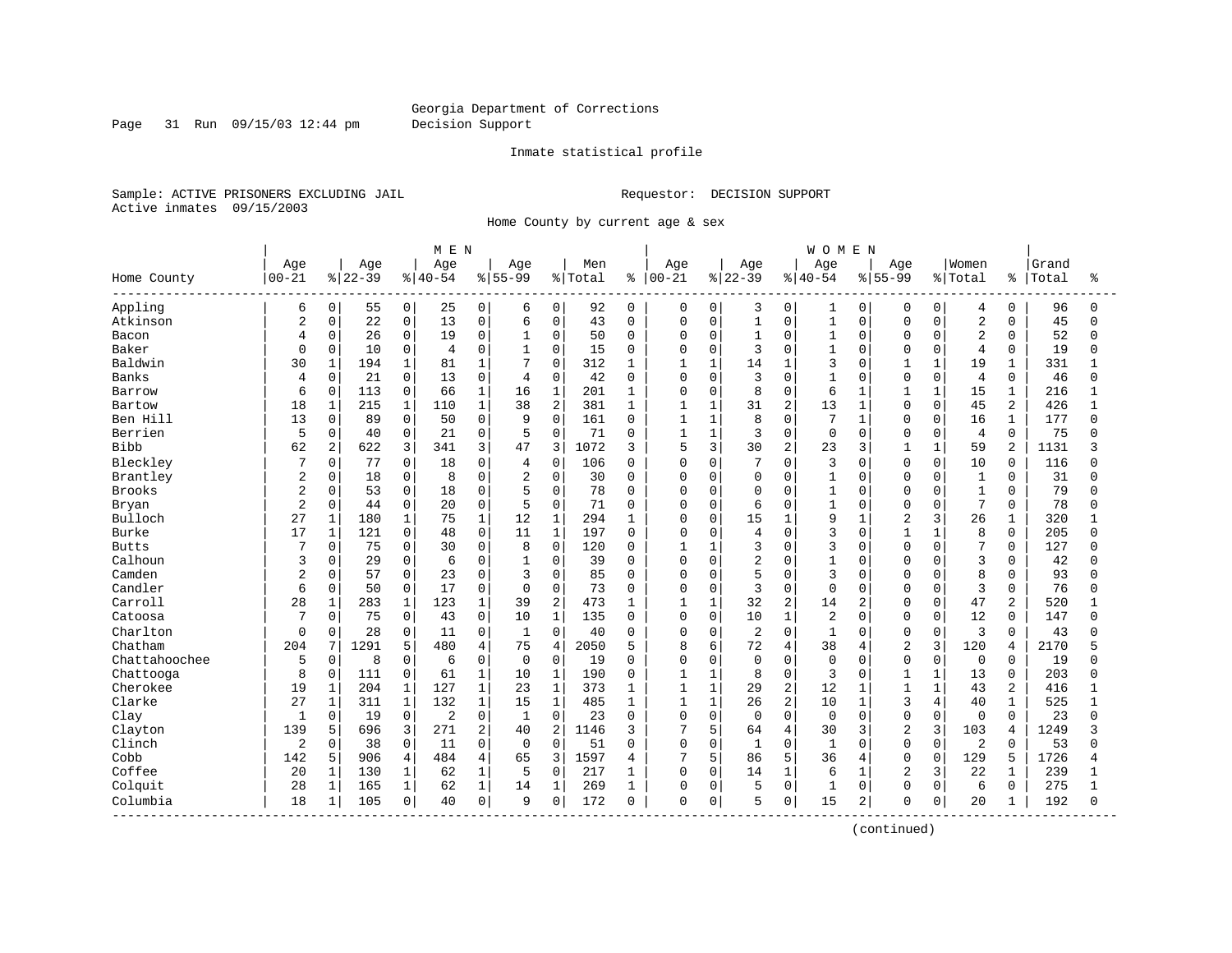#### Georgia Department of Corrections<br>Decision Support

Page 32 Run 09/15/03 12:44 pm

Inmate statistical profile

Sample: ACTIVE PRISONERS EXCLUDING JAIL Requestor: DECISION SUPPORT Active inmates 09/15/2003

Home County by current age & sex (continued)

|             |                |                |                |              | M E N       |                |                |              |         |              |                |              |                |              | <b>WOMEN</b>   |                |                |                |                |              |       |              |
|-------------|----------------|----------------|----------------|--------------|-------------|----------------|----------------|--------------|---------|--------------|----------------|--------------|----------------|--------------|----------------|----------------|----------------|----------------|----------------|--------------|-------|--------------|
|             | Age            |                | Age            |              | Age         |                | Age            |              | Men     |              | Age            |              | Age            |              | Age            |                | Aqe            |                | Women          |              | Grand |              |
| Home County | $00 - 21$      |                | $ 22-39$       |              | $8140 - 54$ |                | $8155 - 99$    |              | % Total |              | $8   00 - 21$  |              | $ 22-39$       |              | $8140 - 54$    |                | $8 55-99$      |                | % Total        | ႜ            | Total | ిన           |
| Cook        | 5              | 0              | 56             | $\mathbf 0$  | 35          | 0              | 6              | 0            | 102     | $\mathbf 0$  | 1              | $\mathbf{1}$ | 4              | $\mathbf 0$  | 6              | 1              | 0              | 0              | 11             | 0            | 113   | $\Omega$     |
| Coweta      | 30             | $\mathbf 1$    | 229            | $1\,$        | 95          | $\mathbf{1}$   | 14             | $\mathbf{1}$ | 368     | $\mathbf 1$  | 0              | 0            | 19             | $\mathbf{1}$ | 9              |                | $\mathbf{1}$   | 1              | 29             | 1            | 397   | 1            |
| Crawford    | $\mathbf{1}$   | 0              | 11             | $\mathbf 0$  | 8           | $\mathbf 0$    | $\mathbf 0$    | $\mathbf 0$  | 20      | $\Omega$     | $\Omega$       | $\mathbf 0$  | $\mathbf 0$    | $\mathbf 0$  | $\mathbf{1}$   | $\Omega$       | $\Omega$       | $\Omega$       | $\mathbf{1}$   | $\Omega$     | 21    | 0            |
| Crisp       | 16             | 1              | 137            | $1\,$        | 49          | $\Omega$       | 11             | $\mathbf{1}$ | 213     | 1            | $\mathbf{1}$   | $\mathbf{1}$ | 11             | $\mathbf{1}$ | $\overline{2}$ | $\Omega$       | $\Omega$       | $\Omega$       | 14             | $\Omega$     | 227   | $\mathbf{1}$ |
| Dade        | 3              | 0              | 29             | $\mathbf 0$  | 21          | 0              | 8              | $\mathbf 0$  | 61      | O            | $\Omega$       | $\mathbf 0$  | $\overline{4}$ | $\Omega$     | $\Omega$       | $\Omega$       | $\Omega$       | $\cap$         | $\overline{4}$ | 0            | 65    | <sup>0</sup> |
| Dawson      | 4              | $\mathbf 0$    | 39             | $\mathbf 0$  | 31          | $\Omega$       | 2              | $\mathbf 0$  | 76      | $\Omega$     | $\Omega$       | $\mathbf 0$  | $\overline{4}$ | $\Omega$     |                | $\Omega$       | $\Omega$       | $\Omega$       | 5              | $\Omega$     | 81    | <sup>0</sup> |
| Decatur     | 14             | $\mathbf 0$    | 170            | $\mathbf{1}$ | 50          | $\Omega$       | 6              | $\mathbf 0$  | 240     | 1            | $\mathbf{1}$   | $\mathbf{1}$ | 13             | $\mathbf{1}$ | $\overline{4}$ | $\cap$         | $\Omega$       | $\Omega$       | 18             | $\mathbf{1}$ | 258   |              |
| DeKalb      | 198            | 7              | 1499           | 6            | 564         | 5              | 90             | 5            | 2351    | 6            | 10             | 7            | 81             | 5            | 35             | $\overline{4}$ | 7              | 9              | 133            | 5            | 2484  | б            |
| Dodge       |                | 0              | 99             | $\mathbf 0$  | 56          | $\mathbf{1}$   | $\overline{2}$ | $\mathbf 0$  | 164     | 0            | $\Omega$       | $\Omega$     | 7              | $\Omega$     | 5              |                | 0              | $\Omega$       | 12             | $\Omega$     | 176   | 0            |
| Dooly       | $\overline{2}$ | 0              | 59             | $\mathbf 0$  | 21          | $\mathbf 0$    | $\mathbf 0$    | $\mathbf 0$  | 82      | $\Omega$     | $\Omega$       | 0            | 3              | $\mathbf 0$  | $\overline{c}$ | $\mathbf 0$    | $\mathbf 0$    | $\mathbf 0$    | 5              | 0            | 87    | <sup>0</sup> |
| Dougherty   | 50             | $\overline{2}$ | 580            | 2            | 228         | 2              | 32             | $\sqrt{2}$   | 890     | 2            | 1              | $\mathbf{1}$ | 37             | 2            | 19             | 2              | 5              | 6              | 62             | 2            | 952   | 2            |
| Douglas     | 28             | $\mathbf{1}$   | 262            | $\mathbf{1}$ | 131         | $\mathbf{1}$   | 23             | $\mathbf{1}$ | 444     | $\mathbf{1}$ | $\overline{2}$ | $\mathbf{1}$ | 21             | $\mathbf{1}$ | 17             | 2              | $\Omega$       | $\Omega$       | 40             | $\mathbf{1}$ | 484   | $\mathbf{1}$ |
| Early       | 6              | 0              | 38             | $\mathbf 0$  | 16          | $\Omega$       | $\overline{2}$ | $\mathbf 0$  | 62      | 0            | $\Omega$       | $\mathbf 0$  | $\Omega$       | $\Omega$     | $\mathbf{1}$   | $\Omega$       | $\Omega$       | $\Omega$       | $\mathbf 1$    | $\Omega$     | 63    | $\Omega$     |
| Echols      | $\Omega$       | $\mathbf 0$    | $\overline{2}$ | $\mathbf 0$  | 1           | $\Omega$       | 2              | $\mathbf 0$  | 5       | 0            | $\Omega$       | 0            | $\Omega$       | $\Omega$     | $\Omega$       | $\Omega$       | $\Omega$       | $\Omega$       | $\mathbf 0$    | $\Omega$     | 5     | $\Omega$     |
| Effingham   | 10             | $\mathbf 0$    | 69             | $\mathbf 0$  | 34          | $\Omega$       | 4              | $\mathbf 0$  | 117     | O            | 3              | 2            |                | $\Omega$     | 5              |                | -1             |                | 16             | $\mathbf{1}$ | 133   | O            |
| Elbert      | 5              | $\Omega$       | 86             | $\Omega$     | 47          | $\Omega$       | 8              | $\mathbf 0$  | 146     | $\Omega$     | $\Omega$       | $\Omega$     | 6              | $\cap$       | $\overline{4}$ | $\Omega$       | $\Omega$       | $\Omega$       | 10             | $\Omega$     | 156   | O            |
| Emanuel     | 14             | $\Omega$       | 96             | $\Omega$     | 28          | $\Omega$       | 8              | $\Omega$     | 146     | 0            | $\Omega$       | $\Omega$     | 6              | $\Omega$     | $\overline{2}$ | $\Omega$       | $\Omega$       | $\Omega$       | 8              | $\Omega$     | 154   | <sup>0</sup> |
| Evans       | 5              | 0              | 45             | $\mathbf 0$  |             | $\Omega$       | $\mathbf{1}$   | $\mathbf 0$  | 58      | $\Omega$     | $\Omega$       | $\mathbf 0$  | $\overline{2}$ | $\Omega$     | $\mathbf{1}$   | $\Omega$       | $\Omega$       | $\Omega$       | 3              | 0            | 61    | <sup>0</sup> |
| Fannin      | 5              | $\mathbf 0$    | 57             | $\mathbf 0$  | 33          | $\mathbf 0$    | 12             | $1\,$        | 107     | 0            | $\Omega$       | $\mathbf 0$  | $\mathbf{1}$   | $\Omega$     | $\mathbf{1}$   | $\Omega$       | $\mathbf{1}$   |                | 3              | $\Omega$     | 110   | <sup>0</sup> |
| Fayette     | 11             | $\mathbf 0$    | 62             | $\mathbf 0$  | 36          | $\Omega$       | 12             | $\mathbf{1}$ | 121     | $\Omega$     | $\Omega$       | $\mathbf 0$  | $\mathbf{1}$   | $\Omega$     | 3              | $\Omega$       | $\Omega$       | $\Omega$       | $\overline{4}$ | $\Omega$     | 125   | U            |
| Floyd       | 44             | 1              | 424            | 2            | 172         | 2              | 30             | 2            | 670     | 2            | 6              | 4            | 42             | 2            | 26             | 3              | $\mathbf{1}$   |                | 75             | 3            | 745   | 2            |
| Forsyth     | 5              | $\mathbf 0$    | 85             | $\Omega$     | 44          | $\mathbf 0$    | 8              | $\Omega$     | 142     | $\Omega$     | $\mathbf{1}$   | $\mathbf{1}$ | $\overline{c}$ | $\Omega$     | 5              |                | $\overline{2}$ | 3              | 10             | $\Omega$     | 152   | O            |
| Franklin    | 6              | 0              | 60             | $\Omega$     | 34          | $\mathbf 0$    | 8              | $\mathbf 0$  | 108     | 0            | $\Omega$       | $\mathbf 0$  | 7              | $\Omega$     |                | $\Omega$       | $\Omega$       | $\Omega$       | 8              | $\Omega$     | 116   | $\Omega$     |
| Fulton      | 369            | 12             | 3247           | 13           | 1577        | 14             | 251            | 14           | 5444    | 14           | 20             | 14           | 137            | 8            | 113            | 12             | 10             | 13             | 280            | 10           | 5724  | 13           |
| Gilmer      | 5              | $\Omega$       | 67             | $\Omega$     | 38          | $\Omega$       | 16             | $\mathbf{1}$ | 126     | 0            | $\mathbf{1}$   | $\mathbf{1}$ | 5              | $\Omega$     | 3              | $\Omega$       | $\Omega$       | $\Omega$       | 9              | $\Omega$     | 135   | 0            |
| Glascock    |                | $\mathbf 0$    | 4              | $\mathbf 0$  | 3           | $\mathbf 0$    | $\mathbf 0$    | $\mathbf 0$  | 8       | 0            | $\mathbf 0$    | $\mathbf 0$  | $\mathbf 0$    | $\Omega$     | $\Omega$       | $\Omega$       | 0              | $\Omega$       | $\mathbf 0$    | 0            | 8     | 0            |
| Glynn       | 20             | $\mathbf 1$    | 248            | $1\,$        | 115         | $\mathbf{1}$   | 18             | $\mathbf{1}$ | 401     | 1            | $\Omega$       | $\mathbf{0}$ | 14             | $\mathbf{1}$ | $\overline{4}$ | $\mathbf 0$    | 1              | $\mathbf{1}$   | 19             | $\mathbf 1$  | 420   | 1            |
| Gordon      | 11             | $\mathbf 0$    | 163            | $\mathbf{1}$ | 73          | $\mathbf{1}$   | 13             | $\mathbf{1}$ | 260     | $\mathbf{1}$ | 3              | 2            | 15             | $\mathbf{1}$ | 10             | $\mathbf{1}$   | $\mathbf{1}$   | $\mathbf{1}$   | 29             | $\mathbf 1$  | 289   | $\mathbf{1}$ |
| Grady       | 15             | 1              | 121            | $\mathbf 0$  | 57          | 1              | 6              | $\mathbf 0$  | 199     | $\Omega$     | 1              | 1            | 12             | 1            | 3              | $\Omega$       | -1             | $\mathbf{1}$   | 17             | 1            | 216   | 1            |
| Greene      | 6              | 0              | 77             | $\Omega$     | 13          | $\Omega$       | 5              | $\mathbf 0$  | 101     | $\Omega$     | $\Omega$       | $\mathbf 0$  | $\overline{c}$ | $\Omega$     | 3              | $\Omega$       |                |                | 6              | $\Omega$     | 107   | $\Omega$     |
| Gwinnett    | 101            | 3              | 591            | 2            | 252         | $\overline{2}$ | 54             | 3            | 998     | 2            | 5              | 3            | 62             | 4            | 27             | 3              | $\mathbf{1}$   | $\mathbf{1}$   | 95             | 3            | 1093  | 3            |
| Habersham   | 6              | $\mathbf 0$    | 60             | $\Omega$     | 35          | $\Omega$       | $\Omega$       | $\mathbf 0$  | 101     | $\Omega$     | $\Omega$       | $\Omega$     | 3              | $\Omega$     | $\overline{4}$ | $\Omega$       | $\Omega$       | $\Omega$       | 7              | $\Omega$     | 108   | U            |
| Hall        | 37             | $\mathbf 1$    | 305            | $\mathbf{1}$ | 206         | 2              | 39             | 2            | 587     | -1           | 5              | 3            | 36             | 2            | 20             | 2              | 3              | $\overline{4}$ | 64             | 2            | 651   | 2            |
| Hancock     | $\Omega$       | 0              | 30             | $\mathbf 0$  | 22          | $\mathbf 0$    | 2              | $\mathbf 0$  | 54      | $\Omega$     | $\Omega$       | $\Omega$     | 2              | $\Omega$     | $\mathbf{1}$   | $\mathbf 0$    | $\mathbf 0$    | $\Omega$       | 3              | $\Omega$     | 57    | $\Omega$     |
| Haralson    | 5              | 0              | 65             | 0            | 33          | 0              | 7              | $\mathsf{O}$ | 110     | O            | $\Omega$       | 0            | 8              | $\mathbf 0$  | $\overline{4}$ | 0              | $\Omega$       | $\mathbf 0$    | 12             | 0            | 122   | $\Omega$     |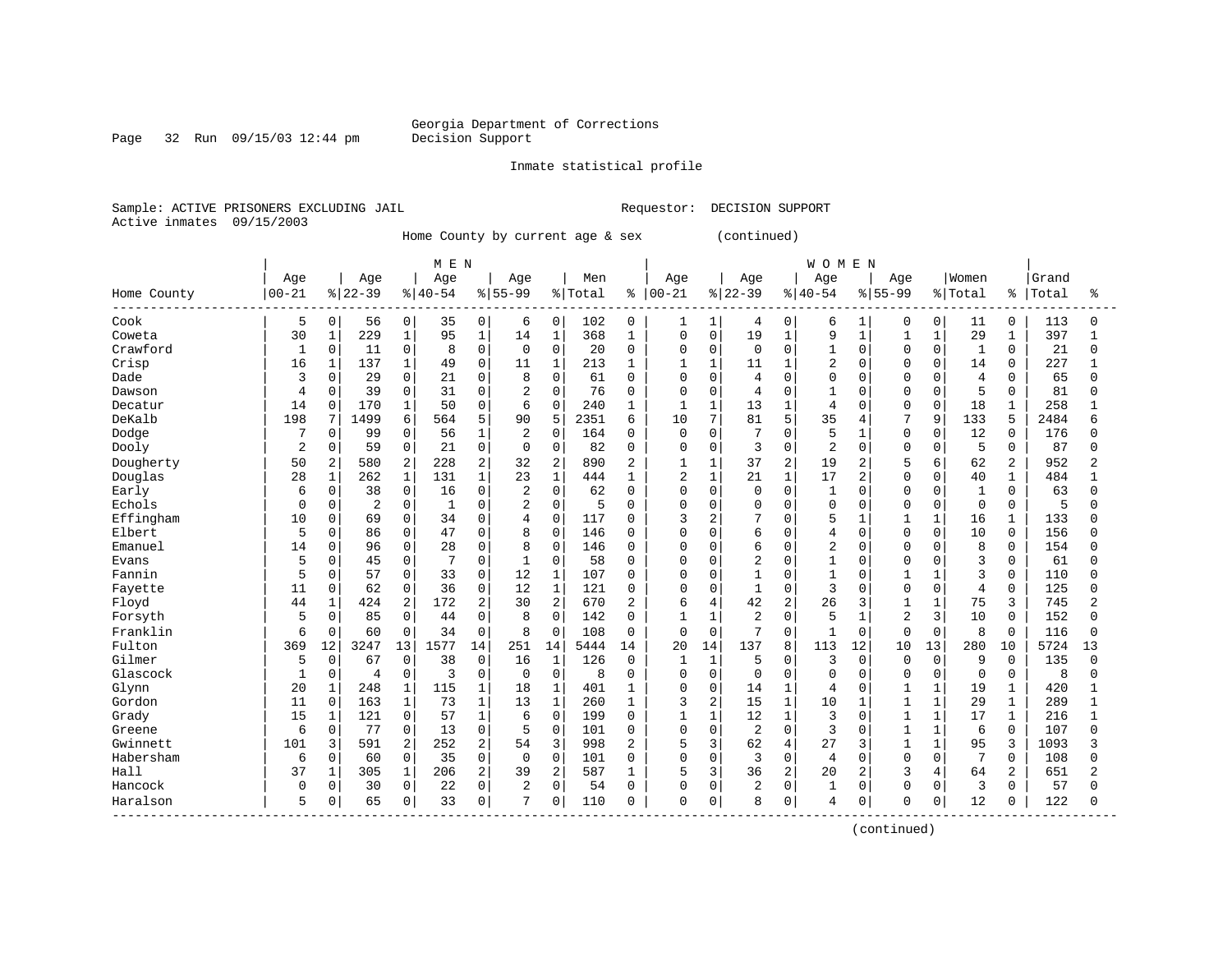#### Georgia Department of Corrections<br>Decision Support

Page 33 Run 09/15/03 12:44 pm

Inmate statistical profile

Sample: ACTIVE PRISONERS EXCLUDING JAIL Requestor: DECISION SUPPORT Active inmates 09/15/2003

Home County by current age & sex (continued)

|                          |              |              |           |                | M E N          |              |                |              |         |             |              |                |                |              | <b>WOMEN</b>   |             |                |             |                |              |       |          |
|--------------------------|--------------|--------------|-----------|----------------|----------------|--------------|----------------|--------------|---------|-------------|--------------|----------------|----------------|--------------|----------------|-------------|----------------|-------------|----------------|--------------|-------|----------|
|                          | Age          |              | Age       |                | Age            |              | Age            |              | Men     |             | Age          |                | Age            |              | Age            |             | Age            |             | Women          |              | Grand |          |
| Home County              | $00 - 21$    |              | $8 22-39$ |                | $8140 - 54$    |              | $8 55-99$      |              | % Total | ႜ           | $ 00 - 21$   |                | $ 22-39$       |              | $8140 - 54$    |             | $8 55-99$      |             | % Total        | ႜ            | Total | ÷        |
| Harris                   | 6            | 0            | 54        | $\overline{0}$ | 27             | $\mathbf 0$  | 5              | $\mathbf 0$  | 92      | 0           | 1            | 1              | 2              | $\mathbf 0$  | 0              | 0           | 0              | 0           | 3              | 0            | 95    | 0        |
| Hart                     | 6            | $\mathbf 0$  | 49        | 0              | 27             | $\mathbf 0$  | 5              | $\mathbf 0$  | 87      | $\mathbf 0$ | 0            | 0              | 3              | $\mathbf 0$  | $\overline{2}$ | $\Omega$    | 0              | $\Omega$    | 5              | 0            | 92    | O        |
| Heard                    | 0            | 0            | 21        | 0              | 12             | 0            | 11             | $\mathbf 1$  | 44      | 0           | $\Omega$     | 0              | 1              | $\mathbf 0$  | $\mathbf{1}$   | $\Omega$    | $\Omega$       | $\Omega$    | $\overline{2}$ | $\Omega$     | 46    | U        |
| Henry                    | 12           | $\Omega$     | 199       | $\mathbf{1}$   | 103            | $\mathbf{1}$ | 18             | $\mathbf{1}$ | 332     | 1           | 3            | 2              | 19             | $\mathbf{1}$ | 14             | 2           | $\Omega$       | $\Omega$    | 36             | $\mathbf{1}$ | 368   | 1        |
| Houston                  | 41           | $\mathbf{1}$ | 257       | $\mathbf{1}$   | 130            | $\mathbf{1}$ | 14             | $\mathbf{1}$ | 442     | 1           | 3            | $\overline{a}$ | 20             | $\mathbf{1}$ | 10             | 1           | $\Omega$       | $\Omega$    | 33             | 1            | 475   | 1        |
| Irwin                    | 8            | 0            | 48        | 0              | 20             | $\mathbf 0$  | $\overline{4}$ | $\mathbf 0$  | 80      | 0           | $\mathbf 0$  | $\Omega$       | $\overline{2}$ | $\mathbf 0$  | $\mathbf{1}$   | $\Omega$    | $\Omega$       | $\Omega$    | 3              | $\mathbf 0$  | 83    | U        |
| Jackson                  | q            | $\Omega$     | 112       | 0              | 69             | $\mathbf{1}$ | 21             | $\mathbf{1}$ | 211     | 1           | $\mathbf 0$  | $\Omega$       | 9              | $\mathbf{1}$ | 3              | $\cap$      |                |             | 13             | $\Omega$     | 224   |          |
| Jasper                   | 4            | 0            | 33        | 0              | 13             | $\Omega$     | $\overline{4}$ | $\Omega$     | 54      | $\Omega$    | $\mathbf{1}$ | $\mathbf{1}$   | 3              | $\Omega$     | $\mathbf{1}$   | $\Omega$    | $\Omega$       | $\Omega$    | 5              | $\Omega$     | 59    | U        |
| Jeff Davis               | 4            | 0            | 41        | 0              | 20             | $\Omega$     | 3              | $\Omega$     | 68      | $\Omega$    | $\mathbf 0$  | $\Omega$       | $\mathbf{1}$   | $\Omega$     | 3              | $\Omega$    | $\Omega$       | $\Omega$    | $\overline{4}$ | $\Omega$     | 72    | U        |
| Jefferson                | 10           | 0            | 61        | 0              | 22             | $\mathbf 0$  | 4              | $\mathbf 0$  | 97      | 0           | 1            | 1              | 3              | $\mathbf 0$  |                | 0           | 0              | 0           | 5              | 0            | 102   | U        |
| Jenkins                  | 8            | 0            | 71        | 0              | 21             | $\mathbf 0$  | 2              | $\mathbf 0$  | 102     | $\Omega$    | $\Omega$     | $\Omega$       | $\overline{c}$ | 0            | $\overline{a}$ | $\mathbf 0$ | 0              | $\Omega$    | 4              | $\mathbf 0$  | 106   | $\Omega$ |
| Johnson                  |              | 0            | 28        | 0              |                | $\Omega$     | 2              | $\mathbf 0$  | 37      | $\Omega$    | 0            | $\Omega$       | 3              | $\Omega$     | $\Omega$       | $\Omega$    | $\Omega$       | $\Omega$    | 3              | $\Omega$     | 40    | U        |
| Jones                    |              | 0            | 28        | 0              | 16             | 0            | 1              | $\Omega$     | 49      | 0           | $\mathbf{1}$ | 1              | $\mathbf{1}$   | $\Omega$     | $\Omega$       | $\Omega$    | $\Omega$       | $\Omega$    | $\overline{2}$ | 0            | 51    | U        |
| Lamar                    |              | 0            | 43        | 0              | 25             | $\mathbf 0$  | 6              | $\Omega$     | 78      | 0           | $\mathbf 0$  | 0              | $\overline{4}$ | $\Omega$     | 5              |             | $\Omega$       | $\cap$      | 9              | 0            | 87    | U        |
| Lanier                   | ς            | 0            | 29        | 0              | $\overline{4}$ | $\mathbf 0$  | $\overline{c}$ | $\Omega$     | 38      | 0           | $\Omega$     | $\Omega$       | 1              | $\Omega$     | $\mathbf{1}$   | $\Omega$    | $\Omega$       | $\Omega$    | $\overline{2}$ | $\Omega$     | 40    | U        |
| Laurens                  | 9            | $\Omega$     | 150       | $\mathbf 1$    | 65             | $\mathbf{1}$ | 9              | $\Omega$     | 233     | 1           | $\Omega$     | $\Omega$       | 9              | $\mathbf{1}$ | 6              |             | $\Omega$       | $\Omega$    | 15             | 1            | 248   |          |
| Lee                      | 3            | 0            | 25        | $\Omega$       | 16             | $\Omega$     | 3              | $\Omega$     | 47      | $\Omega$    | $\mathbf{1}$ | -1             | $\overline{c}$ | $\Omega$     | 3              | $\Omega$    | $\Omega$       | $\Omega$    | 6              | $\Omega$     | 53    | U        |
| Liberty                  | 20           | $\mathbf 1$  | 157       | $\mathbf{1}$   | 31             | 0            |                | $\mathbf 0$  | 215     | 1           | $\mathbf{1}$ | $\mathbf{1}$   | 7              | $\mathbf 0$  | $\overline{4}$ | $\Omega$    | 1              |             | 13             | 0            | 228   |          |
| Lincoln                  | 3            | 0            | 18        | 0              | 14             | 0            |                | $\Omega$     | 36      | $\mathbf 0$ | 0            | 0              | 1              | $\Omega$     | $\Omega$       | $\Omega$    | $\Omega$       | $\mathbf 0$ | $\mathbf{1}$   | $\Omega$     | 37    | U        |
| Long                     | 3            | 0            | 19        | 0              | 12             | $\Omega$     | $\Omega$       | $\Omega$     | 34      | $\Omega$    | $\mathbf{1}$ | $\mathbf{1}$   | 3              | $\mathbf 0$  | $\mathbf{1}$   | $\cap$      | $\Omega$       | $\Omega$    | 5              | $\Omega$     | 39    | U        |
| Lowndes                  | 35           | $\mathbf{1}$ | 288       | 1              | 144            | 1            | 22             | $\mathbf{1}$ | 489     | 1           | $\mathbf 0$  | 0              | 17             | $\mathbf{1}$ | 11             |             | 1              |             | 29             | 1            | 518   |          |
| Lumpkin                  | 4            | 0            | 37        | 0              | 24             | 0            | 6              | $\Omega$     | 71      | 0           | $\mathbf 0$  | $\Omega$       | 1              | $\Omega$     | $\Omega$       | $\Omega$    | $\Omega$       | $\Omega$    | $\mathbf{1}$   | 0            | 72    | U        |
| Macon                    | 6            | 0            | 43        | 0              | 20             | $\mathbf 0$  | 4              | $\Omega$     | 73      | 0           | 0            | 0              | $\Omega$       | $\Omega$     | 3              | $\Omega$    | $\Omega$       | $\Omega$    | 3              | 0            | 76    | U        |
| Madison                  |              | U            | 70        | 0              | 27             | $\Omega$     | 8              | $\Omega$     | 108     | $\Omega$    | $\Omega$     | $\Omega$       | 5              | $\Omega$     | $\overline{c}$ | $\Omega$    | $\Omega$       | ∩           | 7              | $\Omega$     | 115   | O        |
| Marion                   | 3            | 0            | 23        | $\Omega$       | 11             | $\Omega$     | $\mathbf{1}$   | $\Omega$     | 38      | $\Omega$    | 0            | $\Omega$       | $\overline{a}$ | $\Omega$     | $\Omega$       | $\Omega$    | $\Omega$       | $\cap$      | $\overline{2}$ | 0            | 40    | U        |
| McDuffie                 |              | 0            | 78        | 0              | 41             | $\mathbf 0$  | 12             | $\mathbf{1}$ | 138     | 0           | 0            | $\Omega$       | $\overline{4}$ | $\Omega$     | $\Omega$       | $\Omega$    | $\mathbf 0$    | $\Omega$    | $\overline{4}$ | 0            | 142   | U        |
| McIntosh                 | 2            | 0            | 39        | 0              | 21             | $\mathbf 0$  | $\mathbf{1}$   | $\mathbf 0$  | 63      | 0           | 0            | 0              | $\Omega$       | $\mathbf 0$  | $\mathbf{1}$   | $\Omega$    | $\Omega$       | $\Omega$    | $\mathbf{1}$   | $\Omega$     | 64    | U        |
| Meriwether               | 17           | $\mathbf{1}$ | 112       | 0              | 50             | 0            | 12             | $\mathbf{1}$ | 191     | 0           | 1            | $\mathbf{1}$   | 11             | $\mathbf{1}$ | $\overline{2}$ | $\Omega$    |                | 1           | 15             | 1            | 206   | $\cap$   |
| Miller                   | $\mathbf{1}$ | 0            | 16        | 0              | 7              | $\Omega$     | 1              | $\Omega$     | 25      | 0           | $\mathbf 0$  | $\Omega$       | $\Omega$       | $\Omega$     | $\Omega$       | $\Omega$    | $\Omega$       | $\Omega$    | $\mathbf 0$    | $\Omega$     | 25    | U        |
| Mitchell                 | 9            | 0            | 114       | 0              | 47             | $\Omega$     | 9              | $\mathbf 0$  | 179     | 0           | $\mathbf 0$  | $\Omega$       | 9              | $\mathbf{1}$ | 4              | $\Omega$    | $\Omega$       | $\Omega$    | 13             | $\Omega$     | 192   | O        |
| Monroe                   |              | 0            | 59        | 0              | 31             | $\mathbf 0$  | 4              | $\mathbf 0$  | 101     | 0           | $\mathbf 0$  | $\Omega$       | $\overline{4}$ | $\mathbf 0$  | $\Omega$       | $\Omega$    | $\Omega$       | O           | $\overline{4}$ | 0            | 105   | U        |
| Montgomery               | 2            | O            | 28        | 0              | 9              | $\Omega$     | 3              | $\Omega$     | 42      | $\Omega$    | O            | $\Omega$       | 3              | $\Omega$     | $\mathbf{1}$   | $\cap$      | $\Omega$       | $\Omega$    | $\overline{4}$ | $\Omega$     | 46    |          |
| Morgan                   | 7            | 0            | 43        | 0              | 20             | $\mathbf 0$  | $\overline{4}$ | $\Omega$     | 74      | 0           | $\mathbf 0$  | $\Omega$       | 5              | $\Omega$     | $\overline{2}$ | $\Omega$    | $\mathbf 0$    | $\Omega$    | 7              | 0            | 81    | U        |
| Murray                   | 12           | 0            | 96        | 0              | 37             | $\mathbf 0$  | 16             | $\mathbf{1}$ | 161     | 0           | 1            | $\mathbf{1}$   | 6              | $\Omega$     | 5              |             | $\mathbf 0$    | 0           | 12             | 0            | 173   |          |
| Muscogee<br>------------ | 102          | 3            | 780       | 3              | 366            | 3            | 56             | 3            | 1304    | 3           | 5            | 3              | 57             | 3            | 27             | 3           | $\overline{c}$ | 3           | 91             | 3            | 1395  | 3        |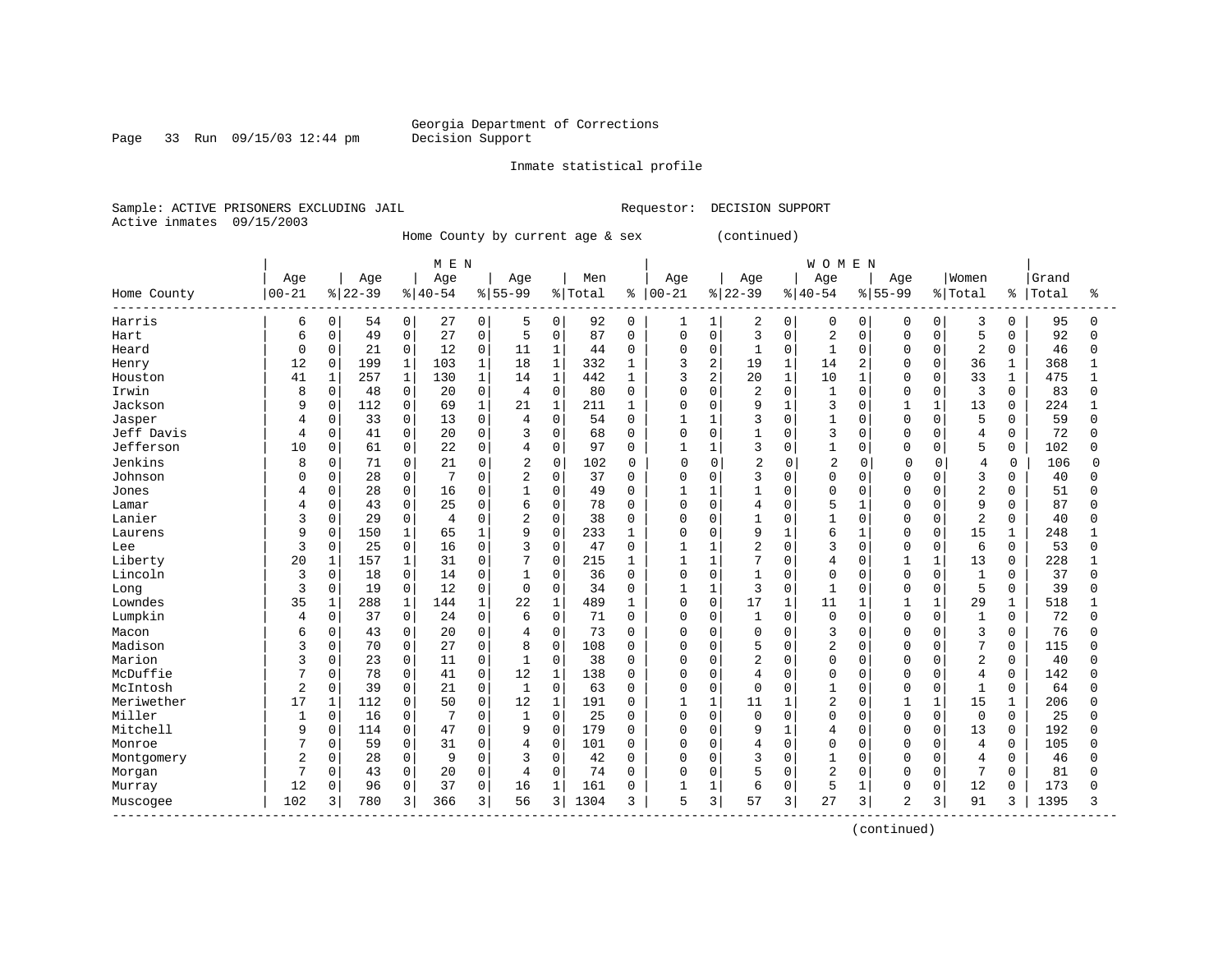Page 34 Run 09/15/03 12:44 pm Decision Support

Inmate statistical profile

Sample: ACTIVE PRISONERS EXCLUDING JAIL REGUESTOR: DECISION SUPPORT Active inmates 09/15/2003

Home County by current age & sex (continued)

|                         |              |                |          |                     | M E N          |              |                |              |         |                |              |              |                |                | <b>WOMEN</b>   |              |              |                |                |                |       |                |
|-------------------------|--------------|----------------|----------|---------------------|----------------|--------------|----------------|--------------|---------|----------------|--------------|--------------|----------------|----------------|----------------|--------------|--------------|----------------|----------------|----------------|-------|----------------|
|                         | Age          |                | Age      |                     | Age            |              | Age            |              | Men     |                | Age          |              | Age            |                | Age            |              | Age          |                | Women          |                | Grand |                |
| Home County<br>-------- | $00 - 21$    |                | $ 22-39$ |                     | $ 40-54$       |              | $8 55-99$      |              | % Total | နွ             | $ 00 - 21$   |              | $8 22-39$      |                | $8 40-54$      |              | $8 55-99$    |                | % Total        | ႜ              | Total | ႜ              |
| Newton                  | 24           | 1              | 209      | $\mathbf{1}$        | 94             | 1            | 16             | 1            | 343     | 1              | 0            | 0            | 12             | $\mathbf{1}$   | 7              | 1            | 2            | 3              | 21             | 1              | 364   | 1              |
| Oconee                  | 0            | 0              | 24       | $\mathbf 0$         | 8              | $\Omega$     | $\overline{4}$ | $\Omega$     | 36      | $\Omega$       | 0            | $\Omega$     | 3              | $\mathbf 0$    | $\mathbf{1}$   | $\Omega$     | $\Omega$     | $\Omega$       | $\overline{4}$ | 0              | 40    | $\Omega$       |
| Oglethorpe              | 3            | 0              | 33       | $\mathsf{O}\xspace$ | 12             | $\mathbf 0$  | $\overline{2}$ | $\Omega$     | 50      | 0              | 1            | 1            | 3              | $\Omega$       | $\mathbf 0$    | $\Omega$     | $\Omega$     | $\Omega$       | 4              | 0              | 54    | $\Omega$       |
| Paulding                | 16           | 1              | 101      | $\mathsf{O}\xspace$ | 74             | $\mathbf 1$  | 10             | $\mathbf{1}$ | 201     | 1              | 1            | $\mathbf{1}$ | 8              | $\Omega$       | 8              | $\mathbf{1}$ | 3            | 4              | 20             | $\mathbf 1$    | 221   | 1              |
| Peach                   | 4            | 0              | 65       | 0                   | 36             | $\mathbf 0$  | $\mathbf 0$    | $\mathbf 0$  | 105     | $\mathbf 0$    | $\mathbf{1}$ | $\mathbf{1}$ | 5              | $\Omega$       | $\overline{2}$ | $\Omega$     | $\Omega$     | $\Omega$       | 8              | $\Omega$       | 113   | $\Omega$       |
| Pickens                 |              | 0              | 55       | 0                   | 35             | 0            | 2              | $\Omega$     | 96      | $\Omega$       | $\Omega$     | $\mathbf 0$  | 2              | $\Omega$       | $\overline{4}$ | $\Omega$     | $\cap$       | $\Omega$       | 6              | 0              | 102   | $\Omega$       |
| Pierce                  | 4            | $\Omega$       | 33       | $\mathbf 0$         | 15             | 0            | $\overline{2}$ | $\Omega$     | 54      | 0              | $\Omega$     | 0            | $\Omega$       | $\Omega$       | $\overline{c}$ | $\Omega$     | $\cap$       | $\Omega$       | $\overline{2}$ | 0              | 56    | $\Omega$       |
| Pike                    | 3            | 0              | 16       | $\mathbf 0$         | 21             | 0            | $\overline{2}$ | $\mathbf 0$  | 42      | 0              | 1            | 1            |                | $\Omega$       | $\mathbf{1}$   | $\Omega$     | $\Omega$     | 0              | 3              | 0              | 45    | U              |
| Polk                    | 11           | $\Omega$       | 107      | $\mathbf 0$         | 52             | $\Omega$     | 10             | $\mathbf{1}$ | 180     | 0              | $\Omega$     | $\Omega$     | 7              | $\Omega$       | $\mathbf{1}$   | $\Omega$     | $\cap$       | $\Omega$       | 8              | $\Omega$       | 188   | U              |
| Pulaski                 | 10           | $\Omega$       | 63       | $\mathbf 0$         | 21             | $\Omega$     | $\overline{2}$ | $\Omega$     | 96      | $\Omega$       | $\Omega$     | $\Omega$     | 5              | $\Omega$       | $\overline{4}$ | $\Omega$     | $\Omega$     | $\Omega$       | 9              | $\Omega$       | 105   | U              |
| Putnam                  | 9            | $\Omega$       | 55       | $\mathbf 0$         | 37             | $\Omega$     | 6              | $\Omega$     | 107     | $\Omega$       | $\Omega$     | $\Omega$     | 3              | $\Omega$       | $\mathbf{3}$   | $\Omega$     | $\Omega$     | $\Omega$       | 6              | 0              | 113   | $\Omega$       |
| Ouitman                 |              | $\Omega$       | 6        | $\mathbf 0$         | $\Omega$       | $\Omega$     | 0              | $\Omega$     | 6       | $\Omega$       | 0            | $\Omega$     | $\mathbf 0$    | $\Omega$       | $\mathbf{1}$   | $\Omega$     | O            | $\Omega$       | 1              | 0              |       | U              |
| Rabun                   | 3            | 0              | 29       | $\mathbf 0$         | 16             | $\Omega$     | $\mathbf 0$    | $\Omega$     | 48      | $\Omega$       | $\Omega$     | $\Omega$     |                | $\Omega$       | $\mathbf{1}$   | $\Omega$     | $\Omega$     | $\Omega$       | $\overline{2}$ | 0              | 50    | <sup>0</sup>   |
| Randolph                | 6            | 0              | 36       | 0                   | 14             | 0            | $\mathbf{1}$   | $\Omega$     | 57      | $\Omega$       | $\Omega$     | 0            | $\overline{2}$ | $\Omega$       | $\overline{c}$ | $\Omega$     | $\mathbf{1}$ | $\mathbf 1$    | 5              | 0              | 62    | <sup>0</sup>   |
| Richmond                | 151          | 5              | 1062     | $\overline{4}$      | 447            | 4            | 61             | 3            | 1721    | 4              | 4            | 3            | 86             | 5              | 38             | 4            | 3            | $\overline{4}$ | 131            | 5              | 1852  |                |
| Rockdale                | 18           | 1              | 123      | $\mathbf{1}$        | 75             | 1            | 13             | $\mathbf{1}$ | 229     | 1              | $\mathbf{1}$ | 1            | 17             |                | $\overline{2}$ | $\Omega$     | $\Omega$     | 0              | 20             | 1              | 249   | 1              |
| Schley                  | 0            | $\mathbf 0$    | 11       | $\mathsf{O}\xspace$ | $\overline{2}$ | $\mathbf 0$  | $\mathbf 0$    | $\mathbf 0$  | 13      | 0              | $\Omega$     | $\mathbf 0$  | $\mathbf 0$    | $\Omega$       | $\Omega$       | 0            | $\Omega$     | 0              | $\mathbf 0$    | 0              | 13    | $\Omega$       |
| Screven                 | 10           | 0              | 74       | 0                   | 25             | 0            |                | $\mathbf 0$  | 116     | $\Omega$       | 1            | $\mathbf{1}$ |                | $\Omega$       | 3              | $\Omega$     | $\mathbf{1}$ | $\mathbf{1}$   | 12             | 0              | 128   | $\cap$         |
| Seminole                | 5            | 0              | 37       | $\mathbf 0$         | 17             | $\Omega$     | 4              | $\Omega$     | 63      | $\Omega$       | $\Omega$     | $\mathbf 0$  | 3              | $\Omega$       | $\overline{2}$ | $\cap$       | $\Omega$     | $\Omega$       | 5              | 0              | 68    | U              |
| Spalding                | 62           | $\overline{2}$ | 367      | $\overline{c}$      | 151            | 1            | 25             | $\mathbf{1}$ | 605     | $\overline{c}$ | 4            | 3            | 31             | $\overline{a}$ | 10             | -1           | 2            | 3              | 47             | $\overline{a}$ | 652   | $\overline{c}$ |
| Stephens                | 11           | $\Omega$       | 90       | $\mathbf 0$         | 40             | $\Omega$     | 6              | $\Omega$     | 147     | $\Omega$       | $\Omega$     | $\Omega$     | 8              | $\Omega$       | $\overline{c}$ | $\Omega$     | $\Omega$     | $\Omega$       | 10             | $\Omega$       | 157   | $\Omega$       |
| Stewart                 | 4            | 0              | 21       | 0                   | 6              | $\Omega$     | 1              | $\mathbf 0$  | 32      | $\Omega$       | $\Omega$     | $\Omega$     |                | $\Omega$       | $\mathbf 0$    | $\Omega$     | $\Omega$     | $\Omega$       | 1              | 0              | 33    | <sup>0</sup>   |
| Sumter                  | 20           | $\mathbf{1}$   | 120      | $\mathsf 0$         | 56             | 1            | 6              | 0            | 202     | $\mathbf{1}$   | $\Omega$     | 0            | 4              | $\Omega$       | $\overline{4}$ | $\Omega$     | $\Omega$     | 0              | 8              | 0              | 210   | $\Omega$       |
| Talbot                  | 4            | 0              | 31       | 0                   | 10             | 0            | $\Omega$       | $\Omega$     | 45      | $\Omega$       | $\Omega$     | 0            |                | $\Omega$       | $\overline{c}$ | $\Omega$     | C            | $\Omega$       | 3              | 0              | 48    | <sup>0</sup>   |
| Taliaferro              |              | 0              | 9        | $\mathbf 0$         | 3              | $\Omega$     | 1              | $\Omega$     | 14      | $\Omega$       | $\Omega$     | $\Omega$     | $\Omega$       | $\Omega$       | $\mathbf{1}$   | $\Omega$     | $\Omega$     | $\Omega$       | $\mathbf{1}$   | 0              | 15    | $\Omega$       |
| Tattnall                |              | 0              | 65       | 0                   | 24             | $\Omega$     | $\overline{2}$ | $\Omega$     | 99      | $\Omega$       | 0            | $\Omega$     | 3              | $\Omega$       | 5              |              | $\Omega$     | $\Omega$       | 8              | 0              | 107   | <sup>0</sup>   |
| Taylor                  | 4            | 0              | 44       | 0                   | 16             | $\Omega$     | 2              | $\Omega$     | 66      | 0              | $\Omega$     | 0            | 3              | $\Omega$       | $\overline{c}$ | $\Omega$     | $\Omega$     | $\Omega$       | 5              | 0              | 71    | U              |
| Telfair                 | 5            | $\Omega$       | 82       | 0                   | 32             | 0            | 3              | $\Omega$     | 122     | $\Omega$       | $\Omega$     | $\Omega$     | 9              |                | 4              | $\Omega$     | $\Omega$     | $\Omega$       | 13             | 0              | 135   | $\Omega$       |
| Terrell                 | 3            | $\Omega$       | 55       | $\mathbf 0$         | 13             | $\Omega$     | $\mathbf{1}$   | $\Omega$     | 72      | $\Omega$       | $\Omega$     | $\Omega$     | 3              | $\Omega$       | $\Omega$       | $\Omega$     | $\Omega$     | $\Omega$       | $\overline{3}$ | 0              | 75    | U              |
| Thomas                  | 28           | $\mathbf 1$    | 183      | $\mathbf{1}$        | 77             | 1            | 8              | $\Omega$     | 296     | 1              | $\Omega$     | $\Omega$     | 15             |                | 6              |              | $\Omega$     | $\Omega$       | 21             | 1              | 317   |                |
| Tift                    | 19           | $\mathbf{1}$   | 157      | $\mathbf{1}$        | 85             | $\mathbf{1}$ | 19             | $\mathbf{1}$ | 280     | 1              | 1            | $\mathbf{1}$ | 7              | $\Omega$       | 5              |              | 1            | $\mathbf{1}$   | 14             | 0              | 294   | 1              |
| Toombs                  | 34           | $\mathbf 1$    | 145      | $\mathbf{1}$        | 53             | $\Omega$     | 6              | $\mathbf 0$  | 238     | 1              | $\mathbf{1}$ | $\mathbf{1}$ | 15             |                | $\overline{c}$ | $\Omega$     | $\Omega$     | $\Omega$       | 18             | 1              | 256   | $\mathbf{1}$   |
| Towns                   | $\mathbf{1}$ | $\mathbf 0$    | 3        | $\mathbf 0$         | 4              | $\mathbf 0$  | 2              | $\Omega$     | 10      | $\Omega$       | $\Omega$     | $\mathbf 0$  | $\mathbf{1}$   | $\Omega$       | $\mathbf{1}$   | $\Omega$     | $\Omega$     | 0              | $\overline{2}$ | 0              | 12    | $\Omega$       |
| Treutlen                | 3            | 0              | 24       | 0                   | 13             | $\Omega$     | $\Omega$       | $\Omega$     | 40      | $\Omega$       | $\Omega$     | $\Omega$     | $\Omega$       | $\Omega$       | $\mathbf{1}$   | $\Omega$     | $\Omega$     | $\mathbf 0$    | 1              | 0              | 41    | <sup>0</sup>   |
| Troup                   | 40           | 1              | 355      | $\mathbf{1}$        | 136            | 1            | 20             | 1            | 551     | $\mathbf{1}$   | $\mathbf{1}$ | $\mathbf{1}$ | 24             | 1              | 11             | 1            | -1           | 1              | 37             | 1              | 588   | 1              |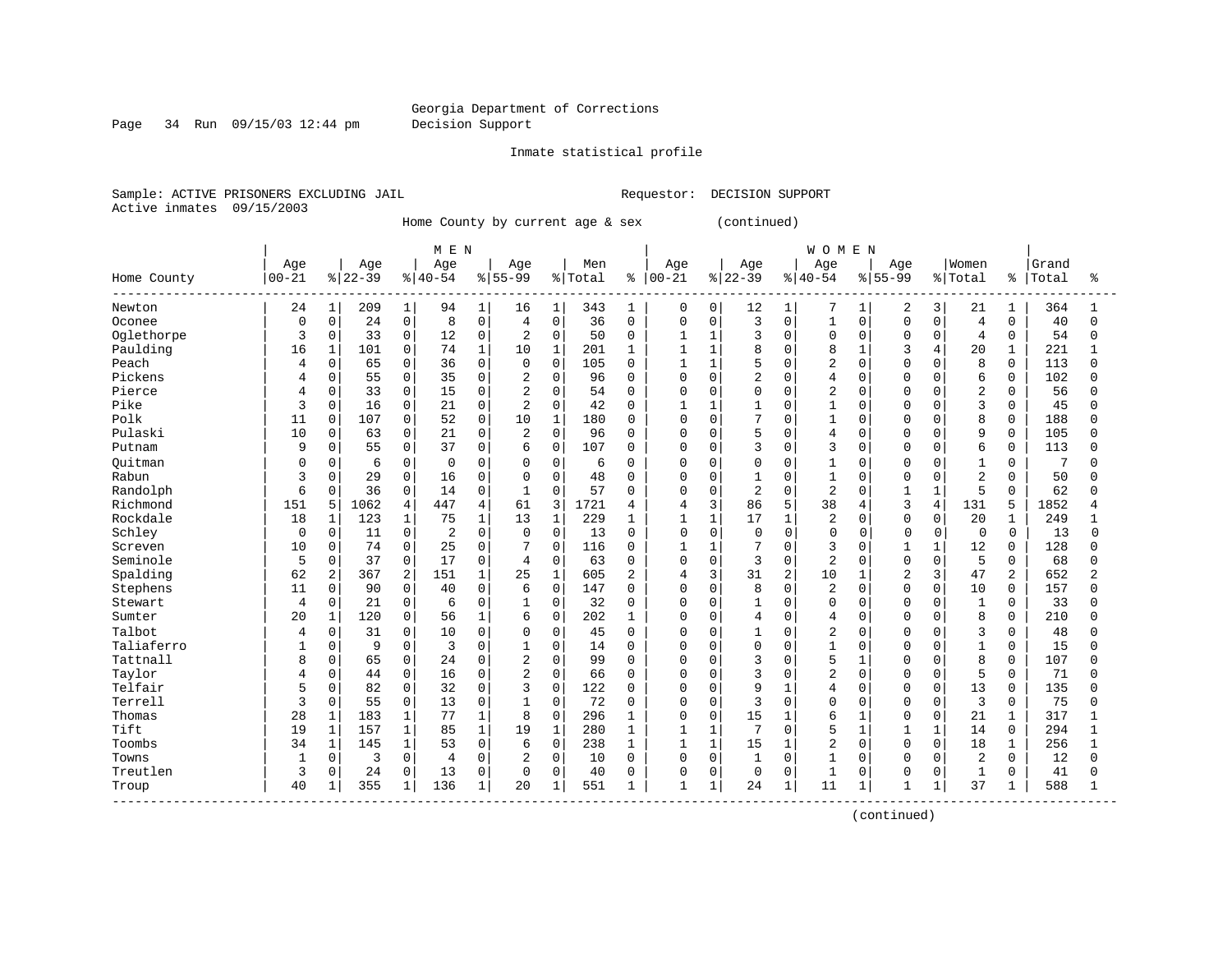Page 35 Run 09/15/03 12:44 pm Decision Support

Inmate statistical profile

Sample: ACTIVE PRISONERS EXCLUDING JAIL **Requestor: DECISION SUPPORT** Active inmates 09/15/2003

Home County by current age & sex (continued)

|                  |           |              |          |      | M E N                        |          |                |              |                    |              |           |             |           |          | WOMEN          |          |              |              |          |              |           |      |
|------------------|-----------|--------------|----------|------|------------------------------|----------|----------------|--------------|--------------------|--------------|-----------|-------------|-----------|----------|----------------|----------|--------------|--------------|----------|--------------|-----------|------|
|                  | Age       |              | Age      |      | Age                          |          | Age            |              | Men                |              | Age       |             | Age       |          | Age            |          | Age          |              | Women    |              | Grand     |      |
| Home County      | $00 - 21$ |              | $ 22-39$ |      | $ 40-54$                     |          | $8 55-99$      |              | % Total            | ႜ            | $00 - 21$ |             | $ 22-39 $ |          | $ 40-54$       |          | $8 55-99$    |              | % Total  | $\approx$    | Total     | °    |
| Turner           | 6         | 0            | 52       | 0    | 22                           | 0        |                | 0            | 81                 | 0            | 0         | 0           | 3         | 0        | 1              | $\Omega$ | 0            | $\Omega$     | 4        | $\Omega$     | 85        | U    |
| Twiggs           | 2         | 0            | 25       | 0    | 16                           | O        |                | $\Omega$     | 44                 | 0            | 0         | $\Omega$    | U         | $\Omega$ | O              |          |              |              | $\Omega$ | <sup>0</sup> | 44        |      |
| Union            | 4         |              | 27       | 0    | 14                           | O        | 5              | $\Omega$     | 50                 | $\Omega$     |           |             |           | O        |                |          | n            | $\Omega$     | 2        | $\Omega$     | 52        |      |
| Upson            | 20        |              | 111      | 0    | 53                           | 0        | 12             | 1            | 196                |              |           |             | 6         | O        |                |          |              | 0            | 10       | 0            | 206       |      |
| Walker           | 13        | $\Omega$     | 151      |      | 69                           |          | 17             | $\mathbf 1$  | 250                |              | 0         | $\Omega$    | 13        |          | 12             |          |              | -1           | 26       |              | 276       |      |
| Walton           | 16        |              | 164      |      | 98                           |          | 12             | $\mathbf{1}$ | 290                |              |           |             | 11        |          | 9              |          |              |              | 23       |              | 313       |      |
| Ware             | 17        |              | 196      |      | 106                          |          | 18             | $\mathbf{1}$ | 337                |              |           |             | 14        |          |                |          |              |              | 21       |              | 358       |      |
| Warren           | 3         | 0            | 24       | 0    | 19                           |          | 5              | 0            | 51                 |              | O         | $\sqrt{ }$  |           | U        |                |          | ∩            | $\Omega$     | 2        |              | 53        |      |
| Washington       | 11        | $\Omega$     | 67       | 0    | 35                           |          | 3              | $\mathbf 0$  | 116                | <sup>0</sup> | 0         | $\Omega$    | 5         | O        | $\overline{2}$ |          |              | <sup>0</sup> | 7        | 0            | 123       |      |
| Wayne            | 9         | <sup>0</sup> | 89       | 0    | 35                           | O        | 5              | 0            | 138                | 0            |           |             | 5         | 0        | 3              |          |              | $\mathbf{1}$ | 10       | 0            | 148       |      |
| Webster          | C         |              | 4        | 0    |                              |          |                | 0            | 6                  | O            | U         | $\Omega$    | U         | O        | $\Omega$       |          |              | $\Omega$     | $\Omega$ | 0            | 6         |      |
| Wheeler          | 3         | 0            | 13       | 0    | 8                            |          |                | 0            | 27                 | ∩            | 0         | $\sqrt{ }$  |           | 0        |                |          | n            |              | 2        |              | 29        |      |
| White            | 5         | 0            | 35       | 0    | 13                           | 0        | $\overline{2}$ | $\mathbf 0$  | 55                 | $\Omega$     |           |             |           | $\Omega$ |                |          |              | $\Omega$     | 3        | 0            | 58        |      |
| Whitfield        | 32        |              | 321      |      | 175                          | 2        | 34             | 2            | 562                |              |           | 3           | 51        | 3        | 16             |          |              |              | 72       | 3            | 634       |      |
| Wilcox           |           | <sup>0</sup> | 21       | 0    | 17                           |          | 4              | $\mathbf 0$  | 49                 | O            |           |             | 4         | $\Omega$ | $\Omega$       |          | n            | $\Omega$     | 5        | <sup>0</sup> | 54        |      |
| Wilkes           | 2         | 0            | 36       | 0    | 14                           | 0        | 6              | $\Omega$     | 58                 | O            | 0         | $\Omega$    | 2         | 0        |                |          |              | $\Omega$     | 3        |              | 61        |      |
| Wilkinson        |           | 0            | 34       | 0    | 14                           | $\Omega$ | 2              | 0            | 51                 | <sup>0</sup> | 0         | $\mathbf 0$ | 5         | $\Omega$ | $\Omega$       | U        | <sup>0</sup> | $\Omega$     | 5        | <sup>0</sup> | 56        |      |
| Worth            | 3         |              | 62       | 0    | 36                           | 0        | 6              | 0            | 107                | $\Omega$     | 0         | $\Omega$    | 6         | 0        | 3              | 0        | $\Omega$     | 0            | 9        | $\Omega$     | 116       |      |
| Total reported   |           |              |          |      | 2974 100 24244 100 11061 100 |          |                |              | 1859 100 40138 100 |              | 145 100   |             | 1716 100  |          | 906 100        |          | 79 100       |              | 2846 100 |              | 42984 100 |      |
| Percent reported |           | 91.5         |          | 91.2 |                              | 90.0     |                | 88.9         |                    | 90.8         |           | 84.8        |           | 90.1     |                | 91.1     |              | 94.0         |          | 90.3         |           | 90.8 |
| Not reported     | 276       |              | 2327     |      | 1225                         |          | 231            |              | 4059               |              | 26        |             | 188       |          | 88             |          | 5            |              | 307      |              | 4366      |      |
| Total            | 3250      |              | 26571    |      | 12286                        |          | 2090           |              | 44197              |              | 171       |             | 1904      |          | 994            |          | 84           |              | 3153     |              | 47350     |      |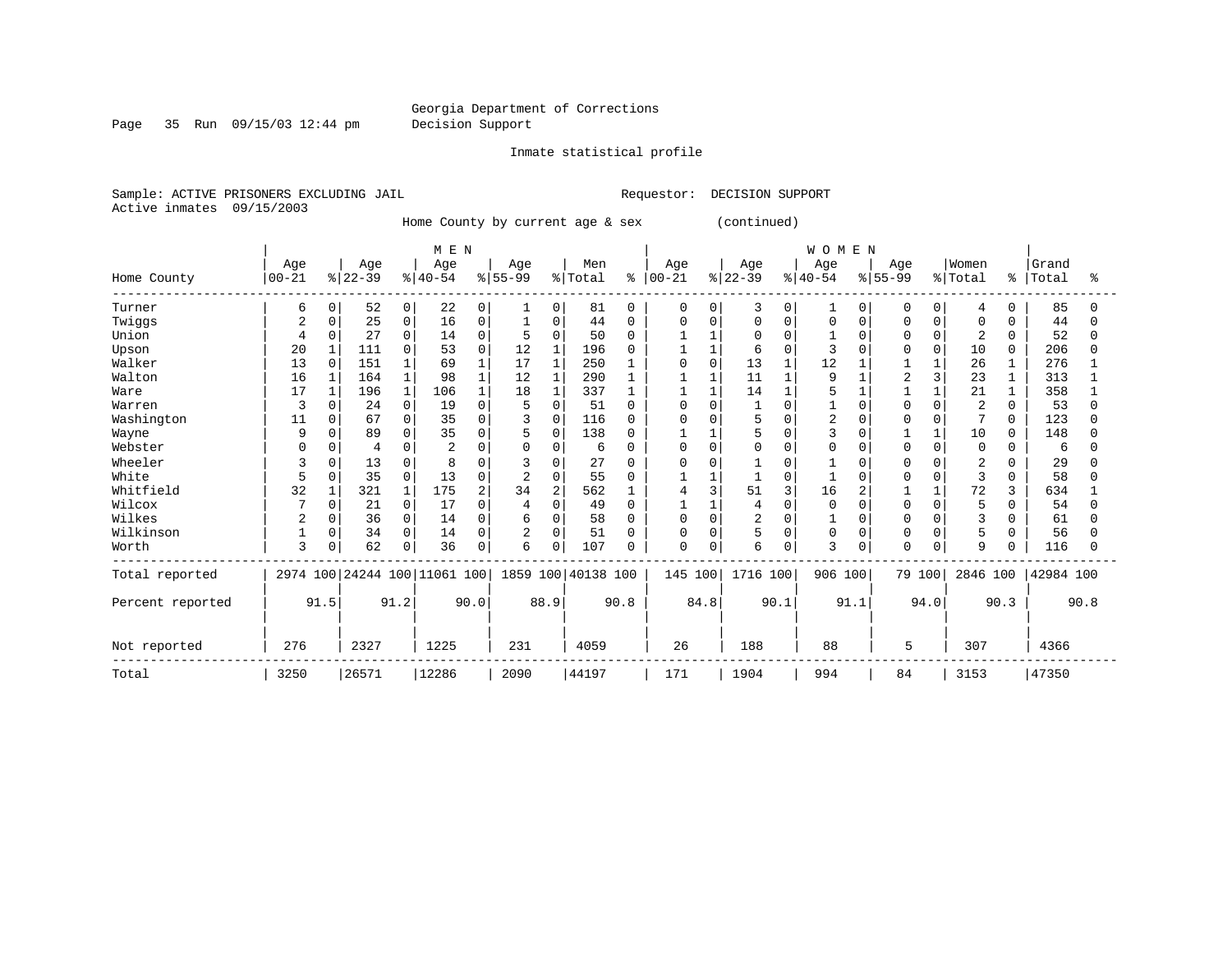Inmate statistical profile

Sample: ACTIVE PRISONERS EXCLUDING JAIL Requestor: DECISION SUPPORT

Active inmates 09/15/2003

Prison Sentence In Years by current age & sex

|                                    |                  |                                     | M E N                 |                      |                        |                      |                      | <b>WOMEN</b>     |                                  |                        |                       |
|------------------------------------|------------------|-------------------------------------|-----------------------|----------------------|------------------------|----------------------|----------------------|------------------|----------------------------------|------------------------|-----------------------|
| Sentence In Years                  | Age<br>$00 - 21$ | Age<br>$8 22-39$                    | Age<br>$ 40-54 $      | Age<br>$8155 - 99$   | Men<br>% Total         | Age<br>$8   00 - 21$ | Age<br>$ 22-39$      | Age<br>$ 40-54$  | Age<br>$8155 - 99$               | Women<br>% Total<br>နွ | Grand<br>Total<br>ిక  |
| $0 - 1$                            | 55               | 2<br>175<br>1                       | 73<br>1               | 0 <sup>1</sup><br>9  | 312                    | 5<br>3               | 22<br>1              | 6                | 1                                | 34                     | 346<br>1              |
| $1.1 - 2$                          | 134              | 475<br>4<br>2                       | 184<br>$\mathbf{1}$   | 18<br>$\mathbf{1}$   | 811<br>2               | 5<br>9               | $\overline{4}$<br>80 | 5<br>46          | 3<br>4                           | 138<br>4               | $\overline{2}$<br>949 |
| $2.1 - 3$                          | 297              | $\overline{4}$<br>9<br>1145         | 436<br>$\overline{4}$ | 2 <br>48             | 1926<br>$\overline{4}$ | 12<br>20             | 198<br>10            | 81<br>8          | 6<br>7                           | 305<br>10              | 2231<br>5             |
| $3.1 - 4$                          | 340<br>10        | 1349<br>5                           | 5<br>578              | 3<br>63              | 2330<br>5              | 24<br>14             | 183<br>10            | 91<br>9          | 6<br>7                           | 304<br>10              | 2634<br>6             |
| $4.1 - 5$                          | 225              | 984<br>7<br>4                       | 367<br>3              | 47<br>2              | 1623<br>4              | 13<br>8              | 129<br>7             | 55<br>6          | $\mathbf{1}$<br>$\mathbf{1}$     | 198<br>6               | 1821<br>4             |
| $5.1 - 6$                          | 571<br>18        | 2921<br>11                          | 1124<br>9             | 137<br>7             | 4753<br>11             | 30<br>18             | 312<br>17            | 159<br>16        | 7<br>6                           | 507<br>16              | 5260<br>11            |
| $6.1 - 7$                          | 148              | 4<br>5<br>955                       | 297<br>2              | 44<br>2              | 1444<br>3              | 2<br>4               | 78<br>4              | 46<br>5          | 3<br>$\overline{4}$              | 131<br>4               | 1575<br>3             |
| $7.1 - 8$                          | 142              | 4<br>1111<br>4                      | 408<br>3              | 47<br>2              | 1708<br>4              | 12<br>7              | 75<br>4              | 44<br>4          | $\overline{2}$<br>$\overline{a}$ | 133<br>4               | 1841<br>4             |
| $8.1 - 9$                          | 111              | 3<br>1076<br>4                      | 371<br>3              | $\overline{3}$<br>59 | 1617<br>4              | 2<br>3               | 80<br>4              | 28<br>3          | $\mathbf 0$<br>$\Omega$          | 111<br>4               | 1728<br>4             |
| $9.1 - 10$                         | 28               | $\mathbf{1}$<br>$\mathbf{1}$<br>332 | 113<br>$\mathbf{1}$   | 11<br>$\mathbf{1}$   | 484<br>1               | $\mathbf 0$<br>0     | 23<br>$\mathbf 1$    | 13               | $\mathbf{1}$<br>$\mathbf{1}$     | 37<br>1                | 521<br>$\mathbf{1}$   |
| $10.1 - 12$                        | 641<br>20        | 4853<br>18                          | 1542<br>13            | 253<br>12            | 7289<br>17             | 17<br>29             | 267<br>14            | 135<br>14        | 7<br>8                           | 438<br>14              | 7727<br>16            |
| $12.1 - 15$                        | 136              | $7\phantom{.0}$<br>4<br>1780        | 5<br>607              | 5<br>98              | 2621<br>6              | 2<br>3               | 5<br>101             | 43<br>4          | 5<br>6                           | 152<br>5               | 2773<br>6             |
| $15.1 - 20$                        | 176              | 5<br>2806<br>11                     | 1307<br>11            | 207<br>10            | 4496<br>10             | 2<br>4               | 104<br>6             | 66<br>7          | 6<br>7                           | 180<br>6               | 4676<br>10            |
| 20.1-OVER                          | 105              | 3480<br>13<br>3                     | 2365<br>19            | 21<br>431            | 6381<br>14             | 3<br>5               | 107<br>6             | 74<br>7          | 7<br>8                           | 193<br>6               | 6574<br>14            |
| LIFE                               | 124              | 4<br>2865<br>11                     | 2327<br>19            | 583<br>28            | 5899<br>13             | 8<br>5               | 124<br>7             | 100<br>10        | 30<br>36                         | 262<br>8               | 6161<br>13            |
| <b>DEATH</b>                       | $\mathbf 0$      | 0<br>$\mathbf 0$<br>53              | 50<br>$\mathbf 0$     | 9<br>0               | 112<br>0               | 0<br>0               | $\Omega$<br>1        | $\mathbf 0$<br>0 | $\Omega$<br>$\Omega$             | 1<br>0                 | 113<br>$\Omega$       |
| LIFE W/O PAROLE                    | 6                | 0<br>184<br>1                       | 120<br>1              | 24<br>$\mathbf{1}$   | 334<br>1               | 0<br>0               | 2<br>$\Omega$        | $\mathbf 0$<br>0 | $\mathbf 0$<br>$\Omega$          | 2<br>0                 | 336<br>1              |
| YOUTHFUL OFFENDERS                 | 0                | 0<br>1<br>0                         | 1<br>0                | 0<br>0 <sup>1</sup>  | 2<br>0                 | 0<br>0               | $\mathbf 0$<br>0     | 0<br>0           | 0<br>0                           | 0<br>0                 | 2<br>0                |
| Total reported                     |                  | 3239 100 26545 100 12270 100        |                       |                      | 2088 100 44142 100     | 169 100              | 1886 100             | 987 100          | 84 100                           | 3126 100   47268 100   |                       |
| Percent reported                   | 99.7             | 99.9                                | 99.9                  | 99.9                 | 99.9                   | 98.8                 | 99.1                 | 99.3             | 100.0                            | 99.1                   | 99.8                  |
| NOT REPORTED                       | 11               | 26                                  | 16                    | 2                    | 55                     | 2                    | 18                   | 7                | 0                                | 27                     | 82                    |
| Total                              | 3250             | 26571                               | 12286                 | 2090                 | 44197                  | 171                  | 1904                 | 994              | 84                               | 3153                   | 47350                 |
| AVG EXCLUDING<br>LIFE, DEATH, YO   | 7.13             | 11.10                               | 13.07                 | 14.78                | 11.43                  | 6.42                 | 7.52                 | 8.19             | 9.25                             | 7.70                   | 11.16                 |
| AVG INCLUDING<br>LIFE=21, YO=3 YRS | 7.66             | 12.11                               | 14.48                 | 16.39                | 12.64                  | 7.11                 | 8.41                 | 9.49             | 13.44                            | 8.81                   | 12.39                 |

Page 36 Run 09/15/03 12:44 pm Decision Support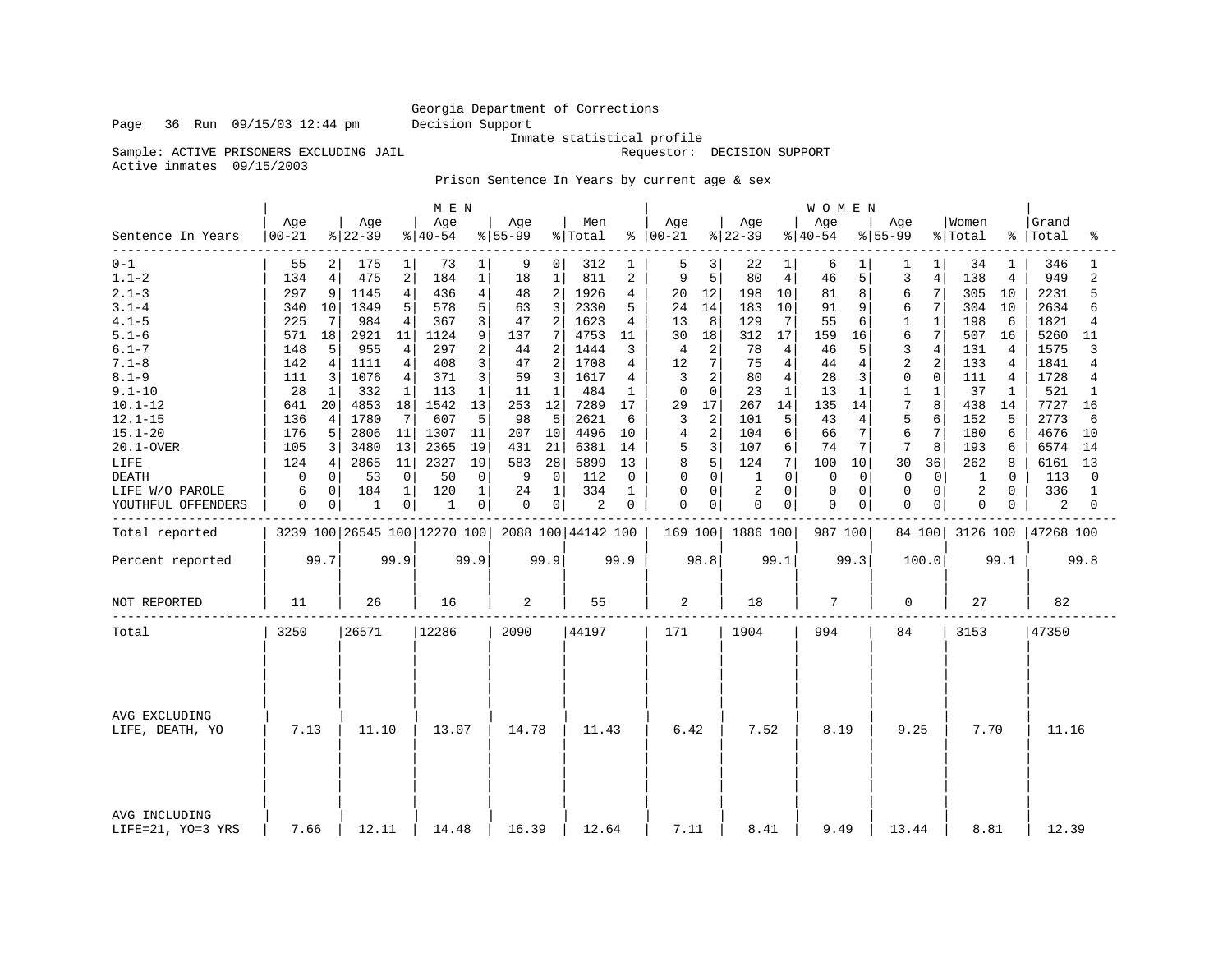Page 37 Run 09/15/03 12:44 pm Decision Support

Inmate statistical profile

Sample: ACTIVE PRISONERS EXCLUDING JAIL **Requestor: DECISION SUPPORT** Active inmates 09/15/2003

Probation To Follow Prison by current age & sex

| Prob After Prison                   | Age<br>$ 00 - 21$ | Aqe<br>$ 22-39 $                  | M E N<br>Age<br>$8140 - 54$           | Aqe<br>$8155 - 99$ | Men<br>% Total<br>ွေ             | Aqe<br>$ 00-21$      | Age<br>$ 22-39 $        | <b>WOMEN</b><br>Aqe<br>$8155 - 99$<br>$8140 - 54$ | Aqe                  | Women<br>% Total<br>- န ၂ | Grand<br>Total             |
|-------------------------------------|-------------------|-----------------------------------|---------------------------------------|--------------------|----------------------------------|----------------------|-------------------------|---------------------------------------------------|----------------------|---------------------------|----------------------------|
|                                     |                   |                                   |                                       |                    |                                  |                      |                         |                                                   |                      |                           |                            |
| PROBATION TO FOLLOW<br>NO PROBATION | 1637<br>1625      | 50 11243<br>42 <br>50 15357<br>58 | 38 <sup>1</sup><br>4670<br>7635<br>62 | 730<br>1363        | 35 18280<br>41<br>65 25980<br>59 | 54<br>92<br>47<br>81 | 859<br>45<br>1064<br>56 | 426<br>43<br>575<br>58                            | 33<br>39<br>51<br>61 | 1410<br>45<br>1771<br>56  | 19690<br>42<br>59<br>27751 |
| Total reported                      |                   |                                   | 3262 100 26600 100 12305 100          |                    | 2093 100 44260 100               | 173 100              | 1923 100                | 1001 100                                          | 84 100               | 3181 100                  | 47441 100                  |
| Percent reported                    | 100.0             | 100.0                             | 100.0                                 | 100.0              | 100.0                            | 100.0                | 100.0                   | 100.0                                             | 100.0                | 100.0                     | 100.0                      |
| NOT REPORTED                        | $\mathbf 0$       | $\mathbf 0$                       | 0                                     | $\Omega$           | $\mathbf 0$                      | $\mathbf 0$          | $\Omega$                | $\mathbf 0$                                       | $\mathbf 0$          | $\mathbf 0$               |                            |
| Total                               | 3250              | 26571                             | 12286                                 | 2090               | 44197                            | 171                  | 1904                    | 994                                               | 84                   | 3153                      | 47350                      |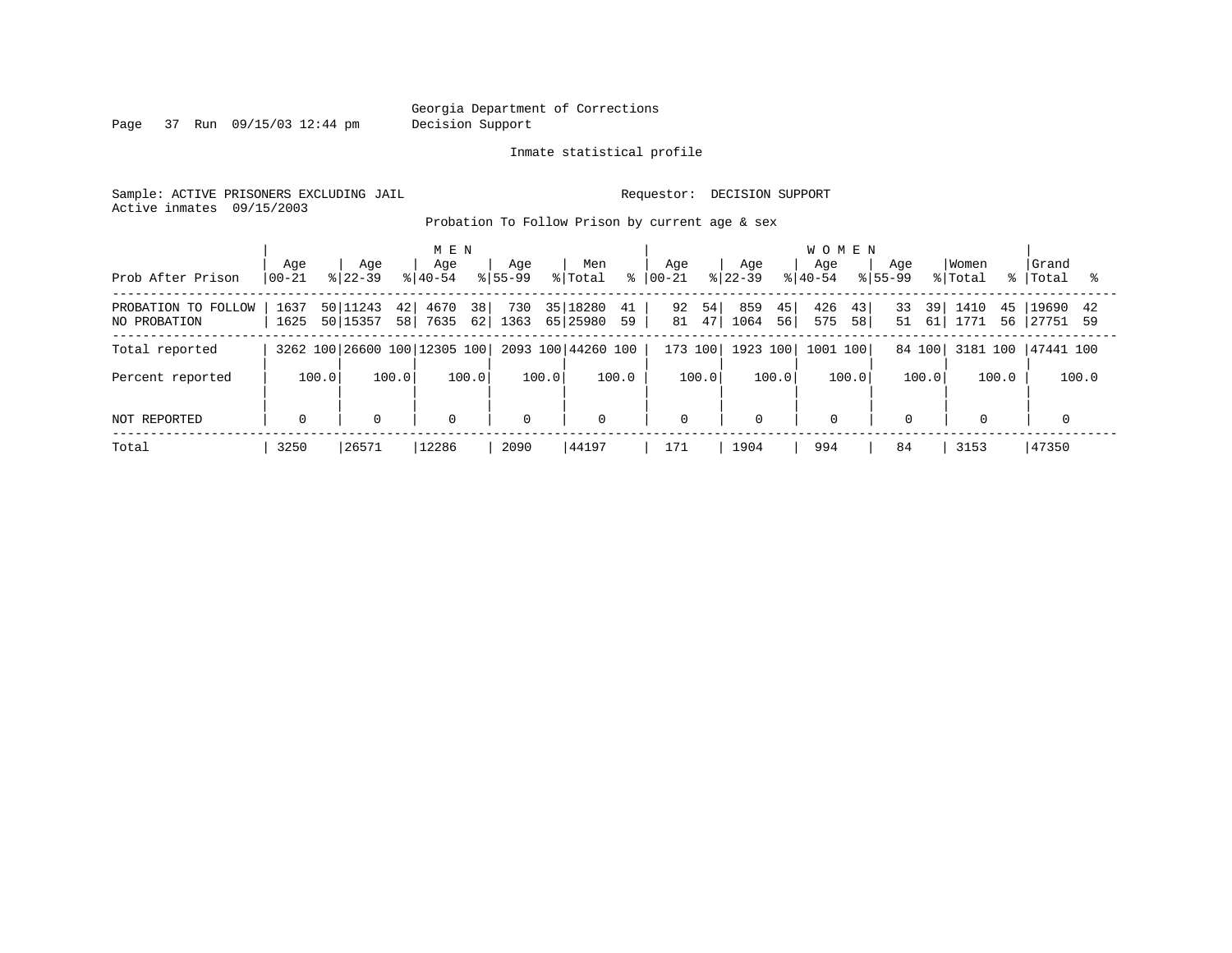Page 38 Run 09/15/03 12:44 pm Decision Support

#### Inmate statistical profile

Sample: ACTIVE PRISONERS EXCLUDING JAIL **Requestor: DECISION SUPPORT** Active inmates 09/15/2003

Admission Type by current age & sex

|                        |           |          |              |          | M E N                        |             |          |              |                    |               |              |                |          |                | <b>WOMEN</b> |          |             |                |          |              |              |      |
|------------------------|-----------|----------|--------------|----------|------------------------------|-------------|----------|--------------|--------------------|---------------|--------------|----------------|----------|----------------|--------------|----------|-------------|----------------|----------|--------------|--------------|------|
|                        | Age       |          | Age          |          | Age                          |             | Age      |              | Men                |               | Aqe          |                | Age      |                | Aqe          |          | Aqe         |                | Women    |              | Grand        |      |
| Admission Type         | $00 - 21$ |          | $ 22-39$     |          | $ 40-54$                     |             | $ 55-99$ |              | % Total            | $\frac{8}{6}$ | $00 - 21$    |                | $ 22-39$ |                | $ 40-54$     |          | $8155 - 99$ |                | % Total  | ႜ            | Total        |      |
| COMMITTED FROM COURT   | 2703      |          | 83 18183     | 68       | 8145                         | 66          | 1587     |              | 76 30618           | 69            | 138          | 82             | 1256     | 67             | 652          | 66       | 71          | 85             | 2117     | 68           | 32735        | 69   |
| RETURN APPEAL/BOND     |           | $\Omega$ | 10           | $\Omega$ | 3                            | $\mathbf 0$ | 0        | $\Omega$     | 14                 | 0             | <sup>0</sup> | 0              | 0        | $\mathbf 0$    | 0            | $\Omega$ | $\Omega$    | $\Omega$       | 0        | $\Omega$     | 14           | ∩    |
| PAROLE REV/NEW SENT    | 75        |          | 3148         | 12       | 1798                         | 15          | 222      | 11           | 5243               | 12            |              | $\overline{2}$ | 142      | 8              | 109          | 11       |             | 1              | 255      |              | 5498         | 12   |
| PAR REV/NO NEW SENT    | 15        | 0        | 857          | 3        | 477                          | 4           | 59       | 3            | 1408               | 3             |              | $\Omega$       | 71       | $\overline{4}$ | 30           | 3        |             | $\overline{c}$ | 103      |              | 1511         |      |
| PROB VIOL/TOTAL REV    | $\Omega$  |          | $\Omega$     |          |                              |             | 0        | $\Omega$     |                    | 0             |              | $\Omega$       |          | $\Omega$       | $\Omega$     | $\Omega$ | 0           | $\Omega$       | $\Omega$ | $\Omega$     |              |      |
| PROB VIOL/PARTIAL      | 213       | 7        | 1373         |          | 553                          | 5.          | 48       | 2            | 2187               | 5             | 10           | 6              | 197      | 10             | 90           | 9        |             | 5              | 301      | 10           | 2488         |      |
| FM OTHER CUST<br>ADMIT | 1         | n.       | 14           | U        | 12                           |             |          | $\Omega$     | 34                 | 0             | $\Omega$     | $\Omega$       | 2        | $\Omega$       |              | $\Omega$ | U           | O              | 3        | <sup>0</sup> | 37           |      |
| SHOCK INCARCERATION    | U         | 0        | $\Omega$     | U        | $\Omega$                     | 0           | 0        | $\Omega$     | O                  | 0             | <sup>0</sup> | 0              | n        | $\cap$         | <sup>0</sup> | $\Omega$ | U           | $\Omega$       | $\Omega$ | $\Omega$     | $\Omega$     |      |
| PROB REV/REMAINDER     | 195       | б.       | 2484         | 9        | 937                          | 8           | 97       | 5            | 3713               | 8             | 15           | 9              | 204      | 11             | 100          | 10       | 6           | 7              | 325      | 10           | 4038         |      |
| NEW SENT/PAR REV PND   |           | $\Omega$ | 45           | O        | 39                           | $\Omega$    |          | $\Omega$     | 92                 | 0             | $\Omega$     | $\Omega$       | $\Omega$ | $\Omega$       | 2            | $\Omega$ |             | $\Omega$       | 2        | $\Omega$     | 94           |      |
| LIFE W/O PAROLE        |           | $\Omega$ | 120          | O        | 71                           |             | 15       |              | 211                | U             |              | $\Omega$       |          | $\Omega$       | O            | $\Omega$ | U           | $\Omega$       | 0        | $\Omega$     | 211          |      |
| PAROLE REV BOOT CAMP   | U         | U        |              | ∩        |                              | $\Omega$    | $\Omega$ | $\Omega$     | 2                  | 0             |              | $\Omega$       |          | 0              | O            | $\Omega$ |             | $\cap$         | O        | U            | 2            |      |
| PAR REV/RSN UNKNOWN    |           | n.       |              | n        | 52                           |             | 28       | 1            | 87                 | 0             |              | $\Omega$       | O        | <sup>n</sup>   | O            | $\Omega$ |             | O              | O        | U            | 87           |      |
| PROBATION/PAROLE REV   |           |          | <sup>0</sup> |          | $\Omega$                     |             | $\Omega$ | <sup>0</sup> | O                  | O             |              | $\Omega$       |          | <sup>n</sup>   | O            | $\Omega$ |             | O              | O        |              | $\Omega$     |      |
| PB PAROLE RESCINDED    | U         | U        |              |          |                              |             | $\Omega$ | O            | 6                  | O             |              | $\Omega$       |          | U              | U            | 0        |             | O              | $\Omega$ | O            | 6            |      |
| PROB REVOC/SPEC COND   | 19        | 1        | 68           |          | 36                           | $\Omega$    | 6        | $\Omega$     | 129                | 0             |              | $\overline{c}$ | 13       | 1              |              | $\Omega$ |             | $\Omega$       | 19       | 1            | 148          |      |
| PAR REV/REVOC CENTER   |           | $\Omega$ | 203          |          | 133                          |             | 12       |              | 350                |               |              | $\Omega$       |          | $\Omega$       |              | 0        |             |                |          | 0            | 351          |      |
| INFORMATION ONLY       |           | O        | $\Omega$     | U        | O                            |             | O        | $\Omega$     | O                  | 0             |              | $\Omega$       |          | $\Omega$       |              | $\Omega$ |             | O              | O        | O            | O            |      |
| INCOMPLETE SENT PKG    |           | 0        | <sup>0</sup> | U        |                              |             | 0        | O            | O                  | 0             |              | O              |          | $\Omega$       |              | $\Omega$ |             | O              | O        | O            | <sup>0</sup> |      |
| HANCOCK REVOC CENTER   |           | $\Omega$ | 2            | U        | 0                            | U           | 0        | O            | 2                  | 0             |              | O              |          | $\Omega$       |              | $\Omega$ |             | O              | O        | U            | 2            |      |
| WHITWORTH DETENTION    |           | $\Omega$ | 24           | 0        | 11                           | 0           | 0        | $\Omega$     | 36                 | 0             |              | O              | O        | $\Omega$       |              | 0        |             | O              | 0        | O            | 36           |      |
| DCYS AT RISK           | 8         | 0        | 4            | $\Omega$ | $\Omega$                     | $\Omega$    | $\Omega$ | $\Omega$     | 12                 | 0             |              | $\Omega$       |          | $\Omega$       | Λ            | 0        |             | $\Omega$       | 0        | 0            | 12           |      |
| <b>OTHER</b>           | 0         | 0        | $\Omega$     | 0        | $\Omega$                     | $\Omega$    | 0        | 0            | 0                  | O             | O            | $\Omega$       |          | $\mathbf 0$    | N            | $\Omega$ |             | $\Omega$       | $\Omega$ |              | $\Omega$     |      |
| Total reported         |           |          |              |          | 3239 100 26547 100 12271 100 |             |          |              | 2088 100 44145 100 |               | 169 100      |                | 1886 100 |                | 987 100      |          |             | 84 100         | 3126 100 |              | 47271 100    |      |
| Percent reported       |           | 99.7     |              | 99.9     |                              | 99.9        |          | 99.9         |                    | 99.9          |              | 98.8           |          | 99.1           |              | 99.3     |             | 100.0          |          | 99.1         |              | 99.8 |
| <b>UNKNOWN</b>         | 11        |          | 24           |          | 15                           |             | 2        |              | 52                 |               | 2            |                | 18       |                | 7            |          | 0           |                | 27       |              | 79           |      |
| Total                  | 3250      |          | 26571        |          | 12286                        |             | 2090     |              | 44197              |               | 171          |                | 1904     |                | 994          |          | 84          |                | 3153     |              | 47350        |      |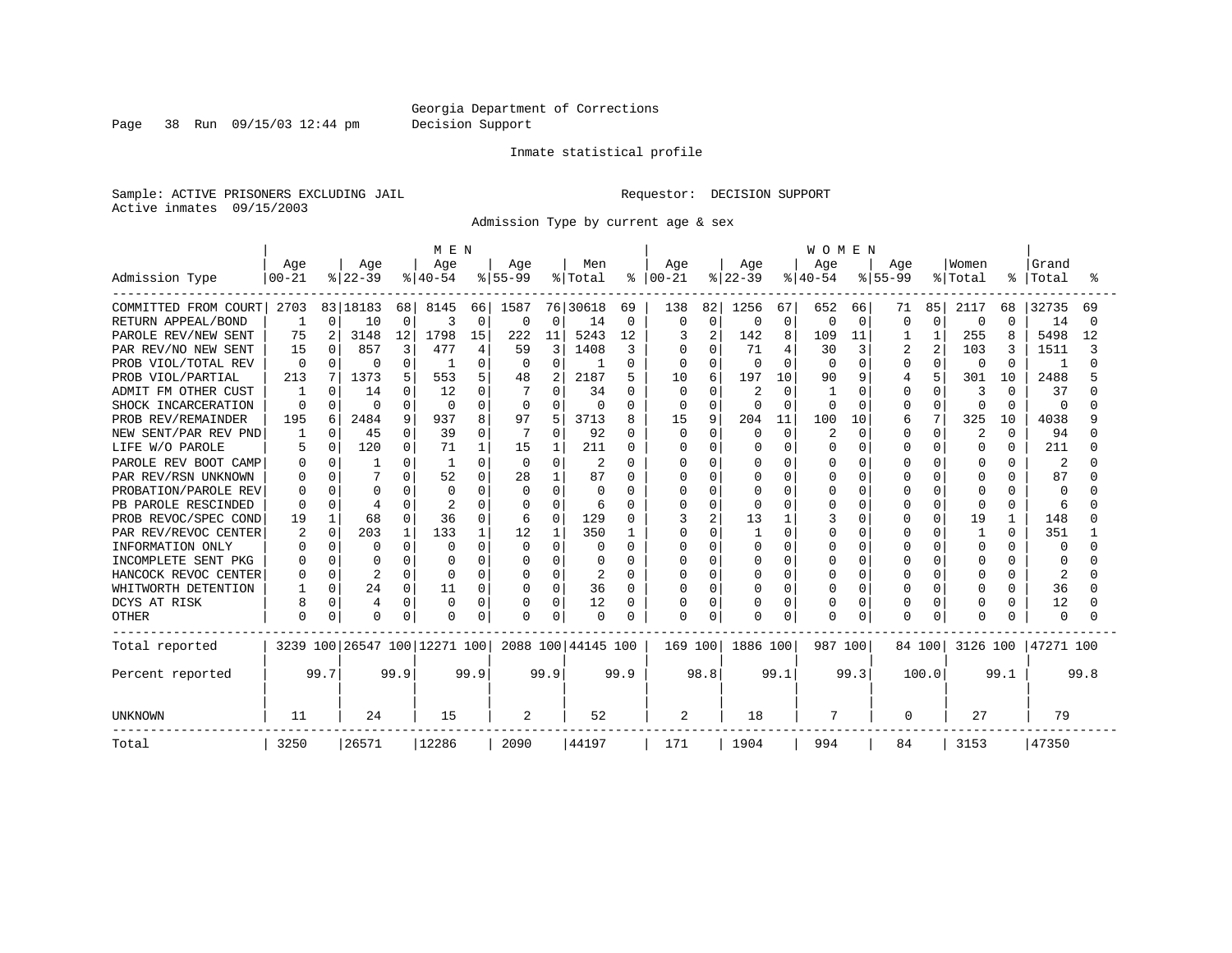Page 39 Run 09/15/03 12:44 pm Decision Support

Inmate statistical profile

Sample: ACTIVE PRISONERS EXCLUDING JAIL **Requestor: DECISION SUPPORT** Active inmates 09/15/2003

Release Type by current age & sex

| Release Type                         | Age<br>$ 00-21$ | Aqe<br>$8122 - 39$                 |       | M E N<br>Aqe<br>$8140 - 54$ |                | Aqe<br>$ 55-99 $ |                            | Men<br>% Total           | °≈ | Aqe<br>$ 00-21$ |                     | Age<br>$ 22-39 $               | <b>WOMEN</b><br>Aqe<br>$ 40-54$ | Age<br>$8155 - 99$ |                      | Women<br>% Total | Grand<br>%   Total |  |
|--------------------------------------|-----------------|------------------------------------|-------|-----------------------------|----------------|------------------|----------------------------|--------------------------|----|-----------------|---------------------|--------------------------------|---------------------------------|--------------------|----------------------|------------------|--------------------|--|
| PAROLE<br>SENTENCE EXPIRED<br>Active | $\Omega$        | 24<br>3250 100 26571 100 12285 100 | - 0 I | 15                          | 0 <sub>1</sub> | 2                | 0 <sup>1</sup><br>$\Omega$ | 52<br>2090 100 44196 100 |    | ∠<br>0          | $\Omega$<br>171 100 | 18<br>$\mathbf{0}$<br>1904 100 | 994 100                         | $\Omega$<br>84 100 | 01<br>$\overline{0}$ | 3153 100         | 79<br>147349 100   |  |
| Total                                | 3250            | 26571                              |       | 12286                       |                | 2090             |                            | 44197                    |    | 171             |                     | 1904                           | 994                             | 84                 |                      | 3153             | 47350              |  |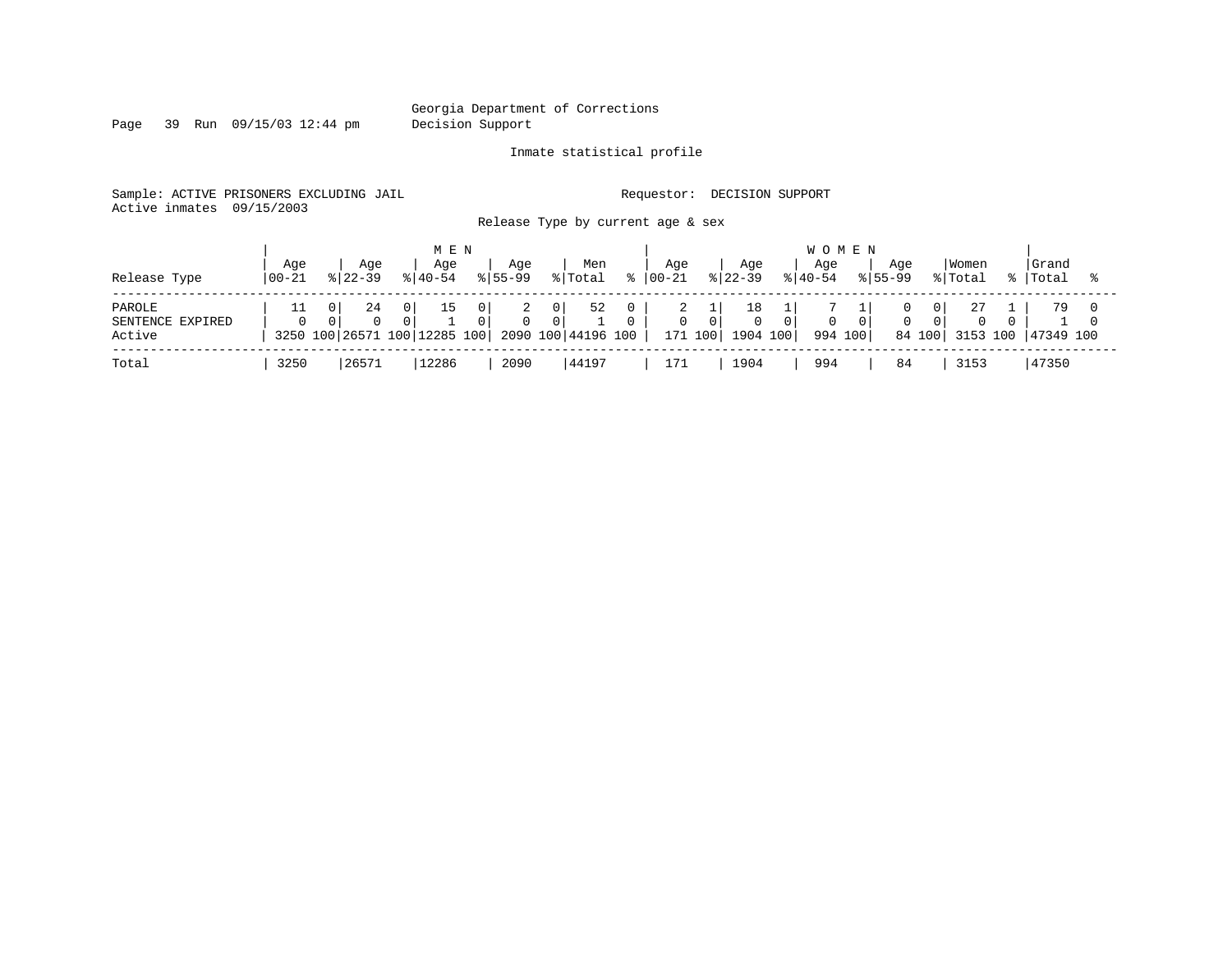Page 40 Run 09/15/03 12:44 pm Decision Support

#### Inmate statistical profile

Sample: ACTIVE PRISONERS EXCLUDING JAIL **Requestor: DECISION SUPPORT** Active inmates 09/15/2003

Inst By Group by current age & sex

|                      |           |          |           |                | M E N                   |      |              |                |                    |      |            |       |           |          | <b>WOMEN</b> |       |             |        |          |          |           |      |
|----------------------|-----------|----------|-----------|----------------|-------------------------|------|--------------|----------------|--------------------|------|------------|-------|-----------|----------|--------------|-------|-------------|--------|----------|----------|-----------|------|
|                      | Age       |          | Age       |                | Age                     |      | Age          |                | Men                |      | Age        |       | Age       |          | Age          |       | Age         |        | Women    |          | Grand     |      |
| Inst By Group        | $00 - 21$ |          | $ 22-39 $ |                | $8 40-54$               |      | $ 55-99 $    |                | % Total            | ៖    | $ 00 - 21$ |       | $8 22-39$ |          | $8 40-54$    |       | $ 55-99 $   |        | % Total  |          | %   Total |      |
| County jails         |           | $\Omega$ | $\Omega$  | 0              | $\Omega$                | 0    | $\Omega$     | $\Omega$       | $\Omega$           | 0    | 0          |       |           | 0        | $\Omega$     |       | O           |        | $\Omega$ |          | $\Omega$  |      |
| Transitional centers | 11        |          | 475       | 2              | 248                     | 2    | 16           |                | 750                |      | 5          |       | 118       | 6        | 60           | 6     |             |        | 184      | 6        | 934       |      |
| County camps         | 466       | 14       | 3521      | 13             | 916                     |      | 31           |                | 4934               | 11   | $\Omega$   |       |           | $\Omega$ | $\Omega$     |       |             |        |          | $\Omega$ | 4935      | 10   |
| Inmate boot camps    | 194       | 6        | 582       |                | $\Omega$                | O    | 0            | $\Omega$       | 776                |      | 0          |       | $\Omega$  |          | $\Omega$     |       | $\Omega$    |        | $\Omega$ |          | 776       |      |
| State prisons        | 2231      | 69       | 18938     | 72             | 9761                    | 80   | 1881         | 90             | 32811              | 74   | 166        | 97    | 1785      | 94       | 933          | 94    | 83          | 99     | 2967     | 94       | 35778     | 76   |
| Private prisons      | 332       | 10       | 2829      |                | 1267                    | 10   | 160          | 8              | 4588               | 10   | 0          |       | 0         | $\Omega$ | $\Omega$     |       | $\Omega$    |        | $\Omega$ | $\Omega$ | 4588      | 10   |
| Other                | 3         | 0        | 14        | $\overline{0}$ | 3                       | 0    | $\mathbf{0}$ | $\overline{0}$ | 20                 | 0    | 0          | 0     | 0         | 0        |              |       | 0           |        |          |          | 21        |      |
| Total reported       | 3237      |          |           |                | 100 26359 100 12195 100 |      |              |                | 2088 100 43879 100 |      | 171 100    |       | 1904 100  |          | 994 100      |       |             | 84 100 | 3153 100 |          | 47032 100 |      |
| Percent reported     |           | 99.7     |           | 99.7           |                         | 99.8 |              | 100.0          |                    | 99.7 |            | 100.0 |           | 100.0    |              | 100.0 |             | 100.0  |          | 100.0    |           | 99.7 |
|                      |           |          |           |                |                         |      |              |                |                    |      |            |       |           |          |              |       |             |        |          |          |           |      |
| Not reported         | 10        |          | 89        |                | 22                      |      | 0            |                | 121                |      | 0          |       | $\Omega$  |          | $\Omega$     |       | $\mathbf 0$ |        | 0        |          | 121       |      |
| Total                | 3250      |          | 26571     |                | 12286                   |      | 2090         |                | 44197              |      | 171        |       | 1904      |          | 994          |       | 84          |        | 3153     |          | 47350     |      |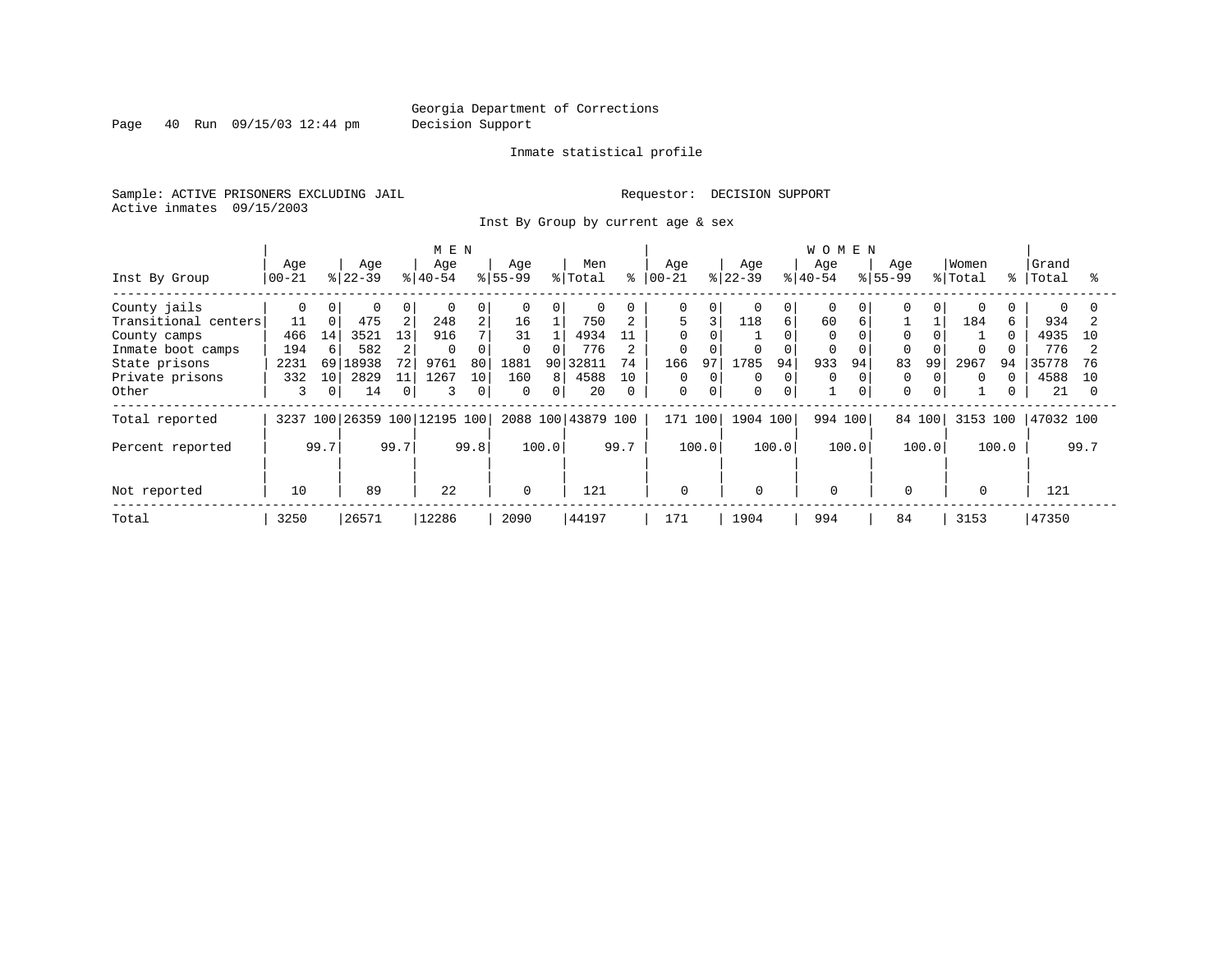Page 41 Run 09/15/03 12:44 pm Decision Support

#### Inmate statistical profile

Sample: ACTIVE PRISONERS EXCLUDING JAIL **Requestor: DECISION SUPPORT** Active inmates 09/15/2003

Institution by current age & sex

|                      |                |              |             |                | M E N     |              |                |             |          |                |               |             |             |          | <b>WOMEN</b> |             |              |              |              |          |       |              |
|----------------------|----------------|--------------|-------------|----------------|-----------|--------------|----------------|-------------|----------|----------------|---------------|-------------|-------------|----------|--------------|-------------|--------------|--------------|--------------|----------|-------|--------------|
|                      | Age            |              | Age         |                | Age       |              | Age            |             | Men      |                | Age           |             | Age         |          | Age          |             | Age          |              | Women        |          | Grand |              |
| Institution          | $00 - 21$      |              | $8 22-39$   |                | $8 40-54$ |              | $8 55-99$      |             | % Total  |                | $8   00 - 21$ |             | $ 22-39$    |          | $8 40-54$    |             | $8 55-99$    |              | % Total      | ႜ        | Total | °            |
| Albany Trans Ctr     | 1              | 0            | 98          | $\overline{0}$ | 48        | $\mathbf{0}$ | 3              | 0           | 150      | $\Omega$       | 0             | 0           | 0           | 0        | 0            | 0           | 0            | $\Omega$     | 0            | $\Omega$ | 150   | O            |
| Atlanta Trans Ctr(M) | 3              | $\mathbf 0$  | 137         | $\mathbf{1}$   | 93        | $\mathbf{1}$ | $\overline{4}$ | $\mathbf 0$ | 237      | $\mathbf{1}$   | 0             | $\mathbf 0$ | $\mathbf 0$ | $\Omega$ | $\Omega$     | $\Omega$    | $\Omega$     | $\Omega$     | $\mathbf 0$  | $\Omega$ | 237   | $\mathbf{1}$ |
| Macon Trans Ctr      | 4              | $\Omega$     | 80          | 0              | 34        | $\mathbf 0$  | 3              | 0           | 121      | $\mathbf 0$    | O             | $\mathbf 0$ | $\Omega$    | $\Omega$ | $\Omega$     | $\Omega$    | $\Omega$     | $\Omega$     | $\Omega$     | $\Omega$ | 121   | $\Omega$     |
| Metro Trans Ctr (W)  | O              | $\Omega$     | $\Omega$    | $\Omega$       | $\Omega$  | $\Omega$     | $\Omega$       | $\Omega$    | $\Omega$ | $\Omega$       |               | 3           | 117         | 6        | 60           | 6           | 1            | $\mathbf{1}$ | 183          | 6        | 183   |              |
| Savannah Mens TC     |                | $\Omega$     | 124         | $\Omega$       | 54        | 0            | 5              | $\Omega$    | 185      | 0              | U             | $\Omega$    | $\Omega$    | $\Omega$ | $\Omega$     | $\cap$      | U            | U            | $\Omega$     | 0        | 185   |              |
| Savannah Womens TC   |                | $\Omega$     | $\mathbf 0$ | $\Omega$       | $\Omega$  | $\Omega$     | $\mathbf 0$    | $\Omega$    | 0        | $\Omega$       | ი             | $\Omega$    |             | $\Omega$ | $\Omega$     | $\Omega$    | $\Omega$     | $\Omega$     | $\mathbf{1}$ | $\Omega$ | 1     | U            |
| Augusta Trans Ctr    |                | 0            | 123         | 0              | 69        | 1            | $\overline{2}$ | 0           | 197      | $\Omega$       | O             | $\mathbf 0$ | $\Omega$    | $\Omega$ | 0            | $\Omega$    | <sup>0</sup> | 0            | $\mathbf 0$  | $\Omega$ | 197   |              |
| Coastal Trans Ctr    |                | $\Omega$     | 36          | $\mathbf 0$    | 19        | $\Omega$     | $\mathbf{1}$   | $\Omega$    | 57       | $\Omega$       | U             | 0           | $\Omega$    | $\Omega$ | O            | $\Omega$    | U            | U            | $\Omega$     | $\Omega$ | 57    |              |
| Central State Hosp   | 3              | $\Omega$     | 14          | $\mathbf 0$    | 3         | $\Omega$     | 0              | $\Omega$    | 20       | $\Omega$       | ი             | 0           | 0           | $\Omega$ |              | $\Omega$    | U            | U            |              | $\Omega$ | 21    |              |
| Bulloch County       | 19             | $\mathbf{1}$ | 102         | $\mathbf 0$    | 21        | $\Omega$     | $\mathbf 0$    | $\Omega$    | 142      | $\Omega$       | U             | $\mathbf 0$ |             | $\Omega$ | $\Omega$     | $\cap$      | $\Omega$     | U            | 1            | $\Omega$ | 143   |              |
| Carroll County       | 34             | $\mathbf{1}$ | 150         | $\mathbf{1}$   | 51        | $\Omega$     | $\overline{2}$ | $\Omega$    | 237      | 1              | O             | $\Omega$    | $\Omega$    | $\Omega$ | 0            | $\Omega$    | U            | U            | $\Omega$     | $\Omega$ | 237   |              |
| Clarke County        | 11             | $\Omega$     | 71          | $\mathbf 0$    | 14        | $\Omega$     | $\mathbf{1}$   | $\Omega$    | 97       | 0              | Ω             | $\Omega$    | $\Omega$    | $\Omega$ | O            | $\Omega$    | U            | 0            | $\Omega$     | $\Omega$ | 97    |              |
| Colquitt County      | 19             | 1            | 121         | $\mathbf 0$    | 27        | 0            | $\mathbf 0$    | $\Omega$    | 167      | 0              | N             | $\mathbf 0$ | $\Omega$    | $\Omega$ | 0            | 0           | $\Omega$     | $\Omega$     | $\Omega$     | $\Omega$ | 167   |              |
| Coweta County        | 13             | $\mathbf 0$  | 131         | $\mathbf 0$    | 50        | $\Omega$     | 3              | $\Omega$    | 197      | 0              | Λ             | $\mathbf 0$ | $\Omega$    | $\Omega$ | O            | $\Omega$    | U            | O            | $\Omega$     | $\Omega$ | 197   | ∩            |
| Decatur County       | 15             | $\Omega$     | 147         | 1              | 37        | 0            | $\mathbf{0}$   | $\Omega$    | 199      | $\Omega$       | O             | 0           | $\Omega$    | $\Omega$ | 0            | $\Omega$    | <sup>0</sup> | 0            | 0            | 0        | 199   | U            |
| Effingham County     | 31             | 1            | 184         | $\mathbf{1}$   | 26        | 0            | 2              | $\Omega$    | 243      | 1              | U             | 0           | O           | $\Omega$ | $\Omega$     | $\cap$      | U            | U            | $\Omega$     | 0        | 243   |              |
| Floyd County         | 26             | $\mathbf{1}$ | 240         | $\mathbf{1}$   | 73        | $\mathbf{1}$ | $\Omega$       | $\Omega$    | 339      | 1              | O             | $\Omega$    | $\Omega$    | $\Omega$ | $\Omega$     | $\cap$      | U            | U            | $\Omega$     | $\Omega$ | 339   |              |
| Gwinnett County      | 20             | $\mathbf{1}$ | 152         | $\mathbf{1}$   | 47        | $\Omega$     | $\Omega$       | $\Omega$    | 219      | $\Omega$       | Ω             | $\Omega$    | $\Omega$    | $\Omega$ | 0            | $\Omega$    | $\Omega$     | 0            | $\Omega$     | $\Omega$ | 219   | U            |
| Hall County          | 11             | $\Omega$     | 118         | $\mathbf 0$    | 28        | $\Omega$     | $\mathbf{1}$   | $\Omega$    | 158      | $\Omega$       |               | $\mathbf 0$ | $\Omega$    | $\Omega$ | $\Omega$     | $\Omega$    | <sup>0</sup> | 0            | $\Omega$     | $\Omega$ | 158   |              |
| Harris County        | q              | $\Omega$     | 82          | $\mathbf 0$    | 13        | $\Omega$     | $\mathbf 0$    | $\Omega$    | 104      | $\Omega$       | U             | $\mathbf 0$ | $\Omega$    | $\Omega$ | O            | $\Omega$    | <sup>0</sup> | 0            | $\Omega$     | $\Omega$ | 104   | U            |
| Jackson County       | 14             | $\Omega$     | 113         | $\mathbf 0$    | 44        | $\Omega$     | 3              | $\Omega$    | 174      | 0              | Ω             | 0           | O           | $\Omega$ | $\Omega$     | O           | <sup>0</sup> | O            | $\Omega$     | $\Omega$ | 174   |              |
| Jefferson County     | 20             |              | 131         | $\Omega$       | 31        | 0            | $\mathbf{1}$   | $\Omega$    | 183      | 0              | U             | $\Omega$    | $\Omega$    | $\cap$   | $\cap$       | $\cap$      | U            | U            | $\Omega$     | $\Omega$ | 183   |              |
| Mitchell County      | 10             | $\Omega$     | 81          | $\mathbf 0$    | 18        | 0            | $\Omega$       | $\Omega$    | 109      | 0              | N             | 0           | $\Omega$    | $\Omega$ | $\Omega$     | $\Omega$    | U            | $\Omega$     | $\Omega$     | 0        | 109   |              |
| Muscogee County      | 52             | 2            | 362         | $\mathbf{1}$   | 90        | $\mathbf{1}$ | 4              | $\Omega$    | 508      | 1              | ი             | $\Omega$    | $\Omega$    | $\Omega$ | 0            | $\Omega$    | <sup>0</sup> | 0            | $\Omega$     | $\Omega$ | 508   |              |
| Richmond County      | 16             | $\Omega$     | 150         | $\mathbf{1}$   | 36        | $\Omega$     | 5              | $\Omega$    | 207      | $\Omega$       |               | $\mathbf 0$ | $\Omega$    | $\Omega$ | $\Omega$     | $\Omega$    | $\Omega$     | 0            | $\Omega$     | $\Omega$ | 207   |              |
| Screven County       | 12             | $\Omega$     | 105         | $\Omega$       | 31        | $\Omega$     | $\Omega$       | $\Omega$    | 148      | 0              | O             | $\mathbf 0$ | $\Omega$    | $\Omega$ | $\Omega$     | $\Omega$    | <sup>0</sup> | O            | $\Omega$     | $\Omega$ | 148   | ∩            |
| Spalding County      | 25             | 1            | 257         | $\mathbf{1}$   | 77        | 1            | 3              | $\Omega$    | 362      | 1              | O             | $\mathbf 0$ | $\Omega$    | $\Omega$ | $\Omega$     | $\Omega$    | <sup>0</sup> | O            | $\Omega$     | $\Omega$ | 362   |              |
| Stewart County       | q              | $\Omega$     | 59          | $\mathbf 0$    | 17        | $\Omega$     | $\Omega$       | $\Omega$    | 85       | $\Omega$       | U             | $\Omega$    | O           | $\Omega$ | $\cap$       | $\cap$      | U            | U            | $\Omega$     | $\Omega$ | 85    | U            |
| Sumter County        | 31             | 1.           | 252         | 1              | 61        | $\Omega$     | $\overline{2}$ | $\Omega$    | 346      | 1              | U             | $\Omega$    | $\Omega$    | $\Omega$ | $\Omega$     | $\cap$      | U            | U            | $\Omega$     | 0        | 346   |              |
| Terrell County       | 8              | $\Omega$     | 90          | $\Omega$       | 32        | $\Omega$     | $\mathbf{1}$   | $\Omega$    | 131      | 0              | N             | $\Omega$    | $\Omega$    | $\Omega$ | O            | $\Omega$    | <sup>0</sup> | 0            | $\mathbf 0$  | $\Omega$ | 131   | ∩            |
| Thomas County        | $\overline{4}$ | $\Omega$     | 104         | $\mathbf 0$    | 24        | $\Omega$     | $\overline{2}$ | 0           | 134      | 0              | N             | $\mathbf 0$ | $\Omega$    | $\Omega$ | $\Omega$     | $\Omega$    | U            | O            | $\Omega$     | $\Omega$ | 134   |              |
| Troup County         | 30             | 1            | 175         | 1              | 36        | 0            | 0              | 0           | 241      | 1              | O             | 0           | $\Omega$    | 0        | 0            | $\Omega$    | <sup>0</sup> | O            | 0            | $\Omega$ | 241   |              |
| Clayton County       | 27             |              | 144         | $\mathbf{1}$   | 32        | 0            | 1              | 0           | 204      | 0              | O             | 0           | 0           | 0        | $\Omega$     | $\Omega$    | <sup>0</sup> | O            | $\Omega$     | $\Omega$ | 204   | U            |
| Ware Prison          | 62             | 2            | 618         | 2              | 271       | 2            | 40             | 2           | 991      | $\overline{c}$ | U             | $\Omega$    | 0           | $\Omega$ | $\Omega$     | $\Omega$    | $\Omega$     | $\Omega$     | $\Omega$     | $\Omega$ | 991   |              |
| Lowndes Prison       | 41             | 1            | 194         | $\mathbf{1}$   | 60        | 0            | $\overline{2}$ | $\Omega$    | 297      | 1              | 0             | 0           | $\Omega$    | 0        | 0            | $\mathbf 0$ | 0            | $\Omega$     | $\Omega$     | $\Omega$ | 297   |              |
| Dodge Prison         | 43             | 1            | 648         | $\overline{a}$ | 389       | 3            | 64             | 3           | 1144     | 3              | 0             | 0           | U           | 0        | O            | 0           | <sup>0</sup> | 0            | 0            | O        | 1144  |              |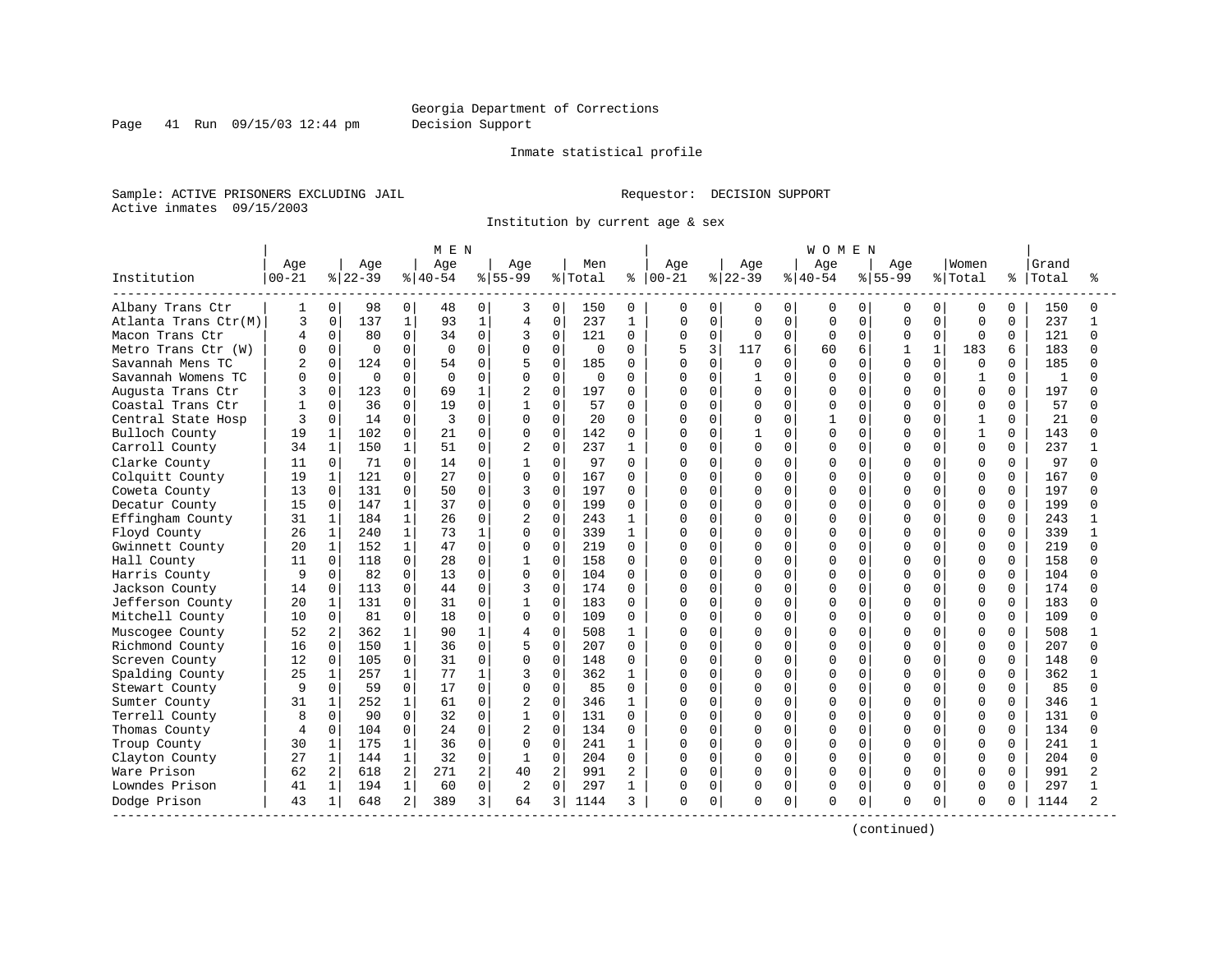#### Georgia Department of Corrections<br>Decision Support

Page 42 Run 09/15/03 12:44 pm

Inmate statistical profile

Sample: ACTIVE PRISONERS EXCLUDING JAIL Requestor: DECISION SUPPORT Active inmates 09/15/2003

Institution by current age & sex (CONTINUED)

|                      |              |                |                |                | M E N     |                |                |                 |          |                |               |              |          |          | <b>WOMEN</b> |          |             |             |              |              |       |                |
|----------------------|--------------|----------------|----------------|----------------|-----------|----------------|----------------|-----------------|----------|----------------|---------------|--------------|----------|----------|--------------|----------|-------------|-------------|--------------|--------------|-------|----------------|
|                      | Age          |                | Age            |                | Age       |                | Age            |                 | Men      |                | Age           |              | Age      |          | Age          |          | Age         |             | Women        |              | Grand |                |
| Institution          | $00 - 21$    |                | $8 22-39$      |                | $8 40-54$ |                | $8 55-99$      |                 | % Total  |                | $8   00 - 21$ |              | $ 22-39$ |          | $8 40-54$    |          | $8155 - 99$ |             | % Total      | %            | Total | る              |
| Phillips Prison      | 27           | 1              | 412            | 2              | 261       | 2              | 51             | 2               | 751      | 2              | $\Omega$      | O            | $\Omega$ | $\Omega$ | 0            | 0        | 0           | 0           | 0            | 0            | 751   |                |
| Walker Prison        | 43           | $\mathbf 1$    | 345            | $\mathbf{1}$   | 204       | $\overline{2}$ | 31             | $\mathbf{1}$    | 623      | 1              | $\Omega$      | $\Omega$     | $\Omega$ | $\Omega$ | $\Omega$     | $\Omega$ | $\cap$      | $\Omega$    | $\Omega$     | $\Omega$     | 623   | 1              |
| Wayne Prison         | 18           | $\mathbf{1}$   | 97             | $\Omega$       | 60        | $\Omega$       | 6              | $\Omega$        | 181      | $\Omega$       | $\Omega$      | $\Omega$     | $\Omega$ | $\Omega$ | $\Omega$     | $\Omega$ | $\Omega$    | $\Omega$    | $\Omega$     | $\Omega$     | 181   | $\Omega$       |
| Arrendale Prison     | 381          | 12             | 572            | 2              | 230       | $\overline{2}$ | 12             | $\mathbf{1}$    | 1195     | 3              | $\Omega$      | $\Omega$     | $\Omega$ | $\Omega$ | $\Omega$     | $\Omega$ | n           | $\Omega$    | $\Omega$     | $\Omega$     | 1195  | 3              |
| Montgomery Prison    | 37           | $\mathbf{1}$   | 271            | $\mathbf{1}$   | 71        | $\mathbf{1}$   | 9              | $\Omega$        | 388      | $\mathbf{1}$   | $\Omega$      | O            | $\Omega$ | $\Omega$ | $\Omega$     | $\Omega$ | $\cap$      | $\Omega$    | $\Omega$     | $\Omega$     | 388   |                |
| Lee Prison           | 41           | $\mathbf{1}$   | 419            | $\overline{a}$ | 240       | $\overline{2}$ | 30             | -1              | 730      | $\overline{a}$ | $\Omega$      | <sup>0</sup> | $\cap$   | $\cap$   | $\cap$       | $\Omega$ | n           | $\Omega$    | <sup>0</sup> | 0            | 730   | $\mathfrak{D}$ |
| Putnam Prison        | $\Omega$     | $\Omega$       | $\mathbf{1}$   | $\Omega$       | $\Omega$  | $\Omega$       | $\Omega$       | $\Omega$        |          | $\Omega$       | $\Omega$      | O            | $\Omega$ |          | $\Omega$     | $\Omega$ | n           | $\Omega$    | $\Omega$     | O            |       | ∩              |
| Georgia State Prison | 25           | $\mathbf{1}$   | 770            | 3              | 334       | 3              | 48             |                 | 1177     |                | $\cap$        | U            | $\cap$   |          | $\cap$       | $\Omega$ | C           | $\cap$      | $\Omega$     | U            | 1177  |                |
| Mens Prison          | $\mathbf{1}$ | $\Omega$       | 131            | $\Omega$       | 231       | $\overline{2}$ | 296            | 14              | 659      |                | $\cap$        | U            | $\cap$   | $\cap$   | $\cap$       | $\Omega$ | n           | $\Omega$    | $\Omega$     | $\Omega$     | 659   |                |
| Jackson Prison-Diag  | 145          | 4              | 916            | 3              | 433       | $\overline{4}$ | 69             | $\mathcal{L}$   | 1563     | 4              | $\Omega$      | U            | $\cap$   | $\Omega$ | $\cap$       | $\Omega$ | n           | $\Omega$    | $\Omega$     | $\Omega$     | 1563  | २              |
| Jackson Prison-Perm  | -1           | $\Omega$       | 144            | $\mathbf{1}$   | 91        | $\mathbf{1}$   | 10             | $\Omega$        | 246      |                | $\Omega$      | $\Omega$     | $\Omega$ | $\Omega$ | $\Omega$     | $\Omega$ | U           | $\Omega$    | 0            | $\Omega$     | 246   |                |
| Coastal Prison       | 169          | 5              | 872            | 3              | 376       | 3              | 44             | $\overline{2}$  | 1461     | ζ              | $\Omega$      | $\Omega$     | $\Omega$ | $\Omega$ | $\Omega$     | $\Omega$ | $\cap$      | $\mathbf 0$ | $\mathbf 0$  | $\Omega$     | 1461  | ζ              |
| Scott Prison         | 35           | 1              | 695            | 3              | 385       | 3              | 51             | $\mathfrak{D}$  | 1166     | 3              | $\Omega$      | <sup>0</sup> | $\cap$   | $\Omega$ | $\Omega$     | $\Omega$ | C           | $\Omega$    | 0            | 0            | 1166  | $\overline{a}$ |
| Rivers Prison        | 44           | $\mathbf{1}$   | 639            | $\overline{a}$ | 366       | 3              | 47             | $\overline{2}$  | 1096     | 2              | $\Omega$      | $\Omega$     | $\cap$   | $\Omega$ | $\cap$       | $\Omega$ | $\cap$      | $\Omega$    | $\Omega$     | 0            | 1096  | $\mathfrak{D}$ |
| Rutledge Prison      | 25           | 1              | 266            | $\mathbf{1}$   | 239       | $\overline{2}$ | 54             | 3               | 584      |                | $\Omega$      | $\Omega$     |          |          | $\cap$       | $\cap$   | n           | $\Omega$    | $\Omega$     | <sup>0</sup> | 584   |                |
| Central Prison       | 22           | 1              | 382            | $\mathbf{1}$   | 309       | 3              | 60             | २               | 773      |                | $\Omega$      | $\Omega$     | $\Omega$ |          | $\cap$       | $\Omega$ | n           | $\Omega$    | $\Omega$     | $\Omega$     | 773   | $\mathfrak{D}$ |
| Augusta Med Prison   | 33           | 1              | 512            | $\overline{a}$ | 323       | 3              | 104            | $5\overline{2}$ | 972      | $\mathfrak{D}$ | $\Omega$      | U            | $\cap$   | $\cap$   | $\Omega$     | $\Omega$ | $\cap$      | $\Omega$    | $\Omega$     | $\Omega$     | 972   | $\mathcal{D}$  |
| Rogers Prison        | 159          | 5              | 819            | 3              | 262       | $\overline{2}$ | 10             | $\Omega$        | 1250     |                | $\Omega$      | $\Omega$     | $\Omega$ | $\Omega$ | $\Omega$     | $\Omega$ | $\cap$      | $\Omega$    | $\Omega$     | 0            | 1250  | ζ              |
| Burruss Prison       | 30           | $\mathbf 1$    | 165            | $\mathbf{1}$   | 87        | $\mathbf{1}$   | 10             | $\Omega$        | 292      | $\mathbf{1}$   | $\Omega$      | $\mathbf 0$  | $\Omega$ | $\Omega$ | $\Omega$     | $\Omega$ | $\cap$      | $\mathbf 0$ | $\mathbf 0$  | $\Omega$     | 292   | $\mathbf{1}$   |
| Bostick Prison       | 13           | $\Omega$       | 184            | $\mathbf{1}$   | 238       | $\overline{2}$ | 173            | 8               | 608      | $\mathbf{1}$   | $\Omega$      | $\Omega$     | $\Omega$ | $\cap$   | $\Omega$     | $\Omega$ | $\cap$      | $\Omega$    | $\Omega$     | $\Omega$     | 608   | 1              |
| Valdosta Prison      | 29           | 1              | 465            | $\overline{a}$ | 243       | $\overline{2}$ | 42             | $\overline{2}$  | 779      | 2              | $\Omega$      | $\Omega$     | $\Omega$ | $\Omega$ | $\Omega$     | $\Omega$ | n           | $\Omega$    | $\Omega$     | 0            | 779   | $\mathfrak{D}$ |
| Hays Prison          | 48           | 1              | 530            | $\overline{a}$ | 249       | $\overline{2}$ | 40             | $\overline{a}$  | 867      |                | $\Omega$      | <sup>0</sup> | $\cap$   | $\Omega$ | $\Omega$     | $\cap$   | $\cap$      | $\Omega$    | 0            | 0            | 867   | $\overline{a}$ |
| Hancock Prison       | 60           | 2              | 693            | $\overline{3}$ | 359       | 3              | 63             | 3               | 1175     | 3              | $\Omega$      | <sup>0</sup> |          | $\Omega$ | $\Omega$     | $\Omega$ | $\cap$      | 0           | 0            | 0            | 1175  |                |
| Telfair Prison       | 55           | 2              | 693            | 3              | 269       | $\overline{2}$ | 32             | $\mathfrak{D}$  | 1049     |                | $\Omega$      | $\Omega$     | $\cap$   |          | $\cap$       | $\Omega$ | C           | $\Omega$    | $\Omega$     | O            | 1049  | $\mathfrak{D}$ |
| Autry Prison         | 89           | 3              | 769            | 3              | 395       | 3              | 69             | $\mathcal{R}$   | 1322     |                | $\Omega$      | U            | $\cap$   | $\cap$   | $\Omega$     | $\Omega$ | ∩           | $\cap$      | $\Omega$     | $\cap$       | 1322  | २              |
| Johnson Prison       | 37           | $\mathbf{1}$   | 488            | $\overline{a}$ | 322       | $\overline{3}$ | 56             | २               | 903      | $\overline{a}$ | $\Omega$      | $\Omega$     | $\cap$   | $\cap$   | $\cap$       | $\Omega$ | n           | $\Omega$    | $\Omega$     | $\Omega$     | 903   | $\mathcal{D}$  |
| Wilcox Prison        | 65           | 2              | 725            | 3              | 473       | $\overline{4}$ | 70             | $\mathcal{R}$   | 1333     |                | $\Omega$      | $\Omega$     |          | $\Omega$ | $\Omega$     | $\Omega$ | C           | $\Omega$    | $\Omega$     | <sup>0</sup> | 1333  |                |
| Calhoun Prison       | 77           | 2              | 781            | $\overline{3}$ | 327       | 3              | 54             | २               | 1239     |                | $\Omega$      | $\Omega$     | $\cap$   | $\Omega$ | $\Omega$     | $\Omega$ |             | $\Omega$    | 0            | $\Omega$     | 1239  | ς              |
| Dooly Prison         | 53           | $\overline{a}$ | 660            | $\overline{a}$ | 371       | 3              | 64             | 3               | 1148     | 3              | $\Omega$      | $\Omega$     | $\Omega$ |          | $\cap$       | $\Omega$ | $\cap$      | $\Omega$    | $\Omega$     | $\Omega$     | 1148  | $\mathfrak{D}$ |
| Macon Prison         | 35           | $\mathbf 1$    | 892            | 3              | 361       | 3              | 79             | $\overline{4}$  | 1367     | 3              | $\Omega$      | $\Omega$     |          |          | $\cap$       | $\Omega$ | $\cap$      | 0           | 0            | 0            | 1367  |                |
| Smith Prison         | 55           | 2              | 742            | 3              | 290       | $\overline{2}$ | 40             | $\mathfrak{D}$  | 1127     | 3              | $\Omega$      | $\Omega$     |          |          | $\cap$       | $\Omega$ | $\cap$      | $\Omega$    | $\Omega$     | U            | 1127  | $\mathfrak{D}$ |
| Homerville Prison    |              | $\Omega$       | 120            | $\Omega$       | 72        | $\mathbf{1}$   | $\overline{4}$ | $\Omega$        | 198      | 0              | $\cap$        | $\Omega$     | -1       | $\Omega$ | $\cap$       | $\Omega$ | $\cap$      | $\Omega$    | $\mathbf{1}$ | $\Omega$     | 199   | $\cap$         |
| Washingtn Women Pris | $\Omega$     | $\mathbf 0$    | $\overline{2}$ | 0              | $\Omega$  | $\Omega$       | $\Omega$       | $\Omega$        | 2        | 0              | 57            | 33           | 653      | 34       | 322          | 32       | 31          | 37          | 1063         | 34           | 1065  | 2              |
| Baldwin Prison       | 60           | 2              | 394            | $\mathbf{1}$   | 202       | 2              | 27             | $\mathbf{1}$    | 683      | $\overline{2}$ | $\Omega$      | $\mathbf 0$  | $\Omega$ | 0        | $\Omega$     | $\Omega$ | $\Omega$    | $\mathbf 0$ | 0            | <sup>0</sup> | 683   |                |
| Metro Womens Prison  | $\Omega$     | $\mathbf 0$    | $\Omega$       | 0              | $\Omega$  | 0              | $\Omega$       | 0               | $\Omega$ | 0              | 56            | 33           | 496      | 26       | 283          | 28       | 21          | 25          | 856          | 27           | 856   | $\overline{a}$ |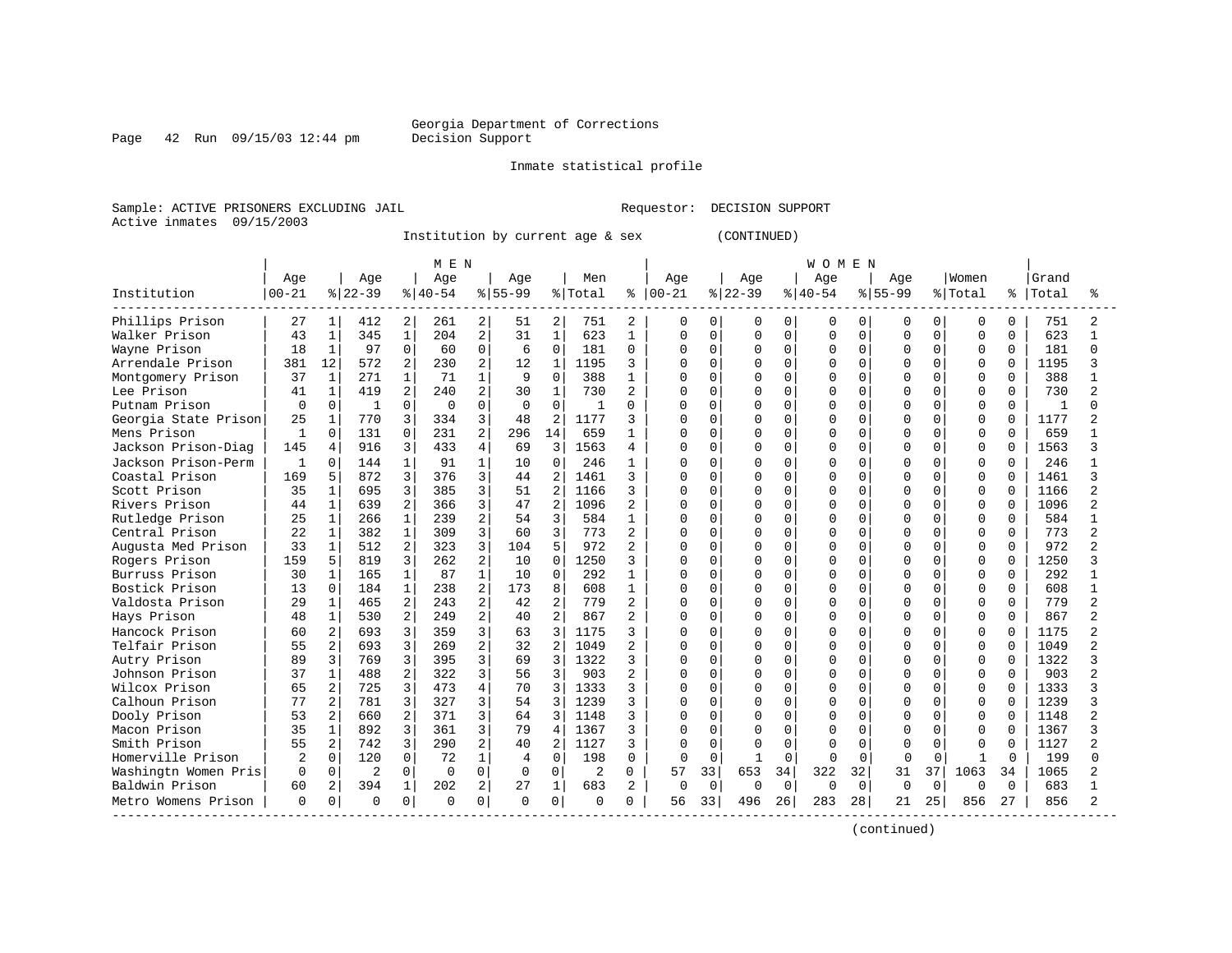#### Georgia Department of Corrections<br>Decision Support

Page 43 Run  $09/15/03$  12:44 pm

Inmate statistical profile

Sample: ACTIVE PRISONERS EXCLUDING JAIL Requestor: DECISION SUPPORT Active inmates 09/15/2003

Institution by current age & sex (CONTINUED)

|                      |            |                |           |      | M E N                        |          |           |                |                    |          |          |          |           |          | <b>WOMEN</b> |          |           |          |              |              |           |      |
|----------------------|------------|----------------|-----------|------|------------------------------|----------|-----------|----------------|--------------------|----------|----------|----------|-----------|----------|--------------|----------|-----------|----------|--------------|--------------|-----------|------|
|                      | Age        |                | Age       |      | Age                          |          | Age       |                | Men                |          | Age      |          | Age       |          | Age          |          | Age       |          | Women        |              | Grand     |      |
| Institution          | $ 00 - 21$ |                | $ 22-39 $ |      | $ 40-54 $                    |          | $8 55-99$ |                | % Total            | ွေ       | $ 00-21$ |          | $ 22-39 $ |          | $ 40-54 $    |          | $8 55-99$ |          | % Total      | %            | Total     | ႜ    |
| Pulaski Womens Pris  | $\Omega$   | 0              |           | 0    | $\Omega$                     | 0        | $\Omega$  | 0              |                    | $\Omega$ | 53       | 31       | 635       | 33       | 328          | 33       | 31        | 37       | 1047         | 33           | 1048      |      |
| Pelham PreTrans Unit | 4          | 0              | 128       | 0    | 63                           |          |           | $\mathbf 0$    | 199                | 0        | 0        | $\Omega$ | $\Omega$  | 0        | $\Omega$     | $\Omega$ | $\Omega$  | 0        | $\Omega$     | $\Omega$     | 199       |      |
| Milan Prison         | 38         |                | 164       |      | 55                           | $\Omega$ | 2         | $\Omega$       | 259                |          | $\Omega$ |          | $\Omega$  |          |              |          |           | $\Omega$ | $\Omega$     | 0            | 259       |      |
| D Ray James Prison   | 138        |                | 977       | 4    | 400                          | 3        | 48        | $\overline{2}$ | 1563               |          |          |          |           |          |              |          |           | 0        | $\Omega$     |              | 1563      |      |
| Coffee Corr Facility | 104        |                | 950       | 4    | 408                          | 3        | 51        | 2              | 1513               |          |          |          |           |          |              |          |           |          | 0            | 0            | 1513      |      |
| Wheeler Corr Facilty | 90         |                | 902       | 3    | 459                          |          | 61        |                | 1512               |          | $\Omega$ |          |           |          |              |          |           |          | <sup>0</sup> | 0            | 1512      |      |
| Ware Annex           | 25         |                | 136       |      | 54                           |          |           | $\Omega$       | 218                |          | $\Omega$ |          | $\Omega$  |          |              |          |           |          | $\Omega$     | 0            | 218       |      |
| Phillips Annex       | 30         |                | 123       | 0    | 54                           |          |           | $\Omega$       | 211                |          |          |          | $\Omega$  |          |              |          |           |          |              | 0            | 211       |      |
| Hays Annex           | 50         |                | 228       |      | 95                           |          | 6         | $\Omega$       | 379                |          | $\Omega$ |          |           |          |              |          |           | 0        | $\Omega$     | 0            | 379       |      |
| Hancock Annex        | 24         |                | 132       | 0    | 47                           | $\Omega$ |           | $\Omega$       | 204                |          | $\cap$   |          | $\Omega$  |          |              |          |           |          |              | 0            | 204       |      |
| Dodge BC             | 12         |                | 58        | 0    |                              |          |           | $\Omega$       | 70                 |          | O        |          | $\Omega$  |          |              |          |           |          |              |              | 70        |      |
| Montgomery BC        | 25         |                | 63        | O    |                              | $\Omega$ |           | $\Omega$       | 88                 | 0        | $\Omega$ |          | $\Omega$  |          |              |          |           | 0        | <sup>0</sup> |              | 88        |      |
| Burruss BC           | 39         |                | 107       | U    |                              |          |           | $\mathbf 0$    | 146                |          |          |          |           |          |              |          |           |          | $\Omega$     | 0            | 146       |      |
| Hays BC              | 49         | $\overline{2}$ | 140       |      |                              | $\Omega$ | $\Omega$  | $\Omega$       | 189                |          | $\Omega$ |          | $\Omega$  |          | $\Omega$     |          | $\Omega$  |          | $\Omega$     | <sup>n</sup> | 189       |      |
| Baldwin BC           | 69         | $\overline{2}$ | 214       |      | $\Omega$                     | 0        |           | $\Omega$       | 283                |          | $\Omega$ |          | $\Omega$  | $\Omega$ | $\Omega$     |          | $\Omega$  | 0        | $\Omega$     |              | 283       |      |
| Total reported       |            |                |           |      | 3240 100 26482 100 12264 100 |          |           |                | 2090 100 44076 100 |          | 171 100  |          | 1904 100  |          | 994 100      |          | 84 100    |          | 3153 100     |              | 47229 100 |      |
| Percent reported     |            | 99.7           |           | 99.7 |                              | 99.8     | 100.0     |                |                    | 99.7     |          | 100.0    |           | 100.0    |              | 100.0    |           | 100.0    |              | 100.0        |           | 99.7 |
| Not Reported         | 10         |                | 89        |      | 22                           |          | $\Omega$  |                | 121                |          | $\Omega$ |          | $\Omega$  |          | $\Omega$     |          | 0         |          | <sup>0</sup> |              | 121       |      |
| Total                | 3250       |                | 26571     |      | 12286                        |          | 2090      |                | 44197              |          | 171      |          | 1904      |          | 994          |          | 84        |          | 3153         |              | 47350     |      |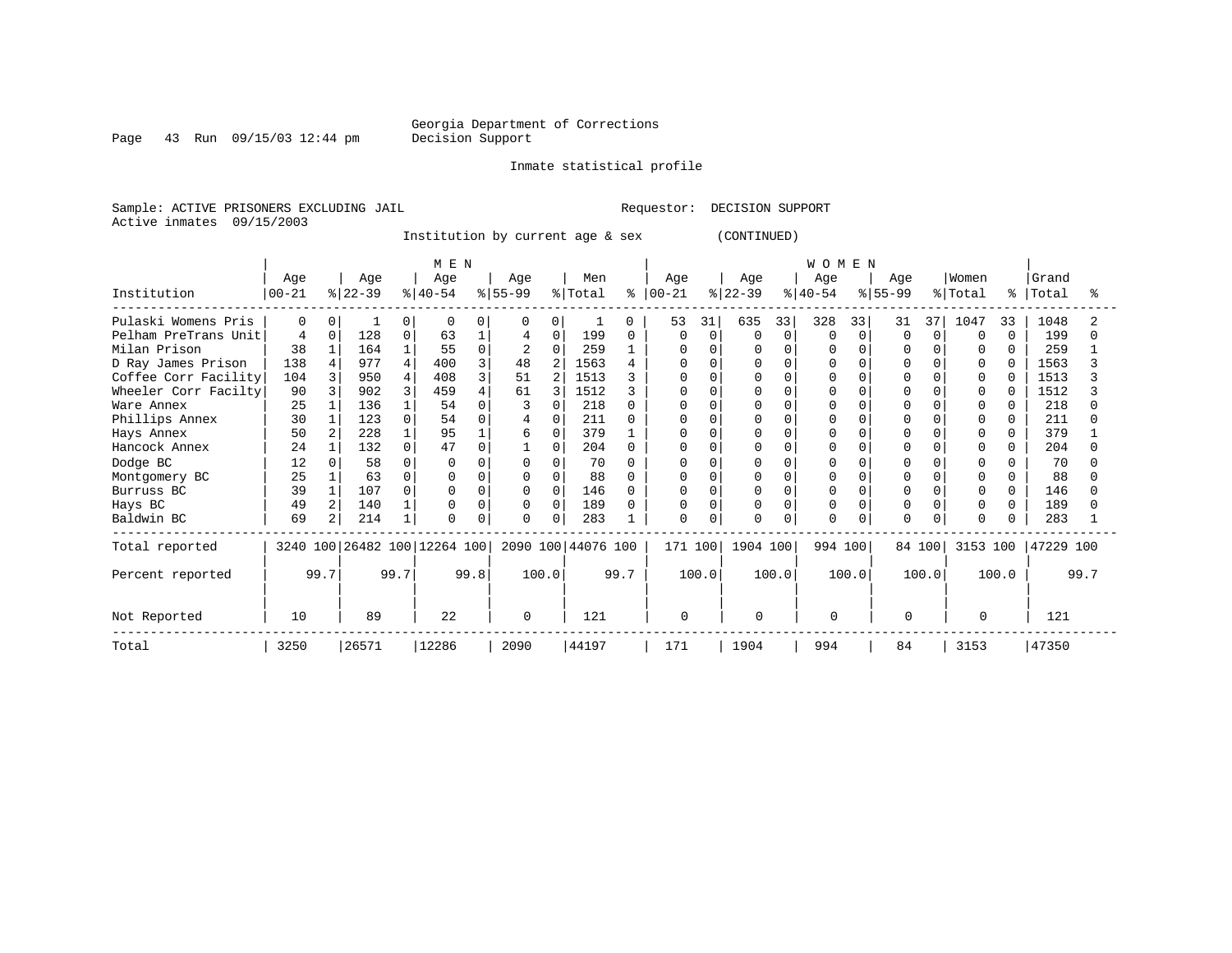Page 44 Run 09/15/03 12:44 pm Decision Support

#### Inmate statistical profile

Sample: ACTIVE PRISONERS EXCLUDING JAIL **Requestor: DECISION SUPPORT** Active inmates 09/15/2003

Misdemeanors And Felonies by current age & sex

| Crime Type                   | Age<br>  00-21 | Aqe<br>$8122 - 39$               | M E N<br>Age<br>$8140 - 54$                  | Age<br>$8155 - 99$               | Men<br>% Total<br>⊱                      | Aqe<br>$ 00-21 $      | Age<br>$ 22-39 $                           | <b>WOMEN</b><br>Age<br>$8140 - 54$ | Aqe<br>$8155 - 99$                   | Women<br>% Total          | Grand<br>%   Total |
|------------------------------|----------------|----------------------------------|----------------------------------------------|----------------------------------|------------------------------------------|-----------------------|--------------------------------------------|------------------------------------|--------------------------------------|---------------------------|--------------------|
| <b>MISDEMEANOR</b><br>FELONY |                | $\Omega$<br>5.<br>$\overline{0}$ | 5<br>$\circ$<br>3236 100 26539 100 12265 100 | $\overline{0}$<br>0 <sup>1</sup> | 13<br>$\mathbf{0}$<br>2088 100 44128 100 | 0<br>- 0 I<br>169 100 | $\mathbf{0}$<br>0 <sup>1</sup><br>1886 100 | - O I<br>985 100                   | $\Omega$<br>$\overline{0}$<br>84 100 | 2<br>$\Omega$<br>3124 100 | 15<br>47252 100    |
| Total reported               |                |                                  | 3239 100 26544 100 12270 100                 |                                  | 2088 100 44141 100                       | 169 100               | 1886 100                                   | 987<br>100                         | 84 100                               | 3126 100                  | 47267 100          |
| Percent reported             | 99.7           | 99.9                             | 99.9                                         | 99.9                             | 99.9                                     | 98.8                  | 99.1                                       | 99.3                               | 100.0                                | 99.1                      | 99.8               |
| NOT REPORTED                 | 11             | 27                               | 16                                           | $\overline{a}$                   | 56                                       | 2                     | 18                                         | 7                                  | $\mathbf 0$                          | 27                        | 83                 |
| Total                        | 3250           | 26571                            | 12286                                        | 2090                             | 44197                                    | 171                   | 1904                                       | 994                                | 84                                   | 3153                      | 47350              |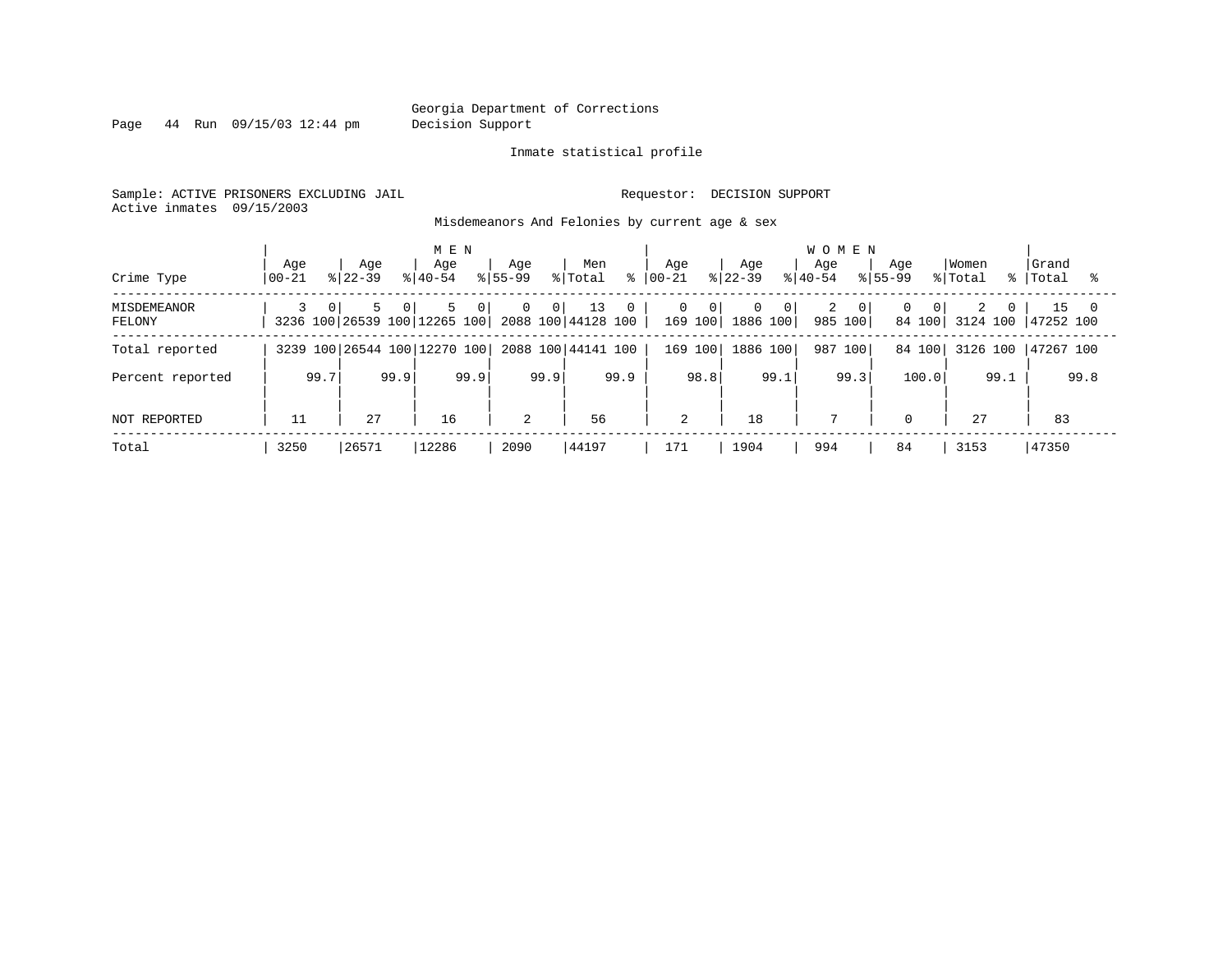Page 45 Run 09/15/03 12:44 pm Decision Support

#### Inmate statistical profile

Sample: ACTIVE PRISONERS EXCLUDING JAIL **Requestor: DECISION SUPPORT** Active inmates 09/15/2003

Crimes By Group by current age & sex

|                      |              |              |              |                | M E N                        |             |             |              |                    |              |           |                |              |                | WOMEN     |              |              |              |                |              |           |          |
|----------------------|--------------|--------------|--------------|----------------|------------------------------|-------------|-------------|--------------|--------------------|--------------|-----------|----------------|--------------|----------------|-----------|--------------|--------------|--------------|----------------|--------------|-----------|----------|
|                      | Age          |              | Age          |                | Age                          |             | Age         |              | Men                |              | Age       |                | Age          |                | Age       |              | Age          |              | Women          |              | Grand     |          |
| Crimes By Group      | $00 - 21$    |              | $ 22-39$     |                | $8140 - 54$                  |             | $8 55-99$   |              | % Total            | ະ            | $00 - 21$ |                | $ 22-39$     |                | $8 40-54$ |              | $8155 - 99$  |              | % Total        |              | Total     |          |
| HOMICIDE             | 168          | 5.           | 3131         | 12             | 1929                         | 16          | 575         | 28           | 5803               | 13           | 12        | 7              | 246          | 13             | 158       | 16           | 39           | 47           | 455            | 15           | 6258      | 13       |
| <b>ABORTION</b>      | $\Omega$     | $\Omega$     | $\Omega$     | $\Omega$       | 0                            | $\mathbf 0$ | $\mathbf 0$ | $\Omega$     | $\Omega$           | $\mathbf 0$  | $\Omega$  | $\mathbf 0$    | $\mathbf 0$  | $\mathbf 0$    | 0         | $\mathbf 0$  | $\Omega$     | $\mathbf 0$  | $\Omega$       | $\Omega$     | $\Omega$  | $\Omega$ |
| BODILY INJRY&REL OFF | 478          | 15           | 4609         | 17             | 1770                         | 14          | 279         | 13           | 7136               | 16           | 34        | 20             | 235          | 12             | 132       | 13           | 9            | 11           | 410            | 13           | 7546      | 16       |
| ARSON & REL OFF      |              | <sup>0</sup> | 78           | $\Omega$       | 38                           | 0           | 4           | $\Omega$     | 127                | $\Omega$     | $\Omega$  | $\Omega$       | 9            | $\Omega$       | 9         | -1           |              | $\mathbf{1}$ | 19             | -1           | 146       |          |
| DAMAGE OF PROPERTY   | 13           | O            | 62           | <sup>0</sup>   | 29                           | $\Omega$    | 1           | O            | 105                | 0            | 2         | 1              | 3            | $\Omega$       | 2         | $\Omega$     | U            | $\Omega$     | 7              | <sup>0</sup> | 112       |          |
| BURGLARY & REL OFF   | 502          | 16           | 3095         | 12             | 1421                         | 12          | 73          | 3            | 5091               | 12           | 10        | 6              | 134          | 7              | 51        | 5            | 0            | $\Omega$     | 195            | 6            | 5286      | 11       |
| FORGERY & REL OFF    | 46           | $\mathbf{1}$ | 668          | 3              | 363                          | 3           | 25          | 1            | 1102               | 2            | 16        | 9              | 326          | 17             | 152       | 15           | 9            | 11           | 503            | 16           | 1605      | 3        |
| <b>THEFT</b>         | 239          | 7            | 1479         | 6              | 745                          | 6           | 66          | 3            | 2529               | 6            | 18        | 11             | 188          | 10             | 150       | 15           | 5            | 6            | 361            | 12           | 2890      |          |
| <b>ROBBERY</b>       | 963          | 30           | 4518         | 17             | 1230                         | 10          | 101         | 5            | 6812               | 15           | 39        | 23             | 162          | 9              | 34        | 3            | 2            | 2            | 237            | 8            | 7049      | 15       |
| SEXUAL OFFENSES      | 312          | 10           | 2922         | 11             | 2370                         | 19          | 673         | 32           | 6277               | 14           |           | $\mathbf{1}$   | 58           | 3              | 27        | 3            | 3            | 4            | 90             | 3            | 6367      | 13       |
| OBSCENITY CRIMES     | <sup>0</sup> | $\Omega$     | $\Omega$     | $\Omega$       | O                            | $\Omega$    | -1          | 0            | 1                  | 0            | U         | $\Omega$       | <sup>0</sup> | $\Omega$       | $\Omega$  | $\Omega$     | 0            | $\Omega$     | $\Omega$       | 0            | -1        |          |
| TREASON & REL OFF    | n            | 0            | -1           | <sup>0</sup>   | $\Omega$                     | $\Omega$    | $\Omega$    | U            | -1                 | 0            | U         | $\Omega$       | 0            | $\Omega$       | $\Omega$  | $\Omega$     | U            | $\Omega$     | 0              | 0            | 1         |          |
| CRIMES INVOLVNG GOVT | 39           |              | 428          | $\overline{a}$ | 144                          | 1           | 9           | 0            | 620                | 1            | 2         | $\mathbf{1}$   | 27           | 1              | 14        | 1            | U            | $\Omega$     | 43             | -1           | 663       |          |
| FALSIFICATIONS       | 3            | $\Omega$     | 17           | $\Omega$       |                              | $\Omega$    | $\Omega$    | 0            | 27                 | $\Omega$     | O         | $\Omega$       | 3            | $\Omega$       | 3         | $\Omega$     | Ω            | $\Omega$     | 6              | $\Omega$     | 33        |          |
| OBSTRUCT LAW ENFORCE |              | $\Omega$     | 57           | $\cap$         | 27                           | $\Omega$    | 3           | 0            | 91                 | 0            | U         | $\Omega$       | 6            | $\Omega$       | 2         | 0            |              |              | 9              | O            | 100       |          |
| DISORDERLY CONDUCT   |              | O            | 26           |                |                              | 0           | 2           | 0            | 39                 | O            |           | $\Omega$       | 2            | $\cap$         | Ω         | 0            | Ω            | $\Omega$     | 2              | U            | 41        |          |
| GAMBLING & REL OFF   |              | $\Omega$     | $\mathbf{1}$ | $\cap$         | $\overline{2}$               | $\Omega$    | $\Omega$    | O            | 3                  | 0            | U         | $\Omega$       | $\Omega$     | $\Omega$       | O         | $\Omega$     | 0            | $\Omega$     | $\Omega$       | $\Omega$     | 3         |          |
| CRUELTY TO CHILDREN  |              | $\Omega$     | 200          |                | 54                           | $\Omega$    | 10          | 0            | 271                | 1            | 4         | $\overline{2}$ | 68           | $\overline{4}$ | 9         | 1            | 0            | $\Omega$     | 81             | 3            | 352       |          |
| CRIMES WITH GUNS     | 38           |              | 603          | 2              | 244                          | 2           | 50          | 2            | 935                | 2            | 2         | $\mathbf{1}$   | 17           | $\mathbf{1}$   | 9         | $\mathbf{1}$ |              |              | 29             | $\mathbf{1}$ | 964       |          |
| INVASION PRIVACY     | 3            | O            | 12           | $\Omega$       | 8                            | $\Omega$    | -1          | $\Omega$     | 24                 | $\Omega$     | O         | $\Omega$       | <sup>0</sup> | $\Omega$       | U         | $\Omega$     | <sup>0</sup> | $\Omega$     | $\Omega$       | 0            | 24        |          |
| RACKETEERING         |              | O            | 30           | O              | 17                           | $\Omega$    | 5           | 0            | 52                 | 0            |           | $\Omega$       | 6            | $\Omega$       | 5         | -1           |              | $\mathbf{1}$ | 12             | O            | 64        |          |
| DRUG ABUSE OFFENSES  | 345          | 11           | 3532         | 13             | 1428                         | 12          | 148         | 7            | 5453               | 12           | 19        | 11             | 319          | 17             | 188       | 19           | 8            | 10           | 534            | 17           | 5987      | 13       |
| DRUG TRAFFICKING     | 36           | 1            | 820          | 3              | 226                          | 2           | 29          | -1           | 1111               | 3            | 6         | 4              | 50           | 3              | 26        | 3            | 3            | 4            | 85             | 3            | 1196      |          |
| <b>AUTO CRIMES</b>   | 3            | $\Omega$     | 136          |                | 168                          | 1           | 22          | $\mathbf{1}$ | 329                | $\mathbf{1}$ | O         | $\Omega$       | q            | $\Omega$       | 8         | 1            | 0            | $\Omega$     | 17             | -1           | 346       |          |
| REVENUE & CONTRABAND |              | $\Omega$     | 0            | $\Omega$       | 0                            | $\Omega$    | $\Omega$    | $\Omega$     | 0                  | $\Omega$     |           | $\Omega$       | $\Omega$     | $\Omega$       | 0         | $\mathbf 0$  | 0            | $\Omega$     | $\Omega$       | $\Omega$     | $\Omega$  |          |
| CRIMES OF OTH STATES | $\Omega$     | $\Omega$     | $\Omega$     | O              | $\Omega$                     | $\Omega$    | $\Omega$    | $\Omega$     | $\Omega$           | $\Omega$     | O         | $\Omega$       | <sup>0</sup> | $\Omega$       | O         | $\Omega$     | 0            | $\Omega$     | $\Omega$       | $\Omega$     | $\Omega$  |          |
| MISC. FELONIES       | 25           |              | 96           | 0              | 31                           | 0           | 9           | O            | 161                | O            | ς         | $\overline{c}$ | 17           | 1              | 4         | $\mathbf 0$  |              | 1            | 25             | 1            | 186       |          |
| MISDEMEANORS         | 3            | 0            | 5            | 0              | 5                            | 0           | $\mathbf 0$ | 0            | 13                 | 0            | O         | 0              |              | 0              | 2         | 0            | 0            | $\Omega$     | $\overline{2}$ |              | 15        |          |
| Total reported       |              |              |              |                | 3238 100 26526 100 12263 100 |             |             |              | 2086 100 44113 100 |              | 169 100   |                | 1885 100     |                | 985 100   |              |              | 83 100       | 3122 100       |              | 47235 100 |          |
| Percent reported     |              | 99.6         |              | 99.8           |                              | 99.8        |             | 99.8         |                    | 99.8         |           | 98.8           |              | 99.0           |           | 99.1         |              | 98.8         |                | 99.0         |           | 99.8     |
| <b>NOT REPORTED</b>  | 12           |              | 45           |                | 23                           |             | 4           |              | 84                 |              | 2         |                | 19           |                | 9         |              | 1            |              | 31             |              | 115       |          |
| Total                | 3250         |              | 26571        |                | 12286                        |             | 2090        |              | 44197              |              | 171       |                | 1904         |                | 994       |              | 84           |              | 3153           |              | 47350     |          |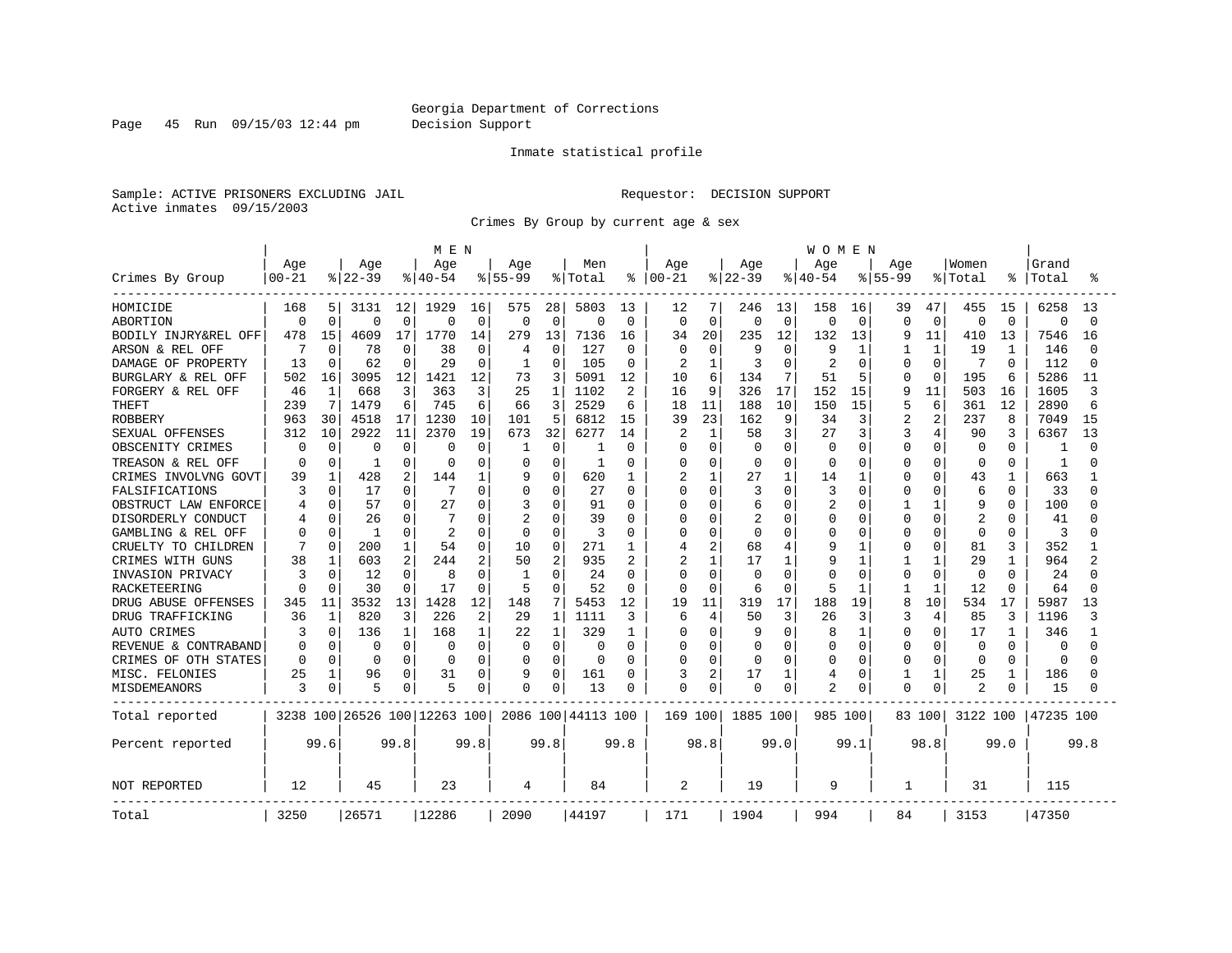Page 46 Run 09/15/03 12:44 pm Decision Support

#### Inmate statistical profile

Sample: ACTIVE PRISONERS EXCLUDING JAIL REGUESTOR: DECISION SUPPORT Active inmates 09/15/2003

Most Serious Offense by current age & sex

|                                                                                                                                    |              |                |              |              | MEN          |              |                |             |          |                |               |              |              |              | W O M E N      |          |           |          |              |                |           |                |
|------------------------------------------------------------------------------------------------------------------------------------|--------------|----------------|--------------|--------------|--------------|--------------|----------------|-------------|----------|----------------|---------------|--------------|--------------|--------------|----------------|----------|-----------|----------|--------------|----------------|-----------|----------------|
|                                                                                                                                    | Age          |                | Age          |              | Age          |              | Aqe            |             | Men      |                | Age           |              | Age          |              | Aqe            |          | Age       |          | Women        |                | Grand     |                |
| Most Serious Offense 00-21                                                                                                         |              |                | $ 22-39$     |              | $ 40-54 $    |              | $ 55-99$       |             | % Total  |                | $8   00 - 21$ |              | $ 22-39$     |              | $ 40-54 $      |          | $8 55-99$ |          | % Total      |                | %   Total | °              |
| NOTE: In the table below, misdemeanors come first, and are in lower-case letters. AFTER THAT COME FELONIES, IN UPPER-CASE LETTERS. |              |                |              |              |              |              |                |             |          |                |               |              |              |              |                |          |           |          |              |                |           |                |
| aggravated assault                                                                                                                 | O            | 0              |              | 0            | <sup>0</sup> | 0            | <sup>0</sup>   | 0           | 1        | $\Omega$       | 0             | U            | O            | 0            | $\Omega$       | O        | $\Omega$  | 0        | $\Omega$     | 0              |           |                |
| simple battery                                                                                                                     |              | 0              | $\Omega$     | $\Omega$     |              | 0            | n              | $\mathbf 0$ | 1        | $\Omega$       | O             | $\Omega$     | $\Omega$     | $\Omega$     | $\Omega$       | $\Omega$ | $\Omega$  | $\Omega$ | 0            | 0              |           | U              |
| robbery                                                                                                                            |              | $\Omega$       | -1           | $\Omega$     | $\Omega$     | 0            |                | $\Omega$    |          | $\Omega$       | O             | $\Omega$     | $\Omega$     | $\Omega$     | $\Omega$       | $\Omega$ | $\Omega$  | $\Omega$ | $\Omega$     |                |           |                |
| bad checks                                                                                                                         |              | 0              | $\Omega$     | $\Omega$     |              | $\Omega$     | O              | $\Omega$    | $\Omega$ | $\Omega$       | U             | $\Omega$     | O            | U            |                | $\Omega$ | n         | 0        |              | U              |           |                |
| s/d of marijuana                                                                                                                   |              | $\Omega$       |              | 0            |              | $\Omega$     | 0              | $\Omega$    |          | $\Omega$       | O             | 0            | ∩            | 0            | $\Omega$       | $\Omega$ | n         | $\Omega$ | $\Omega$     | 0              |           |                |
| viol motor veh law                                                                                                                 |              | $\Omega$       |              | $\Omega$     |              | 0            | 0              | $\Omega$    |          | $\Omega$       | O             | <sup>0</sup> | O            | 0            | $\Omega$       | $\Omega$ | n         | $\Omega$ | 0            | O              |           |                |
| dui                                                                                                                                |              | $\Omega$       | $\Omega$     | 0            |              | O            |                | $\Omega$    |          | $\Omega$       | O             | $\Omega$     | 0            | 0            | $\Omega$       | $\Omega$ |           | $\Omega$ | 0            | O              |           |                |
| obstr of law enf off                                                                                                               |              | $\Omega$       | $\mathbf{1}$ | U            |              | 0            |                | $\Omega$    |          | $\Omega$       | O             | $\Omega$     | $\Omega$     | 0            | $\mathbf{1}$   | $\Omega$ | $\Omega$  | $\Omega$ | 1            | <sup>0</sup>   |           |                |
| crmnl trespassing                                                                                                                  |              | 0              | $\Omega$     | $\Omega$     |              | 0            | 0              | $\Omega$    |          | $\Omega$       | 0             | 0            | $\Omega$     | 0            | $\Omega$       | $\Omega$ | $\Omega$  | $\Omega$ | $\Omega$     | 0              |           |                |
| family violence batt                                                                                                               |              | $\Omega$       | $\Omega$     | 0            |              | $\Omega$     |                | $\Omega$    |          | $\Omega$       | O             | O            | O            | $\Omega$     | $\Omega$       | $\Omega$ | n         | $\Omega$ | O            | 0              |           |                |
| misc public order of                                                                                                               | 1            | $\Omega$       |              | $\Omega$     |              | $\Omega$     |                | $\Omega$    |          | $\Omega$       | O             |              | O            | O            | $\Omega$       | $\Omega$ |           | U        | O            |                |           |                |
| misc abuse govt offi                                                                                                               | -1           | 0              | $\Omega$     | U            |              | $\Omega$     |                | $\Omega$    |          | $\Omega$       | O             | ∩            | U            | U            | $\cap$         | O        | n         | $\cap$   | $\Omega$     | Λ              |           |                |
| MISC HOMICIDE OFFENS                                                                                                               | 1            | $\Omega$       | 9            | $\Omega$     | $\mathbf{1}$ | $\mathbf 0$  |                | $\Omega$    | 12       | <sup>0</sup>   | U             | $\Omega$     | 1            | <sup>0</sup> | $\overline{c}$ | $\Omega$ | $\Omega$  | $\Omega$ | 3            | $\Omega$       | 15        | ∩              |
| <b>MURDER</b>                                                                                                                      | 99           | 6              | 2140         | 14           | 1504         | 20           | 451            | 33          | 4194     | 16             | 7             | 9            | 117          | 11           | 90             | 16       | 29        | 57       | 243          | 14             | 4437      | 16             |
| VOLUNTARY MANSLAUGHT                                                                                                               | 48           | 3              | 688          | 4            | 298          | 4            | 91             | 7           | 1125     | $\overline{4}$ | 2             | 3            | 97           | 9            | 52             | 9        | 7         | 14       | 158          | 9              | 1283      | 5              |
| INVOLUNTARY MANSLAUG                                                                                                               | 11           | 1              | 86           | $\mathbf{1}$ | 24           | 0            | 8              | 1           | 129      | $\Omega$       | 1             | 1            | 11           | 1            | 5              | 1        | $\Omega$  | $\Omega$ | 17           | 1              | 146       |                |
| FETICIDE                                                                                                                           | $\cap$       | $\Omega$       | $\mathbf{1}$ | $\Omega$     | 2            | $\Omega$     | $\Omega$       | $\Omega$    | 3        | $\Omega$       | U             | $\Omega$     | $\Omega$     | $\Omega$     | $\Omega$       | $\Omega$ | $\Omega$  | $\Omega$ | $\Omega$     | $\Omega$       | 3         | U              |
| VEHICULAR HOMICIDE                                                                                                                 | 9            | 1              | 199          | $\mathbf{1}$ | 94           | 1            | 24             | 2           | 326      | 1              |               |              | 21           | 2            | 10             | 2        | 3         | 6        | 35           | 2              | 361       |                |
| HOMICIDE BY PILOT.DU                                                                                                               |              | 0              | 8            | $\Omega$     |              | $\mathbf 0$  |                | $\Omega$    | 12       | 0              | U             | $\Omega$     | $\Omega$     | O            | $\Omega$       | $\Omega$ |           |          | 0            | $\Omega$       | 12        | ∩              |
| CONCEAL DEATH OF ANO                                                                                                               |              | $\Omega$       | 4            | $\Omega$     |              | $\Omega$     |                | $\Omega$    | 8        | <sup>n</sup>   |               | -1           | U            | U            | $\Omega$       | $\cap$   | $\Omega$  | $\Omega$ | -1           | 0              | 9         |                |
| ATMPT MURDER                                                                                                                       |              | $\Omega$       | 5            | $\Omega$     |              | $\Omega$     | $\Omega$       | $\Omega$    | 6        | <sup>0</sup>   | O             | $\Omega$     | U            | O            |                | $\Omega$ | n         | $\Omega$ |              | 0              |           |                |
| MISC ASSAULT/BATTERY                                                                                                               |              | 0              | 25           | $\Omega$     | 8            | $\Omega$     |                | $\Omega$    | 35       | $\Omega$       |               | -1           |              | U            | $\Omega$       | $\cap$   | n         | $\Omega$ | 2            | 0              | 37        |                |
| FAMILY VIOLENCE BATT                                                                                                               | 2            | $\Omega$       | 29           | $\Omega$     | 15           | $\mathbf 0$  | $\cap$         | $\Omega$    | 46       | $\Omega$       | 0             | $\Omega$     | $\mathbf{1}$ | $\Omega$     | $\cap$         | $\cap$   | $\Omega$  | $\Omega$ | $\mathbf{1}$ | $\Omega$       | 47        |                |
| AGGRAV ASSAULT                                                                                                                     | 309          | 19             | 2839         | 19           | 1038         | 14           | 181            | 13          | 4367     | 17             | 23            | 29           | 161          | 15           | 99             | 17       |           | 4        | 285          | 16             | 4652      |                |
| ATMPT AGGRAV ASSAULT                                                                                                               | $\mathbf{1}$ | $\Omega$       | 3            | $\Omega$     | $\Omega$     | $\Omega$     | $\Omega$       | $\Omega$    | 4        | $\Omega$       | $\Omega$      | $\Omega$     | $\Omega$     | $\Omega$     | $\Omega$       | $\Omega$ | $\Omega$  | $\Omega$ | $\Omega$     | $\Omega$       | 4         | U              |
| <b>AGGRAV BATTERY</b>                                                                                                              | 40           | $\overline{a}$ | 349          | 2            | 140          | 2            | 22             | 2           | 551      | 2              | 5             | 6            | 20           | 2            | 9              | 2        | 3         | 6        | 37           | 2              | 588       | $\overline{2}$ |
| TERRORIST THREATS &                                                                                                                | 26           | $\overline{a}$ | 187          | $\mathbf{1}$ | 83           | $\mathbf{1}$ |                | $\Omega$    | 301      | 1              | O             | $\Omega$     | 10           | $\mathbf{1}$ |                |          | $\Omega$  |          | 18           |                | 319       |                |
| FALSE IMPRISONMENT                                                                                                                 | 8            | $\Omega$       | 73           | $\Omega$     | 28           | $\mathbf 0$  | $\overline{4}$ | $\Omega$    | 113      | $\Omega$       |               | $\mathbf{1}$ | 1            | U            |                |          | $\Omega$  | $\cap$   | 5            | $\Omega$       | 118       | U              |
| KIDNAPPING                                                                                                                         | 68           | 4              | 758          | 5            | 315          | 4            | 43             | 3           | 1184     | 5              | 1             | $\mathbf{1}$ | 22           | 2            | 5              |          |           | 2        | 29           | $\overline{a}$ | 1213      |                |
| INTERFERENCE WITH CU                                                                                                               | 0            | $\Omega$       | 4            | $\Omega$     | $\Omega$     | $\Omega$     | $\Omega$       | $\Omega$    | 4        | $\Omega$       | U             | $\Omega$     | $\Omega$     | $\Omega$     | $\Omega$       | $\Omega$ | 0         | $\Omega$ | $\Omega$     | $\Omega$       | 4         | U              |
| AGGRAV ASSAULT POLCE                                                                                                               | 11           | 1              | 194          | 1            | 68           | $\mathbf{1}$ | 14             | 1           | 287      | 1              | 2             | 3            | 10           | $\mathbf{1}$ | 3              |          |           | 2        | 16           |                | 303       |                |
| AGGRAV BATTERY PEACE                                                                                                               | 1            | 0              | 8            | 0            |              | $\mathbf 0$  | 0              | $\mathbf 0$ | 11       | $\Omega$       | 0             | 0            | 0            | 0            | $\Omega$       | 0        | $\Omega$  | 0        | 0            | $\Omega$       | 11        | U              |
| SIMPLE BATTERY                                                                                                                     | $\Omega$     | 0              | 6            | 0            | U            | $\mathbf 0$  | $\Omega$       | 0           | 6        | $\Omega$       | $\Omega$      | $\Omega$     | <sup>0</sup> | 0            |                | 0        | $\Omega$  | 0        | $\mathbf{1}$ | 0              |           |                |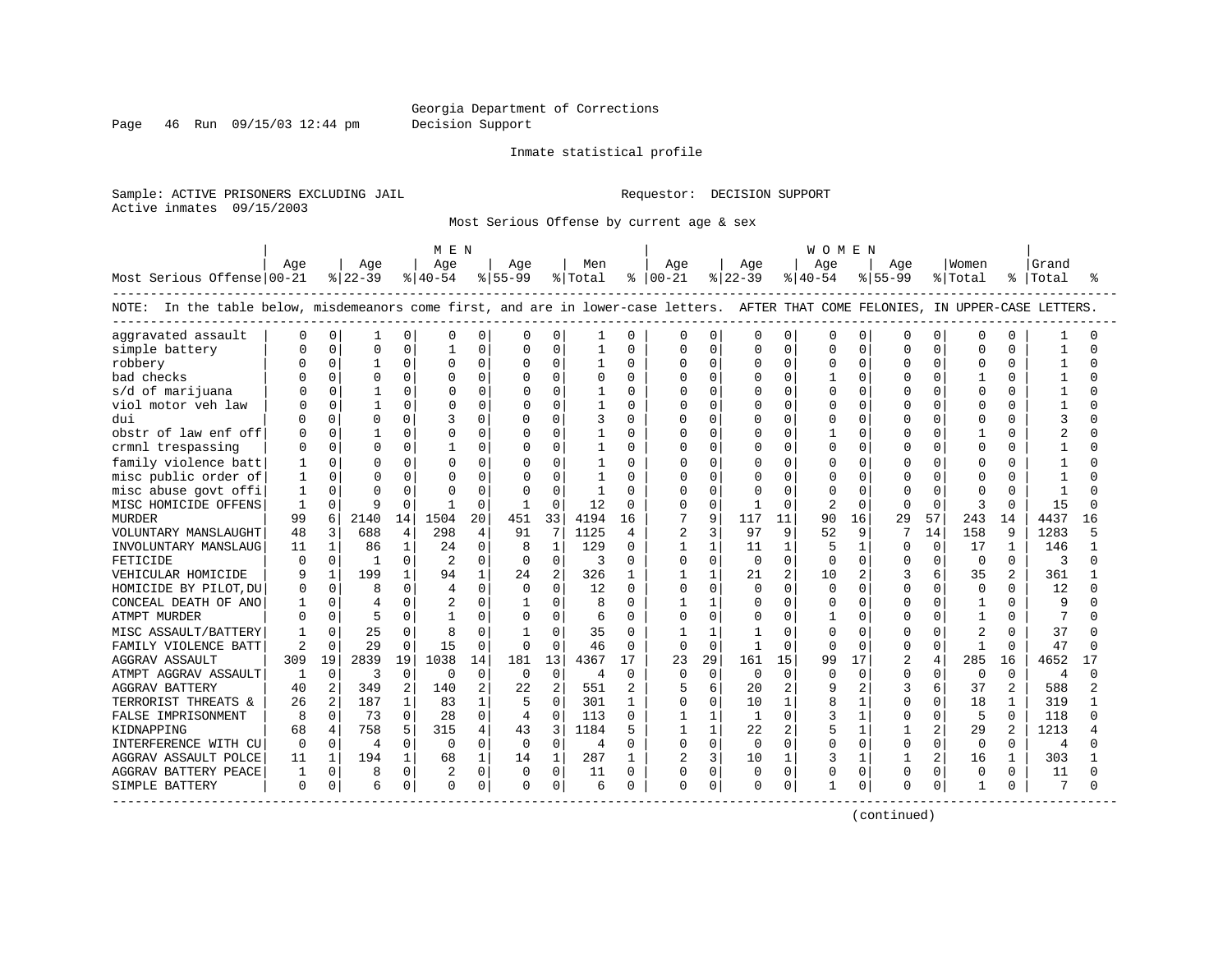Page 47 Run 09/15/03 12:44 pm Decision Support

Inmate statistical profile

Sample: ACTIVE PRISONERS EXCLUDING JAIL **Requestor: DECISION SUPPORT** Active inmates 09/15/2003

Most Serious Offense by current age & sex (CONTINUED)

|                            |     |          |          |    | M E N    |          |          |          |          |          |               |          |          |          | W O M E N |              |             |              |             |          |                |    |
|----------------------------|-----|----------|----------|----|----------|----------|----------|----------|----------|----------|---------------|----------|----------|----------|-----------|--------------|-------------|--------------|-------------|----------|----------------|----|
|                            | Age |          | Age      |    | Age      |          | Age      |          | Men      |          | Age           |          | Age      |          | Age       |              | Age         |              | Women       |          | Grand          |    |
| Most Serious Offense 00-21 |     |          | $ 22-39$ |    | $ 40-54$ |          | $ 55-99$ |          | % Total  |          | $8   00 - 21$ |          | $ 22-39$ |          | $ 40-54 $ |              | $8155 - 99$ |              | % Total     |          | %   Total      | °≈ |
| RECK COND                  | 0   | 0        | 6        | 0  | 4        | 0        | 0        | 0        | 10       | 0        | 0             | 0        | 5        | 0        |           | 0            | 0           | 0            | 6           | 0        | 16             | O  |
| INJURY BY VEHICLE          |     | 0        |          | 0  |          | 0        | 0        | $\Omega$ | 14       | $\Omega$ |               | 1        |          | 0        |           | 0            |             |              | 5           |          | 19             |    |
| STALKING                   |     | $\Omega$ | -1       | 0  |          | 0        | 0        | $\Omega$ | 2        | $\Omega$ | Ω             | $\Omega$ | 0        | 0        | $\Omega$  | $\Omega$     | $\cap$      | O            | $\mathbf 0$ | O        | $\overline{2}$ |    |
| AGGRAV STALKING            |     | 0        | 119      | 1  | 61       | 1        |          |          | 196      |          | N             | C        |          | U        |           | <sup>0</sup> |             |              |             | O        | 201            |    |
| ATMPT KIDNAP               |     | 0        |          | 0  |          | O        |          | $\Omega$ |          | O        | Ω             | O        |          | U        | O         | $\Omega$     |             |              | O           |          |                |    |
| ARSON MISC                 |     | $\Omega$ | -1       | 0  | $\Omega$ | O        | 0        | 0        |          | ∩        |               | $\Omega$ |          | U        | O         | 0            |             | $\Omega$     | $\Omega$    | U        | -1             |    |
| ARSON 1ST DEGREE           |     | 0        | 64       | 0  | 31       | O        |          | 0        | 105      | $\Omega$ |               | 0        |          |          | 9         | 2            |             | 2            | 19          |          | 124            |    |
| ARSON 2ND DEGREE           |     | 0        | 11       | 0  | 6        | 0        |          | 0        | 18       | $\Omega$ |               | 0        | 0        | 0        | 0         | 0            |             |              | $\mathbf 0$ |          | 18             |    |
| ARSON 3RD DEGREE           |     | 0        |          | 0  |          | O        |          | O        |          | $\Omega$ |               | 0        | Ω        | U        | O         | $\Omega$     |             | O            | 0           |          |                |    |
| CRMNL POSS EXPLOSIVE       |     | $\Omega$ | 0        | 0  |          | 0        |          | 0        |          | $\Omega$ |               | 0        |          | O        | O         | $\Omega$     |             | O            | 0           | O        |                |    |
| MISC CRIMINAL DAMAGE       |     | 0        | $\Omega$ | 0  | O        | 0        |          | $\Omega$ | 0        | $\Omega$ | Ω             | 0        |          | U        | O         | 0            |             | 0            |             | O        | -1             |    |
| CRMNL DAMAGE 1ST DEG       |     | 0        | 18       | 0  |          | 0        |          | $\Omega$ | 33       | $\Omega$ | ი             | 0        |          | O        |           | $\Omega$     |             | 0            |             | O        | 34             | በ  |
| CRMNL DAMAGE 2ND DEG       |     | 0        | 43       | 0  | 21       | 0        |          | O        | 70       | $\Omega$ |               | 3        |          | U        |           | 0            |             |              |             | O        | 74             |    |
| VANDALISM TO CHURCH        |     | O        | $\Omega$ | 0  | $\Omega$ | $\Omega$ | 0        | $\Omega$ | $\Omega$ | O        | Ω             | 0        |          |          | 0         | $\Omega$     |             |              |             |          |                |    |
| ALTER ID                   |     | $\Omega$ | -1       | 0  |          | $\Omega$ | $\Omega$ | $\Omega$ | 2        | $\Omega$ |               | 0        | O        | U        | $\Omega$  | 0            |             |              | $\Omega$    |          | 2              |    |
| <b>BURGLARY</b>            | 492 | 31       | 3063     | 20 | 1407     | 18       | 72       | 5        | 5034     | 19       | 9             | 11       | 131      | 13       | 50        | 9            |             | O            | 190         | 11       | 5224           | 19 |
| POSS BURGLAR TOOLS         |     | 0        | 18       | 0  | 5        | O        | $\Omega$ | $\Omega$ | 27       | $\Omega$ | Ω             | $\Omega$ | 3        | O        |           | U            |             |              | 4           | U        | 31             | U  |
| ATMPT BURGLARY             |     | 0        | 14       | O  | 9        | O        |          | O        | 30       | $\Omega$ |               | -1       | U        | U        | O         | $\Omega$     |             | O            |             | O        | 31             | በ  |
| MISC FORGERY               |     | $\Omega$ | -1       | 0  |          | O        | $\Omega$ | $\Omega$ | 4        | $\Omega$ | 0             | $\Omega$ |          | 0        |           | $\Omega$     |             | $\Omega$     | 2           | $\Omega$ | 6              |    |
| FORGERY 1ST DEGREE         | 36  | 2        | 572      | 4  | 324      | 4        | 20       | 1        | 952      | 4        | 13            | 16       | 288      | 28       | 133       | 23           |             | 14           | 441         | 25       | 1393           |    |
| FORGERY 2ND DEGREE         |     | 0        | 16       | O  |          | O        |          | 0        | 21       | $\Omega$ | 0             | 0        | 4        | $\Omega$ | 4         | $\mathbf{1}$ |             | O            | 8           | O        | 29             |    |
| <b>BAD CHECKS</b>          |     | 0        | 2        | 0  |          | 0        |          | $\Omega$ | 6        | $\Omega$ |               | $\Omega$ | 5        | O        |           | 0            |             | O            |             | O        | 13             | ∩  |
| THEFT CREDIT CARD          |     | 0        | 16       | 0  |          | 0        |          | 0        | 21       | $\Omega$ | N             | 0        | 2        | 0        | O         | $\Omega$     |             | 0            | 2           | O        | 23             | በ  |
| FRAUDULENT CREDIT CA       |     | 1        | 40       | 0  |          | O        |          | $\Omega$ | 57       | $\Omega$ | 3             | 4        | 17       |          | 8         | 1            |             |              | 29          | 2        | 86             |    |
| TELECOMMUNICATIONS F       |     | $\Omega$ | -1       | 0  |          | O        |          | O        |          | $\Omega$ | Ω             | O        | U        | O        | O         | $\Omega$     |             | O            | $\Omega$    |          |                |    |
| ATMPT FORGERY              |     | 0        | ∩        | 0  |          | 0        |          | $\Omega$ |          | 0        | Ω             | 0        |          | U        | O         | 0            |             | O            | 0           |          |                |    |
| FRAUDULENT ACCESS CO       |     | O        | 2        | 0  |          | O        | $\Omega$ | $\Omega$ | 4        | $\Omega$ |               | 0        | 0        |          | O         | $\Omega$     |             | O            | $\Omega$    |          | 4              |    |
| MISC FRAUD                 |     | 0        | 18       | 0  | 12       | 0        |          | $\Omega$ | 35       | $\Omega$ |               | 0        | 8        |          | 4         |              |             | 2            | 13          |          | 48             |    |
| THEFT BY TAKING            | 60  | 4        | 511      | 3  | 216      | 3        | 23       | 2        | 810      | 3        |               | 10       | 61       | 6        | 44        | 8            |             | 2            | 114         |          | 924            |    |
| THEFT BY DECEPTION         |     | O        | 18       | O  | 16       | 0        |          | $\Omega$ | 37       | $\Omega$ |               | 1        | 9        |          | 3         | $\mathbf{1}$ |             | O            | 13          |          | 50             | በ  |
| THEFT BY EXTORTION         |     | $\Omega$ | U        | O  |          | 0        |          | 0        | 2        | ∩        | N             | 0        | 0        | U        | O         | O            |             |              | $\Omega$    |          |                |    |
| THEFT OF LOST PROPER       | Ω   | 0        | 2        | O  | -1       | 0        |          | $\Omega$ | 4        | $\Omega$ | Ω             | 0        | 0        | 0        | O         | $\Omega$     |             | <sup>0</sup> | $\Omega$    | O        | 4              |    |
| THEFT BY REC STOLEN        | 115 |          | 541      | 4  | 185      | 2        |          | 1        | 850      | 3        |               | 5        | 29       | 3        | 12        | 2            |             | 0            | 45          | 3        | 895            | 3  |
| THEFT OF SERVICES          | 0   | 0        |          | 0  | 0        | 0        | 0        | 0        |          | 0        | 0             | 0        | 0        | 0        | 0         | 0            | 0           | 0            | $\mathbf 0$ |          |                | N  |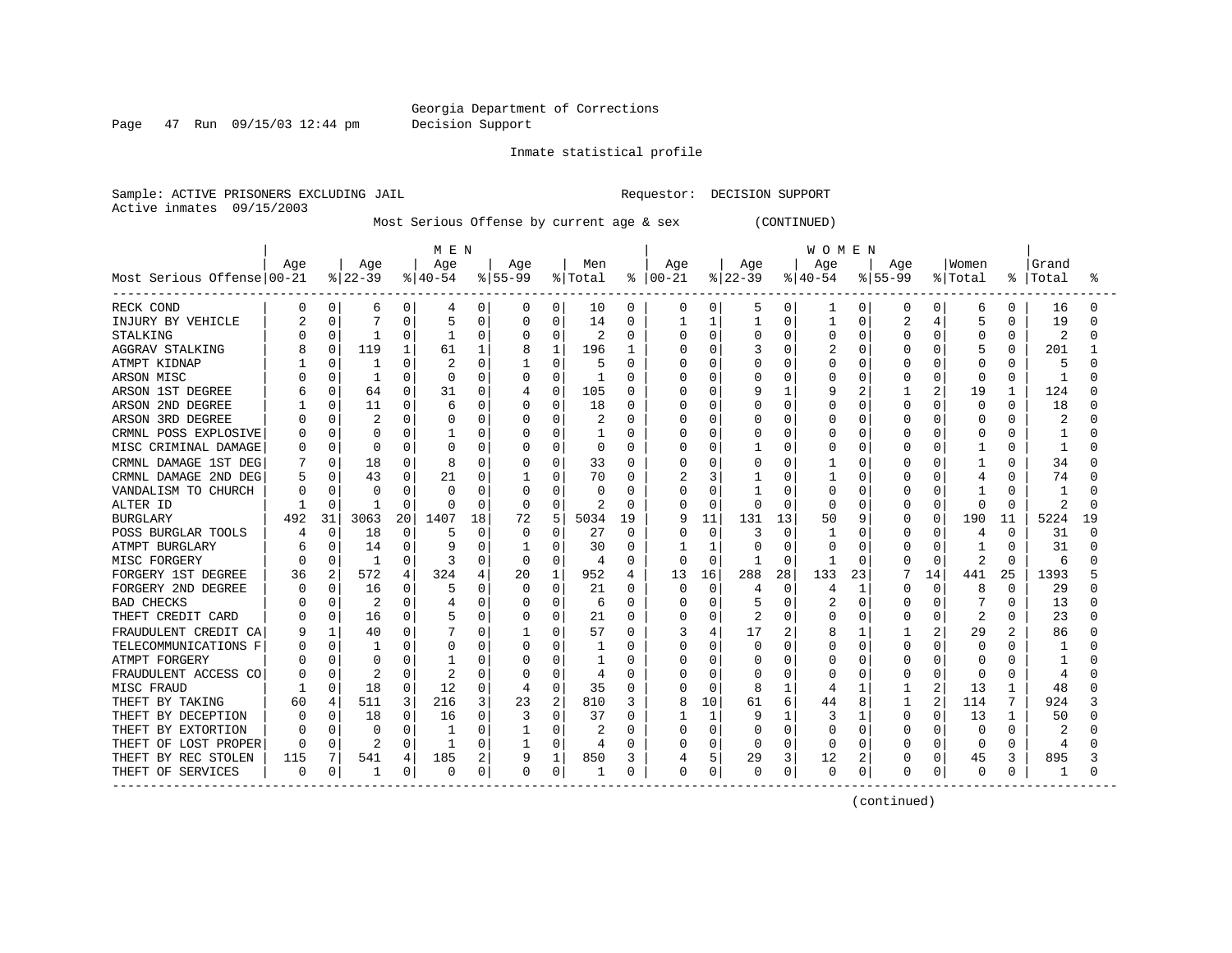Page 48 Run 09/15/03 12:44 pm Decision Support

Inmate statistical profile

Sample: ACTIVE PRISONERS EXCLUDING JAIL **Requestor: DECISION SUPPORT** Active inmates 09/15/2003

Most Serious Offense by current age & sex (CONTINUED)

|                            |              |              |          |          | MEN          |              |           |              |         |              |               |          |           |              | <b>WOMEN</b>   |          |              |          |                |              |           |    |
|----------------------------|--------------|--------------|----------|----------|--------------|--------------|-----------|--------------|---------|--------------|---------------|----------|-----------|--------------|----------------|----------|--------------|----------|----------------|--------------|-----------|----|
|                            | Age          |              | Age      |          | Age          |              | Age       |              | Men     |              | Aqe           |          | Age       |              | Age            |          | Aqe          |          | Women          |              | Grand     |    |
| Most Serious Offense 00-21 |              |              | $ 22-39$ |          | $ 40-54$     |              | $8 55-99$ |              | % Total |              | $8   00 - 21$ |          | $ 22-39 $ |              | $ 40-54 $      |          | $8155 - 99$  |          | % Total        |              | %   Total | °  |
| THEFT BY CONVERSION        | ı            | 0            | 13       | 0        | 13           | 0            |           | 0            | 28      | 0            | 1             | 1        | 2         | 0            | 1              | 0        | 0            | 0        | 4              | 0            | 32        | O  |
| THEFT OF TRADE SECRE       | <sup>0</sup> | 0            | 1        | 0        | $\Omega$     | 0            | O         | 0            | -1      | 0            | 0             | $\Omega$ | O         | O            | $\Omega$       | O        |              | O        | 0              |              | -1        |    |
| CONVSN PAYMNTS REAL        |              | 0            |          | U        |              | 0            | 0         | 0            | 2       | $\Omega$     | Ω             | 0        | 0         | $\Omega$     | $\Omega$       | 0        |              |          | 0              |              |           |    |
| ATMPT THEFT BY TAKIN       |              | $\Omega$     |          | U        | -1           | U            | O         | O            | 4       | 0            | ი             | $\Omega$ |           | U            | O              | O        |              |          |                | U            | 5         |    |
| THEFT OF MOTOR VEH,        | 24           | 1            | 84       | 1        | 23           | $\Omega$     |           | 0            | 133     |              | Ω             | $\Omega$ |           | ∩            |                | O        |              |          | 6              | $\Omega$     | 139       |    |
| THEFT BRING PROP IN        |              | <sup>0</sup> | 10       | O        | 6            | $\Omega$     |           | O            | 17      | ∩            | Ω             | $\Omega$ |           | O            | <sup>0</sup>   | $\Omega$ |              |          | $\cap$         | U            | 17        | U  |
| THEFT RECV PROP OUT        |              | $\Omega$     |          | U        | 1            | $\Omega$     | $\Omega$  | 0            | 2       | O            | Ω             | $\Omega$ | 0         | O            | O              | $\Omega$ |              | 0        | $\Omega$       | U            | 2         |    |
| THEFT BY SHOPLIFTING       |              |              | 207      | 1        | 234          | 3            | 23        | 2            | 473     | 2            |               | 5        | 79        | 8            | 88             | 15       |              | 8        | 175            | 10           | 648       |    |
| ENTERING VEHICLE           | 28           | 2            | 88       | 1        | 47           | $\mathbf{1}$ | 2         | $\Omega$     | 165     | 1            | O             | $\Omega$ | 2         | O            | 1              | $\Omega$ | <sup>0</sup> | O        | 3              | $\Omega$     | 168       |    |
| <b>ROBBERY</b>             | 344          | 21           | 1392     | 9        | 403          | 5            | 24        | 2            | 2163    | 8            | 15            | 19       | 80        | 8            | 16             | 3        |              | 4        | 113            | 6            | 2276      | 8  |
| ARMED ROBBERY              | 517          | 32           | 2931     | 19       | 783          | 10           | 76        | 6            | 4307    | 17           | 14            | 18       | 67        | б            | 18             | 3        | $\Omega$     | 0        | 99             | 6            | 4406      | 16 |
| ROBBERY BY FORCE           | 26           | 2            | 40       | 0        | 6            | $\Omega$     | 0         | 0            | 72      | $\Omega$     | 4             | 5        | 3         | U            | $\Omega$       | O        | n            | $\cap$   |                | $\cap$       | 79        | U  |
| ROBBERY BY INTIMIDAT       | 33           | 2            | 47       | 0        | 13           | $\Omega$     | 0         | $\Omega$     | 93      | 0            | 3             | 4        | 5         | O            | 0              | 0        | O            | O        | 8              | 0            | 101       | U  |
| ROBBERY BY SUDDEN SN       | 8            | 0            | 34       | 0        | 14           | 0            |           | 0            | 57      | 0            | 0             | $\Omega$ | 3         | O            | $\Omega$       | 0        |              | 0        | 3              | U            | 60        | n  |
| HIJACKING MOTOR VEHI       | 10           |              | 17       | O        |              | O            | 0         | 0            | 27      | 0            | N             | $\Omega$ |           | O            | O              | O        |              |          |                |              | 28        |    |
| ATMPT ROBBERY              |              |              | 18       | 0        |              | N            | 0         | 0            | 28      | O            | Ω             | C        |           |              | 0              | 0        |              |          |                |              | 29        |    |
| ATMPT ARMED ROBBERY        | 22           |              | 39       | O        | 4            | O            | O         | O            | 65      | <sup>0</sup> | 3             | 4        |           | U            | O              | O        |              |          |                | U            | 70        | ∩  |
| MISC SEXUAL                | O            | 0            | 13       | 0        | 5            | $\Omega$     | $\Omega$  | $\Omega$     | 18      | ∩            | ი             | $\Omega$ | Ω         | U            |                | O        |              |          |                | U            | 19        | U  |
| <b>RAPE</b>                | 46           | 3            | 785      | 5        | 782          | 10           | 128       | 9            | 1741    | 7            | O             | n        |           | <sup>n</sup> |                | $\Omega$ |              |          | 4              | <sup>0</sup> | 1745      |    |
| SODOMY                     |              | $\Omega$     | 9        | $\Omega$ | 9            | $\Omega$     | 8         | $\mathbf{1}$ | 27      | 0            | Ω             | $\Omega$ |           | $\Omega$     | <sup>0</sup>   | $\Omega$ |              | $\Omega$ | $\Omega$       | O            | 27        |    |
| AGGRAV SODOMY              |              | $\Omega$     | 88       |          | 102          | 1            | 36        | 3            | 231     |              | N             | $\Omega$ |           | N            | 2              | 0        |              |          |                | $\Omega$     | 235       |    |
| <b>INCEST</b>              |              | 0            | 53       | $\Omega$ | 70           | $\mathbf{1}$ | 23        | 2            | 148     | 1            |               | $\Omega$ |           | O            |                | 0        |              | O        | 5              | $\Omega$     | 153       |    |
| AGGRAV SEXUAL BATTER       |              | 0            | 43       | $\Omega$ | 46           | $\mathbf{1}$ | 12        | $\mathbf{1}$ | 103     | <sup>0</sup> | N             | $\Omega$ | O         | $\Omega$     | $\overline{2}$ | 0        | n            | 0        | $\overline{2}$ | $\Omega$     | 105       | በ  |
| PIMPING A MINOR UNDE       |              | 0            | $\Omega$ | $\Omega$ | 0            | $\Omega$     | $\Omega$  | $\Omega$     | 2       | $\Omega$     |               | 1        |           | U            | $\Omega$       | 0        |              | O        | 1              | $\Omega$     | 3         |    |
| STATUTORY RAPE             | 92           | 6            | 473      | 3        | 102          | 1            | 22        | 2            | 689     | 3            | U             | $\Omega$ | 5         |              |                | 1        |              | $\Omega$ | 8              | $\Omega$     | 697       | ς  |
| CHILD MOLESTATION          | 114          | 7            | 911      | 6        | 741          | 10           | 279       | 21           | 2045    | 8            |               | -1       | 28        |              |                | 1        |              | 2        | 35             | 2            | 2080      |    |
| ENTICING CHILD-INDEC       | 2            | $\Omega$     | 34       | 0        | 21           | 0            | 9         | $\mathbf{1}$ | 66      | 0            | N             | $\Omega$ | 5         | U            | $\cap$         | 0        | <sup>0</sup> | $\cap$   | 5              | U            | 71        | U  |
| AGGRAV CHILD MOLESTA       | 38           | 2            | 480      | 3        | 479          | 6            | 154       | 11           | 1151    | 4            | N             | $\Omega$ | 12        | 1            | 11             | 2        |              |          | 23             |              | 1174      |    |
| SEXL/ASSLT/AGN/PERS/       |              | 0            | 5        | 0        | 0            | $\Omega$     | 0         | 0            |         | O            | Ω             | C        | 2         | O            | $\Omega$       | 0        |              |          |                |              |           |    |
| SOLICIT SODOMY FROM        |              | 0            | ∩        | O        |              | 0            |           | 0            |         | O            | ი             | $\Omega$ | U         | O            | O              | O        |              |          | $\Omega$       |              | 2         |    |
| ATMPT RAPE                 |              | 0            | 17       | $\Omega$ | 6            | $\Omega$     | 0         | 0            | 25      | 0            | U             | 0        | Ω         | U            | O              | $\Omega$ |              |          | $\Omega$       | O            | 25        | n  |
| ATMPT AGGRAV SODOMY        |              | $\Omega$     | 3        | O        |              | 0            | O         | 0            |         | $\Omega$     | Ω             | $\Omega$ | U         | $\cap$       | $\cap$         | $\Omega$ |              | $\Omega$ | $\Omega$       | U            | 8         |    |
| ATMPT CHILD MOLESTAT       |              | $\Omega$     |          | 0        |              | 0            |           | 0            | 2       | 0            | Ω             | 0        |           | 0            | 0              | 0        |              | 0        | 0              |              |           |    |
| AGG ASLT W ATMPT TO        |              | 0            | 4        | 0        | $\mathbf{1}$ | 0            | 0         | 0            |         | 0            | 0             | 0        | U         | $\Omega$     | $\Omega$       | 0        | $\Omega$     | 0        | 0              |              |           | N  |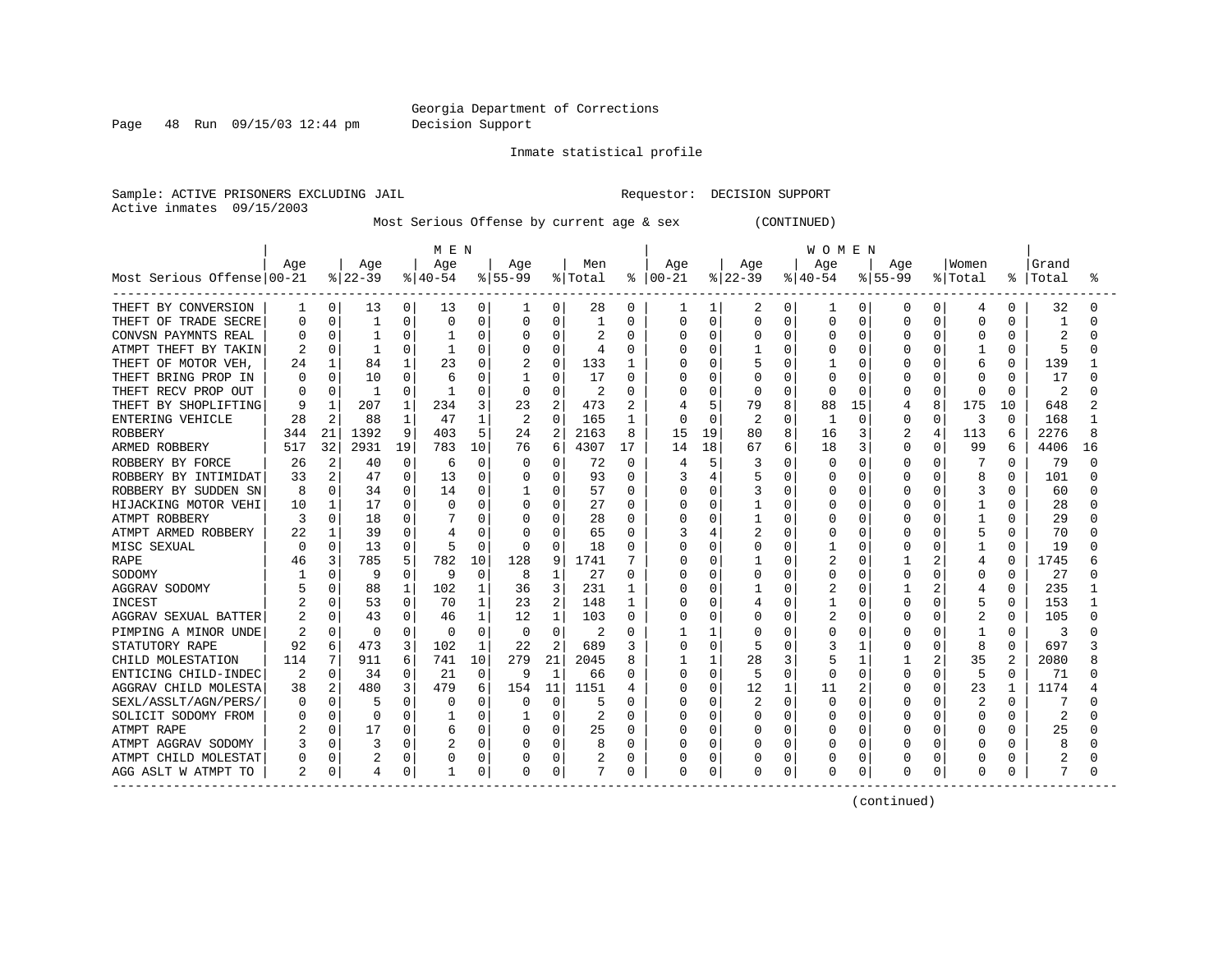Page 49 Run 09/15/03 12:44 pm Decision Support

Inmate statistical profile

Sample: ACTIVE PRISONERS EXCLUDING JAIL **Requestor: DECISION SUPPORT** Active inmates 09/15/2003

Most Serious Offense by current age & sex (CONTINUED)

|                            |     |          |                |   | MEN          |              |           |             |                |          |          |             |           |              | WOMEN       |          |              |                |             |              |                |   |
|----------------------------|-----|----------|----------------|---|--------------|--------------|-----------|-------------|----------------|----------|----------|-------------|-----------|--------------|-------------|----------|--------------|----------------|-------------|--------------|----------------|---|
|                            | Age |          | Age            |   | Age          |              | Age       |             | Men            |          | Age      |             | Age       |              | Age         |          | Age          |                | Women       |              | Grand          |   |
| Most Serious Offense 00-21 |     |          | $ 22-39$       |   | $ 40-54$     |              | $8 55-99$ |             | % Total        | ႜ        | $ 00-21$ |             | $ 22-39 $ |              | $8 40-54$   |          | $8155 - 99$  |                | % Total     |              | %   Total      | ႜ |
| EXHIB SEX SHOWS TO M       | 0   | 0        | 0              | 0 | 0            | 0            | T         | 0           | 1              | 0        | 0        | 0           | 0         | 0            | 0           | 0        | 0            | 0              | 0           | 0            |                | O |
| FALSE SWEARNG WRITTN       | 0   | 0        |                | 0 |              | 0            | 0         | 0           |                | $\Omega$ | 0        | 0           | 0         | 0            | $\Omega$    | 0        | 0            | 0              | $\Omega$    |              |                |   |
| BRIBERY GOVT OFFICER       |     | 0        |                | 0 |              | O            | $\Omega$  | $\mathbf 0$ | 5              | $\Omega$ | U        | $\mathbf 0$ |           | $\Omega$     |             | $\Omega$ | $\Omega$     | $\Omega$       | 3           | $\Omega$     | 8              | U |
| VIOL OATH PUBLIC OFF       |     | 0        |                | O |              | O            | O         | O           |                | 0        | ი        | $\Omega$    | U         | $\Omega$     | O           | 0        | ∩            | O              | $\Omega$    | <sup>0</sup> |                |   |
| DEFRAUDING STATE           |     | 0        | <sup>0</sup>   | O |              | O            | O         | 0           |                | O        | Ω        | $\Omega$    |           | U            |             | U        |              | O              | 3           | $\Omega$     |                |   |
| INFLUENCING WITNESS        |     | $\Omega$ | 2              | 0 | -1           | O            | O         | $\mathbf 0$ | 5              | O        |          | 0           | 0         | $\Omega$     | $\Omega$    | U        |              | $\Omega$       | $\Omega$    | $\Omega$     | 5              |   |
| OBSTR OF LAW ENF OFF       | 37  | 2        | 422            | 3 | 138          | 2            | 9         | $\mathbf 1$ | 606            | 2        | 2        | 3           | 25        | 2            | 10          | 2        |              | 0              | 37          | 2            | 643            |   |
| PERJURY                    |     | $\Omega$ | 2              | 0 | 1            | 0            |           | $\mathbf 0$ |                | $\Omega$ | Ω        | $\mathbf 0$ | 0         | $\Omega$     | $\mathbf 0$ | O        | $\Omega$     | $\Omega$       | $\Omega$    | 0            | 3              |   |
| <b>FALSE SWEARING</b>      |     | 0        | C              | 0 |              | $\Omega$     |           | 0           |                | 0        | Ω        | 0           |           | $\Omega$     | O           | O        | $\Omega$     | O              |             | $\Omega$     |                |   |
| IMPERSONATING OFFICE       |     | $\Omega$ | 3              | 0 |              | 0            | 0         | 0           |                | 0        | ი        | $\Omega$    | 0         | $\Omega$     | 0           | 0        | $\Omega$     | O              | O           | $\Omega$     |                | ∩ |
| <b>EMBRACERY</b>           |     | 0        | -1             | 0 | O            | 0            | O         | 0           | 1              | $\Omega$ | U        | 0           | 0         | O            | $\Omega$    | 0        | $\Omega$     | $\Omega$       | $\Omega$    | 0            | -1             | U |
| FALSE STATEMENTS GOV       |     | 0        | 10             | 0 |              | 0            | 0         | 0           | 18             | 0        | U        | 0           | 0         | $\Omega$     | 3           | 1        | <sup>0</sup> | 0              | 3           | $\Omega$     | 21             |   |
| IMPRSNTNG ANTHR RBAL       |     | 0        | -1             | 0 | $\Omega$     | 0            | 0         | 0           | 1              | 0        | U        | 0           | 2         | O            | $\Omega$    | 0        | $\Omega$     | O              | 2           | $\Omega$     | 3              | U |
| <b>ESCAPE</b>              |     | $\Omega$ | 46             | 0 | 23           | 0            | 2         | $\mathbf 0$ | 75             | 0        | 0        | $\Omega$    | 3         | 0            | $\Omega$    | 0        | 0            | O              | 3           | 0            | 78             |   |
| AIDING ESCAPE              |     | O        | -1             | 0 | $\mathbf{1}$ | 0            |           | 0           | 3              | O        | Ω        | 0           | 0         | O            | $\Omega$    |          |              | O              | $\Omega$    |              | 3              |   |
| HINDERING APPREH OR        |     | O        | 6              | 0 |              | O            | 0         | 0           |                | $\Omega$ | Ω        | 0           |           | n            |             | U        |              |                |             | O            | 12             |   |
| COMPOUNDING A CRIME        |     | $\Omega$ |                | 0 |              | O            | O         | 0           |                | $\Omega$ | ი        | $\Omega$    | Ω         | ∩            | $\Omega$    | U        | $\cap$       | $\cap$         | $\cap$      | <sup>0</sup> |                |   |
| <b>BAIL JUMPING</b>        |     | 0        | 3              | O |              | O            | O         | O           |                | O        | Ω        | $\Omega$    |           | O            |             | 0        | $\Omega$     | O              |             | <sup>0</sup> | 6              |   |
| FALSE PUBLIC ALARM         |     | $\Omega$ |                | 0 |              | O            | 0         | 0           |                | O        | Ω        | $\Omega$    | 0         | $\Omega$     | $\Omega$    | O        |              | $\Omega$       | $\Omega$    | $\Omega$     |                |   |
| CRMNL INTERFERE GOVT       |     | 0        | 25             | 0 |              | $\Omega$     | 2         | $\mathbf 0$ | 38             | $\Omega$ | Ω        | 0           | 2         | $\Omega$     | O           | O        | <sup>0</sup> | $\Omega$       | 2           | $\Omega$     | 40             |   |
| LOTTERY VIOLATION          |     | $\Omega$ | <sup>0</sup>   | O |              | O            |           | 0           |                | O        | Ω        | 0           |           | O            | O           | O        |              | $\Omega$       | $\Omega$    | $\Omega$     |                |   |
| REMOVAL BAGGAGE, CARG      |     | 0        | $\mathbf{1}$   | 0 |              | 0            |           | $\mathbf 0$ | $\overline{2}$ | $\Omega$ |          | $\mathbf 0$ | 0         | O            | $\Omega$    | 0        |              | 0              | $\mathbf 0$ | 0            | $\overline{c}$ |   |
| CRUELTY TO CHILDREN        |     | $\Omega$ | 194            | 1 | 46           | 1            |           | 1           | 254            | 1        | 3        | 4           | 67        | 6            | 9           | 2        | <sup>0</sup> | $\Omega$       | 79          | 5            | 333            |   |
| ATMPT CRUELTY TO CHI       | 0   | $\Omega$ | $\Omega$       | 0 | 1            | $\Omega$     | 0         | 0           | $\mathbf{1}$   | $\Omega$ | 0        | 0           | Ω         | $\Omega$     | $\Omega$    | O        | $\Omega$     | $\Omega$       | $\Omega$    | $\Omega$     | 1              | ∩ |
| SEX EXPLOITATION CHI       |     | $\Omega$ | 6              | 0 | 6            | O            |           | 0           | 15             | 0        |          | 1           |           | $\Omega$     | U           | O        | <sup>0</sup> | O              |             | <sup>0</sup> | 16             |   |
| ABANDONMENT OF CHILD       | n   | $\Omega$ | U              | 0 |              | 0            |           | 0           |                | 0        | U        | 0           |           | O            | O           | O        | O            | O              |             | 0            | 2              |   |
| MISC WEAPON/EXPLOSIV       | n   | $\Omega$ |                | 0 |              | O            | 0         | 0           | 8              | 0        | U        | 0           | 0         | $\Omega$     | O           | U        | $\Omega$     | O              | $\Omega$    | $\Omega$     | 8              |   |
| CARRY CONCEALED WEAP       | 0   | $\Omega$ | $\overline{a}$ | 0 |              | 0            | 0         | 0           | 3              | 0        | Ω        | 0           |           | 0            | 0           | 0        |              | 0              | $\Omega$    | $\Omega$     | 3              |   |
| POSS OF FIREARM DUR        | 12  | 1        | 138            | 1 | 43           | $\mathbf{1}$ | 9         | 1           | 202            |          | Ω        | $\Omega$    | 5         | O            |             |          | <sup>0</sup> | 0              |             | $\Omega$     | 209            |   |
| POSS OF CERTAIN WEAP       |     | 0        | 17             | O | 9            | $\Omega$     | 4         | $\Omega$    | 31             | 0        | U        | $\Omega$    | O         | $\Omega$     | O           | U        | <sup>0</sup> | O              | $\Omega$    | <sup>0</sup> | 31             |   |
| POSS FIREARM CONVCT        | 22  | 1        | 431            | 3 | 188          | 2            | 37        | 3           | 678            | 3        |          | 1           | 12        | $\mathbf{1}$ |             | 1        |              | $\overline{2}$ | 21          |              | 699            |   |
| CARRY WEAPON AT SCHO       |     | 0        | 3              | 0 | $\Omega$     | $\Omega$     | O         | $\mathbf 0$ | 6              | 0        |          | 1           | O         | $\Omega$     | $\Omega$    | 0        | $\Omega$     | $\Omega$       | -1          | $\Omega$     |                |   |
| POSS WEAPON BY PRISO       | 0   | 0        | 0              | 0 |              | 0            |           | 0           |                | 0        | 0        | 0           | 0         | 0            | 0           | 0        |              | $\Omega$       | 0           | 0            |                |   |
| DESTROY/INJUR POLICE       | 0   | 0        |                | 0 | 0            | 0            | 0         | 0           | 1              | 0        | 0        | 0           | 0         | 0            | $\Omega$    | 0        | $\Omega$     | 0              | $\Omega$    | 0            |                |   |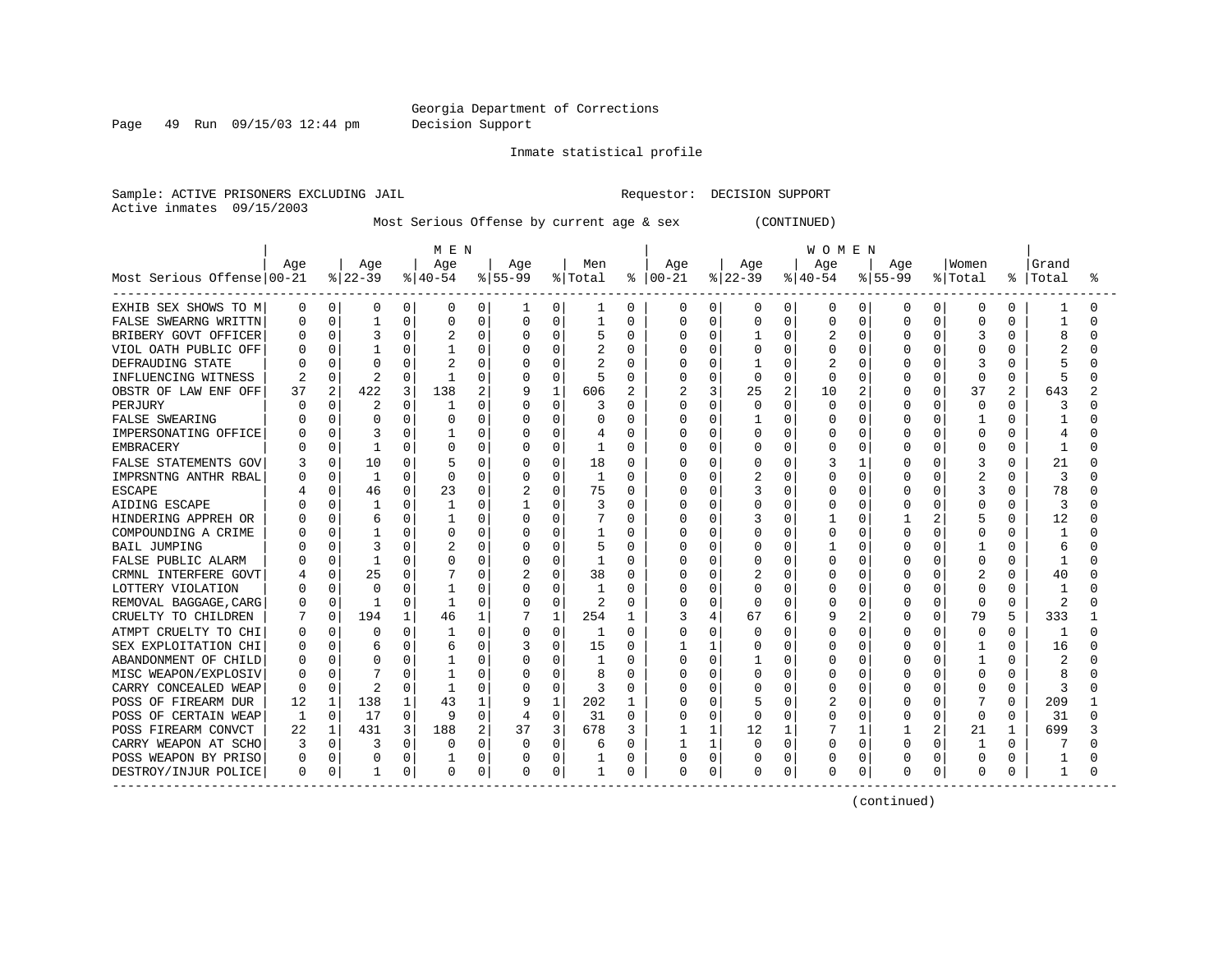Page 50 Run 09/15/03 12:44 pm Decision Support

Inmate statistical profile

Sample: ACTIVE PRISONERS EXCLUDING JAIL **Requestor: DECISION SUPPORT** Active inmates 09/15/2003

Most Serious Offense by current age & sex (CONTINUED)

|                            | M E N            |              |              |              |           |              |              |                |         |              | <b>WOMEN</b> |              |          |              |          |              |             |                |              |                |       |   |
|----------------------------|------------------|--------------|--------------|--------------|-----------|--------------|--------------|----------------|---------|--------------|--------------|--------------|----------|--------------|----------|--------------|-------------|----------------|--------------|----------------|-------|---|
|                            | Age              |              | Age          |              | Age       |              | Age          |                | Men     |              | Age          |              | Age      |              | Age      |              | Age         |                | Women        |                | Grand |   |
| Most Serious Offense 00-21 |                  |              | $ 22-39$     |              | $ 40-54 $ |              | $ 55-99$     |                | % Total | ႜ            | $ 00 - 21$   |              | $ 22-39$ |              | $ 40-54$ |              | $8155 - 99$ |                | % Total      | ႜ              | Total | ႜ |
| CRUELTY TO ANIMALS         | 0                | 0            | 4            | 0            | 0         | 0            | 0            | 0              | 4       | 0            | 0            | 0            | 0        | 0            | 0        | 0            | 0           | 0              | 0            | 0              | 4     |   |
| AGGRAV CRUELTY TO AN       | 0                | $\Omega$     | $\Omega$     | 0            |           | 0            | 0            | $\mathbf 0$    |         | 0            | 0            | 0            | 0        | 0            | 0        | 0            | $\Omega$    | 0              | 0            | O              | -1    |   |
| PEEPING TOM                |                  | 0            | 12           | 0            | 8         | 0            |              | $\Omega$       | 24      | $\Omega$     | 0            | 0            | 0        | $\Omega$     | 0        | $\Omega$     | 0           | 0              | $\Omega$     | $\Omega$       | 24    |   |
| RACKETEERING               |                  | 0            | 30           | $\Omega$     | 17        | $\Omega$     | 5            | $\Omega$       | 52      | <sup>0</sup> | U            | $\Omega$     | б        |              |          | -1           |             | 2              | 12           | 1              | 64    |   |
| S/D NARCOTICS, OPIAT       |                  | 0            | 72           | 0            | 57        | 1            | 4            | $\Omega$       | 135     | 1            | O            | $\Omega$     | 4        | $\cap$       | 6        | 1            | 3           | б.             | 13           | 1              | 148   |   |
| S/D DEP, STIM, CNTRF D     |                  | 1            | 71           | O            | 29        | $\Omega$     | 2            | $\Omega$       | 111     | $\Omega$     |              | 1            | 15       |              |          | 1            | $\Omega$    | 0              | 23           | 1.             | 134   |   |
| S/D OF LSD                 | C                | $\Omega$     | $\Omega$     | 0            | 2         | $\Omega$     |              | $\mathbf 0$    | 2       | 0            | Ω            | $\Omega$     | O        | O            | O        | 0            | 0           | 0              | $\Omega$     | $\Omega$       | 2     |   |
| S/D OF MARIJUANA           | 29               | 2            | 176          | $\mathbf{1}$ | 63        | $\mathbf{1}$ | 8            | $\mathbf 1$    | 276     | 1            | Ω            | $\mathbf 0$  | 6        |              |          | 1            | 0           | 0              | 13           | $\mathbf{1}$   | 289   |   |
| POSS NARCOTICS, OPIA       | 13               | 1            | 168          | $\mathbf{1}$ | 89        | $\mathbf{1}$ |              | 1              | 279     | 1            |              | 1            | 21       | 2            | 25       | 4            | 0           | 0              | 47           | 3              | 326   |   |
| POSS DEP, STIM, CNTRF      | 13               | $\mathbf{1}$ | 157          | 1            | 59        | 1            | 6            | $\Omega$       | 235     | 1            | $\mathbf{1}$ | $\mathbf{1}$ | 31       | 3            | 11       | 2            | O           | $\Omega$       | 43           | $\overline{a}$ | 278   |   |
| POSS OF LSD                | 2                | 0            | 4            | 0            | -1        | 0            | $\Omega$     | 0              | 7       | $\Omega$     | 0            | $\mathbf 0$  | -1       | O            | 0        | 0            | $\Omega$    | 0              | 1            | $\Omega$       | 8     |   |
| POSS OF MARIJUANA          | 38               | 2            | 213          | 1            | 47        | 1            | 6            | 0              | 304     | 1            | 2            | 3            | 12       | 1            | 6        | 1            |             | $\overline{2}$ | 21           | 1              | 325   |   |
| ILLEGAL ATTM TO OBT        | O                | 0            | 3            | 0            | 5         | $\Omega$     | <sup>0</sup> | 0              | 8       | 0            | U            | 0            | 3        | $\Omega$     |          | $\Omega$     | O           | 0              | 5            | $\Omega$       | 13    |   |
| VIOL GA CNTRL SBST A       |                  | 0            | 28           | 0            | 12        | 0            | 0            | $\Omega$       | 41      | 0            | 0            | 0            |          | 0            |          | 0            | 0           | O              | 2            | O              | 43    |   |
| VIOL DNGROUS DRGS AC       | $\left( \right)$ | 0            | $\mathbf{1}$ | 0            | $\Omega$  | O            |              | 0              |         | 0            | Ω            | 0            |          | O            |          | O            | O           |                | 2            |                | 3     |   |
| UNLWFL MFG/DEL/DIST        |                  | 0            | 11           | 0            |           | O            |              | $\Omega$       | 22      | <sup>0</sup> | Ω            | 0            | U        | O            | O        | O            | O           |                | $\Omega$     | O              | 22    |   |
| POSS DRUG RELATED MA       |                  | 0            | $\Omega$     | O            |           | O            |              | $\Omega$       | 1       | 0            | U            | 0            |          | U            |          | O            | O           |                |              | U              | 3     |   |
| S/D CONT SUB PUBLIC        |                  | O            | 73           | 0            | 13        | O            | 3            | $\cap$         | 95      | $\Omega$     | U            | 0            |          |              | ∩        | <sup>0</sup> |             | 0              | 6            | $\Omega$       | 101   |   |
| S/D CONT SUB SCHOOL        | 5                | 0            | 24           | 0            | 6         | $\Omega$     |              | $\Omega$       | 36      | 0            | 0            | $\Omega$     | 0        | $\Omega$     |          | 0            | 0           | $\Omega$       | $\mathbf{1}$ | $\Omega$       | 37    |   |
| S/D COCAINE                | 80               | 5            | 1136         | 7            | 464       | 6            | 44           | 3              | 1724    | 7            | 4            | 5            | 74       | 7            | 43       | 8            | 1           | 2              | 122          |                | 1846  |   |
| POSS OF COCAINE            | 142              | 9            | 1357         | 9            | 559       | 7            | 61           | $\overline{4}$ | 2119    | 8            | 10           | 13           | 134      | 13           | 74       | 13           | 3           | 6              | 221          | 13             | 2340  |   |
| ATMPT VIOL SUBSTANCE       | 2                | 0            | 38           | 0            | 13        | 0            | 4            | $\mathbf 0$    | 57      | $\Omega$     | U            | $\mathbf 0$  | 9        | $\mathbf{1}$ | 3        | $\mathbf{1}$ | 0           | 0              | 12           | $\mathbf{1}$   | 69    |   |
| MISC DRUGS TRAFFICKI       | 12               | 1            | 326          | 2            | 96        | 1            | 12           | 1              | 446     | 2            | 4            | 5            | 20       | 2            | 14       | 2            |             | $\overline{2}$ | 39           | $\overline{a}$ | 485   |   |
| TRAF COCAINE LESS 20       | 14               | 1            | 295          | 2            | 68        | 1            | 8            | $\mathbf 1$    | 385     | 1            | 0            | 0            | 15       | 1            | 5        | 1            | 0           | 0              | 20           | $\mathbf{1}$   | 405   |   |
| TRAF COCAINE 201-400       |                  | $\Omega$     | 58           | 0            | 14        | $\Omega$     |              | $\Omega$       | 77      | <sup>0</sup> | O            | $\Omega$     | 5        | $\Omega$     | 1        | $\Omega$     | O           | 0              | 6            | $\Omega$       | 83    |   |
| TRAF COCAINE 401+ GM       |                  | 0            | 88           | 1            | 30        | 0            |              | 0              | 124     | 0            |              | 1            | 6        | 1            |          | 0            |             | 4              | 10           | -1             | 134   |   |
| TRAF NARCOTIC LESS 1       | O                | 0            | $\Omega$     | 0            | 1         | O            | 0            | 0              | 1       | 0            | U            | 0            | 0        | 0            | 0        | O            | O           | O              | 0            | <sup>0</sup>   | 1     |   |
| TRAF NARCOTIC 15-28        | 0                | 0            | 0            | 0            |           | 0            | 0            | 0              | 2       | 0            | 0            | 0            |          | 0            | 0        | 0            | 0           |                | 0            |                | 2     |   |
| TRAF NARCOTIC 29+ GM       |                  | 0            | 10           | 0            |           | 0            |              | 0              | 15      | O            | Ω            | 0            |          | O            |          | O            | 0           |                |              | $\Omega$       | 17    |   |
| TRAF MARIJNA 101-200       |                  | $\Omega$     | 6            | O            |           | O            |              | $\Omega$       |         | 0            | Ω            | $\Omega$     |          | O            | O        | O            | $\Omega$    | O              | $\mathbf{1}$ | $\Omega$       |       |   |
| TRAF MARIJNA 2001-10       |                  | 0            | 1            | 0            | O         | O            | $\Omega$     | 0              |         | 0            | U            | 0            | U        | 0            | 0        | $\Omega$     | O           | 0              | $\Omega$     | O              |       |   |
| TRAF AMPHTMINE 28-19       |                  | $\Omega$     | 8            | 0            |           | $\Omega$     | <sup>0</sup> | $\mathbf 0$    | 13      | 0            |              | 1            | 0        | 0            | 1        | $\Omega$     | O           | $\Omega$       | 2            | $\Omega$       | 15    |   |
| TRAF AMPHTMINE 200-3       | 0                | $\Omega$     | 3            | 0            |           | $\Omega$     |              | $\mathbf 0$    | 3       | 0            | 0            | $\mathbf 0$  | 0        | 0            | 0        | 0            | 0           | 0              | 0            | 0              | 3     |   |
| TRAF AMPHTMINE 400+        | 1                | 0            | 5            | 0            | 3         | 0            | 0            | 0              | 9       | 0            | 0            | 0            |          | 0            | 0        | $\Omega$     | 0           | 0              | 1            | 0              | 10    |   |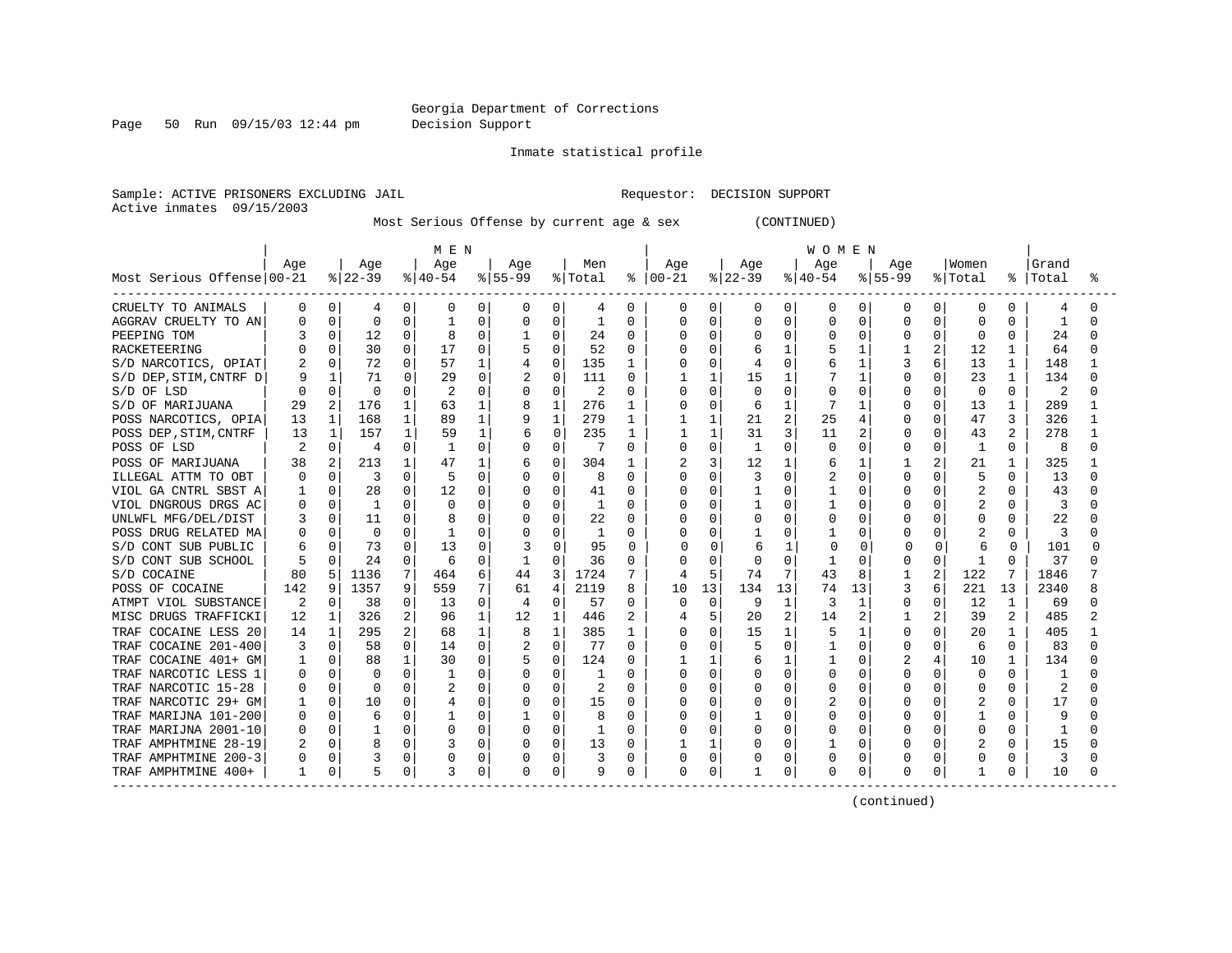Page 51 Run 09/15/03 12:44 pm Decision Support

Inmate statistical profile

Sample: ACTIVE PRISONERS EXCLUDING JAIL **Requestor: DECISION SUPPORT** Active inmates 09/15/2003

Most Serious Offense by current age & sex (CONTINUED)

|                            |      |           | M E N                        |                  |                    |                   |          |           |                |                      |           |  |
|----------------------------|------|-----------|------------------------------|------------------|--------------------|-------------------|----------|-----------|----------------|----------------------|-----------|--|
|                            | Age  | Age       | Age                          | Age              | Men                | Age               | Age      | Age       | Age            | Women                | Grand     |  |
| Most Serious Offense 00-21 |      | $ 22-39 $ | $ 40-54 $                    | $ 55-99 $        | % Total            | $8   00 - 21$     | $ 22-39$ | $ 40-54 $ | $8 55-99$      | % Total<br>$\approx$ | Total     |  |
| CNSPIRE TRAFFIC CNTR       |      |           |                              | $\left( \right)$ | 2                  | O                 | 0        | 0         |                |                      |           |  |
| TRANSACTIONS DRUG OB       |      |           |                              | $\Omega$         | O                  | O<br>0            | $\Omega$ | $\Omega$  |                |                      |           |  |
| USE COMM FACLTY VIO        |      |           |                              |                  |                    | O                 | $\Omega$ |           |                |                      |           |  |
| ATT/CONSPRCY COMMT C       |      | 16        |                              |                  | 22                 |                   | $\Omega$ |           |                |                      | 25        |  |
| VIOL MOTOR VEHICLE L       |      | 51        | 37                           |                  | 93                 |                   |          |           |                | 6                    | 99        |  |
| DRVNG HABTL VIOLATOR       |      | 80        | 123                          | 17               | 220                |                   |          |           | <sup>0</sup>   | 10                   | 230       |  |
| HABIT TRAF VOIL/IMPA       |      |           | 8                            |                  | 16                 |                   | $\Omega$ | $\Omega$  |                |                      | 17        |  |
| MISC MRALS/PBLIC H/S       |      | 6         |                              |                  | 10                 |                   |          |           |                |                      | 11        |  |
| MISC CORRECTIONL INS       |      |           |                              |                  | 6                  |                   |          |           | $\cap$         | O                    | 6         |  |
| CONSPIRACY                 | 13   | 57        | 10<br>0                      | 2<br>O           | 82                 |                   |          |           | $\overline{2}$ | 16                   | 98        |  |
| CRMNL ATMPT                |      | 29        | 16                           |                  | 57                 | O<br>O            |          |           |                | 8                    | 65        |  |
| AIRCRAFT HIJACKING         |      |           | 0                            |                  | U                  |                   |          |           |                |                      |           |  |
| CRMNL SOLICITATION         |      |           |                              | $\Omega$         | 9                  | 0<br>O            | $\Omega$ | $\Omega$  | $\Omega$       | 0                    | 9         |  |
| PARTY TO A CRIME           |      |           |                              | 0                | 10                 | <sup>0</sup>      | $\Omega$ |           |                |                      | 11        |  |
| CRMNL TRESPASSING          | 0    |           | U                            |                  | 2                  | O<br><sup>0</sup> | $\Omega$ | $\Omega$  |                | U                    | 2         |  |
| Total reported             |      |           | 3238 100 26542 100 12267 100 |                  | 2087 100 44134 100 | 169 100           | 1885 100 | 987 100   | 84 100         | 3125 100             | 47259 100 |  |
| Percent reported           | 49.6 | 57.7      | 62.0                         | 65.1             | 58.6               | 46.2              | 54.9     | 57.1      | 60.7           | 55.3                 | 58.4      |  |
| Not reported               | 1637 | 11243     | 4670                         | 730              | 18280              | 92                | 859      | 426       | 33             | 1410                 | 19690     |  |
| Total                      | 3250 | 26571     | 12286                        | 2090             | 44197              | 171               | 1904     | 994       | 84             | 3153                 | 47350     |  |